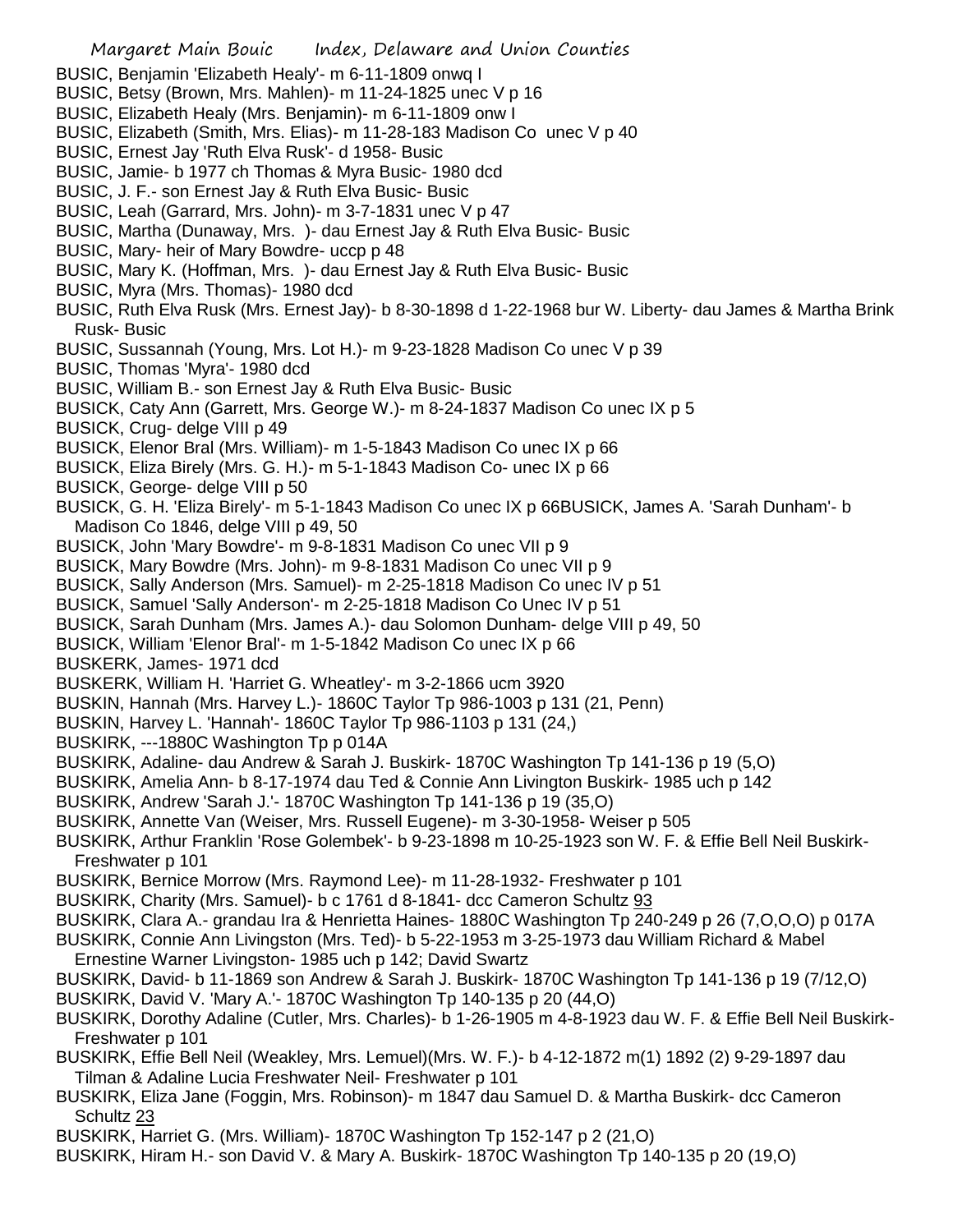Margaret Main Bouic Index, Delaware and Union Counties BUSKIRK, John- son Andrew & Sarah J. Buskirk- 1870C Washington Tp 141-136 p 20 (11,O); 1880C Washington Tp 143-149 p 16 (22,O,O,O) p 012A BUSKIRK, Margaret A.- dau David & Mary A. Buskirk- 1870C Washington Tp 140-135 p 20 (9,O) BUSKIRK, Margret A.- dau Andrew & Sarah J. Buskirk- 1870C Washington Tp 152-147 p 20 (7,O) BUSKIRK, Martha A.- dau Andrew & Sarah J. Buskirk- 1870C Washington Tp 152-147 p 20 (2,O) BUSKIRK, Martha (Mrs. Samuel D.)- b 1803- dcc Cameron Schultz 47 BUSKIRK, Mary A. (Mrs. David V.)- 1870C Washington Tp 140-135 p 20 (43,O) BUSKIRK, Mary E.- dau William & Harriet G. Buskirk- 1870C Washington Tp 152-147 p 2 (4,O) BUSKIRK, Melinda- dau William & Harriet G. Buskirk- 1870C Washington Tp 152-147 p 21 (1,O) BUSKIRK, Michael- 1840C Jackson Tp 241 (50-60) BUSKIRK, Ralph- b 10-8-1924 son Russell Floyd & Velma King Buskirk- Freshwater p 101 BUSKIRK, Raymond Lee 'Bernice Morrow'- b 10-19-1913 m11-28-1932 son W. F. & Effie Bell Neil Buskirk-Freshwater p 101 BUSKIRK, Ronald A.- b 5-3-1933 son Arthur Franklin & Rose Golembek Buskirk- Freshwater p 101 BUSKIRK, Rose Golembek (Mrs. Arthur Franklin)- m 10-25-1923- Freshwater p 101 BUSKIRK, Russell Floyd 'Velma King'- b 4-21-1901 m 11-14-1923 son W. F. & Effie Bell Neil Buskirk-Freshwater p 101 BUSKIRK, Samuel 'Charity'- dcc Cameron Schultz 92 BUSKIRK, Samuel D. 'Martha'- b 2-11-1797 d 8-10-1876 son Samuel & Charity Buskirk- dcc Cameron Schultz 46 BUSKIRK, Samuel J.- son Andrew & Sarah J. Buskirk- 1870 Washington Tp 152-147 p 20 (9,O) BUSKIRK, Sarah J. (Mrs. Andrew)- 1870C Washington Tp 141-136 p 20 (35,O) BUSKIRK, Ted 'Connie Ann Livingston'- m 3-25-1973- 1985 uch p 142; David Swartz BUSKIRK, Velma King (Mrs. Russell Floyd'- m 11-14-1923- Freshwater p 101 BUSKIRK, William 'Harriet G.'- 1870C Washington Tp 152-147 p 21 (24,O) BUSKIRK, W. F. 'Effie Bell'- m 9-29-1897- Freshwater p 101 BUSLER, Mary- 1870C Darby Tp 78-67 p 11 (23,O) BUSLER, Ponvie- Ekelberry Ledger- delge X p 52 BUSLEY, Israel- delge IV p 56 BUSON(BUCON?), Hannah (Mrs. John)- 1850C Radnor Tp 191 p 181 (46, NJ) BUSON, John 'Hannah'- 1850C Radnor Tp 191 p 181 (46, NJ) BUSON, Oliver- son John & Hannah Buson- 1850C Radnor Tp 191 p 181 (19, Pa) BUSON, Silas- unec VIII p 22 BUSS, Miss- 1883 uch V p 44 BUSS, Bessie Brainard (Mrs. Richard)- b 4-19-1878 m 8-28-1912 dau Tenyche & Celia Huff Brainard- Genther p 181 BUSS, Bettie (Hamis, Mrs. Lawrence)- b 10-28-1913 m 3-24-1934 dau Richard & Bessie Brainard Buss-Genther p 181 BUSS, Richard 'Bessie Brainard'- m 8-28-1912- Genther p 181 BUSSARD, Bible- delge VII p 11 BUSSARD, Mrs. A. J.- Pabst 8 p 30 BUSSARD, Dorothy K.- d 6-12-1988 (80) Oak Grove Cem - sister Vernon Bussard- Bussard BUSSARD, Ella (Willoughby, Mrs. Vincent M.)- m 11-1875- 1915 uch p 1092 BUSSARD, Grace Ainsworth- b 1882 Un Co d 11-27-1935 Oakdale Cem (E-R45) I p 47 BUSSARD, Infant girl d 11-2-1921 sexton record Oakdale I p 57 BUSSARD, G. W. 'Mary Willoughby'- 1915 uch p 1091 BUSSARD, John- Maugans Anc p 69 BUSSARD, Leonard L. 'Sharon McArthur'- Bussard; 1980 dcd BUSSARD, Mark Richard- b 4-3-1981 twin son Leonard L. & Sharon McArthur Bussard- Bussard BUSSARD, Mary Willoughby (Mrs. G. W.)- dau James & Rebecca Postle Willoughby- dumch p 1091 BUSSARD, Matthew Charles- b 4-3-1981 twin son Leonard L. & Sharon McArthur Bussard- Bussard BUSSARD, Sharon McArthur (Mrs. Leonard L.) -Bussard;1980 dcd BUSSARD, Mabel E- 1981, 1983 ucd BUSSARD, Vernon- d 1927- brother Dorothy Bussard- Bussard BUSSART, Delores J. (Blum, Mrs. )- dau Frank L. & Dorothy Bussart- Bussart

BUSSART, Dorothy L. Huskey, Mrs. )(Mrs. Frank L.)- b 12-19-1913 d 12-26-1991 Greenlawn Cem- 1980 dcd;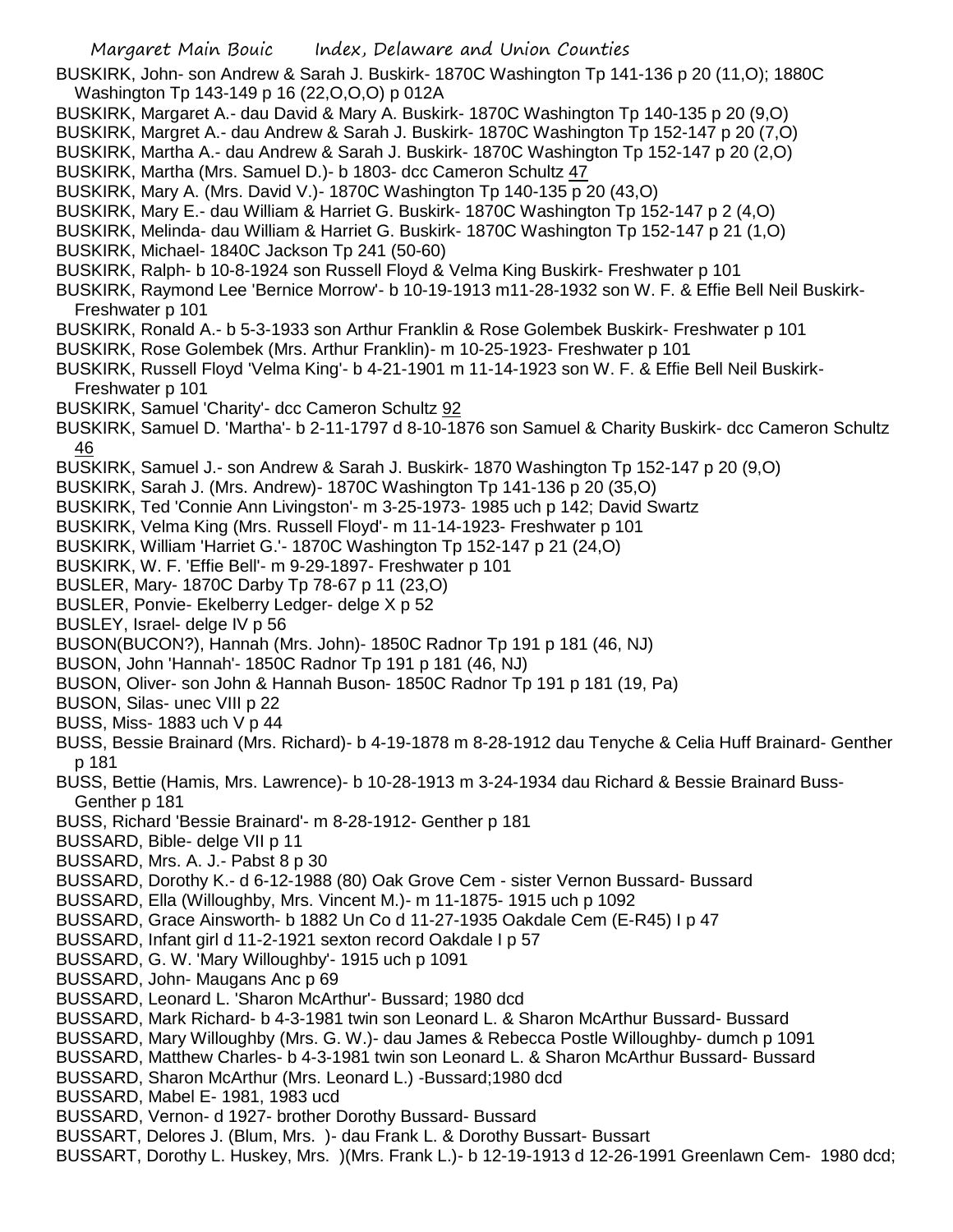**Bussart** 

- BUSSART, Frank L. 'Dorothy L.'- d 7-10-1982 (71) bur Greenlawn Cem- Bussart 1980 dcd
- BUSSART, Nancy L. (Heckman, Mrs. )- dau Frank L. & Dorothy Bussart- Bussart
- BUSSE,---- delge III p 37
- BUSSE, Henrietta Hilda (Schell, Mrs. Donald Edwin)- b 4-30-1922 m 6-28-1941- Weiser p 733
- BUSSER, Freda L.- d 11-1953 (86)- Busser
- BUSSEY, Beatrice (Stewart, Mrs. Arthur D.)(Allen, Mrs. )-b 12-20-1921 div. dau Theodore & Flossie Gabriel Bussey- Gabriel 16741; Rhoades 4,5
- BUSSEY, Bernice (Bennett, Mrs. )- grad Watkins HS 1922, unec VIII p 28
- BUSSEY, Donna (Cole, Mrs. )- dau Frederick G. & Katherine A. Zschach Bussey- 1961 dcd (15); Bussey
- BUSSEY, Eleanora Chambers (Freeman, Mrs. Joe)(Mrs. Thomas)- dau George Thomas & Jennie E. Hamilton Chambers- Maugans Anc p 140
- BUSSEY, Elinor (Mrs. Thomas E.)- 1961 dcd
- BUSSEY, Elmer 'Julia E. Cremeans'- d 1951- Bussey
- BUSSEY, Eva K. McGhee (Mrs. Robert)- Gabriel (16743); Rhoades 4,5
- BUSSEY, Flossie Gabriel (Mrs. Theodore)- b 1-4-1902 m 9-25-1920 d 4-9-1972 bur Glen Rest Cem- dau Otis & Daisy Rhoades Gabriel- opc 606; Gabriel 1674; Rhoades 3,4
- BUSSEY, Frederick G.(Fritz) 'Katherine A. Zschach'- m 4-30-1942 -Bussey;61, 1969, 1971, 1980 dcd
- BUSSEY, Julia E. Cremeans (Mrs. Elmer)0 b 4-18-1882 d 5-9-1916 (94) dau John G. & Fabina Logan Cremeans- Bussey
- BUSSEY, Katherine A. Zschach (Mrs. Frederick G.)- m 4-30-1942Bussey; 1961, 1969, 1971, 1980 dcd
- BUSSEY, Mary Louise Brown (Mrs. Ronald Roy)- m 6-22-1969 dau Harold A. Brown- Bussey
- BUSSEY, Robert 'Eva McGhee'- son Theodore & Flossie Gabriel Bussey- Gabriel 16743; Rhoades 4,5
- BUSSEY, Ronald Roy 'Mary Louise Brown'- m 6-22-1969- son Frederick G. & Katherine A. Bussey- 1961 dcd(13), 1971 dcd
- BUSSEY, Sunja Lee- b 3-5-1926 dau Robert & Eva K. McGhee Bussey- Gabriel 167431; Rhoades 5
- BUSSEY, Susan Ellen- b 4-27-1948 dau Robert & Eva K. McGhee Bussey- Gabriel 167432; Rhoades 5
- BUSSEY, Theodore 'Flossie Gabriel'- b 5-6-1901 d 10-12-1958- Gabriel (1674); Rhoades 3,4
- BUSSEY, Thomas 'Eleanore Chambers'- Maugans Anc p 140
- BUSSEY, Thomas E. 'Elinor'- 1961 dcd
- BUSSIN, Purcil- Ekelberry Ledger- delge X p 52
- BUSSING, E. & P- delge V p 52
- BUSSMAN, Mary- b 6-7-1872 Delaware Town-----dcb
- BUSTON, Mager- Pabst 6 p 40, 42, 43
- BUSTON, Sylvester- Pabst 6 p 43, 49
- BUSWELL, Almira (Dustin, Mrs. Nathan)- Pabst 6 p 24
- BUSWELL, Belle (Mrs. Leland G.)- 1961 dcd
- BUSWELL, Francis- d 5-17-1979 (82) bur Mass- Buswell
- BUSWELL, Frank L. 'Mary L.-son Francis Buswell- Buswell; 1980 dcd
- BUSWELL, George- son Robert E. & Miriam J. Dunn Buswell- Buswell
- BUSWELL, Kathy- b 1971 dau Frank L. & Mary L. Buswell- 1980 dcd
- BUSWELL, Leland G. 'Belle'- 1961 dcd
- BUSWELL, Mark- son Robert E. & Miriam J. Dunn Buswell- Buswell
- BUSWELL, Mary L. (Mrs. Frank L.)- 1980 dcd
- BUSWELL, Mike- b 1973 son Frank L. & Mary L. Buswell- 1980 dcd
- BUSSWELL, Miriam J. Dunn (Mrs. Robert E.)- b 11-23-1925 d 10-31-1991 (65) dau Clarence & Hattie Dunn-Buswell; Dunn
- BUSWELL, Paul- son Francis Buswell- Buswell
- BUSWELL, Richard- son Francis Buswell- Buswell
- BUSWELL, Robert E. 'Miriam J. Dunn'- Dunn; Buswell
- BUSWELL, Robert Jr.- son Robert E. & Miriam J. Dunn Buswell- Buswell
- BUSWELL, Susan (Lombard, Mrs. William)- b 3-9-1868 m 8-30-1885 d 6-22-1923 (55-3-13-)- unec V p 20
- BUTCHALL, Bernice Baker (Mrs. )- dau Thomas S. & Ella Frances Freshwater- Freshwater p 231
- BUTCHER, Addie (Linke,Mrs. )- Butcher
- BUTCHER, Alitha- dau William & Betsey Butcher- 1860C Jerom e Tp 110 p 15 (26,O)
- BUTCHER, Annie J.- Pabst O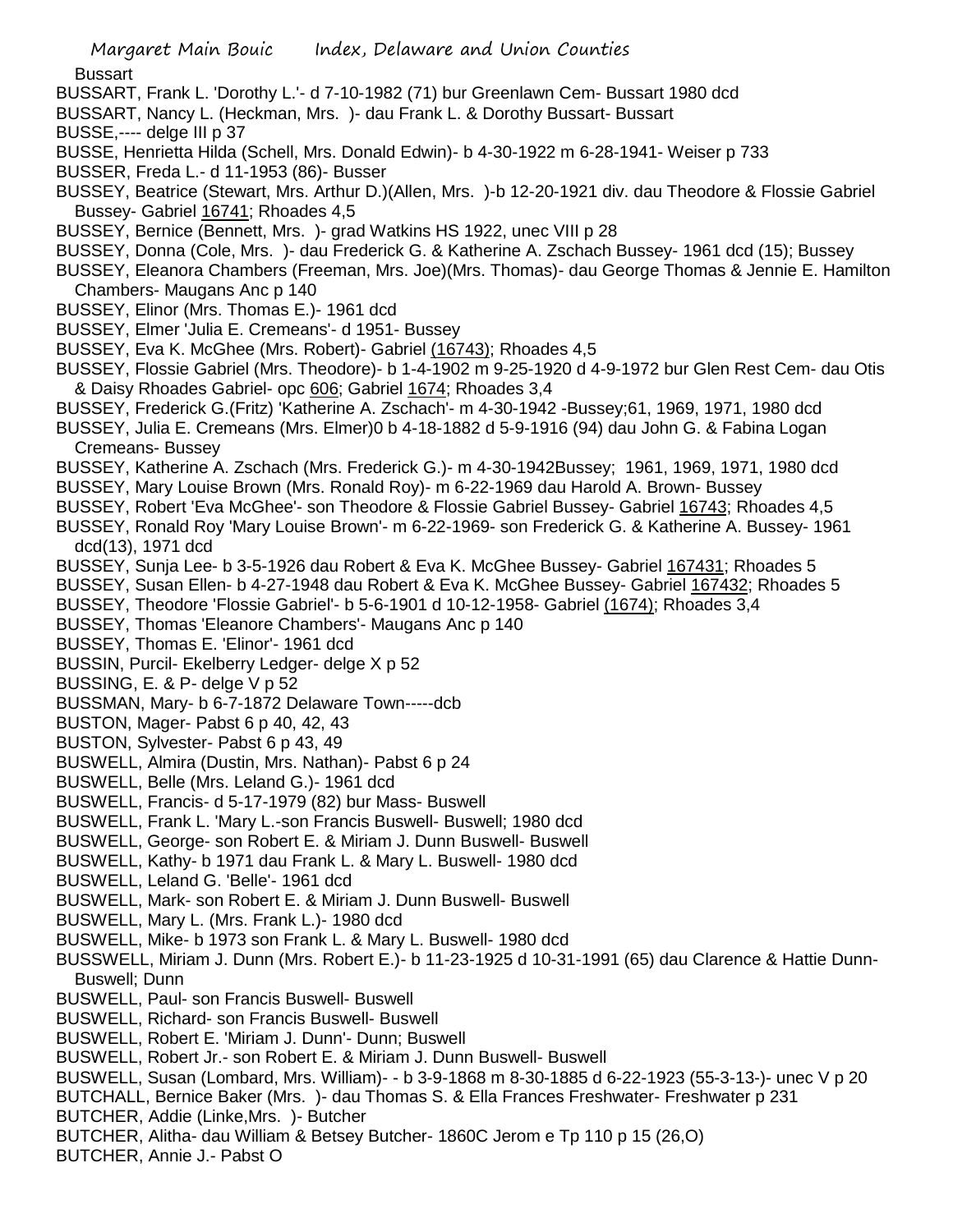Margaret Main Bouic Index, Delaware and Union Counties BUTCHER, Ashby- son Ewell & Hester B. Butcher- Butcher BUTCHER, Bernice (Mrs. James)- 1961 dcd BUTCHER, Bertha Stevens (Mrs. Roy)- Butcher BUTCHER, Betsey (Mrs. William)- 1850C Jerome Tp 1779-1799 p 261 (unk,Va); Mary-1860C Jerome Tp 110 p 15 (25,O) BUTCHER, Betty (DuBoux, Mrs. )- dau Guy Earl & Ollie Grove Butcher- Butcher BUTCHER, Bruce- son James & Bernice Butcher- 1961 dcd (3) BUTCHER, Carylne- 1967, 1971 ucd BUTCHER, Carol A. (Mrs. John A.)- 1973, 1975, 1979, 1981, 1983, 1991 ucd BUTCHER, Carrie (Adams, Mrs. )- sister Guy Earl Butcher- Butcher BUTCHER, Carrie (Kidwell, Mrs.Edson)- m 6-1931 Genther p 215- dau Guy Earl & Ollie Grove Butcher-**Butcher** BUTCHER, Catharine Bass (Mrs. Novis)- m 12-21-1865 dcm BUTCHER, Charles Justice 'Rebecca Lucille Elk'- m 9-2-1962 son Henry Butcher- Butcher BUTCHER, Charles- son Ewell & Hester B. Butcher- Butcher BUTCHER, --- (Thornsbury, Mrs. Raymond)- dau Ewell & Hester B. Butcher- Butcher BUTCHER, Charles Raymond- b 10-3-1972 son Charles & Rebecca Elk Butcher- Butcherr BUTCHER, Christopher- uccp p 33 BUTCHER, Clarence W. 'Isabel McGinnis'- b 11-5-1907 m 1934 d 10-11-1980 bur Mt. Victory-son Henry & Anna Battles Butcher- Butcher BUTCHER, Delila - dau William & Betsey Butcher- 1850C Jerome Tp 1779-1779 p 261 (8,O) BUTCHER, Dorothy (Mrs.Robert L.)-1959, 1967, 1971, 1973, 1975, 1979, 1981, 1983, 1991 ucd BUTCHER, Earlyne- dau Ewell & Hester B. Butcher- Butcher BUTCHER, Edwin Gail 'Frances Neville Buck'- m 1-22-1972 son Glen & Neva Smoke Butcher- Butcher BUTCHER, Eileen M. (Johnstone, Mrs. )(Mrs. James L.)(Earl, Mrs. Jay R.)- m (2) 10-27-1960 m 2-25-1967- **Butcher** BUTCHER, Elizabeth Critton (Mrs. John)- 1880 dch p 823; dcq Fred McKay 15; Bernice Utley Webb 23 BUTCHER, Elizabeth M. (Vanausele, Mrs. Cornelius M.)- b 1848 d 1913 ped Dennis Baker #308 27- unec XI p 47 BUTCHER, Ellen Anderson (Mrs. Peter)- m 11-4-1847 dcm; 1850C Troy Tp 2538 p 135 (35,O) BUTCHER, Elsie (Tillman, Mrs. Keith)- dau Henry & Anna Battles Butcher- Butcher BUTCHER, Elvira (Koons, Mrs. Jesse0- 1985 uch p 50 BUTCHER, Eva Elvira (Koons, Mrs. Jess)- Butcher BUTCHER, Evaline Kaiser (Mrs. Joe)- Butcher BUTCHER, Ewell 'Hester B.'- Butcher BUTCHER, Frances Neville Buck (Mrs. Edwin Gail)- m 1-22-1972 dau Lawrence N. Buck- Butcher BUTCHER, George- son Henry & Anna Battles Butcher- Butcher BUTCHER, George W. 'Lulu Fleece'- Butcher BUTCHER, Glen 'Neva'- Butcher BUTCHER, Guy Earl 'Ollie Grove'- d 2-21-1965 (84) bur Walnut Grove- Butcher; 1961 dcd BUTCHER, Hannah (Conard, Mrs. Nathan)- 1915 uch p 655 BUTCHER, Harold- brother Glen Butcher- Butcher BUTCHER, Harold- son Guy Earl & Ollive Grove Butcher- Butcher BUTCHER, Harry G.- b 11-1875 1900C Richwood 215-228 p 8B (24,O,O,O) Dentist BUTCHER, Helen (Harrington, Mrs. )- dau Guy Earl & Ollie Grove Butcher- Butcher BUTCHER, Henry- Butcher BUTCHER, Hester B. (Mrs. Ewell)- d 6-1-1984 (75) bur Ky.- Butcher BUTCHER, Hilda (Gillespie, Mrs. William Howard) m 8-2-1922- Giffen 1163192 BUTCHER, Hy, Mrs. & Mrs. - dg 1-28-1908, delge VIII p 12 BUTCHER, Ira- son George W. & Lulu Fleece Butcher- Butcher BUTCHER, Isabell McGinnis (Mrs. Clarnece W.)- m 1934- Butcher BUTCHER, James 'Bernice'- 1961 dcd BUTCHER, James L. 'Eileen M. Johnstone'- m(2) 10-27-1960 d 1-22-1964 son Granville S. Butcher- Butcher BUTCHER, Jane (Marce/Morse/Nanse, Mrs. Eseph)- m 8-1-1849; ucm 1444; unec VII p 46, XIII p 20 BURCHER, Jene- 1840C Dover Tp 1404 (30-40) BUTCHER, Joe 'Evaline Kaiser'- Butcher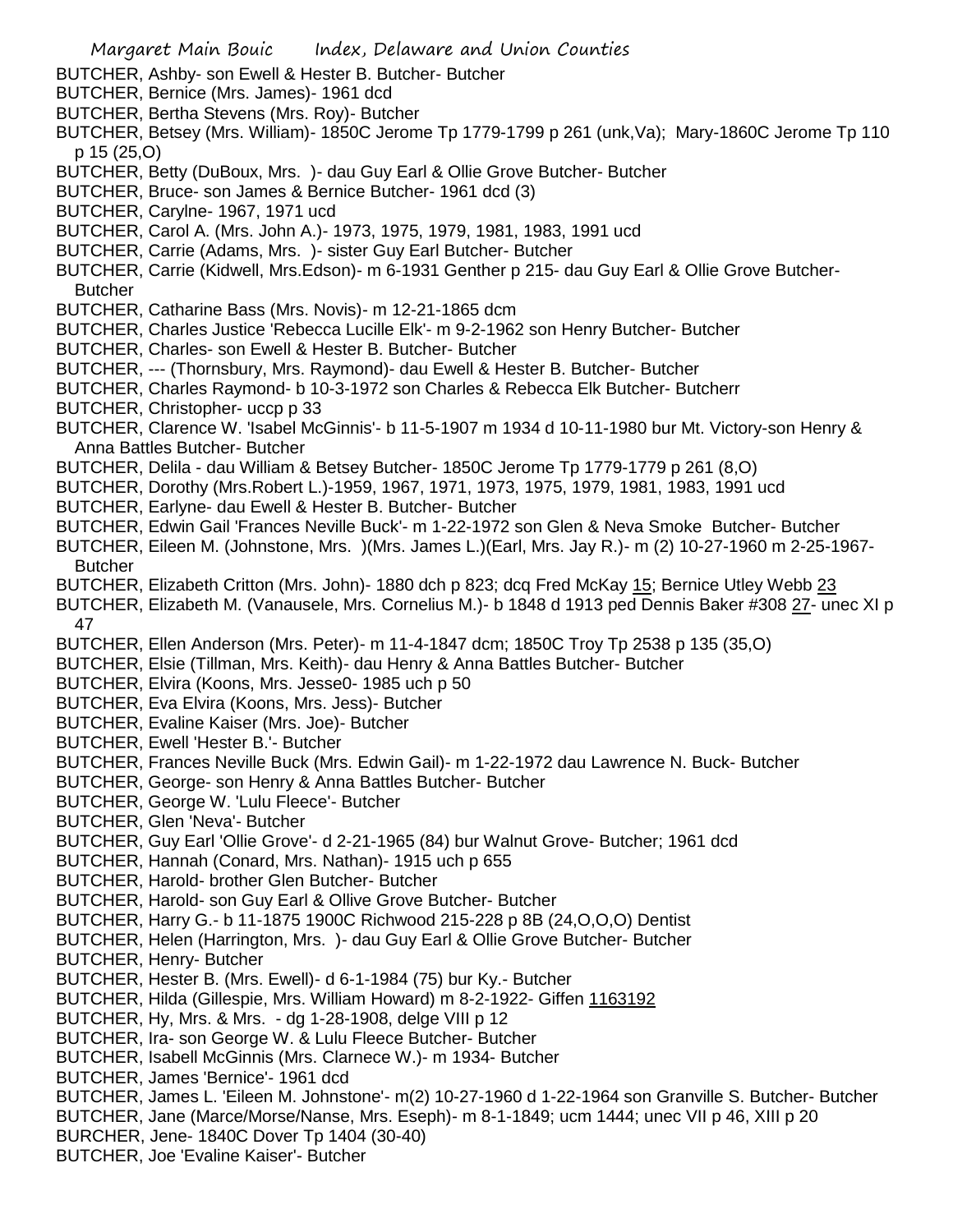BUTCHER, John- hjt p 159

- BUTCHER, John A. 'Carol A.'- son Robert L. & Dorothy L. Stoner Butcher- Butcher; 1959, 1971, 1973, 1975, 1981, 1983, 1991 ucd
- BUTCHER, John 'Elizabeth Critton'- 1880 dch p 823; dcq Fred McKay 14; Bernice Utley Webb 22
- BUTCHER, John 'Nancy Bates'- m 9-14-1838 Madison Co unec IX p 17
- BUTCHER, John- son Walter Edward Butcher- Butcher
- BUTCHER, Joseph- delge V p 55
- BUTCHER, Joseph- son William & Betsey Butcher- 1850C Jerome Tp 1779-1799 p 261 (7,O); 1860C Jerome Tp 110 p 15 (16,O); 1870C Jerome 104 p 14 (24,O)colored; hjt p 199; 1877 uca p 97; 1883 uch IV p 533
- BUTCHER, Joshua- 1840C Washington Tp 332 (30-40)
- BUTCHER, Joyce- dau James & Bernice Butcher- 1961 dcd (1)
- BUTCHER, Joyce McKenna (Mrs. Walter Edward)- m 6-1965- Butcher
- BUTCHER, Julie- b 1970 dau John A. & Carol Butcher- 1973, 1975, 1979 ucd
- BUTCHER, Karin Lynn- b 4-3-1978 dau Edwin Gail & Frances N. Buck Butcher- Butcher
- BUTCHER(Bulcher?) Kit- 1840C Jerome Tp 1177 (24-36)
- BUTCHER, Kristin Michele- b 5-30-1976 dau Edwin Gail & Frances N. Buck Butcher- Butcher
- BUTCHER, Lucinda (Lucy) (Fulton, Mrs. Thomas)- dau William & Betsey Butcher- m 10-12-1871 ucm 4992; 1850C Jerome Tp 1779-1799 p 261 (2,O); 1850C Jerome Tp 110 p 16 (9,O); 1870C Jerome Tp 104 p 14 (21,O)
- BUTCHER, Lucretia (Johnson, Mrs. Moses)- m 12-12-1849 dcm
- BUTCHER, Lyda (Newhouse, Mrs. Frank)- Newhouse p 69
- BUTCHER, Lulu Fleece (Mrs. Geroge W.)- Butcher
- BUTCHER, Marcia (Jones, Mrs. Michael Scott)- m 9-5-1970 dau Glen & Neva Smoke Butcher- Butcher
- BUTCHER, Mark- brother Guy Earl Butcher- Butcher
- BUTCHER, Martha (Mrs. William)- 1870C Jerome 104 p 14 (49,Va)
- BUTCHER, Mary L.- dau Peter Butcher- 1850C Troy Tp 2535 p 135 (15,O)
- BUTCHER, Mary (Threet, Mrs. Edward)- lic 4-10-1839 ucm 547; unec III p 38 or Thrut
- BUTCHER, Maude (Kaiser, Mrs. )- Butcher
- BUTCHER, Michael Allen 'Tammarie Ann Gregory'- b 1964 m 3-22-1987 -son John A. & Carol Butcher- 1973, 1975, 1979, 1981, 1983 ucd
- BUTCHER, Nancy Bates (Mrs. John)- m 9-14-1838 Madison Co unec IX p 17
- BUTCHER, Nancy- dau Robert L. & Dorothy L. Stoner Butcher- Butcher; 1959 ucd (12)
- BUTCHER, Neva Smoke (Mrs. Glen)- b 11-24-1915 d 4-22-1990 (74) Oak Grove Cem -Butcher
- BUTCHER, Novis 'Catharine Bass'- m 12-21-1865 dcm
- BUTCHER, Ollie Grove (Mrs. Guy Earl)- d 3-12-1978 (89) bur Walnut Grove- Butcher; 1961 dcd
- BUTCHER, Patricia Ellen (Fowler, Mrs. James Edward Jr.)- b 1966 dau Robert & Virginia Zureich Butcher-1985 uch p 53
- BUTCHER, Peter- d 3-16-1852 (61) Radnor Cem Powell p 231; hadc p 56; Pabst O
- BUTCHER, Peter 'Ellen Anderson'- m 11-4-1847 dcm; 1850C Troy Tp 2538 p 135 (-,Va); 1835 men 62 #98 p 116 Troy Tp
- BUTCHER, Rebecca Lucille Elk (Mrs. Charles Justin Raymond)- m 9-2-1962 dau Frank Elk- Butcher
- BUTCHER, Richard- son William & Betsey Butcher- 1850C Jerome Tp 1779-1799 p 261 (5,O); 1860C Jerome Tp 110 p 15 (10,O)l 1870C Jerome Tp 104 p 14 (22,O); 1880c Jerome Tp 248-249 p 26 (26,O); p 151A
- BUTCHER, Robert Lee 'Dorothy Stoner'- b 4-2-1919 m 4-26-1941 d 3-31-1995 (75) Claibourne Cem son Roy & Bertha Stevens Butcher- Butcher; 1959, 1967, 1971, 1973, 1975, 1979, 1981, 1983, 1991 ucd
- BUTCHER, Robert 'Virginia Zureich'- 1985 uch p 53
- BUTCHER, Roy 'Bertha Stevens- Butcher
- BUTCHER, Ruth Alice Musson (Mrs. Walter Edward)- d 1-1961- Burcher
- BUTCHER, Samantha- dau Peter Butcher- 1850c Troy Tp 2535 p 135 (8,O)
- BUTCHER, Sarah- Pabst ; 1850C Delaware Town 1259 p 92 (13,O)
- BUTCHER, Sarah (Huddleston, Mrs. John)- b 5-10-1815 m 11-17-1835- dau John & Elizabeth Critton Butcherdcq Fred McKay 7; Bernice Utley Webb 11; 1880 dch p 823
- BUTCHER, Sarah (Simmons, Mrs. Van Jr.)- m 1-3-1815- 1985 uch p 128
- BUTCHER, Soph- dau P. & S. Butcher- Darst Cem
- BUTCHER, Susanna (Mrs. P.)- Darst Cem
- BUTCHER, Talitha (Manns, Mrs. William A.)- m 10-6-1864 dcm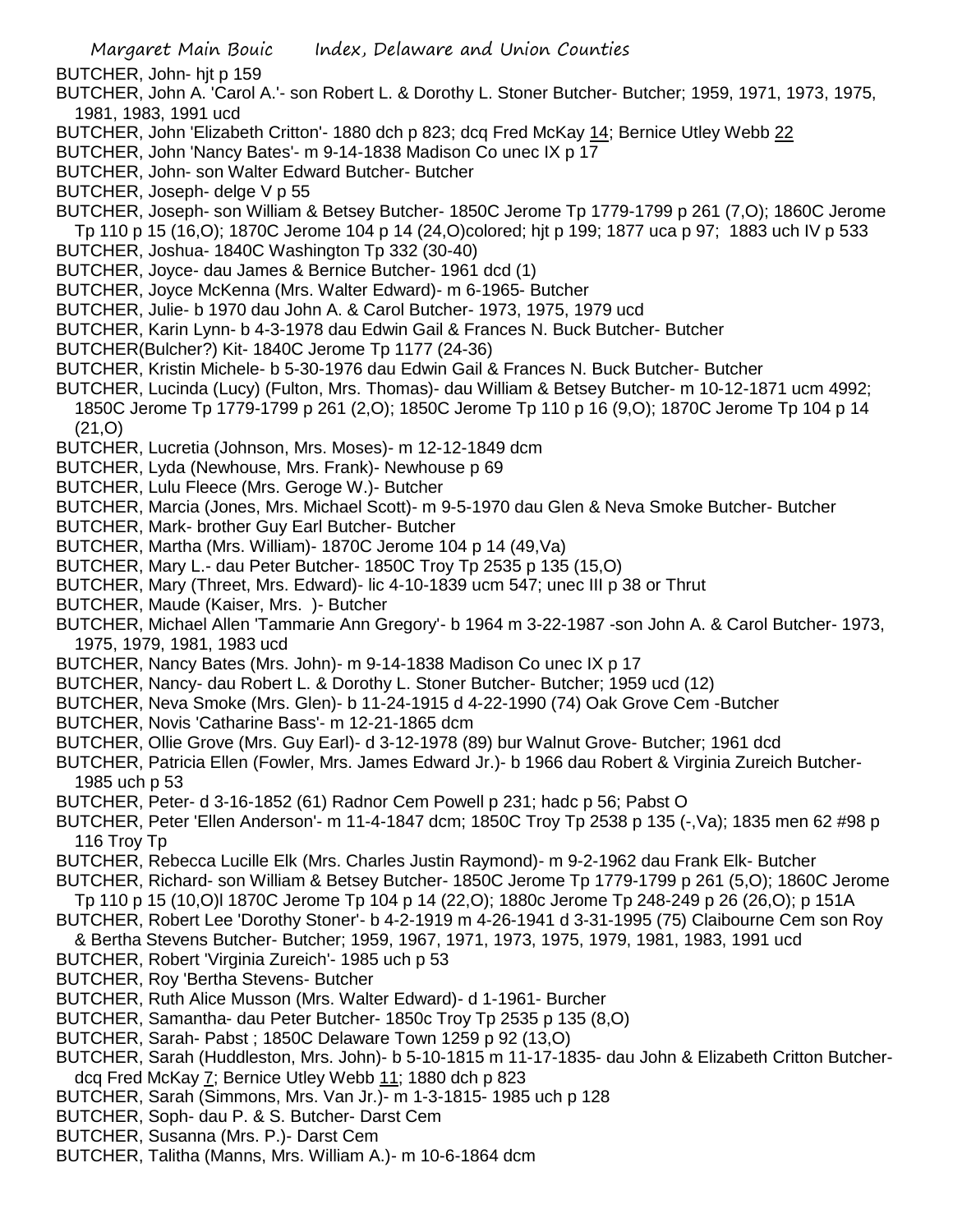- BUTCHER, Tammaria Ann Gregory (Mrs. Michael Allen)- m 3-22-1987 dau Eugene & Norma Kay Layman Gregory- Gregory; Butcher
- BUTCHER, Tillie- 1880C Concord Tp p 276A
- BUTCHER, Virginia Zureich (Mrs. Robert)- 1985 uch p 53
- BUTCHER, WQalter Edward 'Ruth Alice Musson''Joyce McKenna'- b 10-31-1913 m(2) 6-1965 son George W. & Lulu Fleece Butcher- Butcher
- BUTCHER, William- 1860C Brown Tp 819-777 (34,O); 1870C Brown Tp 106-109 (48,O); Pabst O
- BUTCHER, William A.- son Peter Butcher- 1850C Troy Tp 2535 p 135 (6,O)
- BUTCHER, William 'Betsey'- 1850C Jerome Tp 1779-1799 p 261(unk,Va); 1860C Jerome Tp 110 p 15 (30,
- Va); 1880c Jerome Tp p 144A; 1877 uca p 31
- BUTCHER, William 'Martha'- 1870C Jerome 104 p 14 (52, Va) colored; 1877 uca p 22
- BUTCHER, Wilson A.- Pabst O
- BUTCHER, Wilson S.- son Peter & Ellen Anderson Butcher- 1850C Troy Tp 2535 p 135 (1,O)
- BUTCHER, W. C.- hmp p 105
- BUTCOGOLPE, Ruth (Nash, Mrs. Precious)- Nash p 265
- BUTE, Jo Anna- dau John & Clary d 9-2-1866 (4-5-22) Sunbury Cem Powell p 44 Oak Grove Cem
- BUTEN, J.- CCC Delaware Tp 1875
- BUTER, --b 11-29-1868 Delaware Tp son Fredrick & Barbra Buter- dcb
- BUTLER, ----1880 dch p 561; unec III p 21; Powers p 105; delge III p 38, IV p 29; Claibourne Cem p 29; family of Ruth McCaman #255- unec IX p 49, X p 37, 67
- ALDRICH & BUTLER- delge IV p 8,9, VI p 21
- BUTLER, Dr.- Fowler p 92
- BUTLER, Mr.- (75-1926) Union Tp uninf p 19
- BUTLER, A.- b 1870 Byhalia Cem 1976 dch p 119
- BUTLER, Aaron- son John James & H. Esther Disbro Butler- Butler; 1949 ucd
- BUTLER, Abigail Barr (Mrs. David)- b ca 1786 delge II p 5, IV p 37, 74, VI p 27
- BUTLER, Abraham B. 'Susan'- Maskill Cem 1976 dch p 99; 1860C Dover Tp 270 (30,O); 1870C Claibourne 266-262 p 34 (50,O)
- BUTLER, Ada McMullen (Mrs. Harry C.)- Butler
- BUTLER, Ada (Wells, Mrs. Dr. W. H.)-m 6-6-1883 (Wills)- dau John Butler- dumch p 431
- BUTLER, Adams 'Margaret Beard'- m 7-28-1853 ucm 1983; unec VIII p 10
- BUTLER, Adelbert Sidney Whipple'Carmel'- d 6-10-1976 (71) bur Palo Alto- Butler
- BUTLER, Agnes Kathleen (Tarleton, Mrs. Earl)- b 3-15-1914 Summerfield m 7-3-1935 d 2-3-1981 dau Delbert & Blanche Mallett Butler- Butler
- BUTLER, Dr. Alice (Croy, Mrs. Dr. C. C.)- 1908 dch p 374
- BUTLER, Alice (Krauss, Mrs. Stanley)- b 7-1-1901 m 8-24-1921- McKitrick p 111
- BUTLER, Allen- son William Henry & Lillian Adelbert Butler- Butler
- BUTLER, A. M.- 1877 uca p 87
- BUTLER, Amanda- dau Abraham & Susanna Butler- 1860C Dover Tp 270 (15,O); 1870C Claibourne Tp 266-262 p 34 (25,O); 1880C Claibourne Tp 198-210 (35,O,O,O) p 0219
- BUTLER, Amanda- b 12-1869 dau George & Lois Butler- 1870C Jerome Tp 225-216 p 29 (6/12,O)
- BUTLER, Aminda Skeels (Mrs. William)- m 5-13-1829 dcga p 39 Del Pat & Fr Chron
- BUTLER, Ann (Miller, Mrs. Rev. J. W.)- b 1824 m 1845 dau Eli & Lydia Philbrook Butler- Shipps p 30
- BUTLER, Anna (Mrs. J. N.)- 1870C Jackson Tp 112-109 (40,O); 1880C Jackson Tp 224 (49,O,Vt,NY)
- BUTLER, Anna- b 1882 d 1944 Claibourne Cem p 20
- BUTLER, Ariel (Corbin, Mrs. )- dau Lawrence & Blanche Johnston Butler- Butler
- BUTLER, Arthur I. (47-1907) Paris Tp uninf p 13
- BUTLER, Atta Stametz (Mrs. French)- Butler
- BUTLER, Beatrice L./Betty/(Zsulyovic, Mrs. Mark)- d 9-13-1988 (65-) bur St. Jospeh's- Columbus- Burler
- BUTLER, Benjamin F.- son George & Lois Butler- 1870C Jerome Tp 225-216 p 29 (3,O)
- BUTLER, Bernice (McLaughlin, Mrs. )- dau Daniel & Lily Pearl Crabtree Butler- Butler
- BUTLER, Bernice (Newhouse, Mrs. Earl Parrott)-m 5-12-1908- Newhouse p 101 (15262)
- BUTLER, Bertha- 1870C Jackson Tp 112-109 (4,O)
- BUTLER, Bertha Belle- b 8-15-1889 Porter Tp dau Grant & O Lena Courter Butler- dcb
- BUTLER, Betty Jo (Daugherty, Mrs. )- dau Charles & Helen Grace Tway Butler- Burler
- BUTLER, Betty- dau J. N. & Anna Butler- 1880c Jackson Tp 224 (13,O,Vt,O)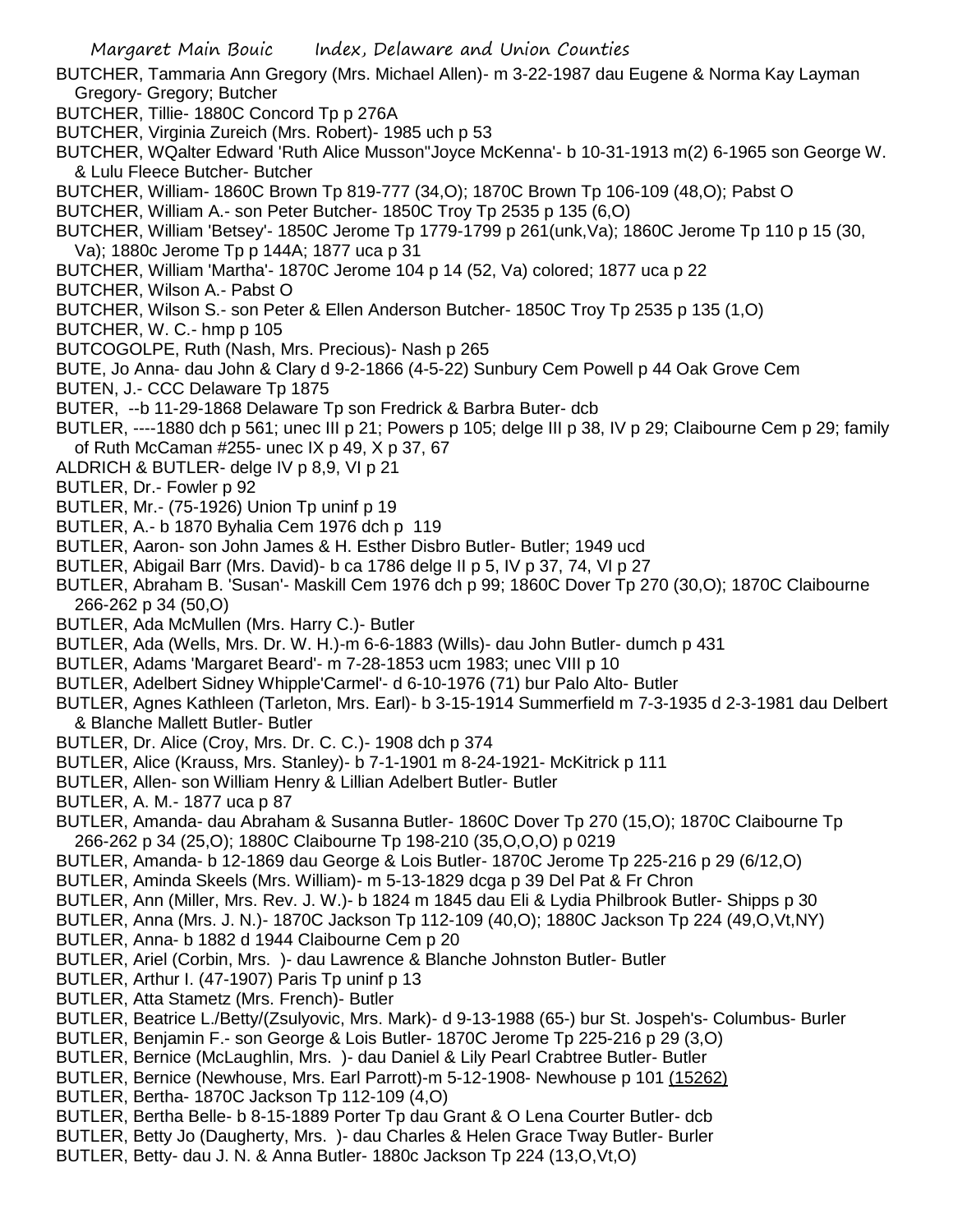- BUTLER, Beula (Valentine, Mrs. Garth)0 dau Ernest C. & Glenna Southwick Butler- Butler
- BUTLER, Beulah (Kreakbaum, Mrs. Carl Jack)- div- Freshwater p 197
- BUTLER, Beverly Ann- b 10-28-1951 dau Arthur LeRoy & Grace Louise Smith Butler- Weiser p 275
- BUTLER, Blanche- b 1874 d 1890 Claibourne Cem p 20
- BUTLER, Blanche A.- 1973 ucd
- BUTLER, Blanche Johnston (Mrs. Lawrence)- d 10-26-1963 (65) bur Oller Cem- Butler
- BUTLER, Blanche Mallett (Mrs. Delbert)- b 7-8-1895 Summerfield m 1933 bur Caldwell dau Charles M. & Florence Leasure Mallett- Butler
- BUTLER, Brett Houston- b 6-7-1984 son Mark & Kathy Beams Butler- Butler
- BUTLER, Burdette H. 'Hazel'- b 2-4-1915 d 3-2-1992 (77) bur Findlay- son Ray & Chloe Leader Butler- Butler
- BUTLER, C. A.- m 10-1885- Butler
- BUTLER, Mrs. Jack Means- dau C. A. Butler- Butler
- BUTLER, --(Sutherland, Mrs. David)- Butler
- BUTLER, Carol (Kisor, Mrs. )- dau Burdette H. & Hazel Butler- Burler
- BUTLER, Carrene H. (Mrs. Joseph W.)- 1969 dcd
- BUTLER, Catherine- b 1832 d 1855 Oak Grove Cem Powell p 427
- BUTLER, Celeste (White, Mrs. )- dau Richard B. & Shirley Ann Fairbanks Butler- Butler
- BUTLER, Charles A. 'Harriet Morgridge'- MR-DAR p 7
- BUTLER, Charles- 1860C Washington Tp 1504-1514 p 205 (16,O)
- BUTLER, Charles 'Helen Grace Tway'- Butler
- BUTLER, Charles W.- 1980 dcd
- BUTLER, Charles E.- son William E. & Sora A. Breece Butler- 1850C Delaware Town 1383 p 97 (6,O)
- BUTLER, Charles Harbert- b 1913 d 1928 Byhalia Cem 1976 dch p 118
- BUTLER, Charles 'Martha Webster(Weston)- m 6-20-1855 ucm 2298; unec V p 10, VIII p 34
- BUTLER, Charlotte Cotton (Mrs. Robert)- dau Harris White Cotton- Maugans Anc p 197
- BUTLER, Chester L. 'Monnette Thompson'- b 8-5-1899 d 12-7-1969 Oakdale Cem II p 153 (M-R20-5) son John & Elizabeth Beard Butler- Butler; Thompson; 1959, 1967 ucd; 1900C Dover Tp 156-158 p 7B (9/12,O,O,O)
- BUTLER, Chet 'Marion Louise Bowsher'- Cowgill p 7
- BUTLER, Chloe- 1870C Jackson Tp 112-109 (5,O)
- BUTLER, Chloe Leader (Mrs. Ray)- Butler
- BUTLER, Christine (McCabe, Mrs. )- dau Richard B. & Shirley Ann Fairbanks Butler- Butler
- BUTLER, Clara D. (Cook, Mrs. James A.)- m 3-11-1872 ucm 5089
- BUTLER, Clara (Walcott, Mrs. Minor)- license 1826; 1883 uch III p 287
- BUTLER, Clarice (Mrs. Edward R.)- 1981, 1983, 1991 ucd
- BUTLER, Clarisa- dau Abraham & Susanna Butler- 1860C Dover Tp 270 (8,O); 1870C Claibourne Tp 266-262 p 34 (15,O)
- BUTLER, Clinton 'Murdulia Wade'- m 2-25-1875 ucm 5653; mt 3 p 8, 10- 1870C Jackson Tp 112-109 (20,O); 1880C Jackson Tp 3-4 p 235 (30,O,NY,O)
- BUTLER, Clyde L. 'Fay M.'- 1961, 1969, 1971, 1980 dcd
- BUTLER, Clyde H 'Maxine Mader'-b 1-4-1904 Un Co d 2-12-1957 Oakdale Cem II p 79 (H-R14-3) m
- 12-26-1928 d 1957- son John & Elizabeth Beard Butler- Butler
- BUTLER, Col- Pabst 1 p 1
- BUTLER, Cornelius- brother David Butler- delge IV p 74
- BUTLER, Cosetta (Sitt, Mrs. )- dau William & Nettie Gilbert Butler- Butler
- BUTLER, Curtis- b 1962 son Joseph W. & Carrene H. Butler- 1969 dcd
- BUTLER, Daniel- 1880C Porter Tp p 450A
- BUTLER, Daniel- heir of Douglas Firman or Farnum- dcw Bk 1 p 20; brother David Butler- delge IV p 74
- BUTLER, Daniel 'Lilly Pearl Crabtree'- Butler
- BUTLER, Darlene (Mrs. Henry C.)- 1969, 1971 dcd
- BUTLER, David- 1820C Berkshire Tp; 1880 dch p 21? delge V p 72
- BUTLER, David 'Abigail Barr'- b 1781 Ma m 1805 delge II p 5, 11, 12, IV p 37, 74. VI p 27, VIII p 54
- BUTLER, David LeRoy- b 4-28-1948 son Arthur LeRoy & Grace Louise Smith Butler- Weiser p 275
- BUTLER, David P.- son Rev. L. Ermil & Mildred Patterson Butler- Butler
- BUTLER, Devonne- b 1963 ch Joseph W. & Carrene Butler- 1969 dcd
- BUTLER, Dolly Webster (Mrs. Solomon)- unec X p 62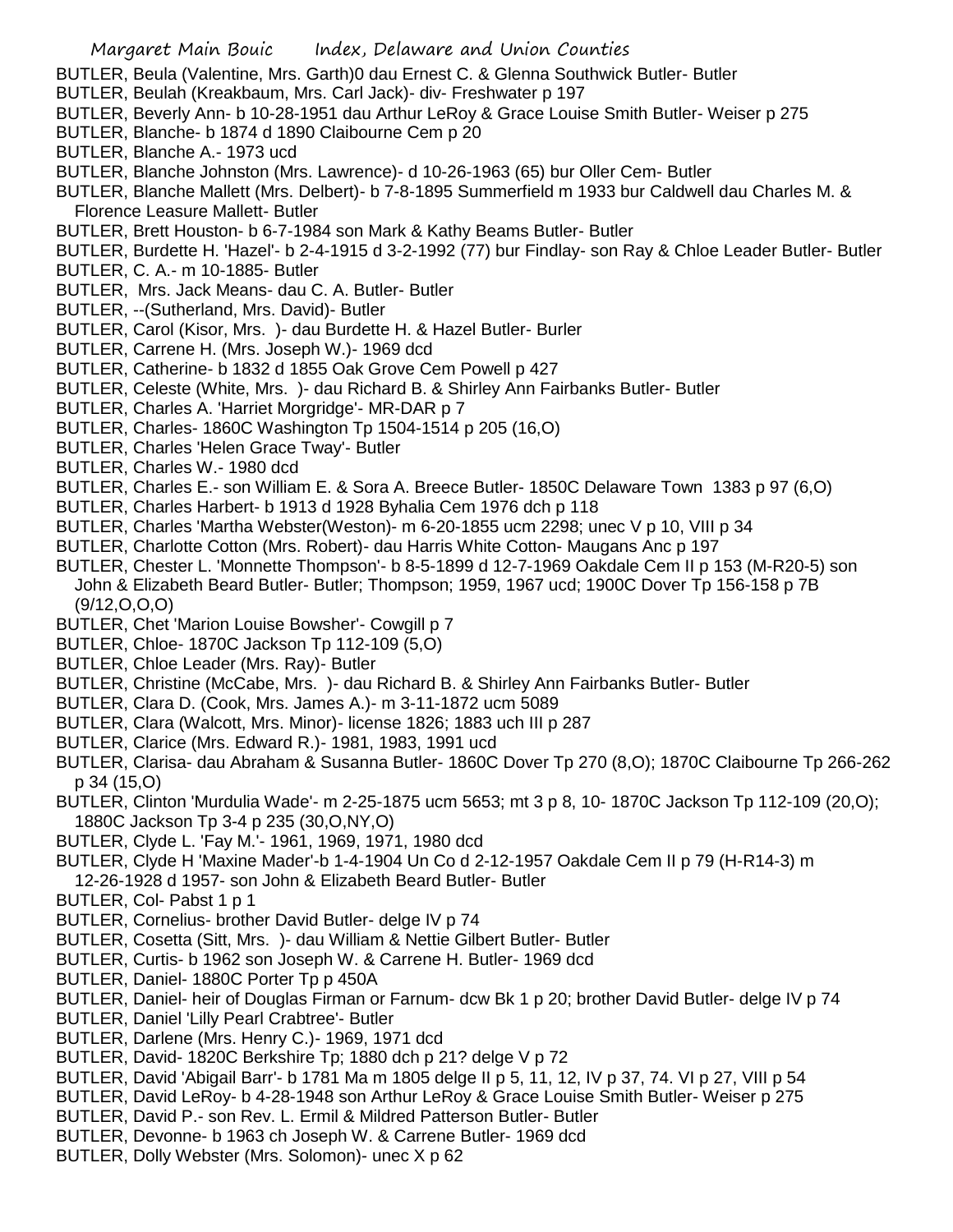- BUTLER, Don R. 'Sarah M.'- 1967 ucd
- BUTLER, Donald- Butler
- BUTLER, Donita- Butler
- BUTLER, Donna Louise- b 1-20-1950 dau Arthur LeRoy & Grace Louise Smith Butler- Weiser p 275
- BUTLER, Donna M. (Mrs. Ron G.)- 1980 dcd
- BUTLER, Dorus 'Gertrude Craston'- d 1961- Butler
- BUTLER, Edith (Wells, Mrs. )- dau Daniel & Lily Pearl Crabtree Butler- Butler
- BUTLER, Edward 'Elizabeth Singer'- Butler
- BUTLER, Edward- son Daniel & Lily Pearl Crabtree Butler- Butler
- BUTLER, Edward R. 'Clarice J.'- 1981, 1983. 1991 ucd
- BUTLER, Edwin T.- 1908 dch p 433; Sand p 5; dcw Bk 2 p 245; Oak Grove Cem Powell p 428
- BUTLER, Mrs. E. T.- 1908 dch p 169; delge III p 14
- BUTLER, Eleanor M. (Mrs. Paul E.(T))-1971, 1973, 1975, 1979, 1981, 1983, 1991 ucd
- BUTLER, Elnora Bell (Mrs. William W.)- m 9-4-1873 ucm 5316
- BUTLER, Rev. L. Ermil 'Mildred Patterson'- Butler
- BUTLER, Eli- b 1832 d 1862 son Eli & Lydia Philbrook Butler- Shipps p 30
- BUTLER, Eli 'Lydia Philbrook'- b 7-30-1793 m 1815- Shipps p 30
- BUTLER, Eli 'Melissa Jane Cole'- m 12-2-1855 dcm; Pabst 3 p 28, 6 p 8
- BUTLER, Elizabeth Beard (Mrs. John)- b 3-8-1873 Un Co d 4-29-1952 Oakdale Cem II p 94 (H-R24-15);
- 1900C Dover Tp 156-158 p 7B (28,O,O,O) m 5y 2 ch; 1949 ucd
- BUTLER, Elizabeth Brees (Mrs. Isaac N.)- m 3-14-1845 dcm
- BUTLER, Elizabeth C.- b 1874 Trinity Cem R25 D J p 83
- BUTLER, Elizabeth Singer (Mrs. Edward)- b 11-30-1874 d 5-30-1968 bur Trinity Cem- dau Herman Goettleib & Margaret Hegenderfer Singer- Butler; uninf p 24 (1938)
- BUTLER, Elizabeth Starling(Sterling)(Mrs. Henry C.)- m 12-25-1851 dcm 1908 dch p 170; ffd p 11, 13
- BUTLER, Elmira- d young dau Eli & Lydia Philbrook Butler- Shipps p 30
- BUTLER, Elnora Bell (Mres. William W.)- b 1855 d 1932 Claibourne Cem p 20- 1900C Richwood 65-69 p 3A (43,O,NY,O) m 25, 1 ch 0 living
- BUTLER, Emma (Bowers, Mrs. Lewis)- 1915 uch p 894
- BUTLER, Emma- prob dau Amanda Butler- 1880C Claibourne Tp 198-210 (7,O,O,O)
- BUTLER, Enive? E.- dau Clinton & Murdulia Wade Butler- 1880C Jackson Tp 3-4 p 235 (3,O,O,O)
- BUTLER, Erica- b 1989 dau Frank D. & Wendy J. Butler- 1991 ucd
- BUTLER, Erma (Green, Mrs ) dau William & Nettie Gilbert Butler- Butler
- BUTLER, Ernest C.'Glenna Southwick'- b 3-12-1901 d 5-30-1968 Byhalia Cem lptw p127; 1949 ucd
- BUTLER, Esther H. Disbro (Mrs. John J.)- b 11-29-1893 m 1921 d 1-12-1978 Milford Cem Un Al p 72- dau
- John & Harriet Coffenbarger Butler- Butler; 1959,1967 ucd
- BUTLER, Eugene- son Harry C. & Ada Mcmullen Butler- Butler
- BUTLER, Eva (Asman, Mrs. Clarence)- d 1954 dau John Monroe & Elizabeth Beard Butler- Butler; Asman
- BUTLER, Eva (Moore, Mrs. Benjamin B.)-m 10-39-1876 ucm 5962 1870C Jackson Tp 112-109 (11, Ill)
- BUTLER, Evon- b 1914 Un Co d 3-10-1938 Oakdale Cem II p 86 (H-RR-9)
- BUTLER, Experience- Oak Grove Cem Powell p 428
- BUTLER, Fanny E.- 1860C Washington Tp 1504-1514 p 205 (9,O)
- BUTLER, Father- Oak Grove Cem Powell p 428
- BUTLER, Fay M. (Mrs. Clyde L.)- 1961, 1969, 1971, 1980 dcd
- BUTLER, Ferne Elizabeth (Kandel, Mrs. Arthur) b 1-6-1930 d 8-14-1964 Oakdale Cem II p 130 (M-RD-9)- dau Clyde & Maxine Mader Butler- Butler; Kandel
- BUTLER, Flora Jane Meteer (Mrs. William)- b 2-19-1818 d 9-5-1840 dau Robert & Sarah Davis Mateer-McKitrick p 336
- BUTLER, Florence L.- b 1897 d 1923- York Cem A3 p 46
- BUTLER, Florian Edward 'Mary Cahill'-b 9-15-1893(4) m 9-15-1916 d 4-16-1965(1963) Byhalia Cem lptw p 126 Butler son French & Atta Stametz Butler- Butler
- BUTLER, F. L.- b 1868 1901 Byhalia Cem lptw p 119
- BUTLER, Floyd 'Mary'- 1959 ucd
- BUTLER, Forrest- son Ray & Chloe Leader Butler- Butler
- BUTLER, Frank D. 'Wendy'- 1991 ucd
- BUTLER, Frank- d 11- 1875 brother George Butler- mt 3 p 18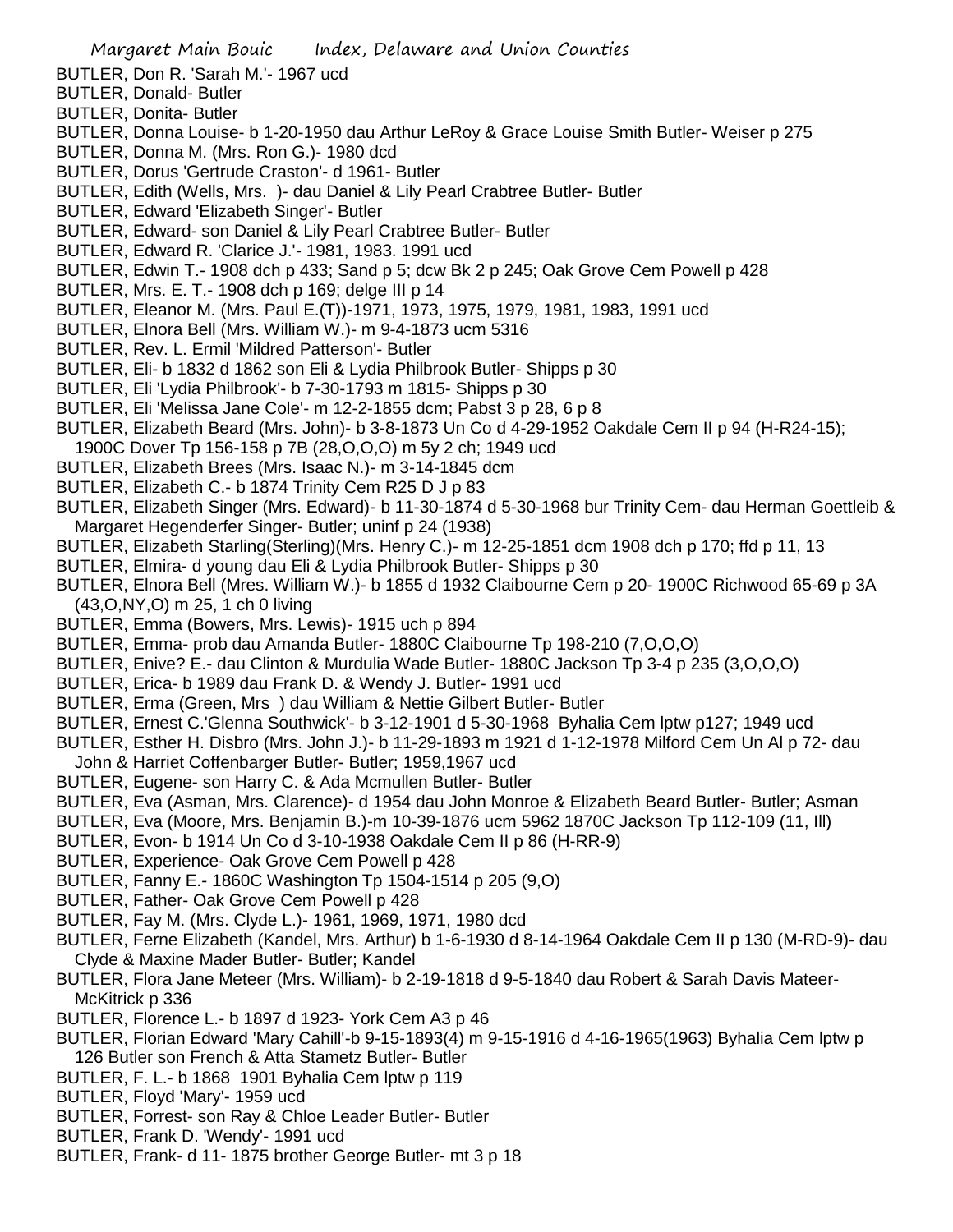- BUTLER, Frederick- btp p 2; unvmec p 38
- BUTLER, French 'Atta Stametz'- Butler; 1880C Washington Tp p 016A
- BUTLER, Gay H. 'Helen Russell'- d 3-11-1975 (61)
- BUTLER, George- brother David Butler- delge IV p 74
- BUTLER, George B.- b 5-3-1808 son David & Abigail Barr Butler- delge II p 5, IV p 37
- BUTLER, George H.- Sunbury p 71
- BUTLER, George 'Lois'-1860C Jerome Tp 119 p 17 (28,O) 1870C Jerome Tp 225-216 p 29 (37,-)- hjt p 186, 196; 1883 uch IV p 500; mt 3 p 18
- BUTLER, George W. 'Nancy Lister'- 1915 uch p 647
- BUTLER, Gertrude Croston (Miller, Mrs. )(Mrs. Dorus) b 11-25-1908 Belpre d 1-27-1990 (81) Belpre- Butler
- BUTLER, Glauna (Walcott, Mrs. Winor)- lic 7-13-1826 ucm 114; unec II p 15
- BUTLER, Glenna E. Southwick (Mrs. Ernest C.)- 1949, 1959, 1967, 1971 ucd
- BUTLER, Gloria (Mrs. James A.)- 1979, 1981, 1983, 1991 ucd
- BUTLER, Gloria (Lambardo, Mrs. )- dau Lawrence & Blanche Johnston Butler- Butler
- BUTLER, Grace Louise Smith (Mrs. Arthur Leroy)- b 2-12-1929 m 7-26-1947 dau Shelby Earl & Vera Dorothy Stauffer Smith- Weiser p 275
- BUTLER, Grace (Mrs. Robert Lee)- 1961, 1969, 1980 dcd
- BUTLER, Gregory D. 'Rebecca S.'- 1991 ucd
- BUTLER, Gureta- dau John Monroe & Elizabeth Beard Butler- 1900C Dover Tp 156-158 p 7B (3,O,O,O)
- BUTLER, Hannah (Deland, Mrs. Squire)- m 12-14-1809 Vt d 11-29-1875- unec VII p 56
- BUTLER, Harold E.- b 1920 Byhalia Cem lptw p 126- son Florian Edward & Mary Cahill Butler-Butler; 1959 ucd
- BUTLER, Harold- son John Butler- 1949 ucd
- BUTLER, Harriet (Mohler, Mrs. H. B.)- MR-DAR p 6,8
- BUTLER, Harriet Morgridge (Mrs. Charles A.)- MR-DAR p 7
- BUTLER, Harry C. 'Ada McMullen'- Butler
- BUTLER, Hattie- 1870C Jackson Tp 112-109 (9, Ill)
- BUTLER, Hazel (Mrs. Burdette H.)- Butler
- BUTLER, Helen Grace Tway (Mrs. Charles)- b 3-23-1901 d 10-23-1989 (88) bur Forest Grove- dau Harry & Effie Smith Tway- Butler
- BUTLER, Helen (Rausch, Mrs. Louis P.)-b 8-11-1895 m 6-28-1919 d 11-12-1977 (82) Oakdale Cem twin dau Charles A. & Harriet Morgridge Butler- Rausch (1433) II p 269; Butler; MR-DAR p 7,8; unec X p 29
- BUTLER, Helen Russell (Mrs. Gay H.)- d 10-13-1973 (60) bur Walnut Grove- Butler
- BUTLER, Henderson- son George H. Butler- Sunbury p 71
- BUTLER, Henry Clay 'Darlene'- b 7-22-1909 d 1-15-1993 Trenton Cem- son Daniel & Lilly Pearl Crabtree Butler- Butler; 1969, 1971 dcd
- BUTLER, Henry C. 'Mary E. Starling'-m 12-25-1850 dcm son Thomas Butler- 1880 dch p 616; dcw Bk 2 p 245; Pabst 1 p 51; Oak Grove Cem Powell p 428
- BUTLER, Henry- son Lily Butler-Butler
- BUTLER, Henry M.- son J. N. & Anna Butler- 1870C Jackson Tp 112-109 (6,O); 1880c Jackson Tp p 224 (16,O,Vt,O)
- BUTLER, Hester B. (Mrs. Ewell)- d 6-1-1984 (75); 1959, 1967 ucd
- BUTLER, Hester B. (Sutherland, Mrs. David)- twin dau Charles A. & Harriet Morgridge Butler- Butler
- BUTLER, Hildreth- 1969, 1971 dcd
- BUTLER, Holland- brother Florian Edward Butler- Butler
- BUTLER, Hugh- b 1837 d 1926 Milford Cem Un Al p 72
- BUTLER, Hugh 'Mary Forsythe'- m 3-31-1881 ucm 6948-Butler 1880C Union Tp 125 p 22 (27, Irel,Irel,Irel) p 075A
- BUTLER, I. N.- 1877 uca p 103
- BUTLER, Irene Marcella (Gillespie, Mrs. Kenneth Henry)- m 11-23-1926- Giffen 163194
- BUTLER, Isaac N. 'Elizabeth Brees'- m 3-14-1845 dcm; 1870C JacMckson Tp 112-109 p 16 (60, Vt) see J. N.
- BUTLER, Isaac N.- 1870C Jackson Tp 112-109 (1,O); 1880C Jackson Tp 224D (11,O,Vt,O)
- BUTLER,Isabella- b 1848 d 1923 Claibourne Cem p 20
- BUTLER, J.- CCC Orange Tp 1875
- BUTLER, James- dumch p 94; 1883 uch IV p 506
- BUTLER, James- b 1965 son James C. & Tonda L. Butler- 1980 dcd
- BUTLER, James A. 'Gloria'- 1979, 1981, 1983, 1991 ucd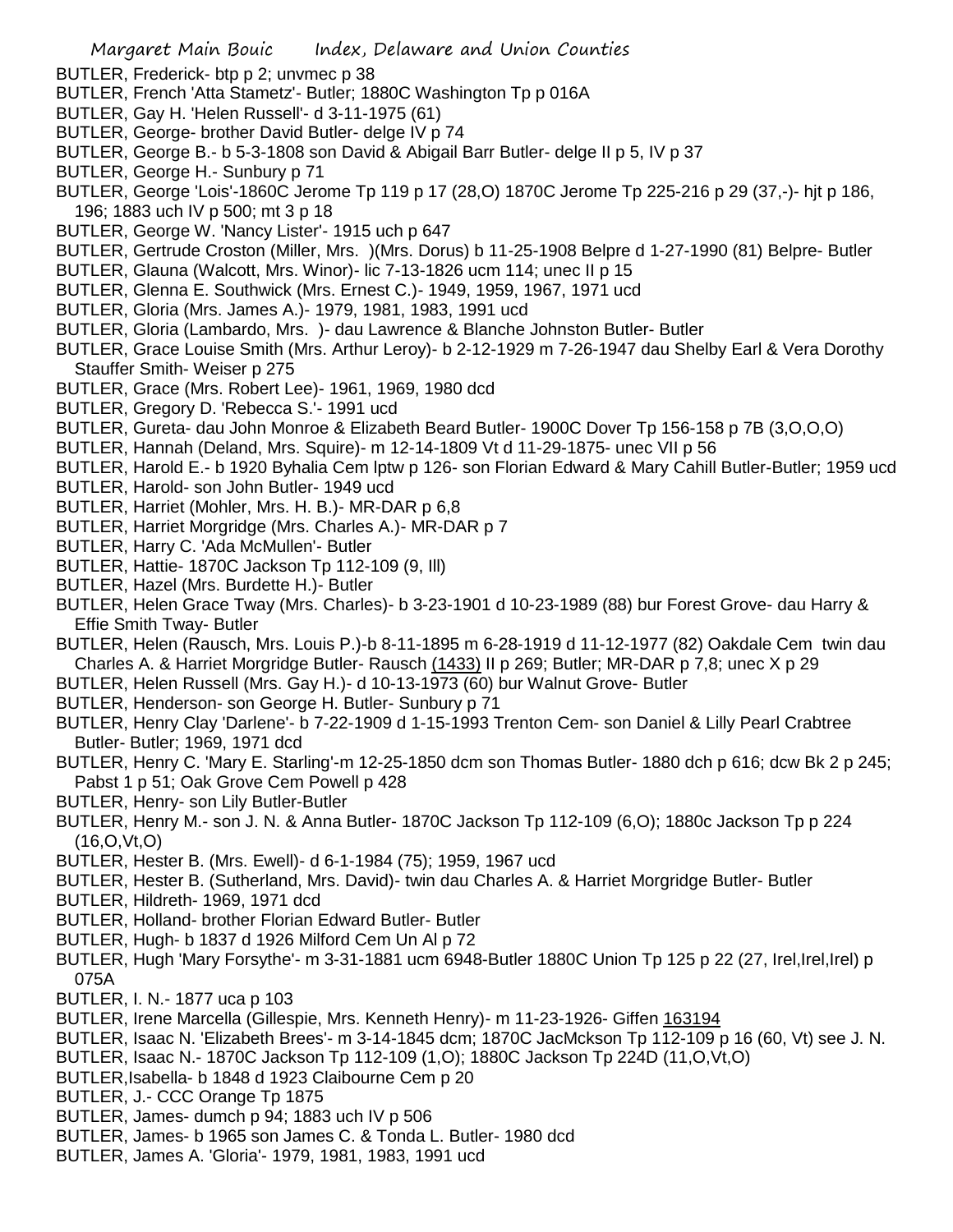- BUTLER, James C. 'Tonda L.'- 1980 dcd
- BUTLER, James- son Henry Clay Butler- Butler
- BUTLER, James M.- Oak Grove Cem Powell p 428; Sunbury p 141
- BUTLER, James N.- Pabst O; dcw Bk 2 p 245
- BUTLER, James- son Richard Butler- Freshwater p 79
- BUTLER, James W.- son George & Lois Butler- 1860C Jerome Tp 119 p 17 (2,O); 1870C Jerome Tp 225-216 p 29 (13,O)
- BUTLER, Jane (Brooks, Mrs. David)- 1908 dch p 326
- BUTLER, Jean- unec V p 35
- BUTLER, Jean Marine (Mrs. John Howard)- b 5-28-1917 m 1-1-1943 d 1-30-1993 (75) dau Robert O. & Leticia Critzer Marine- Butler; 1973 ucd
- BUTLER, Jean M. (Mrs. John Seud)- 1971, 1975, 1979, 1981, 1983 ucd
- BUTLER, Jeanette (Jahn, Mrs. )- dau Burdette H. & Hazel Butler- Butler
- BUTLER, Jeannine (King, Mrs. )- dau Charles & Helen Grace Tway Butler- Butler
- BUTLER, Jethrone 'Rebecca'- Cheshire Cem Powell p 59; delge IV p 74- brother David Butler
- BUTLER, J. H. 'Mary Ann Welch'- m 1-1-1855 ucm 2221; unec VIII p 34
- BUTLER, J. N. 'Anna'- 1880c Jackson Tp p 224A (71,Vt,Conn,Vt)
- BUTLER, Joan (Steinman, Mrs. )- dau Burdette H. & Hazel Butler- Butler
- BUTLER, Joel D. 'Nancy S. Wells'- m 5-24-1839 dcm; dcw Bk 2 p 245; dcga p 26 (Saddlery)- Del Pat & Fr Chron 11-18-1824; delge IX p 53
- BUTLER, Joel 'Mary Bolin'- b 1834 m 1855 d 1962 son Eli & Lydia Philbrook Butler- Shipps p 30
- BUTLER, John- 1880C Porter Tp p 453C
- BUTLER, John- from Ireland, Naturalization 9-18-1866, delge VIII p 58
- BUTLER, John 'Nancy'- 1880C Jerome Tp 1480156 (22,O,Va,O)
- BUTLER, John- dumch p 431; 1880 dch p 608
- BUTLER, John James' H.Esther Disbro'- b 1882 m 1921 d 3-21-1964 (82) Milford Cem Un Al p 72- son Hugh & Mary Forsythe Butler-Butler; 1949, 1959 ucd
- BUTLER, John Howard 'M. Jean Marine'- b 3-14-1914 m 1-1-1943 d 11-15-1993 Oakdale Cem son John & Elizabeth Beard Butler- 1959, 1973 ucd; Butler
- BUTLER, John Monroe 'Elizabeth Beard'- b 6-11-1872 d 6-16-1961 Oakdale Cem II p 94 (H-R24-15) son Joseph & Phoebe Clark Butler- Butler; uninf p 33 (88); 1900C Dover Tp 156-158 p 7B (27,O,O,O)
- BUTLER, John 'Ruth Brown'- see Asp 4
- BUTLER, John Seud H 'Jean M.'- 1971, 1975, 1979, 1981, 1983 ucd
- BUTLER, John W.- son George & Lois Butler- 1870C Jerome Tp 225-216 p 29 (9,O)
- BUTLER, Jonathan- Genther p 229
- BUTLER, Jonathan H.- 1850C Allen Tp 1451-1469 p 216 (26, NH)
- BUTLER, Jonathan Huston- b 11-29-1985 son Mark & Kathy Beams Butler- Butler
- BUTLER, Joseph- b 1847 d 1928 Claibourne Cem p 20
- BUTLER, Joseph 'Phoebe Clark'- Butler
- BUTLER, Joseph W. 'Carrenne J.'- 1969 dcd
- BUTLER, Julia Ruth- d 1-2-1985 (86) bur Stantontown Cem- Butler
- BUTLER, Kate (Westbrook, Mrs. Leonard)- b 1820 m 1844 dau Eli & Lydia Philbrook Butler- Shipps p 30
- BUTLER, Justus 'Louise Ashton''Melissa Cole'- b 1818 m(1) 1846 son Eli & Lydia Philbrook Butler- Shipps p 30
- BUTLER, Katherine (Cushman, Mrs. James Robert)- b 3-1910 Mt. Victory Sage letter
- BUTLER, Kathryn (Ditchman, Mrs. Robert)- dau Gay H. & Helen Butler- Butler
- BUTLER, Kathryn Thomas (Mrs. Leo Tony)- Butler
- BUTLER, Kathy Beams (Mrs. Mark)- m 5-7-1983 dau Charles E. Beams- Butler
- BUTLER, Kay- dau Aaron Butler- engeged to Eugene Tatman
- BUTLER, Kenneth- 1961, 1971 dcd
- BUTLER, Kevin- 1983 ucd
- BUTLER, Laura Gilliland- query Gilliland- unec XIV p 14
- BUTLER, Lawrence 'Blanche Johnston'- Butler
- BUTLER, Lene- delge II p 11
- BUTLER, Leo (Tony) 'Kathryn Thomas'- b 8-2-1899 m 1942 d 12-5-1969 bur Green Lawn Cem- son William & Nettie Gilbert Butler- Butler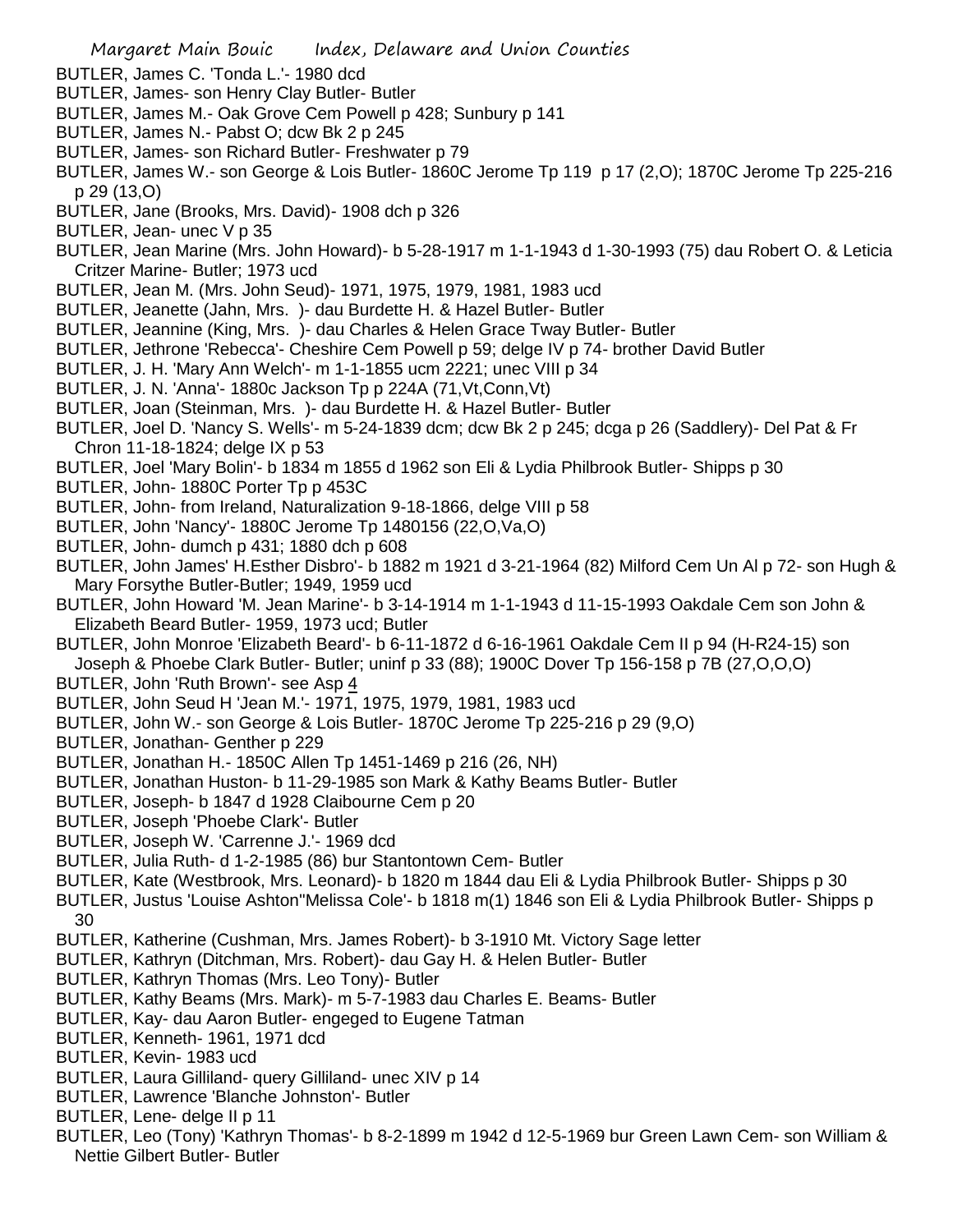- BUTLER, Lester H. 'Miriam Frances Weiser'- b 5-17-1892 m 12-31-1923- Weiser p 823
- BUTLER, Letta L. (Mrs. Val C.)- 1969, 1971 dcd
- BUTLER, Levi- Pabst 1 p 7; delge II p 11, IV p 74- brother David Butler
- BUTLER, Lewis- 1840C Berkshire Tp p 180 (20-30)
- BUTLER, Lewis B.- delge V p 71
- BUTLER, Lewis P.- delge V p 35
- BUTLER, Lewis Walter 'Anna'- b 11-7-1889 Pl City d 3-1-1979 bur Forest Grove- son Charles A. & Harriet Morgridge Butler- Butler
- BUTLER, Lillian Adelbert (Mrs. William Henry)- d 5-10-1967 (84) bur Green Mound Cem -Butler
- BUTLER, Lillian (Mrs. William)- 1961, 1969, 1971 dcd
- BUTLER, Lil(l)y Pearl Crabtree (Mrs. Daniel)- d 10-5-1976 (90)- Butler
- BUTLER, Louis- Pabst 6 p 110
- BUTLER, Lois (Mrs. George)- 1860C Jerome Tp 119 p 17 (27,NC); 1870C Jerome Tp 225-216 p 29 (38,NC)
- BUTLER, Louisa Harrison (Mrs. Webster)- McCaman letter- unec V p 62
- BUTLER, Louise Ashton (Mrs. Justus)- m 1846- Shipps p 30
- BUTLER, Lowell- son Lawrence & Blanche Johnston Butler- Butler
- BUTLER, Lucinda (Longwell, Mrs. Robert)- b 1821- delge IV p 74 sister David Butler
- BUTLER, Lucinda Shepherdson, Mrs. Milton)(Hampshire, Mrs. Henry)- m 1816 m(1) 1838- dau Eli & Lydia Philbrook Butler- Shipps p 30
- BUTLER, Luella (Mrs. William)- 1880C Claibourne Tp 68-73 p 7 (24,O,Wales,O)
- BUTLER, Luella- dau William & Luells Butler- 1880C Claibourne Tp 68-73 p 7 (6,O,Wales,O)
- BUTLER, L. V.- query unec VII p 56
- BUTLER, L. W.- son C. A. Butler- Butler
- BUTLER, Lydia (Dunham, Mrs. Jonathan)- 1880 dch p 698; delge VIII p 46
- BUTLER, Lydia (Monroe, Mrs. David)- m 1833 dau David & Abigail Barr Butler- delge VI p 27
- BUTLER, Lydia Philbrook (Mrs. Eli)- b 12-13-1796 m 1815 dau Joel & Mary Leadbetter Philbrook- Shipps p 30
- BUTLER, Lyman- son Ray & Chloe Leader Butler- Butler; 1870C Jackson Tp 125-119 (38,O)
- BUTLER, Madge (Means, Mrs. John W.)- MR-DAR p 8
- BUTLER, Mahala- dau Abraham Butler- 1860C Dover Tp 270 (13,O)
- BUTLER, Major- 1985 uch p 120
- BUTLER, Manly S.- uccp p 18 (1839); unec XII p 5, 65
- BUTLER, Margaret- b 1881 d 1931 Claibourne Cem p 20; unec XI p 69, 72
- BUTLER, Margaret Beard (Mrs. Adams)- m 7-28-1853 ucm 1983; unec VIII p 10
- BUTLER, Margaret (Ryan, Mrs. Martin)- 1880 dch p 717
- BUTLER, Marguerite Elizabeth- d 3-4-1974 cremated- Butler
- BUTLER, Margueritte E.- b 1-27-1889 Delaware Town son Edwin T. & Mary Maris Butler- dcb
- BUTLER, Maria (Monroe, Mrs. David)- m 1833 dau David & Abigail Barr Butler- de;ge VI [ 27
- BUTLER, Marion Louise Bowsher (Mrs. Chet)- b 3-9-1909 d 9-17-1937 dau Gilnert Ebry & Maude Blanch Leslie Bowsher- Cowgill p 7
- BUTLER, Marjorie 9Richard, Mrs. )- dau Burdette H. & Hazel Butler- Butler
- BUTLER, Mark 'Kathy Beams'- m 5-7-1983 son Chester S. Butler Jr.- Butler
- BUTLER, Mark- b 1964 son Edward R. & Clarice Butler- 1981, 1983 ucd
- BUTLER, Mark- son Lily Butler- Butler
- BUTLER, Martha- 1880C Milford 36 p 33 (31, Va,Va,NC) (mulatto)
- BUTLER, Martha (Miers, Mrs. )- dau Clyde & Maxine Mader Butler- Butler; Kandel
- BUTLER, Martha Webster(Weston)(Mrs. Charles)- m 6-20-1855 ucm 2298; unec V p 10, VIII p 34; m consent;
- BUTLER, Martha (Welch, Mrs. Charles H.)- Asp (1224)
- BUTLER, Mary- Pabst 1 p 7; dcw Bk 2 p 245
- BUTLER, Mary- b 1891 d 1982 Byhalia Cem lptw p 126
- BUTLER, Mary Ann Shaw (Mrs. Michael Jean)- m 6-6-1973 dau Paul Shaw- Butler
- BUTLER, Mary Ann Welch (Mrs. J. H.)- m 1-1-1855 ucm 2221; unec VIII p 34
- BUTLER, Mary C.- 1967 ucd
- BUTLER, Mary Cahill (Mrs. Florian)- m 9-15-1916 d 3-15-1982 (90) dau William & Cedelia Cahill- Butler; 1959, 1971 ucd
- BUTLER, Mary Catherine (Kerns, Mrs. William)- dau George W. & Nancy Lister Butler- 1915 uch p 647
- BUTLER, Mary (Cooper, Mrs. William)- b 1825 m 1847 dau Eli & Lydia Philbrook Butler- Shipps p 30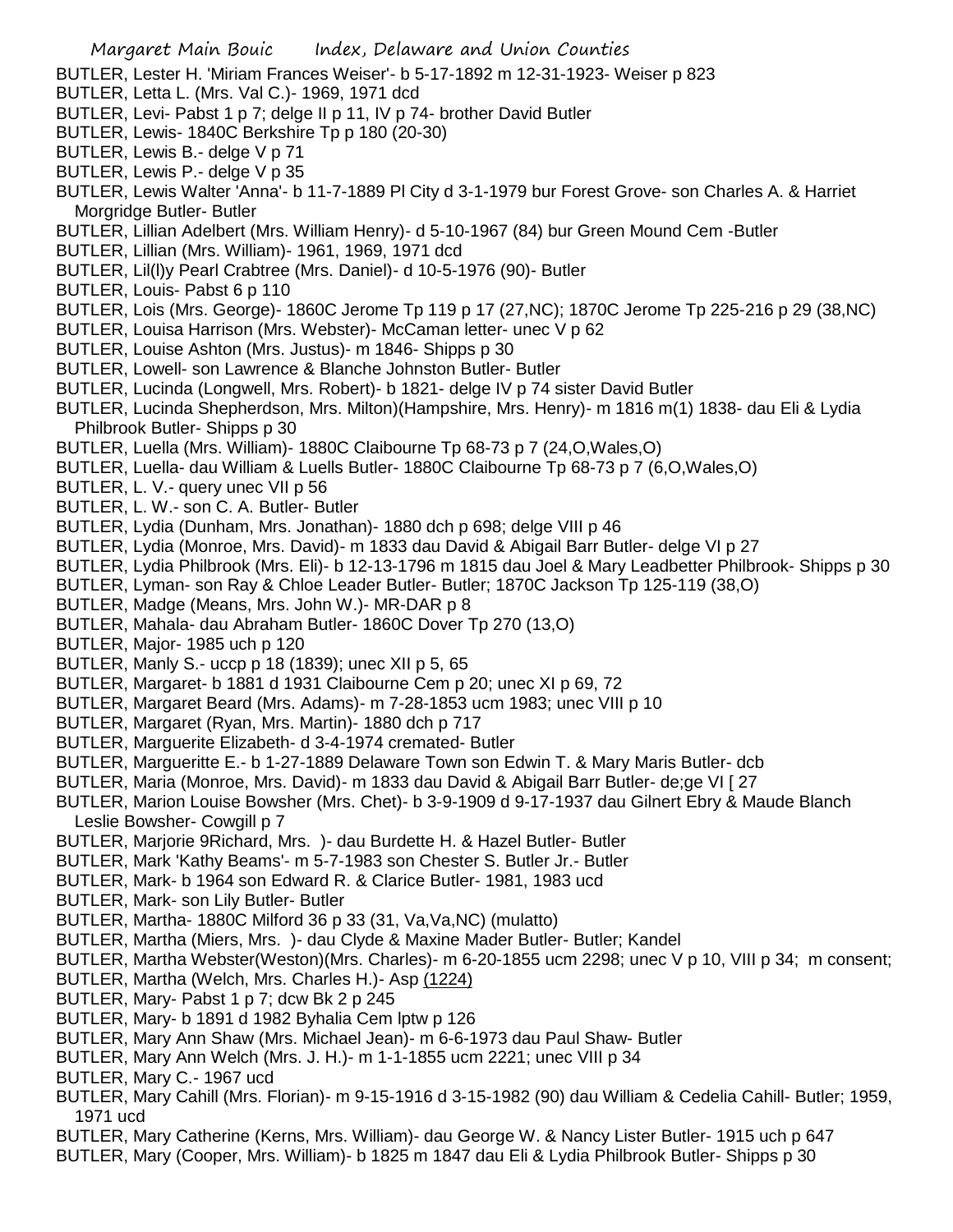BUTLER, Mary E.- 1880C Delaware Town p 498A

- BUTLER, Mary Elizabeth Starlin (Mrs. Henry) see Elizabeth-m 12-25-1850 dcm; 1880 dch p 616
- BUTLER, Mary Ellen (Nicholasi, Mrs. )- dau Lawrence & Blanche Johnston Butler- Butler
- BUTLER, Mary Ellen- dau J N & R d 1852 (11m) Galena Cem Powell p 14
- BUTLER, Mary E. (Lyon, Mrs. Eugene LeRoy)- m 2-23-1941 Lyon; Butler
- BUTLER, Mary (Fisher, Mrs. Barak)- dau Thomas & Rebecca Gilbert Butler- dcq Thomas Graham 123
- BUTLER, Mary Forsythe (Mrs. Hugh)- m 3-31-1881 ucm 6948
- BUTLER, Mary (Haskins, Mrs. Deacon Jeremiah)- dau Jethro & Rebecca Butler- Powell p 59
- BUTLER, Mary M. (McKibben, Mrs. James M.)- m 2-8-1839 dcm
- BUTLER, Mary- dau Richard Butler- Freshwater p 79
- BUTLER, Mary Thomas (Mrs. William)- dau Benjamin F. & Sarah Howison Thomas- Howison 199
- BUTLER, Mary (Willison, Mrs. Donald)- m 8-21-1950 d 11-1987- Butler
- BUTLER, Maxine Mader (Mrs. Clyde)- b 8-15-1906 m 12-26-1928 d 12-20-1982 Oakdale Cem II p 79 (H-R14-3) dau Chris & Fern Roney Mader- Butler
- BUTLER, Megan Ellen- b 3-24-1987 dau Mark & Kathy Beams Butler- Butler
- BUTLER, Melissa Cole (Mrs. Justus)- Shipps p 30
- BUTLER, Melissa Jane Cole (Mrs. Eli)- m 12-2-1855 dcm; Pabst 3 p 28, 6 p 8
- BUTLER, Mercy L. (Caldwell, Mrs. Alexander G.)- b 10-27-1827 m 7-26-1855 dau Eli & Lydia Philbrook Butler-Shipps p 30
- BUTLER, Mertle E.- b 11-1879 dau Clinton A. & Murdulia Wade Butler- 1880c Jackson Tp 3-4- p 235 (6/12,O,O,O)
- BUTLER, Michael Jean 'Mary Ann Shaw'- m 6-6-1973- Butler
- BUTLER, Mildred (Green, Mrs. )- dau Lily Butler- Butler
- BUTLER, Mildred Patterson (Mrs. Rev. L. Ermil)- d 11-3-1976 bur Green Lawn- Butler
- BUTLER, Mike- son Donita Butler- Butler
- BUTLER, Miriam Frances Weiser (Mrs. Lester H.)- b 9-17-1899 m 12-31-1923 dau David M. & Sarah A. Henderson Weiser - Weiser p 823
- BUTLER, Molly- b 1966 dau Joseph W. & Carrenne H. Butler- 1969 dcd
- BUTLER, M. Monnette Thompson (Mrs. Chester L.)- b 1904 Oakdale Cem II p 153 (M-R20-6) 1959, 1967, 1971 ucd; Butler; Thompson; unec VIII p 28
- BUTLER, Mother- Oak Grove Cem Powell p 428
- BUTLER, Murdulia Wade (Mrs. Clinton)- m 2-25-1875 ucm 5653; mt p 8, 10; 1880C Jackson Tp 3-4- p 235 (31,O,O,O)
- BUTLER, Nancy- dcga p 24 Del Pat & Fr Chron 7-15-1824
- BUTLER, Nancy (Mrs. John)- 1880C -----148-156 p 17 (22,O,O,O)
- BUTLER, Nancy Lister (Mrs. George W.)- 1915 uch p 647
- BUTLER, Nancy S. Wells (Mrs. Joel D.)- m 5-23-1839 dcm
- BUTLER, Nathaniel- will dcw Bk 1 p 13
- BUTLER, Nettie Gilbert (Mrs. William)- Butler
- BUTLER, Newton- 1870C Richwood 102-97 p 12 (22,O)
- BUTLER, Nora (Maine, Mrs. Delos S.)- m 2-27-1898- Asp (1425)
- BUTLER, Paul D. 1820C Delaware Town- brother Thomas Butler- 1880 dch p 318, 321; 1908 dch p 107; Pabst 5 p 1; Major- d 12-13-1822 (55) Del Pat & Fr. Ch dcga p 9; 1976 dch p 10; delge X p 10
- BUTLER, Paul T.- b 1922 Milford Cem Un Al p 72
- BUTLER, Paul T.'Eleanor'- son John James & Esther Disbro Butler- Butler; 1959, 1971, 1973, 1975, 1979, 1981, 1983, 1991 ucd
- BUTLER, Percival- delge VII p 19, 1826 Radnor Tp
- BUTLER, P/Rersus- brother David Butler- delge IV p 74
- BUTLER, Philander- b 1829 d 1831 son Eli & Lydia Philbrook Butler- Shipps p 30
- BUTLER, Phoebe Clark (Mrs. Joseph)- Butler
- BUTLER, Rachel (Cavender, Mrs. James)- 1915 uch p 463
- BUTLER, Rachel (Cole, Mrs. Oscar)- b 1839 m 1860 dau Eli & Lydia Philbrook Butler- Shipps p 30
- BUTLER, Ray 'Chloe Leader'- Butler
- BUTLER, Rebecca sister Daivd Butler- delge IV p 74
- BUTLER, Rebecca (Bigelow, Mrs. John)- Genther p 229
- BUTLER, Rebecca- dau George & Lois Butler- 1860C Jerome Tp 119 p 17 (7,O); 1870C Jerome Tp 225-216 p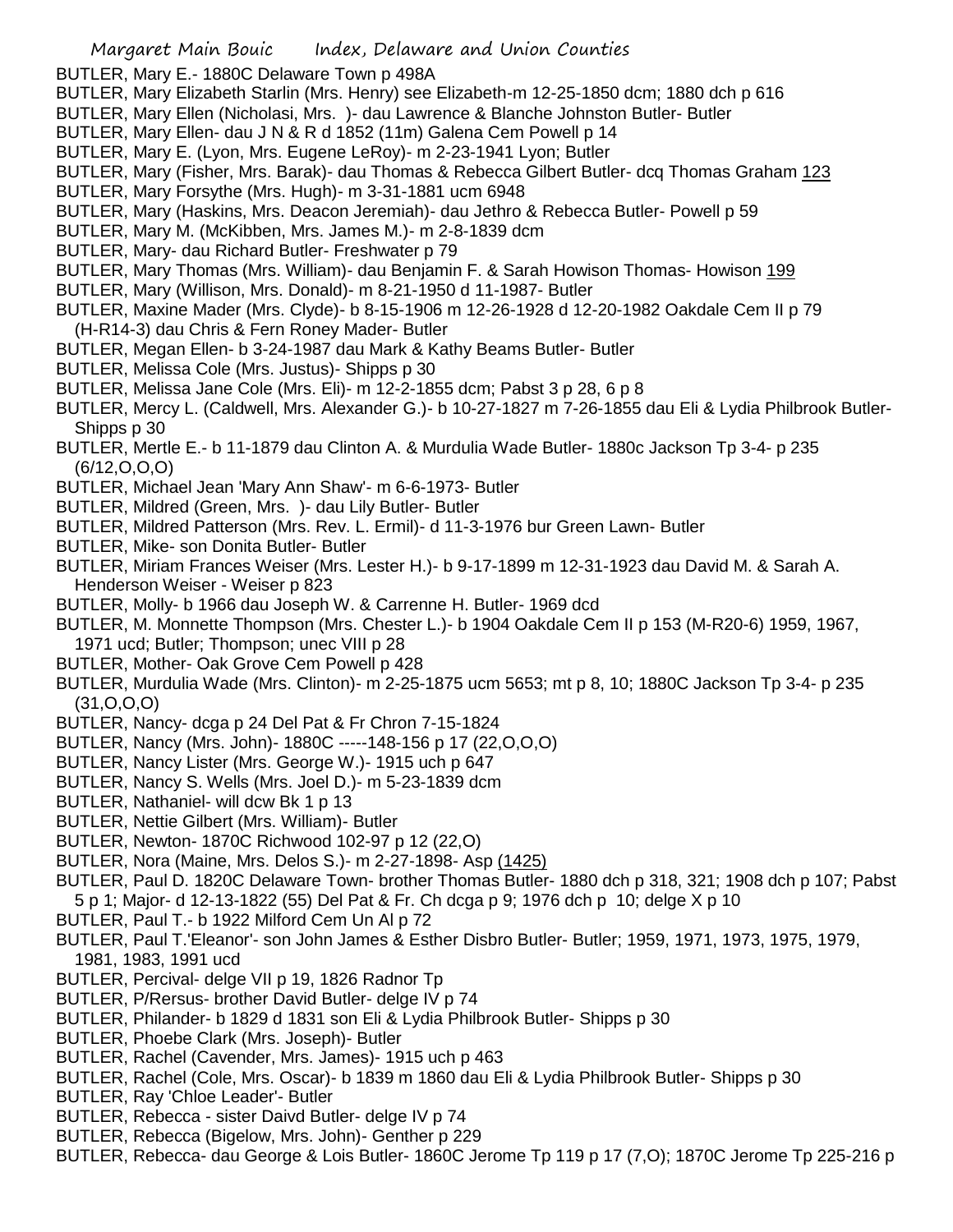- BUTLER, Rebecca E. (Crotinger, Mrs. Chester)- m 1-13-1873 ucm 5208
- BUTLER, Rebecca Gilbert (Mrs. Thomas)- dcq Thomas Graham 247
- BUTLER, Rebecca- b 1969 dau James C. & Tonda L. Butler- 1980 dcd
- BUTLER, Rebecca (Mrs. Jethro)- Cheshire Cem Powell p 59
- BUTLER, Rebecca- b 1955 dau Don R. & Sarah M. Butler- 1967 ucd
- BUTLER, Rebecca S. (Mrs. Gregory D.)- 1991 ucd
- BUTLER, Rev. 1915 uch p 234
- BUTLER, Richard- Powers Pat p 127
- BUTLER, Col. Richard (Knox Co)- Freshwater p 79; unec X p 29
- BUTLER, Dr. Richard B. 'Shirley Ann Fairbanks- Butler
- BUTLER, Richard E. ' Oman'- son Donald Butler- Butler
- BUTLER, Richard L.- son Dr. Richard B. & Shirley Ann Fairbanks Butler- Butler
- BUTLER, Richard 'Trudy'- 1971 ucd
- BUTLER, Richard- b 9-16-1966 son Richard & Trudy Butler- 1971 ucd
- BUTLER, Rieta (Rausch, Mrs. Jacob Richard)- b 7-22-1897- Rausch (1723) II p 276
- BUTLER, Rita (Rausch, Mrs. Jacob)- dau John Monroe & Elizabeth Beard Butler- Butler
- BUTLER, Robert- son Harry C. & Ada McMullen Butler- Butler
- BUTLER, Robert- dcga p 24 Del Pat & Fr Ch 7-15-1824 assault
- BUTLER, Robert 'Charlotte Cotton- Maugans Anc p 197
- BUTLER, Robert Lee 'Grace'- 1961, 1969, 1980 dcd
- BUTLER, Rodney- b 1949 son Don R. & Sarah M. Butler- 1967 ucd
- BUTLER, Roger- son George H. Butler- Sunbury p 71
- BUTLER, Ron G. 'Donna M.- son Lee R. & Grace Butler- 1961 dcd (11),1969, 1971, 1980 dcd
- BUTLER, Ronald- b 1968 son Richard & Trudy Butler- 1971 ucd
- BUTLER, Ronda- b 1976 dau Ron G. & Donna M. Butler- 1980 dcd
- BUTLER, Rosalie (Lenegar, Mrs. )- dau Daniel & Lily Pearl Crabtree Butler- Butler
- BUTLER, Ro-amah J.- dau A. B. & Susan d 8-15-186- Maskill Cem lptw p 99
- BUTLER, Ruth (Beine, Mrs. )- dau William Henry Butler & Lillian Adelbert Butler- Butler
- BUTLER, Ruth Brown (Mrs. John)- dau Mrs. Ruth Brown- see Asp 4
- BUTLER, Ruth (Apel, Mrs. Fred)- dau Harry C. & Ada McMullen Butler- Butler
- BUTLER, Ruth (Snodgrass, Mrs. Luther)(Goff, Mrs. )- dau John & Elizabeth Beard Butler- Butler
- BUTLER, Sally Ann- Pabst 8 p 6
- BUTLER, Samuel- 1880c Porter Tp p 450A
- BUTLER, Sarah- sister David Butler- delge IV p 74
- BUTLER, Sarah Abb (Collins, Mrs. De Ferris)- m 1-31-1856 dcm
- BUTLER, Sarah Ann Brees (Mrs. William E.)- m 1-20-1842 dcm; 1850C Delaware Tp 1383 p 97 (29, Pa)
- BUTLER, Sarah Ann (Painter, Mrs. William F.)- m Mar 1834 dcga p 63 Ohio St. Gazette 3-10-1834
- BUTLER, Sarah (Bird, Mrs. Thomas)- b 1766-75 d ca 1825 Holmes Co ped Rex Finley 25; delge III p 50
- BUTLER, Sarah F.- dau George & Lois Butler- 1860C Jerome Tp 119 p 17 (11/12,O); 1870C Jerome Tp 225-216 p 29 (11,O)
- BUTLER, Sarah M. (Mrs. Don R.)- 1967 ucd
- BUTLER, Sarah (Worden, Mrs. Dr. Thomas)- see Asp 4
- BUTLER, Sarah (Zimmerman, Mrs. Eugene)- dau John James & Ester Disbro Butler- Butler
- BUTLER, Scott Thomas- son James A. & Gloria Butler- 1981, 1983 ucd
- BUTLER, Shirley Ann Fairbanks (Mrs. Dr. Richard B.)- d 1-19-1986 (61) bur Ferncliff Cem- sister Robert Fairbanks- Butler
- BUTLER, Shirley (Schwartz, Mrs. Walt)- dau Harry C. & Ada McMullen Butler- Butler
- BUTLER, Simeon- 1880C Orange Tp p 347A
- BUTLER, Solomon 'Dolly Webster'- McCaman letter; unec X p 62
- BUTLER, Sophie- b 1965 dau Edward R. & Clarice Butler- 1981, 1983 ucd
- BUTLER, Sophronia (Reynolds, Mrs. Thomas)- m May 1827 dau Thomas Butler dcga p 37 Del Pat & Fr Chron 5-24-1827
- BUTLER, Susan (Mrs. Abraham B.)- b 7-1829 lptw p 99; 1900C Richwood 138-146 p 6A (52,O,Penn,Penn) 5 ch 3 liv
- BUTLER, Susanna (Mrs. Abraham)- 1870C Claibourne Tp 266-263 p 34 (50,O); 1880C Claibourne Tp 198-210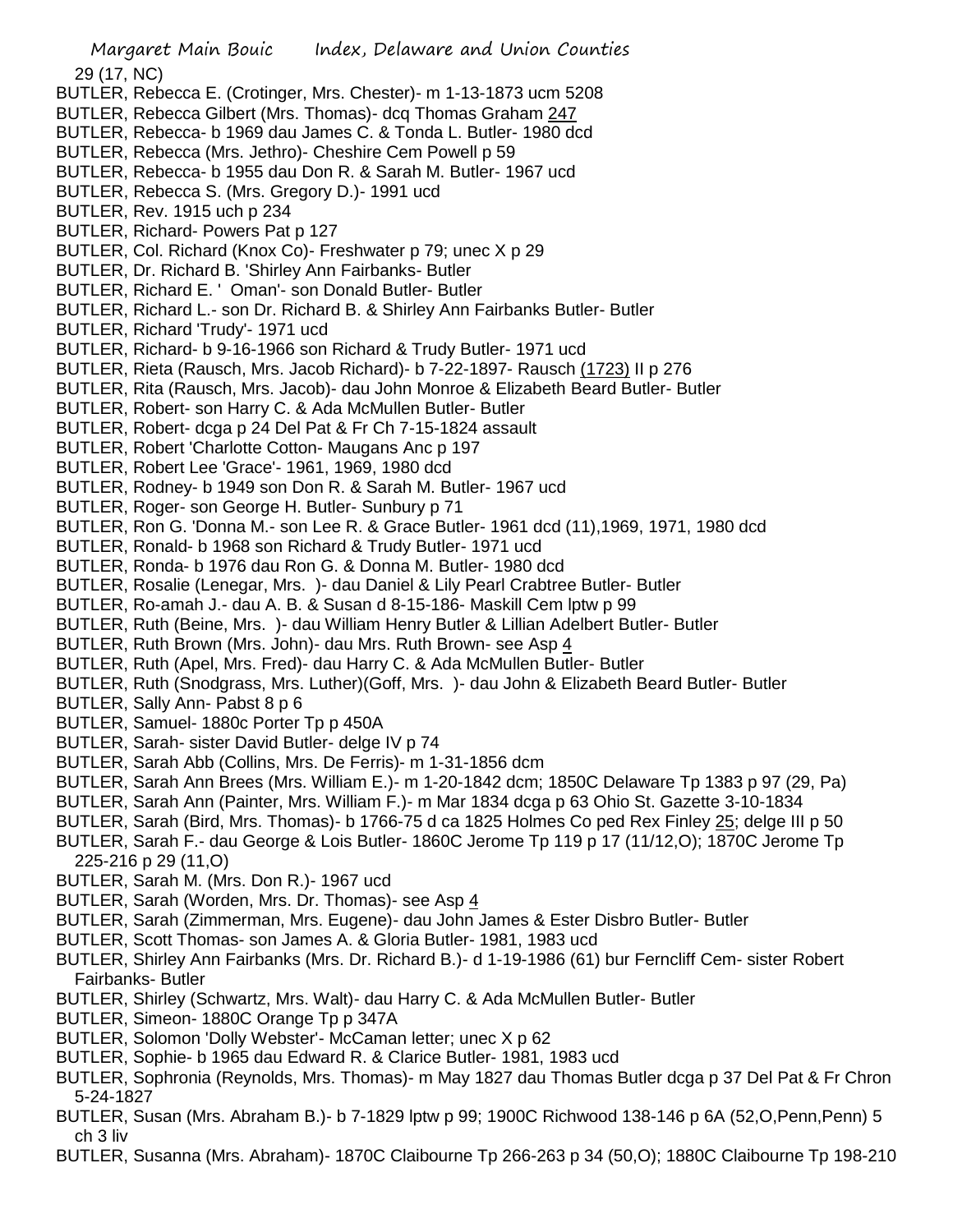(61,O,Pa,Pa)

- BUTLER, Tera- b 1980 dau Mike Butler- Butler
- BUTLER, Terrisser J. (Therissa)- dau George & Lois Butler- 1860C Jerome Tp 119 p 17 (4,O); 1870C Jerome Tp 225-216 p 29 (15,O)
- BUTLER, Thankful- bro/sister David Butler- delge IV p 74
- BUTLER, Thomas- Oak Grove Cem Powell p 428
- BUTLER, Thomas S.- 1820C Delaware Town; 1835 men 25 #238 p 42 Delaware Tp; 1880 dch p 194, 318, 321, 328, 336, 390, 616; Pabst 5 p 1; ffd p 6; Pabst O; 1908 dch p 107, 452; dcga p 19 Del Pat & Fr Chron 7-9-1823; 1976 dch p 10; delge I p 20, III p 48, IV p 55, 56, 65, 66, V p 66, VI p 55. VII p 64, VIII p 15, 53, 65, 66, IX p 53, X p 10
- BUTLER, Thomas 'Rebecca Gilbert'- dcq Thomas Graham 246
- BUTLER, Thomas 'Wiff?'- dcw Bk 2 p 245
- BUTLER, Tim- son John & Esther Butler- 1949, 1967 ucd
- BUTLER, Tonda L. (Mrs. James C.)- 1980 dcd
- BUTLER, Tonday- step-dau Henry Clay Butler- Butler
- BUTLER, Toni- b 1970 ch James C. & Tonda L. Butler- 1980 dcd
- BUTLER, Trudy (Mrs. Richard)- 1971 ucd
- BUTLER, Una (Barber, Mrs. )- dau William Henry & Lillian Adelbert Butler- Butler
- BUTLER, Val C. 'Letta L.'- 1969, 1971 dcd
- Butler, Vesta (Metz, Mrs. )- dau Ray & Chloe Leader Butler- Butler
- BUTLER, Virginia Lillian- dau Allen R. Butler- Butler
- BUTLER, Webster 'Louisa Harrison'- son Solomon & Dolly Webster Butler- Butler; McCaman letter; unec X p 62
- BUTLER, Wendy J. (Mrs. Frank D.)- 1991 ucd
- BUTLER, Wendy- b 1971 ch Ron G. & Donna M. Butler- 1980 dcd
- BUTLER, Wiff? (Mrs. Thomas)- dcw Bk 2 p 245
- BUTLER, William- 1835 men 64 #39 p 119 Westfield Tp
- BUTLER, William- 1870C Jackson Tp 125-119 (25,O)
- BUTLER, William- b 1848 d 1927 Claibourne Cem p 20
- BUTLER, William- son Abraham Butler- 1860C Dover Tp 270 (10,O); 1870C Claibourne Tp 266-262 p 34 (21,O)
- BUTLER, William 'Aminda Skeels'- m 5-13-1829 dcga p 39 Del Par & Fr Ch
- BUTLER, W. E.- 1949 ucd
- BUTLER, William E. 'Sarah Ann Brees'- m 1-20-1842 dcm; 1850C Delaware Tp 1383 p 97 (38,O); Oak Grove Cem Powell p 428; 1835 men 25 #239 p 42 Delaware Tp; delge IV p 66
- BUTLER, William Elliot- Pabst 8 p 6
- BUTLER, William 'Flora Jane Meteer'- McKitrick p 336
- BUTLER, William Henry 'Lillian Adelbert'- d 2-14-1967 (88) bur Green Mound- Butler
- BUTLER, William H.- son Martha Butler- 1880C Milford 36 p 33 (9,O,O,Va)
- BUTLER, William 'Lillian'- 1961, 1980 dcd
- BUTLER, William 'Luella'- 1880C Claibourne Tp 68-73 p 7 (24,O,Wales,O); p 0213
- BUTLER, William 'Mary Thomas'- Howison (199)
- BUTLER, William 'Nettie Gilbert'- Butler
- BUTLER, William- son Richard Butler- Freshwater p 79
- BUTLER, William Spencer- Powers Pat p 25; hadc p 111 (1900 Orange TP)
- BUTLER, William W. 'Elnora Bell'- m 9-4-1873 ucm 5316; 1900C Richwood 65-69 p A3 (51,O,O,O) m 25y
- BUTLER, Wilson W.- 1880C Porter Tp p 455C
- BUTLER, Rev. W. M.- Freshwater p 233
- BUTS, George- 1840C Thompson Tp) p 108 (20-30); delge IV p 5
- BUTSCHER, Catherine Ann- dau Thomas & Patricia Louise Burns Butscher- dcq Martha Curtis Burns 1
- BUTSCHER, Joseph Burns- son Thomas & Patricia Louise Burns Butscher- dcq Martha Curtis Burns 1
- BUTSCHER, Patricia Louise Burns (Mrs. Thomas)- dau Warren E. & Martha Curtis Burns- dcq Martha Curtis Burns 1
- BUTSCHER, Thomas 'Patricia Louise Burns'- dcq Martha Curtis Burns 1
- BUTSCHER, Thomas Bennett- son Thomas & Patricia Louise Burns Burscher- dcq Martha Curtis Burns 1
- BUTSKO, Margaret E. (Mts. William S.)- 1961, 1969, 1971, 1980 dcd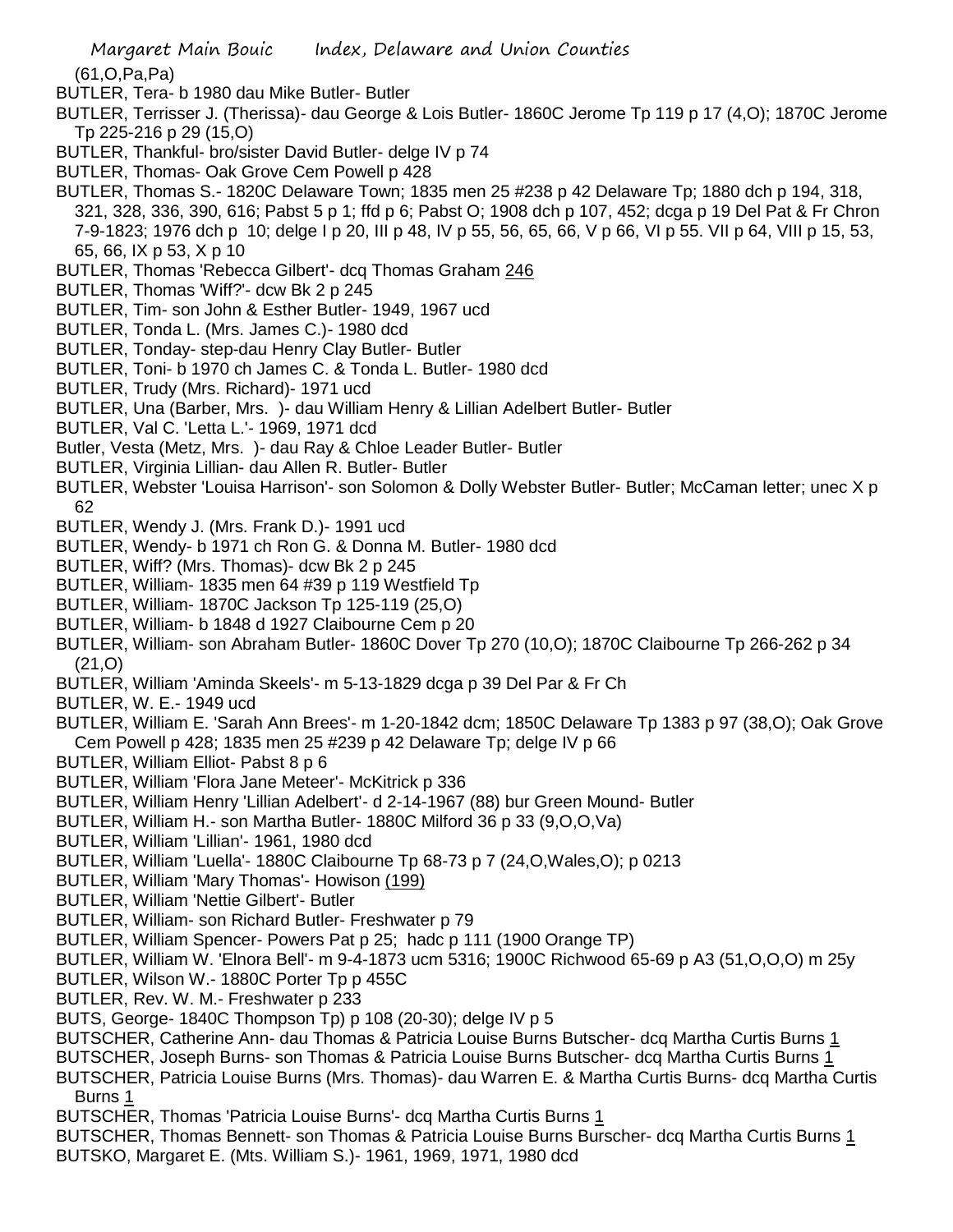BUTSKO, William S.'Margaret E.'- 1961, 1969, 1971, 1980 dcd

- BUTT- see also BUTTS
- BUTT,----b 12-27-1867 Concord Tp dau Aaron & Elisabeth Butt- dcb
- BUTT, ----- Concord Tp ch Aaron & Eliza Zimmerman Butt- dcb
- BUTT, Aaron 'Eliza Zimmerman'- m 10-26-1862 dcm;son Isaac Butt- 1850C Concord Tp 2105 p 126 (11,O); 1880C Concord Tp p 262A; delge VII p 10
- BUTT, Abraham- 1880C Liberty Tp Del Co p 317C
- BUTT, Abram 'Elizabeth Ann Cole'- m 1-31-1855 dcm; Abraham son Isaac Butt- 1850C Concord Tp 2105 p 126
- BUTT, Amelia Frances (McElroy, Mrs. A. H.)- m 10-26-1856 dcm
- BUTT, Andrew M.- b 9-8-1891 Liberty Tp son Isaac & Mary Edelblute Butt- dcb; 1908 dch p 414
- BUTT, Andrew 'Sophia Ashbrook'- m 10-26-1856 dcm
- BUTT, Archibald 'Nancy Blamer'- b 11-2-1827 m 11-3-1849 d 8-17-1888 son Isaac & Ella Hamilton Butt- ped Norma Oller Lawrence 10- delge V p 51; 1850C Liberty Tp 1602 p 106 (22,O); 1880C Concord Tp p 262A
- BUTT, Archible Lewis- b 8-6-1888 Berlin Tp son Isaac & Permilia Edelblute Butt- dcb
- BUTT, Arthur- b 8-28-1874 Concord Tp son Mary E. Butt- dcb
- BUTT, Brad 'Mi Ae'- son Fred Butt- Butt; 1981 ucd
- BUTT, Carol Alaine (Immelt, Mrs. Mark Wesley)- m 6-22-1968 dau Francis N. & Waneta Garrabrant Butt- Butt
- BUTT, Catharine Thomas (Mrs. Edward)- m 6-27-1850 dcm
- BUTT, Charles- b 8-22-1876 Concord Tp son Aaron & ELiza Zimmerman Butt- dcb
- BUTT, C. M. Genther p 50
- BUTT, Dee- b 9-6-1895 Harlem Tp son John & Annie Wilimson Butt- dcb
- BUTT, Dorman Bentley- b 8-9-1896 Concord Tp son George W. & Susan A. Gamble Butt- dcb
- BUTT, Earral/Errol- son Levoy S. & Mary E. Butt- Butt
- BUTT, Edson- b 3-18-1872 son Aaron & Eliza Zimmerman Butt- dcb
- BUTT, Edward 'Catharine Thomas'- m 6-27-1850 dcm delge V p 72
- BUTT, Effy (Mrs. Isaac)- 1850C Concord Tp 2105 p 126 (45,O)
- BUTT, Eliza Zimmerman (Mrs. Aaron)- m 10-26-1862 dcm
- BUTT, Elizabeth Ann Cole (Mrs. Abram)- m 1-31-1855 dcm
- BUTT, Elizabeth Bennett (Mrs. Sylvester)- m 9-21-1837 dcm; 1880 dch p 707
- BUTT, Elizabeth (Benton, Mrs. Lewis)- m 4-1-1855 dcm; 1850c Concord Tp 2105 p 126 (19,O)
- BUTT, Eva Marine b 7-8-1886 Trenton Tp dau William & Maggie Hough Butt- dcb
- BUTT, Florence L.- b 6-27-1873 Concord Tp dau Arch & Nancy Blamie Butt- dcb
- BUTT, Floyd- son Roy T. Butt- Butt
- BUTT, Francis M.- b 9-22-1879 Concord Tp----dcb
- BUTT, Francis N.'Waneta Garrabrant'-m 8-23-1941 son Roy T. Butt- Butt
- BUTT, Fred- Butt
- BUTT, George 'Mary Ann Robbins'- m 8-23-1857 dcm
- BUTT, George W.- b 9-4-1901 Harlem Tp son Bazil & Ada Hardsock Butt- dcb
- BUTT, Harold- son Roy T. Butt- Butt
- BUTT, ----b 11-23-1897 Concord Tp son Harmon & Rebecca J. Duffey Butt- dcb
- BUTT, Isaac- 1908 dch p 380; 1840C Concord Tp p 123 (40-50); 1850C Con Tp 2105 p 126 (53, Va); 1835 men  $36 \# 6$  p 63 Liberty Tp
- BUTT, Jane Ardenia- b 2-28-1879 Concord Tp dau Lewis Bergs & Sarah Butt- dcb
- BUTT, John- 1880C Concord Tp p 262A
- BUTT, John- 1880C Liberty Tp Del Co p 307C
- BUTT, John 'Mary Polly Huston'- b 1795/99 m 8-27-1822 d 2-24-1855 ped Norma Oller Lawrence 22- delge V p 51
- BUTT, Joshua Troy- b 9-9-1992 son Brad & Mie Ae Butt- Butt
- BUTT, Justina (Stefka, Mrs. )- dau Roy T.Butt- Butt
- BUTT, Laverta (Blamer, Mrs. )- sister Roy T. Butt- Butt
- BUTT, Levoy S. 'Mary E.'- d 11-18-1978 (62) Glendale Cem- Butt
- BUTT, Lua May b 3-27-1890 Porter Tp dau A. & Lizzie Stone Butt- dcb
- BUTT, Lucy A. Clark (Mrs. Simeon)- m slip unec VII p 57
- BUTT, Maggie- b 11-18-1892 Concord Tp dau Jesse & Dora Brush Butt- dcb
- BUTT, Margaret- 1880c Berkshire Tp p 413A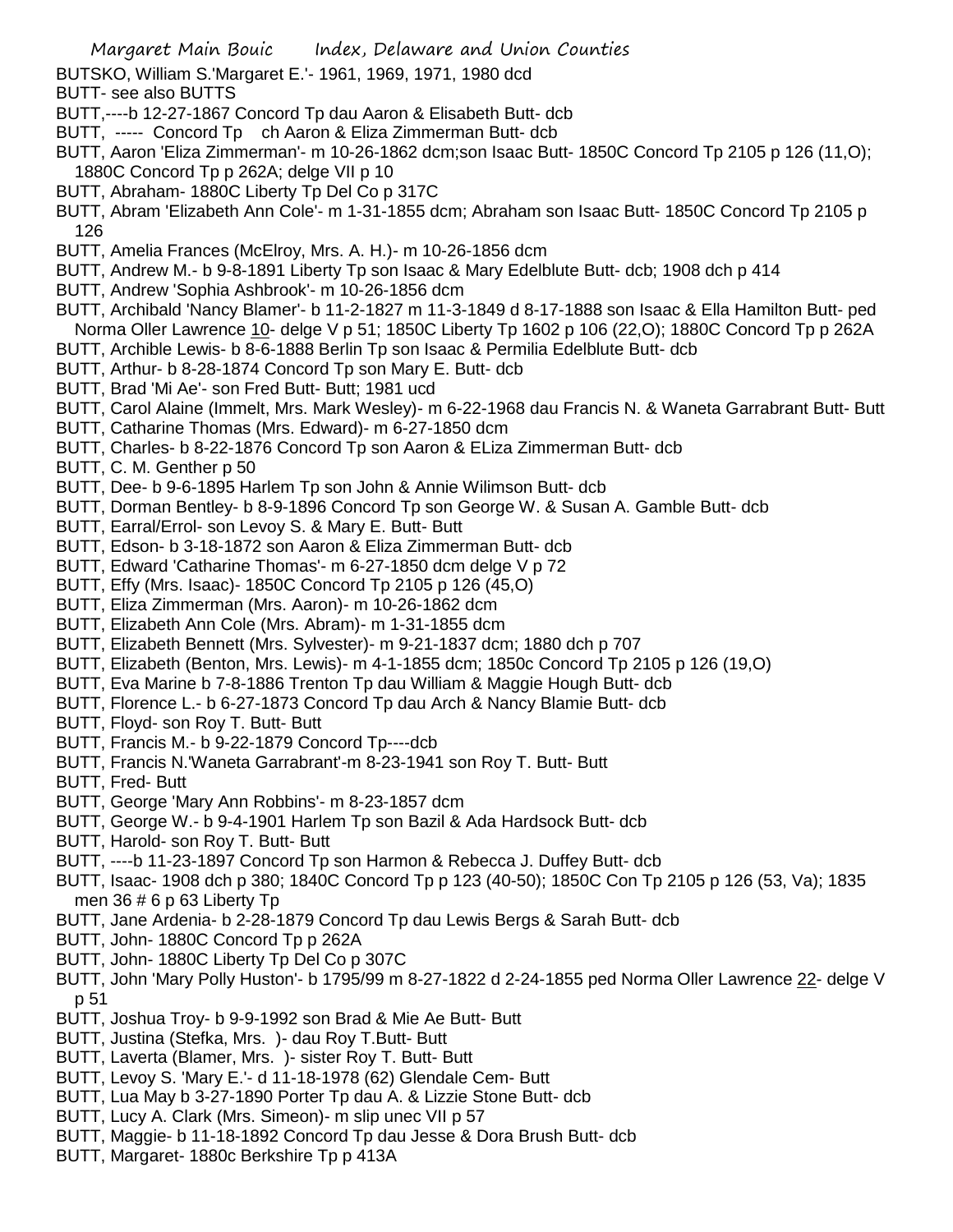- BUTT, Maria Brown (Mrs. Reaon M.)- m 11-21-1858 dcm
- BUTT, Maria Stailey (Mrs. Samuel)- m 2-12-1851 dcm
- BUTT, Mary- 1840C Concord Tp p 121 (50-60)
- BUTT, Mary- 1980 dcd
- BUTT, Mary Ann Robbins (Mrs. George)- m 8-23-1857 dcm
- BUTT, Mary E. (Mrs. Levoy S.)- b 4-11-1921 d 1-16-1988 bur Glendale Cem- Butt
- BUTT, Mary (Polly) Huston (Mrs. John)- b 1805 m 8-27-1822 d 10-6-1881 ped Norma Oller Lawrence- delge V p 51
- BUTT, Mary- b 1-31-1888 Scioto Tp dau John E. & Mary Hill Butt- dcb
- BUTT, Mary Martha- b 2-12-1881 Concord Tp dau Isaac & Perinctia Eddlebute Butt- dcb
- BUTT, Mary (Robinson, Mrs. John)- m 2-24-1844 dcm
- BUTT, Mary Sinkey (Mrs. Morgan)- m 9-21-1862 dcm
- BUTT, Matilda Ann (Oller, Mrs. John Armine)- b 8-21-1857 m 9-27-1873 d 2-22-1944 dau Archibald & Nancy Blamer Butt- ped Norma Oller Lawrence 5- delga V p 51
- BUTT, Maude- b 5-31-1877 Trenton Tp dau William McDonald & Martha Butt- dcb
- BUTT, Mi Ae (Mrs. Brad)- Butt
- BUTT, Minnie May b 3-30-1879 Concord Tp dau Aaron & Eliza J. Zimmerman Butt- dcb
- BUTT, Morenia- b 6-3-1896 Concord Tp ch Brank & Mista Skinner Butt- dcb
- BUTT, Morgan 'Mary Sinkey'- m 9-21-1862 dcm
- BUTT, Nancy Blamer (Mrs. Archibald)- m 11-3-1849 d 1914 dau John & Mary Polly Huston Blamer- ped Norma Oller Lawrence 11- delge V p 51; 1850C Liberty Tp Un Co 1602 p 106 (18,O)
- BUTT, Norman son Francis N. & Wanita Garrabrant Butt- Butt
- BUTT, P.- 1908 dch p 433
- BUTT, Rachel- b 4-27-1902 Scioto Tp dau Frank & Myrta Skinner Butt- dcb
- BUTT, Raymond- b 8-3-1902 Trenton Tp dau Benjamin & Fanny Spangler Butt- dcb
- BUTT, Reaon M. 'Maria Brown'- m 11-21-1858 dcm
- BUTT, Robert- son Roy T. Butt- Butt
- BUTT, Roy T.- d 1-22-1967 bur Green Hill Cem Johnstown- Butt
- BUTT, Sam Jefferson- b 7-12-1878 Liberty Tp son Thomas J. & Susan Collins Butt- dcb
- BUTT, Samuel 'Maria Stailey'- m 2-12-1851 dcm
- BUTT, Sarah (Hartsuck, Mrs. Peter)- m 12-6-1846 dcm
- BUTT, Simeon 'Lucy A. Clark'- m slip unec VII p 57
- BUTT, Sophia Ashbrook (Mrs. Andrew)- m 10-26-1856 dcm
- BUTT, Timothy- 1979 ucd
- BUTT, Vina May- b 9-29-1897 Oxford Tp dau Raymond & Alace Lorether Butt- dcb
- BUTT, Virgil- brother Roy T. Butt- Butt
- BUTT, Waneta Garrabrant (Mrs. Francis)- m 8-23-1941- Butt
- BUTT, William D.- b 11-22-1899 Concord Tp son G. W. & Ardena Gamble Butt- dcb
- BUTTER, ---b 2-5-1878 Delaware Town dau G. B. & Elmira Seltzer Butter- dcb
- BUTTER, Cluck/Cluet- 1880C Washington Tp Byhalia 224-233 (9,O,O,O)p -16A- nephew Aaron Coleman
- BUTTER, French- 1880C Washington Tp Byhalia 225-234 p 24 (11,O,O,O) p 016A- stepson David Logan
- BUTTER, John- Freshwater p 66, 67
- BUTTER, Margaret (Ryan, Mrs. Martin)- m 9-27-1855 dcm
- BUTTERFIELD, Abigail Thurston (Mrs. Jason)- b 1795 dau Edward & Hannah Gardner Butterfield- Asp 182-3
- BUTTERFIELD, Abner J.- b 1866 Powell Cem Powell p 163
- BUTTERFIELD, Albert I.- son John & Sarah Hudson Butterfield- 1860C Leesburg T0 427 (7,O)
- BUTTERFIELD, Amos- son Sarah Butterfield- 1850C York Tp 335-340 p 52 (11,O)
- BUTTERFIELD, Amy- heir of Thomas & Sarah Butterfield- uccp p 36(1849 JB 4)
- BUTTERFIELD, Becky- dau C. Edwin Butterfield- 1961 dcd(7)
- BUTTERFIELD, Berry H.- son John & Sarah Hudson Butterfield- 1850C Leesburg Tp 312-317 p 48 (1,O); 1860C Leesburg Tp 427 (10,O)
- BUTTERFIELD, Brittannia (Gillett, Mrs. Hezekiah)- m 5-26-1824 dcga p 24 Del Pat & Fr Chron
- BUTTERFIELD, Bula (Huffman, Mrs. Peter)- m Sept 1821 dcga p 16 Fr Chronicle 9-24-1821
- BUTTERFIELD, Caroline- heir of Thomas & Sarah Butterfield- uccp p 36; 1849 Journal Bk 4
- BUTTERFIELD, Catherine (Johnson, Mrs. Joseph)- m 10-21-1852 ucm 1867 dau Sarah Butterfield- 1850C York Tp 335-340 (16,O); m slip unec VII p 57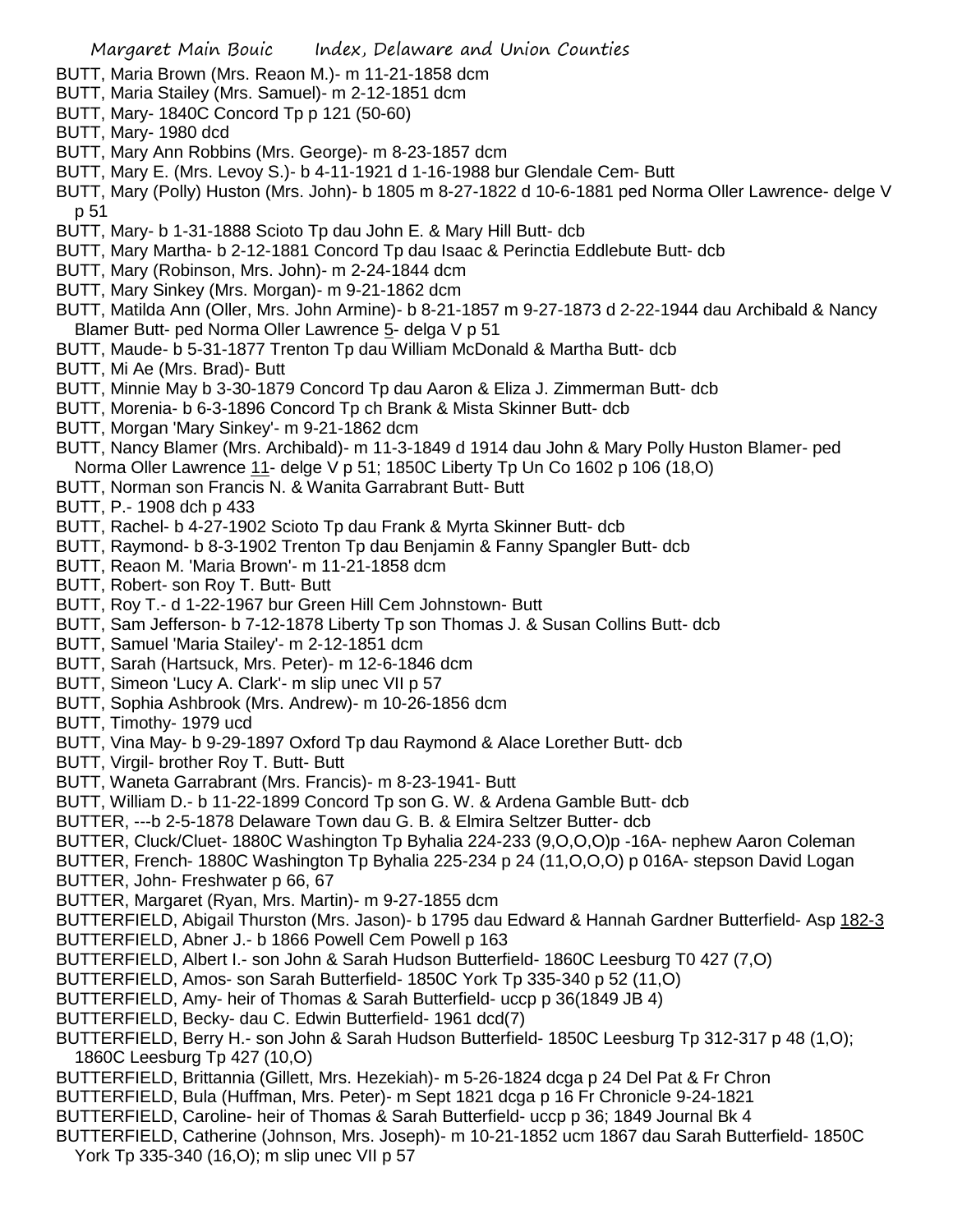Margaret Main Bouic Index, Delaware and Union Counties BUTTERFIELD, Charles E. 'Ellen'- 1961, 1969, 1971, 1980 dcd BUTTERFIELD, Charles Edwin 'Grace J.'- 1969, 1980 dcd BUTTERFIELD, David- 1880C Brown Tp 3828 (69, NY,NY,NY);delge III p 15, X p 72 BUTTERFIELD, Debra Sue (Mrs. Larry E.)- 1969, 1971, 1980 dcd BUTTERFIELD, C. Edwin 'Grace'- 1961, 1971 dcd BUTTERFIELD, Ellen (Mrs. Charles E.)-1961, 1969, 1971, 1980 dcd BUTTERFIELD, Grace J. (Mrs. Charles Edwin)- 1969, 1971, 1981 dcd BUTTERFIELD, Hugh- heir of Thomas & Sarah Butterfield- uccp p 36- 1849 Journal Bk 4 BUTTERFIELD, Jane Kirk (Mrs. John)- m 12-21-1876 ucm 5993 BUTTERFIELD, Jane Monroe- b 1822 d 9-11-1909 York Cem B77 p 69 BUTTERFIELD, Jason 'Abigail Thurston'- Asp (182-3) BUTTERFIELD, Jeffrey- b 1962 son Larry E. & Debra Sue Butterfield- 1969 dcd BUTTERFIELD, John- delge VII p 39 BUTTERFIELD, John 'Jane Kirk'- m 12-21-1876 ucm 5993 BUTTERFIELD, John 'Sarah Hudson'- m 11-16-1848 ucm 1362; 1850C Leesburg Tp 312-317 p 48 (23,O); 1860C Leesburg Tp 427 (33,O); djlm p 83; unec VII p 40 BUTTERFIELD, John 'Mary Long'- dumch p 474 BUTTERFIELD, John- heir of Thomas & Sarah Butterfield- uccp p 36- 1849 Jb 4 BUTTERFIELD, Judith Dysert (Mrs. Lewis W. Jr.)- m 7-19-1980 dau William Sr. & Myra Dysert- Butterfield BUTTERFIELD, Larry E. 'Debra Sue- 1969, 1971, 1980 dcd BUTTERFIELD, Laura A.- b 1871 d 1942 Powell Cem- Powell p 163 BUTTERIFELD, Lewis 'Mary J. Reder'- m 1-24-1958- Butterfield BUTTERFIELD, Lewis- heir of Thomas & Sarah Butterfield- uccp p 36 (1849, Journal Bk 4) BUTTERFIELD, Lewis T.- son J. & S. Butterfield- d 9-4-1852 ( -8-10) Hopewell Cem djlm p 83 BUTTERFIELD, Lewis W. Jr. 'Judith Dysert'- m 7-19-1980 son Lewis W. Sr. - Butterfield BUTTERFIELD, Lillian May (Zell, Mrs. Laverne Fred)- Cowgill p 56 BUTTERFIELD, Lori- dau C. Edwin Butterfield- 1961 dcd (4) BUTTERIFELD, Louis Jr. 'Judith'- son Lewis & Mary J. Reder Butterfield- Butterfield BUTTERFIELD, Louisa J.- dau Sarah Butterfield- 1850C York Tp 335-340 p 52 (5,O) BUTTERFIELD Lydia (McGiffin, Mrs. William)- dau John & Mary Long Butterfield- dumch p 475 BUTTERFIELD, Maria- 1850C Claibourne Tp 132 p 24 (43,O), blind BUTTERFIELD, Maria- 1860C Leesburg Tp 427 (51,O) BUTTERFIELD, Maria- dau John & Mary Long Butterfield- dumch p 475; 1883 uch V p 621 BUTTERFIELD, Mark- b 1965(3)- son Larry E. & Debra Sue Butterfield- 1969, 1971, 1980 dcd BUTTERIFELD, Martha- b 8-2-1876 Liberty Tp dau Sylvester & ALmeda Hall Butterfield- dcb BUTTERFIELD, Mary- 1850C Claibourne Tp 132 p 24 (83, Va) BUTTERFIELD, Mary (Cahill, Mrs. William)(Griffin, Mrs. Levin)- m 7-2-1850 ucm 1546; unec V p 46, VII p 60 m slip. XIV p 17 BUTTERFIELD, Mary Catharine- heir of Thomas & Sarah Butterfield- uccp p 36; 1849 jb 4; unec XII p 53 BUTTERIFELD, Mary J. Reder (Mrs. Lewis)- b 5-13-1939 m 1-24-1958 d 10-8-1991 Forest Grove Cem- dau Emmett L. & Mabel Embree Reder- Butterfield BUTTERFIELD, Mary Long (Mrs. John)- dumch p 474 BUTTERFIELD, Mary (Parker, Mrs. Peter, Sr.)- dcq Doris Whittier Pierce 43,45 BUTTERFIELD, Mary- dau Sarah Butterfield- 1850C York Tp 335-340 p 52 (17,O) BUTTERFIELD, Michael- b 1958 son C. Edwin & Grace Butterfield- 1969, 1971, 1980 dcd BUTTERIFELD, Michael 'Teri'- son Lewis & Mary J. Reder Butterfield- Butterfield BUTTERIFELD, Nancy Eliz.- b 8-6-1872 Liberty Tp dau Sylvester & Almeda Hall Butterfield- dcb BUTTERFIELD, Nancy (Hudson, Mrs. Benjamin)- dau John & Mary Long Butterfield- dumch p 475 BUTTERFIELD, Nancy- dau John & Sarah Hudson Butterfield- 1860C Leesburg 427 (2,O) BUTTERFIELD, Rachel A. (Benton, Mrs. Byron)- m 10-7-1857 dcm BUTTERFIELD, Rebecca- dau Sarah Butterfield- 1850C York Tp 335-340 p 52 (13,O) BUTTERFIELD, Richard- b 1953 son C. Edwin & Grace Butterfield- 1961, 1969, 1971 dcd BUTTERFIELD, Ruth- dau John & Mary Long Butterfield- dumch p 475 BUTTERFIELD, Samuel- son Thomas & Sarah Butterfield- 1850C York Tp 335-340 p 52 (9,O); uccp p 36 (1849, Journal Bk 4) BUTTERFIELD, Sarah (Graham, Mrs. Samuel)- d 7-4-1875 (72) dau John & Mary Long Butterfield- dumch p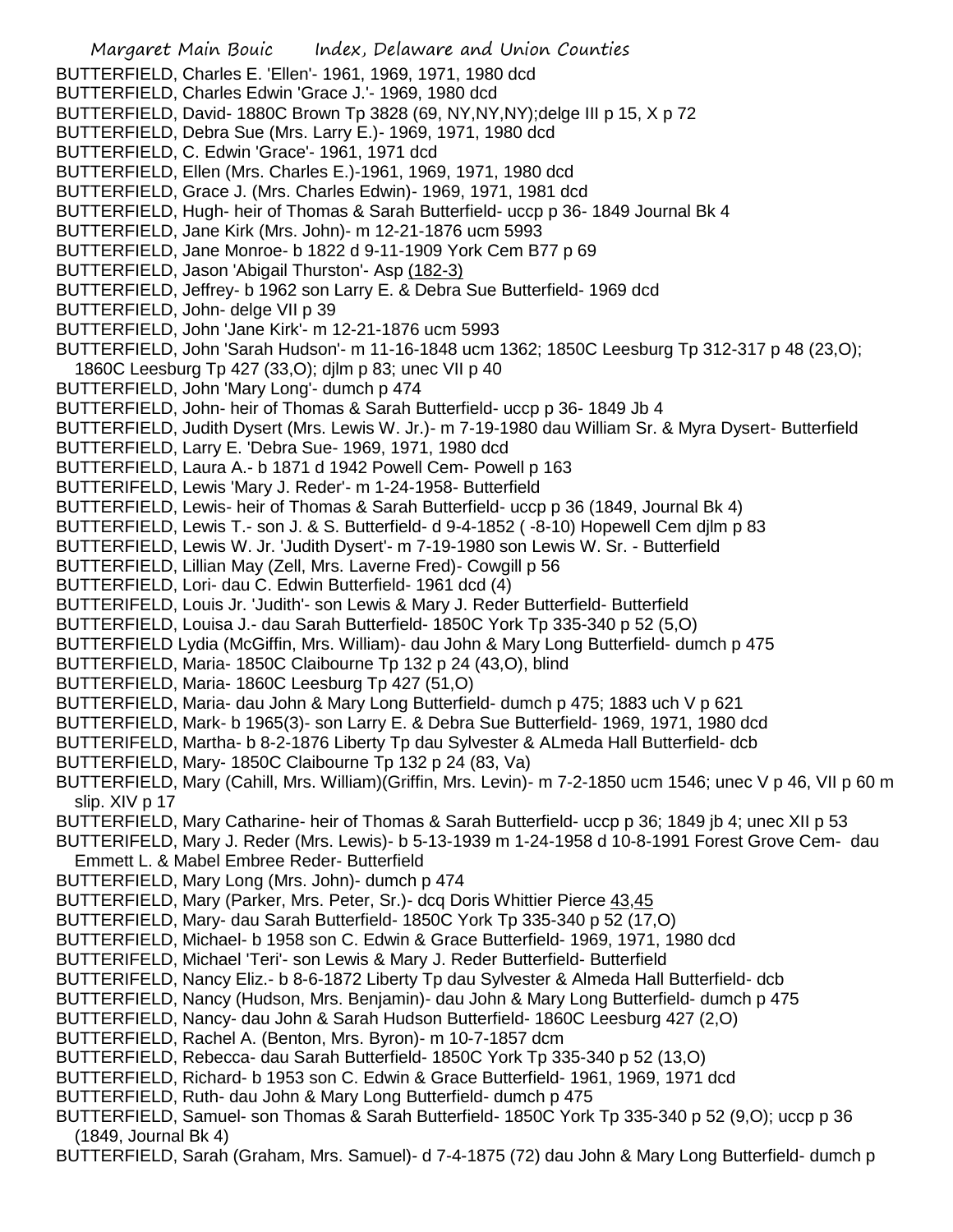473; 1985 uch p 8; unec XI p 51

BUTTERFIELD, Sarah (Mrs. Thomas)- 1850C York Tp 335-340 p 52 (37,O); uccp p 36 (1849, Journal Book 4) BUTTERFIELD, Sarah Hudson (Mrs. John)- m 11-16-1848 ucm 1362; 1850C Leesburg Tp 312-317 p 48

- 
- (21,O); 1860C Leesburg Tp 427 (32,O); djlm p 83; unec VII p 40
- BUTTERFIELD, Sarah Jane (Crane, Mrs. James George)- m 3-23-1888- McKitrick p 325
- BUTTERFIELD, Sarah (Middleton, Mrs. John)- m 8-31-1851 ucm 1699; unec XIV p 52
- BUTTERFIELD, Sylvester- 1908 dch p 389; 1880C Liberty Tp Del Co p 308A
- BUTTERFIELD, Tammy- dau C. Edwin Butterfield- 1961 dcd (3)
- BUTTERIFELD, Teri (Mrs. Michael)- Butterfield
- BUTTERFIELD, Thomas- 1840C York Tp 310 (40-50)
- BUTTERFIELD, Thomas-d 1845 son John & Mary Long Butterfield- dumch p 474
- BUTTERFIELD, Thomas 'Sarah'- 1915 uch p 479; 1883 uch V p 524; uccp p 36(1849)
- BUTTERFIELD, Thomas- son Thomas Sarah Butterfield- 1850C York Tp 335-340 p 52 (8,O); uccp p 36 (1849- Journal Bk 4); unec III p 48, XI p 10
- BUTTERFIELD, Vicki- b 1966- dau Larry E. & Debra Sue Butterfield- 1969, 1971, 1980 dcd
- BUTTERFIELD, William E.- son John & Sarah Hudson Butterfiedl- 1860C Leesburg Tp 427 (5,O)
- BUTTERIFELD, William- son Lewis & Mary J. Reder Butterfield- Butterfield
- BUTTERFIELD, William- son Thomas & Sarah Butterfield- 1850C York Tp 335-340 p 52 (10,O) uccp p 36 (1849 journal Bk 4)
- BUTTERMAN, Cassy- b 1976 ch Leona Butterman- 1979 ucd
- BUTTERMAN, Dawna- b 1969 ch Leona Butterman- 1979 ucd
- BUTTERMAN, Leona- 1979 ucd
- BUTTERMAN, Lulu Marie Burkholder (Young, mrs. Ross J.)(Mrs. )- b 4-19-1909 d 3-26-1994 (84) bur
- Ankenytown- dau Frederick J. & Myrtle M. Scheidler Burkholder- Butterman
- BUTTERMORE, Diane C. (Mrs. Ray C.)- 1971 dcd
- BUTTERMORE, Kathy- b 1957 dau Ray C. & Diane C. Buttermore- 1971 dcd
- BUTTERMORE, Kris- b 1962 son Ray C. & Diane C. Buttermore- 1971 dcd
- BUTTERMORE, Ray C. 'Diane C.'- 1971 dcd
- BUTTERS, --family of Nanci Rodgers #633. delge X [ 79
- BUTTERS, Alvord 'Mary'- dcg p 13
- BUTTERS, Dr. Alford- d 4-7-1837 (55-1-15) Vining Cem Powell p 313
- BUTTERS, Alford Jr.- d 3-10-1833 (25-10-15) Vining Cem Powell p 313
- BUTTERS, Alfred- 1820C Bennington Tp; 1835 men 10 #13 p 11 Bennington Tp; Pabst 2 p 43; delge V p 37, VIII p 29
- BUTTERS, Bret-(13-1976) son Thomas Arden & Lynn Harriet Evans Butters- Thomas 1534421; Butters
- BUTTERS. Doris (Jenkins, Mrs. )- sister Harold Butters- Butters
- BUTTERS, Doris (Rodgers, Mrs. Elmer)- Pounds 5,6
- BUTTERS, Florence Thomas (Mrs. Harold)- d 9-17-1963 (54) Oak Grove Cem dau Maude Thomas- Thomas 15344; 1961 dcd
- BUTTERS, Hannah C.- d 9-24-1842 (11y10m) dau Alvord & Mary Butters- dcg p 13
- BUTTERS, Harold 'Flroence Thomas'- d 1-30-1982 (75) Butters; Thomas (15344); 1961, 1971 dcd
- BUTTERS, Jill- (13-1976) dau Thomas Arden & Lynn Harriet Evans Butters- Butters
- BUTTERS, Lynn Harriet Evans (Mrs. Thomas Arden)- m 7-17-1960 dau Joy Lewis & Frances Hilliard Evans-Butters
- BUTTERS, Mary (Mrs. Alvord)- dbg p 13
- BUTTERS, Mary (Gardner, Mrs. Moses)- m 9-28-1835 dcm
- BUTTERS, Nancy (Wade, Mrs. Francis)- dau Harold & Florence Thomas Butters- Butters; Thomas 153441
- BUTTERS, Phebe E. (Gardner, Mrs. John)- m 10-19-1847 dcm
- BUTTERS, Thomas Arden 'Lynn Harriet Evans'- m 7-17-1960 son Harold & Florence Thomas Butters- Butters; Thomas 153442
- BUTTERWORTH, Beatrice (Densley, Mrs. Elmo Huffman)- McKitrick p 326
- BUTTERWORTH, Diadamia (Keister, Mrs. Noah)- Maugans Anc p 37, 132
- BUTTERWORTH, Dorothy Weiser (Mrs. Harold)- b 11-27-1900 m 3-19-1927 dau Oliver & Rowena B. List Weiser- Weiser p 808
- BUTTERWORTH, Harold 'Dorothy Weiser'- m 3-19-1927- Weiser p 808
- BUTTERWORTH, Judith Bosworth (Mrs. Noah)- b 2-12-1689/90 m 6-10-1712 dau Joseph Bosworth- Powers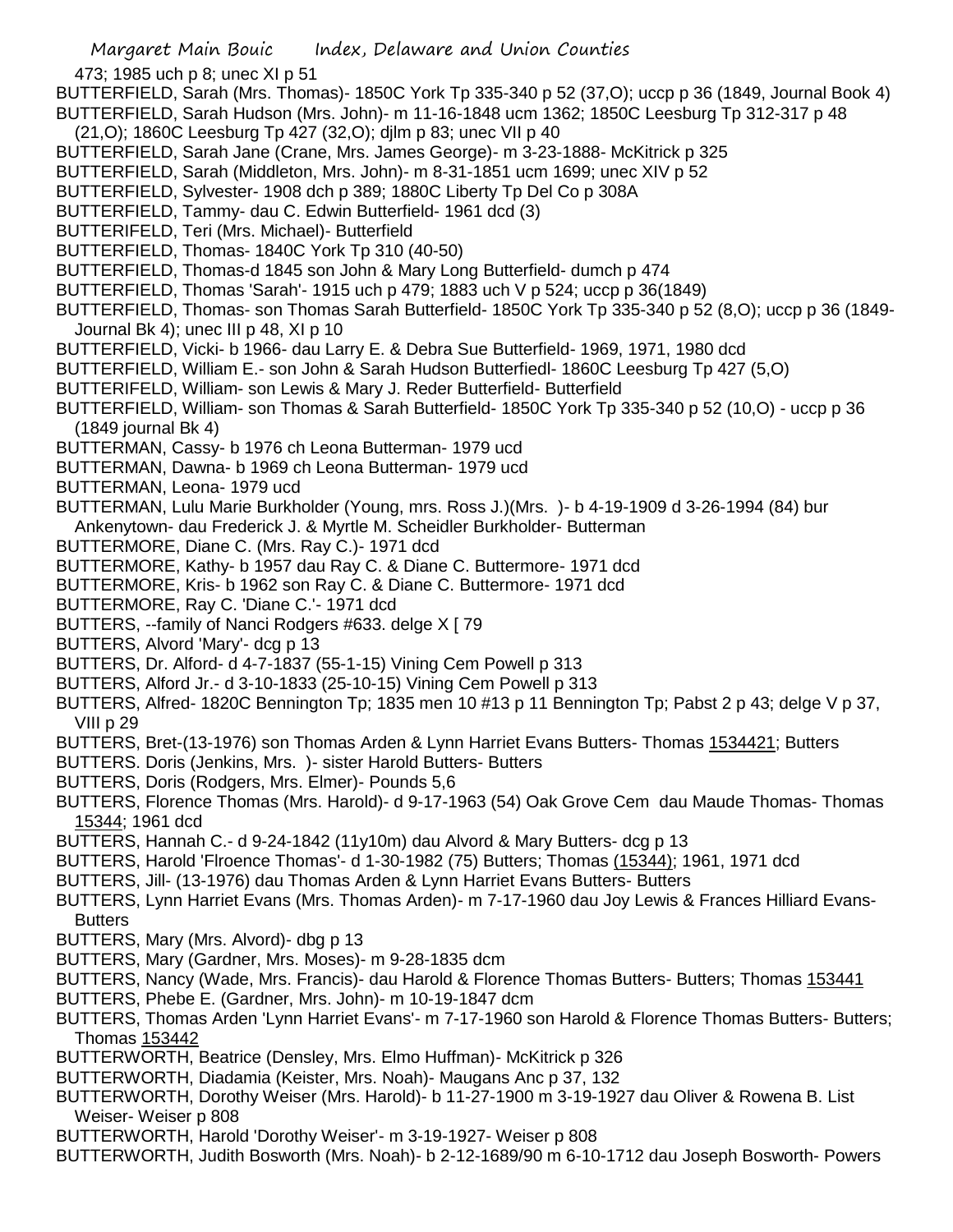- Margaret Main Bouic Index, Delaware and Union Counties Pat p 79 BUTTERWORTH, Kathryn Nolan (Mrs. Roy Stanley)- m 2-11-1956- Weiser p 808 BUTTERWORTH, Noah 'Judith Bosworth'- m 6-10-1712- Powers Pat p 79 BUTTERWORTH, Norma Elizabeth (McKittrick, Mrs. James Lee)- b 4-17-1947 m 11-24-1967- McKitrick p 380 BUTTERWORTH, Roy Stanley 'Kathryn Nolan'- b 7-27-1929 m 2-11-1956- son Harold & Dorothy Weiser Butterworth- Weiser p 808 BUTTLE, Ann (Mrs. Eugene H.)- Buttle BUTTLE, Eugene H. 'Ann'- Buttle BUTTLER, Hugh- 1880c Union Tp p 075A BUTTLER, Rachel (Cavender, Mrs. James)- b 7-4-1789 m 11-27-1811- 1883 uch V p 461 BUTTLES & MATTHEWS- delge IV p 29 BUTTLES, A.- Pabst 2 p 46 BUTTLES, infant of A. d at Worthington- dcga p 20 Del Pat & Fr Chronicle 8-20-1823 BUTTLES, Rev. A.- dcga p 9,10,12,18 BUTTLES, Arory/Aurora 'Harriet Case'- m 4-1821 Frank Chron dcga p 14; Orange Tp 1826 delge VI p 71 BUTTLES, Harriet (Case, Mrs. )(Mrs. Arory)- m Apr. 1821 dcga p 14 Franklin Chron BUTTLES, Joel- d 1850 Buttles; Powers p 200 BUTTLES, Levi'Maria Brown' -m 2-25-1823 dcga p 18 d Columbus 8-6-1823 dcga p 20 Del Pat & Fr Chron BUTTLES, Lura (Bristol, Mrs. Adna)- m 12-25-1807 onwq I BUTTLES, Maria Brown (Mrs. Levi)- m 2-25-1823 dcga p 18 BUTTLES, Sally (Morrison, Mrs. Alexander, Jr.)- m 7-4-1806 onwq I BUTTNER, Anton 'Gretel Classen'- b 3-16-1920 m 6-18-1957- Weiser p 194 BUTTNER, Gretel Classen (Mrs. Anton)- b 2-15-1926 m 6-18-1957 dau Walter & Emilie Henrietta Schwab Classen- Weiser p 194 BUTTNER, Peter- b 12-11-1957 son Anton & Gretel Classen Buttner- Weiser p 194 BUTTOLPH, Carol Ann (Bowman, Mrs. )- dau Myron & Lenora Mae Gift Buttolph- Buttolph BUTTOLPH, Guy H.- 1908 dch p 180 BUTTOLPH, Jean Ann (Mrs. Marland Wayne)- Buttolph BUTTOLPH, Mark Wayne- son Marland Wayne & Jean Ann Buttolph- Buttolph BUTTOLPH, Marland Wayne 'Jean Ann'- b 1-19-1942 d 4-4-1981 (39) bur Seville,Oson Myron & Lenora Mae Gift Buttolph BUTTOLPH, Marlene Mae- dau Marland Wayne & Jean Ann Buttolph- Buttolph BUTTOLPH, Michael Edwin- son Myron & Lenora Mae Gift Buttolph- Buttolph BUTTOLPH, Rose Ellen (Stalnaker, Mrs. )- dau Myron & Lenora Mae Gift Buttolph- Buttolph BUTTON, Alvin 'Jennie Maine'- m 1881- Asp (2028) BUTTON, Anne (Parks, Mrs. Simeon)- b 1737 m 7-15-1755 d 7-1820- Powers Pat p 135 BUTTON, Brandon K.- 1991 ucd BUTTON, Clarence- son Alvin & Jennie Maine Button- Asp 2429 BUTTON, Eliphel (Parke, Mrs. Thomas)- dau Peter & Mary Lamphere Button- Powers Pat p 11, 35, 82 BUTTON, Guy S.- son Alvin & Jennie Maine Button- Asp 2428 BUTTOn, Jeffrey A. 'Rhonda D. Roach'- m 9-14-1991 son Larry & Susan Button- Button BUTTON, Jennie Maine (Mrs. Alvin)- b 1856 m 1881 dau Sanford H. & Lucretia Chase Maine- Asp 2028 BUTTON, Joseph- 1883 uch V p 286; 1840C Jerome Tp 1192 (20-30); unec VI p 3, 16, 31; Longbrake p 86 BUTTON, Larry L.- 1976 dch p 331 BUTTON, Larry 'Susan'- Button BUTTON, Mary L.- dau Alvin & Jennie Maine Button-Asp 1430 BUTTON, Mary Lamphere (Mrs. Peter)- Powers Pat p 135 BUTTON, Peter 'Mary Lamphere;- Powers Pat p 135 BUTTON, Rebecca Susan (Smith, Mrs. David Scott)- m 11-16-1985 dau Larry L. & Susan D. Button- Smith BUTTON, Rhonda D. Roach (Mrs. Jeffrey A.)- dau Harry & Mary Ann Roach- Button BUTTON, Sarah (Kingsbury, Mrs. James)- m 1-6-1673 see Asp 7; p 6 BUTTON, Susan (Mrs. Larry)- Button BUTTS, see Butt BUTTS, ---b 3-27-1890 Scioto Tp son Jesse & Dora Bruch Butts- dcb BUTTS, ---b 11-25-1881 Brown Tp son Sarah Butts- dcb
- BUTTS, --(Mrs. )(Wilson, Mrs. John)- 1883 uch V p 587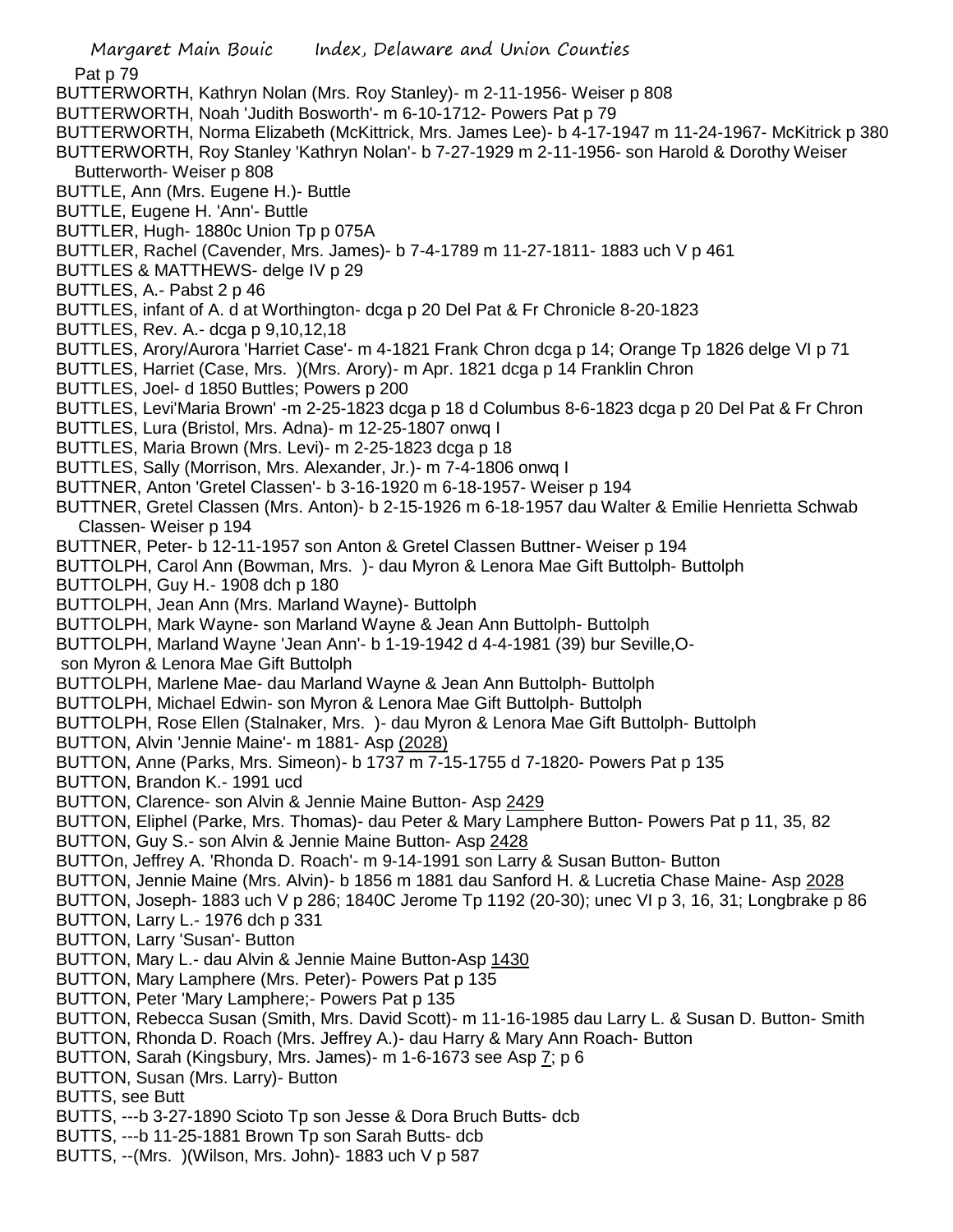BUTTS, Aaron 'Eliza'- b 1839 d 1891 Oller Cem 18- son Isaac Butt- Powell p 87; 1850C Concord Tp 2105 BUTTS, Adalin Lee (Liggett, Mrs. Walter Eugene)-b 11-9-1929 m 11-19-1960 dau Elward Frank & Freda

- Isablle Jones Butts- Butts; Liggett (131232); Zimmerman .27451p 183, 184 BUTTS, Alice- b 12-27-1867 d 7-4-1886 dau Aaron & Eliza Jane Zimmerman Butts- Zimmerman .275 p 174
- BUTTS, A. Lincoln- b 5-29-1860 d 7-17-1885 Newhouse Cem p 1; son John F. Butts- 1880C Scioto Tp 55
- BUTTS, Amanda- b 3-1-1868? d 9-12-1889 dau Aaron & Eliza Jane Zimmerman Butts- Zimmerman .276 p 174 BUTTS, Amy A.- dau Solomon & Delila Butts- 1870C Dover Tp 10 9 (17,O)
- BUTTS, Amy (Freshwater, Mrs. Reuben)- b 1855 m 9-5-1871 ucm 4964 d 3-3-1923- Freshwater p 89, 93
- BUTTS, Amy Marie- b 10-1-1907 d 11-19-1936 Oller Cem p 23 dau Francis & Omipta Jane Skinner Butts-Zimmerman .27440 p 177
- BUTTS, Ann E. (Mrs. John F.)- 1880C Scioto Tp 55 (48, Penn)
- BUTTS, Annie M. (Mrs. )- d 2-18-1982 (81) Oak Grove Cem -Butts
- BUTTS, Archibald 'Nancy Blomer'- b 1827 d 1888 Oller Cem p 20- son Isaac & Effa Hamilton Butts- 1908 dch p 741; Powell p 87
- BUTTS, Ardena Susan Gamble (Mrs. George Washington)- b 5-28-1870 d 3-14-1943- Zimmerman .277 p185
- BUTTS, Rev. A. W.- Freshwater p 231
- BUTTS, Barbara- dau Virgil J. & Lillian Butts- Butts
- BUTTS, Becky (Davenport, Mrs. Charles)- m 2-3-1963 dau Luther Butts- Butts
- BUTTS, Bertha L.- dau Archibald & Nancy Blomer Butts- 1880 dch p 741
- BUTTS, Betty Ann (Mackert, Mrs. Robert Eugene)- b 1-21-1928 m 10-21-1952 dau Dorwin Bentley & Ruth Rae Hill Butts- Butts; Zimmerman .27713 p 186, 187
- BUTTS, Bill- 1991 ucd
- BUTTS, Brian- b 1961 son Donald J. & Mary T. Butts- 1971 dcd
- BUTTS, Carol Ann Barlow (Mrs. John Mason)- b 10-15-1932 m 1-17-1953- Zimmerman (.27(10)11) p 197
- BUTTS, Caroline- dau Archibald & Nancy Blomer Butts- 1880 dch p 741
- BUTTS, Charles E.- 1908 dch p 389
- BUTTS, Charles 'Nellie Myrtle Mowery'- b 9-16-1876 Delaware d 6-16-1938 Fairfield Co- son Aaron & Eliza Jane Zimmerman Butts- Zimmerman .27(10) p 174, 196
- BUTTS, Charles Owen 'Nancy A. Thraikill'- son Elward Frank & Freda Isabelle Jones Butts- Zimmerman .27453 p 183, 184; 1961, 1969, 1971, 1980 dcd
- BUTTS, Charles R.- son Solomon & Delila Butts- 1870C Dover Tp 10 p 9 (2,O)
- BUTTS, Charlotte E. (Mrs. Floyd)- d 6-7-1985 (72)- Butts
- BUTTS, Chlorine Gamble- b 5-23-1909 d 12-2-1952 Oller Cem p 18 dau George Washington & Ardena Susan Gamble Butts- Zimmerman .2774 p 186; Butts
- BUTTS, Cindy S. Weiser (Mrs. Gary Wayne)- m 11-18-1989 dau Gerald E. & Frena A. Weiser- Butts
- BUTTS, Clara Bell- b 9-6-1874 Liberty Tp dau Thos. J. & Susan Collins Butts- dcb
- BUTTS, Clarence Earl- b 1920 d 1938- Marlborough Cem p 183
- BUTTS, Connie- dau Roy Butts- Butts
- BUTTS, Daniel Richard- b 4-11-1953 son DeWayne & Mildred Jeannie Welsh Butts- Zimmerman .277312 p 190
- BUTTS, David A.- son Donald A. & Ruth Butts- Butts
- BUTTS, David Allen- son Mr. & Mrs. Leroy McCumber- Ebejay- engaged to Karen Denice Ebejay- Butts
- BUTTS, David Lee- b 1-6-1966 son DeWayne & Mildred Jeannie Welsh Butts- Zimmerman .1277316 p 190
- BUTTS, Deanna Marie (Elliott, Mrs. Harry E. III)-b 5-14-1954 m 5-26-1978 dau DeWayne & Mildred Jeannie Welsh Butts- Zimmerman .277313
- BUTTS, Denise Ann- b 2-10-1959 dau De Wayne & Mildred Jeannie Welsh Butts- Zimmerman .277315
- BUTTS, Denise Lee Huddle (Mrs. John Mason)- b 7-13-1957 m 8-26-1978- Zimmerman (.127(10)111)
- BUTTS, DeWayne 'Jeannie Welsh'- m 11-24-1949 son Robert Elmer & Ircul Irene Jones Butts- Butts; Zimmerman .2773 p 189, 190; 1971, 1980 dcd
- BUTTS, DeWayne Gene- b 4-8-1951 son DeWayne & Mildred Jeannie Welsh Butts- Zimmerman .277311; 1980 dcd
- BUTTS, Donald J. 'Mary T.'- 1971 dcd
- BUTTS, Donald William 'Mary R. Richards'-b 11-22-1899 d 11-16-1965 Madison Co son George Washington & Ardena Susan Gamble Butts- Butts;Zimmerman .2772 p 186, 189 1961 dcd
- BUTTS, Donald W. 'Ruth A.- d 9-13-1968 son Grace Ashbrook Butts- 1961, 1969 dcd; Angus
- BUTTS, Donna (Hursey, Mrs. Aaron)- m 7-1959 dau Donald Butts- Butts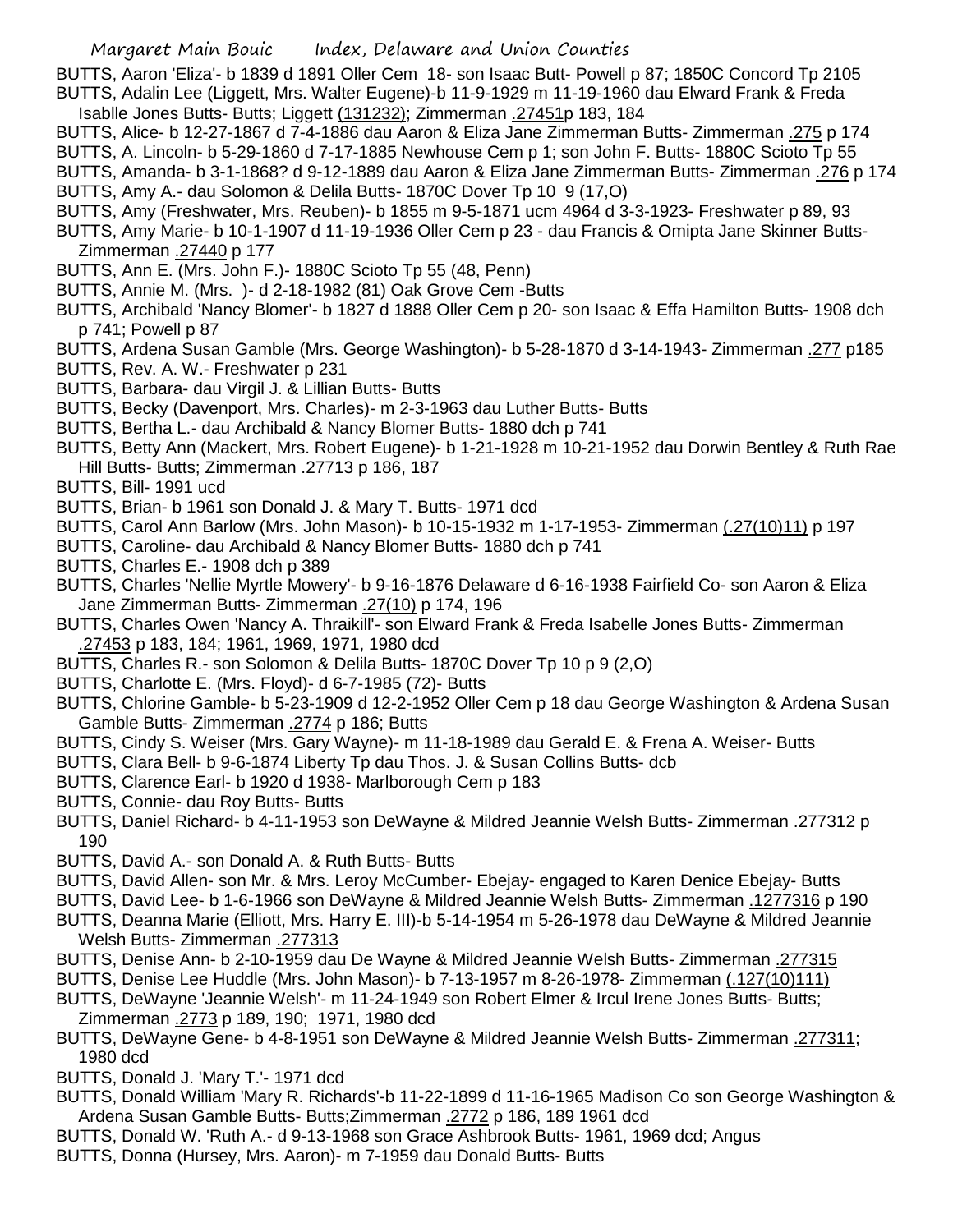- BUTTS, Donna Lee Brokaw (Mrs. Vernon)- Butts
- BUTTS, Dora- b 4-17-1871 d 8-28-1953 Oller p 23
- BUTTS, Dorwin Bentley 'Ruth Ray Hill' m 9-28-1922 d 7-20-1973 (76) Oller Cem- brother Donald Butts-Butts;Zimmerman .2771 p 185; 1961, 1969, 1971
- BUTTS, Douglas Robert- b 9-11-1955 son DeWayne & Mildred Jeannie Welsh Butts- Zimmerman .277314 p 190
- BUTTS, Earl B. 'Nellie Miller'- d 9-29-1983 (78) Oak Grove Cem -Butts
- BUTTS, Edgar- son A. & E. Butts- d 9-24-1863 (11d) Oller Cem p 11; Zimmerman .271 p 174
- BUTTS, Edson- b 3-18-1872 d 7-8-1886 son Aaron & eliza Jane Zimmerman Butts- Zimmerman .278 p 174
- BUTTS, Edwin- son A. & E. Butts- d 2-6-1864 (4m24d) Zimmerman .272 p 174
- BUTTS, E. F. 'Lydia Cleveland'- see Asp 820
- BUTTS, Effa Hamilton (Mrs. Isaac)- d 8-24-1852 (47-7-17) Oller Cem p 7; Powell p 83; 1880 dch p 741 dcd
- BUTTS, Eliza (Mrs. Aaron)- b 1839 d 1930 Oller Cem p 18, Powell p 87
- BUTTS, Eliza (Warrington, Mrs. John H.)- m 1-26-1858 ucm 2675- m5 2-3-1858
- BUTTS, Elizabeth (Benton, Mrs. Lewis)- b 9-9-1831 m 4-1-1855 dcm d 11-19-1866- Oller Cem p 16; dcq Dorence Arehart 11
- BUTTS, Elsie Mae (Radabaugh, Mrs. )(Scheiderer, Mrs. Ralph H.)- b 3-28-1906 m(2) 11-28-1959- St. Paul p 144
- BUTTS, Elward Frank 'Freda Isablle Jones'- b 10-1-1907 d 3-24-1976 bur Radnor- Zimmerman .2745 p 177; 1961, 1969, 1971 dcd
- BUTTS, Ethel- b 2-28-1893 Delaware Town dau Robert & Kate Jennings Butts- dcb
- BUTTS, Florence (Shride, Mrs. George Franklin)- b 2-10-1874 d 11-9-1962 dau Aaron & Eliza Jane Zimmerman Butts- Zimmerman .279 p 174, 191
- BUTTS, Frances (Mrs. Leonard R.)- Butts
- BUTTS, Frances L. Winchester (Mrs. )- b 9-15-1913 Eng. d 5-7-1993 (79) Fairview Mem.- dau Albert & Edith Lambden Winchester- Butts
- BUTTS, Frank- b 10-16-1866 d 12-16-1934 Oller Cem- son Aaron & Eliza Jane Zimmerman Butts- Pabst 2 p 60; Zimmerman .274 p 174, 177
- BUTTS, Frank J.- b 12-10-1872 dcb- son John F. & Ann E. Coffey Butts- 1880C Scioto Tp 55 (7,O)
- Butts, Freda Isablle Jones (Mrs. Elward E.)(Davids, Mrs. Paul)- b 9-25-1908 m(2) 3-25-1985- 1961, 1969, 1971, 1980 dcd
- BUTTS, Gary- son Roy Butts- Butts
- BUTTS, Gary Wayne 'Cindy S. Weiser'- b 4-17-1963 m 11-18-1989 son Charles Owen & Nancy Thraikill Butts- Zimmerman 1274535 p 184; Butts; 1969, 1971, 1980 dcd
- BUTTS, George Washington 'Ardena Susan Gamble'- Zimmerman .277 p 174, 185
- BUTTS, Geraldine (Carpenter, Mrs. Lowell Edward)- dau Marion & Thelma Roloson Butts- Pabst 6 p 101
- BUTTS, Gregory Scott- b 3-14-1962 son Charles Owen & Nancy Ann Thrailkill Butts- Zimmerman .274534 p 184; 1961, 1969, 1971 dcd
- BUTTS, George Washington- b 9-27-1870 d 6-17-1945 Oller Cem p 18 son Aaron & Eliza Jane Zimmerman Butts- Butts; Zimmerman .277 p 174, 185; dg 2-7-1908, delge VIII p 12
- BUTTS, Gregory S. 'Teena L. Frey'- m 4-21-1984 son Charles Owen & Nancy A. Thrailkill Butts- Zimmerman .274534
- BUTTS, Harmon- son Archibald & Nancy Blomer Butts- 1880 dch p 741
- BUTTS, H. B.- b 1884 Oller Cem p 18
- BUTTS, Holly Christine- b 9-19-1992 dau Gary Wayne & Cindy S. Weiser Butts- Butts
- BUTTS, Ina May (Maggard, Mrs. )- dau Grace Butts- Angus; Butts
- BUTTS, Ircul Irene (Mrs. Robert Elmer)- b 11-29-1904 m 8-21-1926- Zimmerman .2773 p 189
- BUTTS, Isaac- son Archibald & Nancy Blomer Butts- 1880 dch p 741
- BUTTS, Isaac 'Effa Hamilton'- d 8-19-1876 (79-2-17) Oller Cem p 7; Powell p 83, 90; 1880 dch p 741; hadc p 22
- BUTTS, James- Pabst 3 p 11, 19
- BUTTS, James- son Donald Butts- Butts
- BUTTS, James G.- son John F. & Ann E. Butts- 1880C Scioto Tp 55 (12,O)
- BUTTS, James M. 'Sara J.'- 1980 dcd
- BUTTS, James Wall 'Nancy Lee Miller'- b 5-17-1931 m 6-1-1952 son Leon Sanford & Loretta Mae Slatzer Butts- Zimmerman .27(10)12 p 197, 198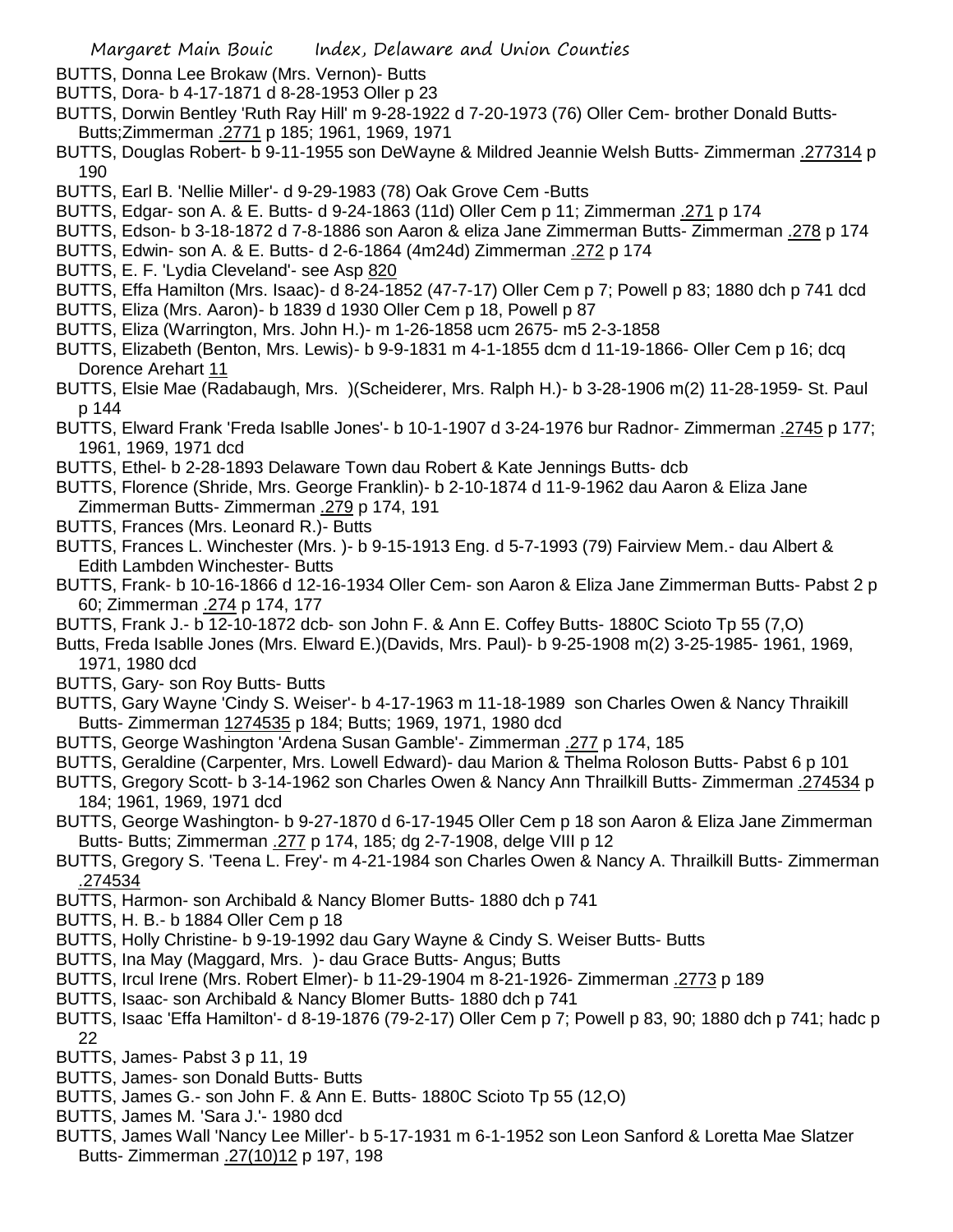- BUTTS, James William- b 3-5-1960 d 3-6-1960 New Mexico son Charles Owen & Nancy Thrailkill Butts-Zimmerman .274532 p184
- BUTTS, Janice Hill (Easterday, Mrs.Orville David)- b 12-26-1934 m 2-2-1957 dau Dorwin Bently & Ruth Rae Hill Butts- Butts; Zimmerman .27714 p 186,188
- BUTTS, Jeannie M. (Mrs. DeWayne)- Butts; 1971, 1980 dcd
- BUTTS, Jeffery Charles- b 12-6-1960 son John Mason & Carol Ann Barlow Butts- Zimmerman .277314 p190
- BUTTS, Jesse (Jessie)- b 7-19-1853 d 2-17-1927 Oller Cem p 20 son Archibald & Nancy Blomer Butts- 1880 dch p 741
- BUTTS, Jesse- b 6-16-1888 Liberty Tp dau Jesse & Dora Brush Butts- dcb
- BUTTS, Joanne- b 1-17-1932 d 1-5-1933 Del Co dau Elward Frank & Freda Isabelle Jones Butts- Butts BUTTS, John- son Archibld & Nancy Blomer Butts- 1880 dch p 741
- BUTTS, John F. 'Ann E.'- Newhouse Cem p 1; 1908 dch p 389; 1880C Scioto Tp 55 p 280A (50, Penn)
- BUTTS, John Mason 'Carol Ann Barlow'- b 5-17-1931 W.Va m 1-17-1953 son Leon Sanford & Loretta Mae Slatzer Butts- Zimmerman .27(10)11 p 197
- BUTTS, John Mason 'Denise Lee Huddle'- b 12-5-1955 son John Mason & Carol Ann Barlow Butts-Zimmerman .27(10)111 p 197
- BUTTS, Judy- dau Roy Butts- Butts
- BUTTS, Karen- b 1962 dau Donald J. & Mary T. Butts- 1971 dcd
- BUTTS, Kay (Reichelderfer, Mrs. Gaylord)- dau Leonard R. & Frances Butts- Butts
- BUTTS, Keith Eugene- son Robert R. & Ruth L. Butts- Butts- engaged to Y olanda Renee Gill
- BUTTS, Laura Ann- b 12-29-1958 dau John Mason & Carol Ann Barlow Butts- Zimmerman .27(10)112
- BUTTS, Laura Lynne- b 1963 dau James M. & Sara J. Butts- 1980 dcd- Butts; engaged to Alex Alexander
- BUTTS, Lela Mae (Turner, Mrs. Lloyd Solomon)- b 3-28-1898 m 7-21-1922 dau Francis & Omysta Jane Skinner Butts- Zimmerman .2742 p 177, 178- Butts
- BUTTS, Leon Sanford 'Loretta Mae Slatzer'- b 10-2-1902 m 2-12-1928 son Charles & Nellie Myrtle Mowery Butts- Zimmerman .27(10)1
- BUTTS, Leonard R. 'Frances'- d 8-8-1980 (69) bur Fairview Mem.- Butts
- BUTTS, Lillian (Mrs. Virgil J.)- Butts
- BUTTS, Lincoln- son John F. Butts- 1880C Scioto Tp 55 (20, Penn) see A. Lincoln
- BUTTS, Lisa Jane Hough (Mrs. Randy Allen)- b 6-7-1962 m 9-25-1982- Zimmerman (.274531) p 184
- BUTTS, Loretta Mae Slatzer (Mrs. Leon Sanford)- b 2-12-1905 m 2-12-1928- Zimmerman (.27(10)1) p 197
- BUTTS, Louise- dau Archibald & Nancy Blomer Butts- 1880 dch p 741
- BUTTS, Lu Anne- b 1965 dau James M. & Sara J. Butts- 1979 dcd; engaged to Blaine Owens; Butts
- BUTTS, Luther- Butts
- BUTTS, Lydia Cleveland (Mrs. E. F.)- see Asp 820
- BUTTS, Maria- 1869 wsc p 3; Pabst 8 p 14
- BUTTS, Marilyn Jean (Potts, Mrs. Robert William)- b 2-26-1926 dau Dorwin Bentley & Ruth Rae Hill Butts-Butts; Zimmerman .27712p186
- BUTTS, Marion 'Thelma Roloson'- Pabst 6 p 101
- BUTTS, Martha- d 1-2-1848 (11-10-18) Oller Cem p 7- dau Isaac & Effa Butts
- BUTTS, Mary Ann- d 5-19-1849 (19-9-25) Ollver Cem p 6 dau Isaac & Effa Hamilton Butts
- BUTTS, Mary Ellen (Swartz, Mrs. Dennis Charles)- m 7-21-1962 dau Elward & Freda Isabell Jones Butts-Butts; Zimmerman .27434 p 184, 185; 1961 dcd
- BUTTS, Mary (Maine, Mrs. Edwin G.)- b Feb 1828 dau E. F. & Lydia Cleveland Butts- Asp (820)
- BUTTS, Mary R. Richards (Mrs. Donald)- d 11-16-1965- Butts; 1961, 1971 dcd
- BUTTS, Mary U.- dau Archibald & Nancy Blomer Butts- 1880 dch p 741
- BUTTS, Mary (Wilson, Mrs. Joseph)- m 7-31-1844 dcm
- BUTTS, Matilda- dau Archibald & Nancy Blomer Butts- 1880 dch p 741
- BUTTS, Mike- son James & Sarah Jane Butts- Butts
- Butts, Minnie May (Patrick, Mrs. Frank Hor)- b 3-30-1879 Delaware m 9-12-1900 d 3-28-1959 dau Aaron & Eliza Jane Zimmerman Butts- Zimmerman .27(11) p 174, 199; Freshwater p 94
- BUTTS, M. R.- 1869 wsc p 3; Pabst 8 p 14
- BUTTS, Myrta- Pabst 2 p 60
- BUTTS, Nancy Ann Thraikill (Mrs. Charles Owen)- b 10-18-1937 m 7-27-1957- d 11-22-1991 (54) bur Radnordau Madeline Derocher- Zimmerman (.27453) p 184 1961, 1969, 1971, 1980 dcd
- BUTTS, Nancy Blomer (Mrs. Archibald)- b 1832 d 1914 Oller Cem p 20; Powell p 87; 1880 dch p 741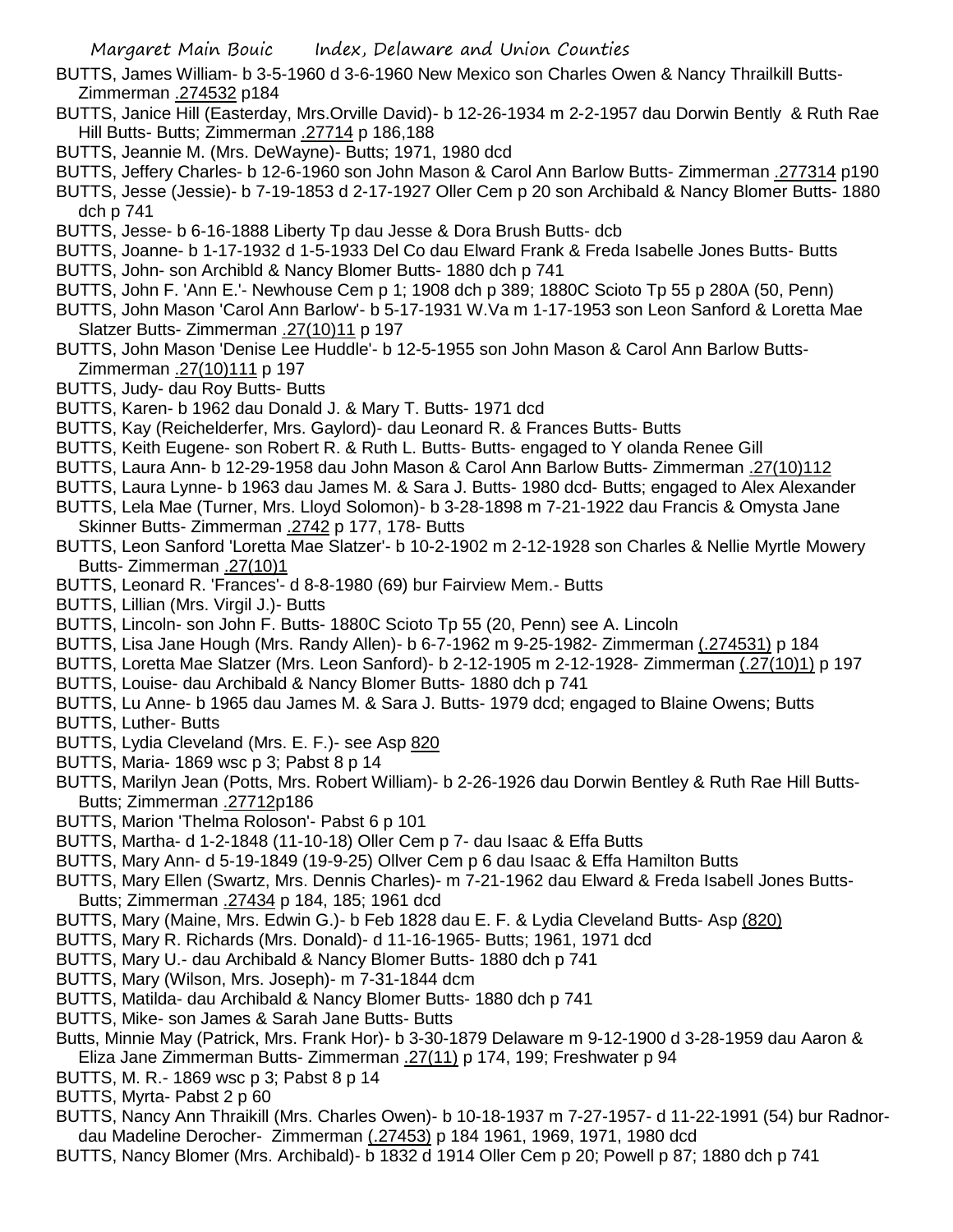- BUTTS, Nancy Lee Miller (Mrs. James Wall)- b 10-31-1932 m 6-1-1952- Zimmerman .27(10)12
- BUTTS, Narinah Gaye (Brown, Mrs. Henry Alfred)- b 6-3-1896 Del. Co- d 6-15-1990 (94) bur Calif- dau Francis & Omysta Jane Skinner Butts- Zimmerman .2741 p 177
- BUTTS, Nellie Elizabeth- b 5-18-1890 Concord Tp dau Harmon & Rebeka Duffy Butts- dcb
- BUTTS, Nellie M. (Mrs. Earl B.)- d 12-31-1974 (67) Oak Grove Cem Butts
- BUTTS, --(Tilden, Mrs. William)- dau Earl B. & Nellie M. Butts- Butts
- BUTTS, Nellie Myrtle Mowery (Mrs. Charles)- b 1878 m 1901 d 1946- Zimmerman (.27(10)) p 196
- BUTTS, Nora- b 1886 d 1891 Oller Cem p 20
- BUTTS, Nora B.- dau John F. & Ann E. Butts- 1880C Scioto Tp 55 (10,O)
- BUTTS, Norenah (Brown, Mrs. )- sister Elward Butts- Butts
- BUTTS, Omsysta J. Skinner (Mrs. Francis)- b 1-29-1872 d 7-24-1958 Oller Cem p 23; Zimmerman (.274) p 177
- BUTTS, Perry- b 3-20-1899 Liberty Tp son Jessie & Dora Brush Butts- dcb
- BUTTS, Rachel Ellen (Henry, Mrs.Lyle Leonard)- b 10-31-1932 m 6-1-1952- Zimmerman .27(10)12 p 177, 180 - sister Elward Butts- Butts
- BUTTS, Rachel Lockwood (Mrs. William)- m 1779, delge VIII p 69
- BUTTS, Ralph Winford- b 3-6-1907 d 10-25-1967 son Charles & Nellie Myrtle Mowery Butts- Zimmerman .27(10)2 p196
- BUTTS, Randy Allen 'Lisa Jane Hough'- b 12-31-1958 m 9-25-1982 son Charles Owen & Nancy Thrailkill Butts- Zimmerman .274531 p 184 1961, 1969, 1971, 1980 dcd
- BUTTS, Robert- 1908 dch p 389
- BUTTS, Robert Elmer 'Ircul Irene Jones'- b 5-23-1906 m 8-21-1926 d 10-23-1972 d 10-25-1972 bur Oller Cemson George Washington & Ardena Susan Gamble Butts- Butts; Zimmerman .2773; 1961, 1969, 1971 dcd
- BUTTS, Robert- brother-in-law of John M. Guthrie- 1880C Claibourne Tp 207-220 p 20 (35, Penn,Penn, Penn) p 200A
- BUTTS, Robert Owen- d c 12-23-1960 Fla.- son Charles Owen & Nancy Ann Thrailkill Butz- Zimmerman .274533 p 184
- BUTTS, Robert R. 'Ruth L.'- Butts
- BUTTS, Mrs. Roy- Butts
- BUTTS, Ruth A. (Mrs. Donald A.)- 1961, 1969 dcd
- BUTTS, Ruth (Herbst, Mrs. )- sister Leonard R. Butts- Butts
- BUTTS, Ruth L. (Mrs. Robert R.)- Butts
- BUTTS, Ruth Rae Hill (Mrs. Dorwin Bentley)- b 3-26-1900 m 9-28-1922; Zimmerman (.2771) p 186; 1961, 1969, 1971 dcd
- BUTTS, Ruth Ufferman (Mrs. )- dau George & Lorena Barger Ufferman- Barger
- BUTTS, Ryan Matthew- b 10-26-1982 son John Mason & Denise Lee Huddle Butts- Zimmerman .27(10)1112 BUTTS, S.- 1877 uca p 65
- BUTTS, Sara Jane (Mrs. James M.)- d 7-30-1981 (50) bur Oller Cem- Butts; 1980 dcd
- BUTTS, Sarah- dau Archibald & Nancy Blomer Butts- 1880 dch p 741
- BUTTS, S. D.- 1877 uca p 87
- BUTTS, Steve- son Roy Butts- Butts
- BUTTS, Susan- d 2-26(25)-1859 (21d) Oller Cem p 8; Powell p 84- dau A. & M. Butts
- BUTTS, Susan Ardenna- b 1870 d 1943- Oller Cem p 18
- BUTTS, Thelma Roloson (Mrs. Marion)- Pabst 6 p 101
- BUTTS, Teen L. Frey (Mrs. Gregory S.)- m 4-21-1984 dau William D. Fry- Zimmerman (.274534) p 184
- BUTTS, Thomas- 1908 dch p 389
- BUTTS, Thomas E.-b 1954 son Donald A. & Ruth Butts- 1961, 1969 dcd
- BUTTS, Thomas J.- 1880C Liberty Tp Del Co p 330C
- BUTTS, Thomas Wm- b 9-1-1901 Delaware Town son Samuel & Harriett Barcus Butts- dcb
- BUTTS, Timothy- son James & Sarah Jane Butts- Butts
- BUTTS, Tobinas S.- son John F. & Ann E. Butts- 1880C Scioto Tp 55 (15, Penn)
- BUTTS, Vernon 'Donna Lee Brokaw'- Butts
- BUTTS, Virgil J. 'Lillian'- Butts
- BUTTS, Virginia (Beck, Mrs. Victor)- dau Leonard R. & Frances Butts- Butts
- BUTTS, William 'Rachel Lockwood'- b 6-20-1755 m 1779 d 7-25-1843, delge VIII p 69
- BUTTS, Willie H.- d 7-11-1867 (2-0-4) Oller Cem p 11; Powell p 85; son A. & E(S) Butts- Zimmerman .273 p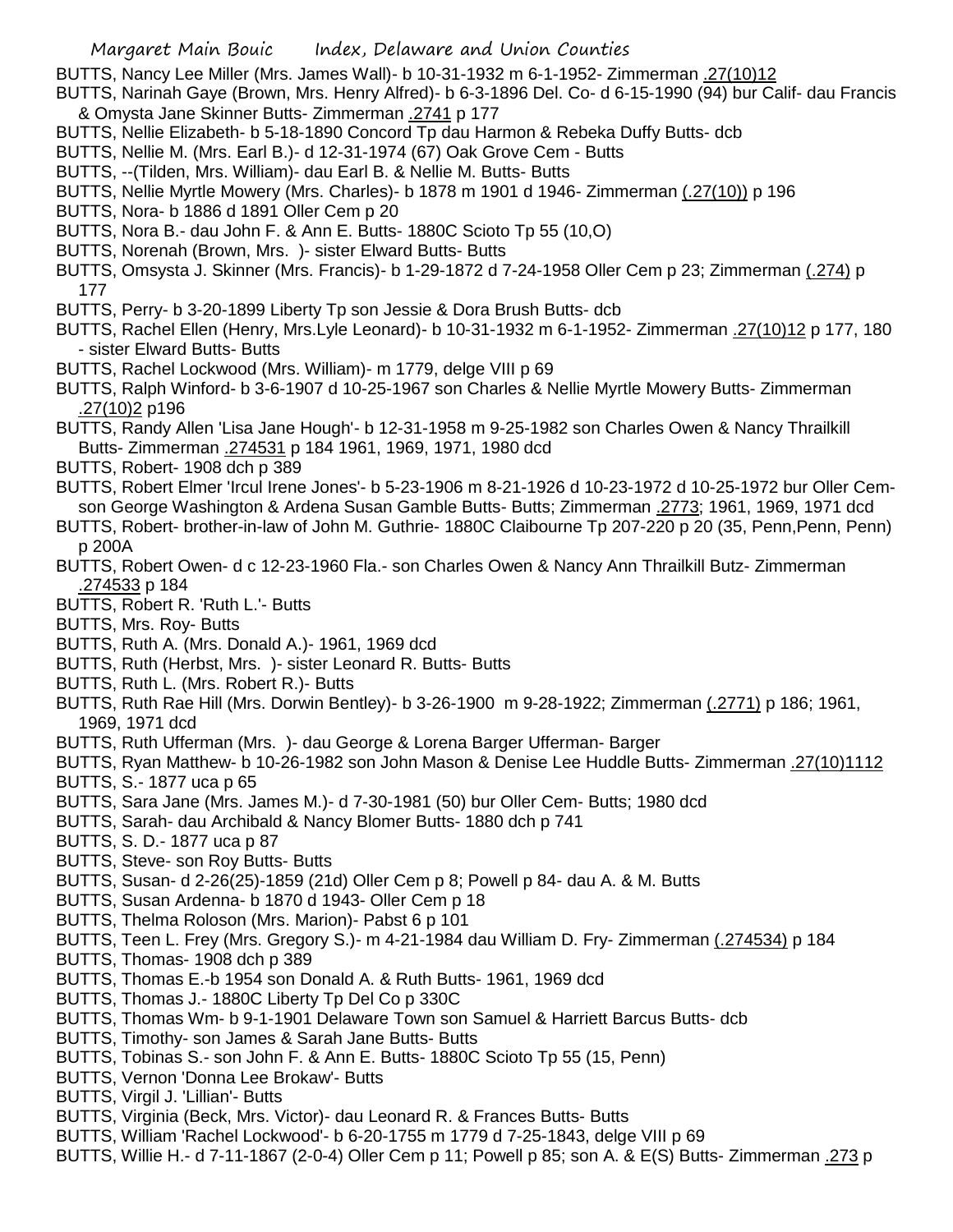174

- BUTTS, Winston Hill- b 3-25-1925 d 9-3-1925 (6m) Oller Cem p 20 son Dorwin Bentley & Ruth Rae Hill Butts-Zimmerman .27711
- BUTTS, Woodrow Corwin- b 1914 d 1915 son Francis & Omysta Jane Skinner Butts- Zimmerman .2746
- BUTTY, Basil- War 1812, delge X p 33
- BUTTZ, Rev. H. A.- 1908 dch p 262
- BUTZ, Mr.- Powell p 308
- BUTZ, Alleto (Mrs. Clair)- 1949 ucd
- BUTZ, Angela Renee Frohardt Molihan (Mrs. Dale McComis)- m 10-19-1900- Butz
- BUTZ, Annetta- dau William Henry & Juilia Scofield Butz- 1880C Claibourne Tp 13 p 210B (8,O,O,O)
- BUTZ, Benjamin 'Mary E.'- 1900C Jackson Tp 129-131 p 6B (50,O,Penn,Penn) m 24y
- BUTZ, Carl G.- son Ernest Orren & Gladys L.Gilmartin Butz- 1961 dcd (6); 1971, 1973 ucd; engaged to Judith Lynn Harris
- BUTZ, Carol Louise- dau Clair & Alleto Butz- 1949 ucd
- BUTZ, Catharine M.(Bonnett, Mrs. Charles A.)- m 2-25-1875 ucm 5647 mt 3 p 10-- dau Solomon & Delila Butz-1860C Dover Tp 238 (4,O); 1870C Dover Tp 10 p 9 (14,O)
- BUTZ, Charles A.- b 7-1888 son Benjamin & Mary E. Butz- 1900C Jackson Tp 129-131 p 6B (11,O,O,O)
- BUTZ, Charles- son Solomon & Delilah Butz- 1880C Marysville 313-345 p 22 (12,O,O,O)
- BUTZ, Charles 'Sarah Hildrant'- 1915 uch p 781; 1850C Thomson Tp 51 p 187 (29, Pa)
- BUTZ, Clair 'Alleto'- 1949 ucd
- BUTZ, Dale McComis 'Angela Renee Frohardt Molihan'- m 10-19-1990- son Edgar L. & Phyllis Anor Butz-Butz; 1981, 1983 ucd
- BUTZ, Dayton- son William Henry & Julia Scofield Butz- 1915 uch p 782; 1900C Jackson Tp 147-149 p 7A (14,O,O,O)
- BUTZ, Della S. (Reed, Mrs. Brose)- m 11-13-1879 ucm 6587
- BUTZ, Della U.- b 3-1883 dau Benjamin & Mary E. Butz- 1900C Jackson Tp 129-131 p B6 (17,O,O,O)
- BUTZ, Donald E.- brother Clair Butz- 1949 ucd
- BUTZ, Edgar L.'Phyllis A.'- son Orren Earnest & Gladys Louise Gilmartin Butz- Butz; 1961 dcd(16); 1971, 1973, 1979, 1981, 1983 ucd
- BUTZ, Delila (Mrs. Solomon)- b 1833 Un Co d 11-26-1911 (78y) Oakdale Cem 2427 (36B); 1860C Dover Tp 238 (27,O) 1870C Dover Tp 10 p 9 (36,O); 1880C Marysville 313-345 p 22 (47,O,O,O)
- BUTZ, E. E.- 1915 uch p 472
- BUTZ, E. J. M. 'Eunice M.'- d 3-27-1855 (22-9-8)- Shoup Cem Powell p 267
- BUTZ, Eleanor (Bolin, Mrs. Melvin)- m 9-25-1936 dau John & Coldie Brigner Butz- Butz
- BUTZ, Eliza (Warrington, Mrs. John)- m 1-26-1858 ucm 2675
- BUTZ, Elizabeth- dau Charles & Sarah Hildrant Butz- 1850C Thomson Tp 51 p 187 (4,O)
- BUTZ, Ellen Decker (Mrs. George M.)- m 3-25-1880 ucm 6688
- BUTZ, Elmore 'Mary E.'- son William Henry & Julia Schofield Butz- 1915 uch p 782; 1880C Claibourne Tp 13 p 210B (2,O,O,O); 1900C Jackson Tp 163-165 p 73 (21, O,O,O) m 8 mos
- BUTZ, Elva (Harver, Mrs. Benjamin)-b 4-1889 dau William Henry & Julia Schofield Butz- 1915 uch p 781; 1900C Jackson Tp 147-149 p 7A (11,O,O,O)
- BUTZ, Emery E. 'Nettie'- b 12-1881 son William Henry & Julia Scofield Butz- 1915 uch p 781; 1949, 1959 ucd; 1900C Jackson Tp 147-149 p 7A (18,O,O,O)
- BUTZ, Emma- dau Solomon & Delila Butz- 1860C Dover T0 238 (8,O)
- BUTZ, Eta (Blosser, Mrs. James)- dau William Henry & Julia Schofield Butz- 1915 uch p 782
- BUTZ, Eunice M. (Mrs. E. J. M.)- d 4-3-1855 Shoup Cem Powell p 267
- BUTZ, Esther (Weiser, Mrs. David P.)- b 12-1783 d 8-2-1848- Weiser p 845
- BUTZ, Gary 'Nancy Lee Goldsberry'- m 11-1961 Maugans Anc p 10
- BUTZ, George M. 'Ellen Decker'- m 3-25-1880 ucm 6688
- BUTZ, Gladys Louise Gilmartin (Mrs. Orren Ernest)- m 12-11-1943 d 11-1-4-1989 Hale Cem- dau John & Elizabeth Schrader Gilmartin- Butz 1961 dcd; 1973, 1975, 1979, 1981, 1983 ucd
- BUTZ, Goldie Brigner (Mrs. John)- Butz
- BUTZ, Hariot V.- b 6-1879 dau Benjamin & Mary E. Butz- 1900C Jackson Tp 129-131 p 6B (20,O,O,O)
- BUTZ, Jean (Mrs. John)- 1969, 1971 dcd
- BUTZ, Jeffrey- b 1958 son John & Jean Butz- 1969, 1971 dcd
- BUTZ, John 'Goldie Brigner'- Butz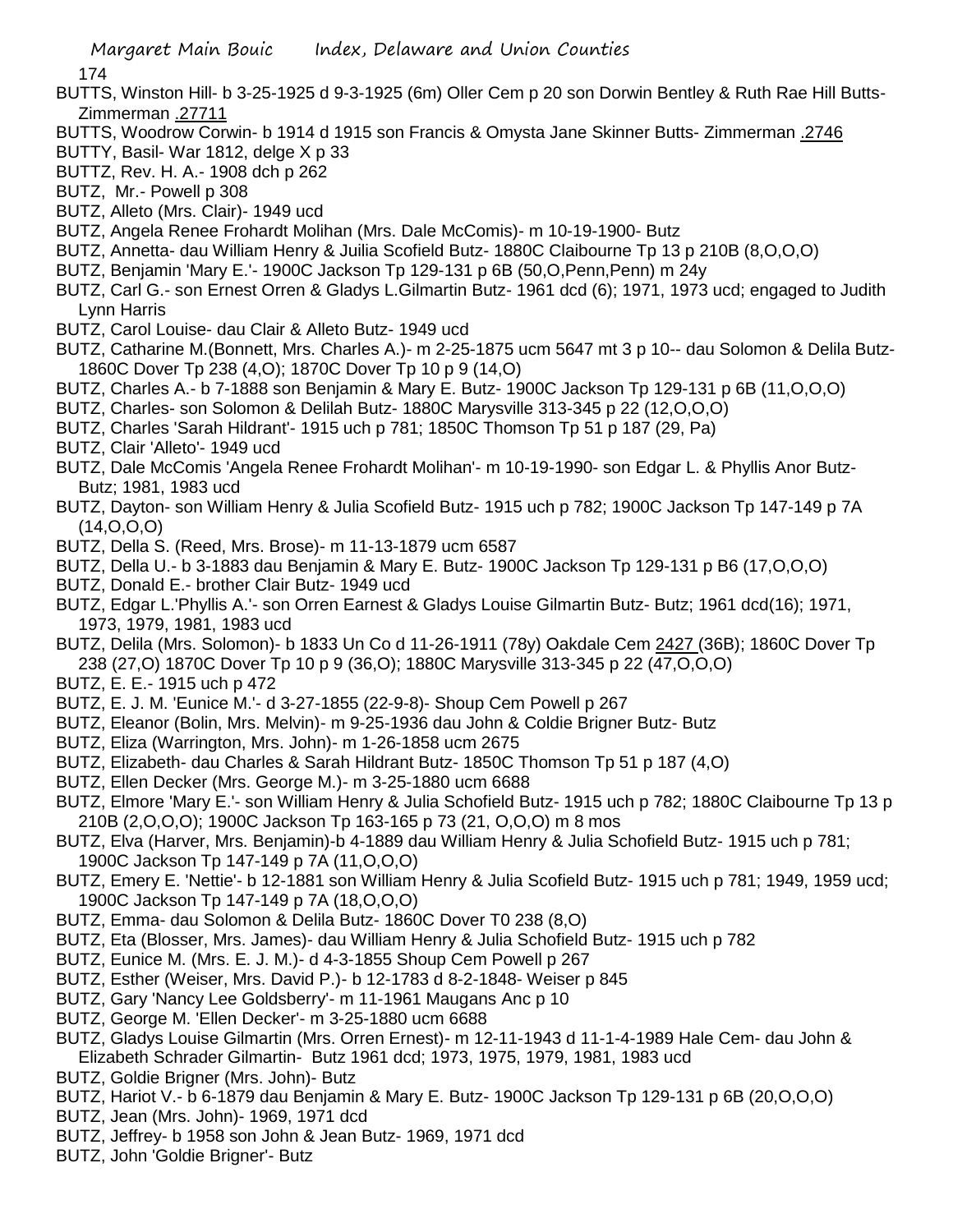- BUTZ, John 'Jean'- 1971, 1980 dcd
- BUTZ, Judy- b 1960 dau John & Jean Butz- 1969, 1971 dcd
- BUTZ, Julia Scofield (Mrs. William Henry)- m 3-22-1866 ucm 3930- dau Lyman & Amerett Smith Schofield-1915 uch p 782; 1880C Claibourne Tp 13 p 210B (34,O,Pa,Pa,); 1900C Jackson Tp 147-149 p 7A (49,O,O,Vt) m 34y 9 ch
- BUTZ, Junard- ch William Henry & Julia Schofield Butz- 1915 uch p 781
- BUTZ, Lois (Newmen, Mrs. Robert)- dau John & Goldie Brigner Butz- Butz
- BUTZ, Lorenzo- son William Henry & Julia Schofield Butz- 1915 uch p 781
- BUTZ, Louie C.- b 11-1885 dau Benjamin & Mary E. Butz- 1900C Jackson Tp 129-131 p 6B (14,O,O,O)
- BUTTS, Mary E. (Mrs. Benjamin)- 1900C Jackson Tp 129-131 p 6B (46,O,O,O) m 24y 4 ch
- BUTZ, Mary E. (Mrs. Elmore)- b 8-1878 m 8 mos- 1900C Jackson Tp 163-165 p 7B (21,O,O,O)
- BUTZ, Mendy- ch Edgar L. & Phyllis A. Butz- 1981, 1983 ucd
- BUTZ, Nancy Lee Goldsberry (Mrs. George)- dau Richard Francis & Mary Jane Heath Goldsberry- Maugans Anc p 10
- BUTZ, Nettie (Mrs. Emory)- 1949 ucd
- BUTZ, Orren Ernest 'Gladys Louise Gilmartin'- b 8-5-1921 m 12-11-1943 d 8-12-1983 bur Hale Cem- son John & Goldie Brigner Butz- Butz 1961 dcd; 1971, 1973, 1975, 1979, 1981, 1983 ucd
- BUTZ, Phyllis A. (Mrs. Edgar L.)- 1979, 1981, 1983 ucd
- BUTZ, R.- Powell p 269 Thompson Tp
- BUTZ, Reason- son William Henry & Julia Scofield Butz- 1880Cc Claibourne Tp 13 p 210B (12,O,O,O)
- BUTZ, Reed Livery- 1877 uca p 8
- BUTZ, Regina (Coughenour, Mrs. William)- dau Roger M. & Rosa Richards Butz- Butz; 1949, 1959(10), 1967 ucd
- BUTZ, Reuben- son Charles & Sarah Hildrant Butz- 1850C Thomson Tp 51 p 187 (6,O); 1880C Thompson Tp p 302
- BUTZ, Rhonda- b 8- 1963 ch Gary & Nancy Lee Goldsberry Butz- Maugans Anc p 10
- BUTZ, Robin- b 1955- ch Roger M. & Rosa R. Butz- 1959, 1967, 1971, 1973, 1975 ucd; engaged to James Leroy Quick; Butz
- BUTZ, Roger M. 'Rosa Richards'- b 1923 Oakdale Cem II (B-R4-13) m 3-1944- Butz- 1949, 1959, 1967, 1971, 1973, 1975, 1979, 1981, 1983 ucd
- BUTZ, Rosa Richards (Mrs. Roger M.)- b 4-8-1925 Butler co m 3- 1944 d 12-25-1977 Oakdale Cem II (B-R4-13)- Butz; 1949, 1959, 1967, 1971, 1973, 1975, 1979 ucd
- BUTZ, Sarah E.- dau Solomon & Delila Butz- 1860C Dover Tp 238 (9,O) 1870C Dover Tp 10 p 9 (19,O)
- BUTZ, Sarah Hildrant (Mrs. Charles)- 1915 uch p 781; 1850C Thomson Tp 51 p 187 (22, Pa)
- BUTZ, Sarah (Porter, Mrs. Frank)- dau William Henry & Julia Schofield Butz- 1915 uch p 782; 1880C Claibourne Tp 13 p 210B (8,O,O,O)
- BUTZ, Senora A.- dau Solomon & Delila Butz- 1860C Dover Tp 238 (3/12,O); 1870C Dover Tp 10 p 9 (10,O)
- BUTZ, Shawn- b 1965 ch Gary & Nancy Lee Goldsberry Butz- Maugans Anc p 10
- BUTZ, Solomon 'Delila'- b 1829 Columbiana co. d 5-13-1913 (83y8m) Oakdale Cem 2552 (B-36) II p 12 (B-R7-16); 1883 uch IV p 473, V p 354, 362, 367, 371; 1860C Dover Tp 238 (32,O) 1870C Dover Tp 10 p 9 (42,O); 1880C Marysville 313-345 p 22 (49,O,Pa,Pa) p 096A; Marysville p 68; 1877 uca p 53; mt 3 p 8, 24
- BUTZ, Steven- son Orren Ernest & Gladys Louise Gilmartin Butz- Butz; 1961 dcd(9); 1971 ucd; Butz
- BUTZ, Sue (Hughes, Mrs. Robert)- dau Orren Ernest & Gladys Louise Gilmartin Butz- 1961 dcd (13); sbc p 25;
- Butz BUTZ, Thomas F.- son William Henry & Julia Schofield Butz- 1915 uch p 782; 1880C Claibourne Tp 13 p 210B (4,O,O,O); 1900C Jackson Tp 151-152 p 7A (24,O,O,O)
- BUTZ, Timothy Allen- b 5-11-1962 son Gary & Nancy Lee Goldsberry Butz- Maugans Anc p 10
- BUTZ, Tracy Lynn (Newland, Mrs. Tracey)- b 1959 ch Orren Ernest & Gladys L. Gilmartin Butz- Butz; 1961 dcd (2); 1971, 1973, 1975 ucd
- BUTZ, W.- 1877 uca p 92
- BUTZ, William E.- b 1962(1) son Orren Ernest & Gladys L.Gilmartin Butz- Butz; 1971, 1973, 1975, 1979 ucd
- BUTZ, William Henry 'Julia Schofield'- b 1842 m 3-22-1866 ucm 3930 d 1910; 1915 uch p 781; 1850C Thomson Tp 51 p 187 (8,O); 1880C Claibourne Tp 13 p 210A (37,O,Pa,Pa); 1900C Jackson Tp 147-149 p 7A (57,O,Penn,Penn) m 34y
- BUTZ, William, son John & Goldie Brigner Butz- Butz
- BUTZ, William J.- b 1-1883 son William Henry & Julia Scofield Butz- 1900C Jackson Tp 147-149 p 7A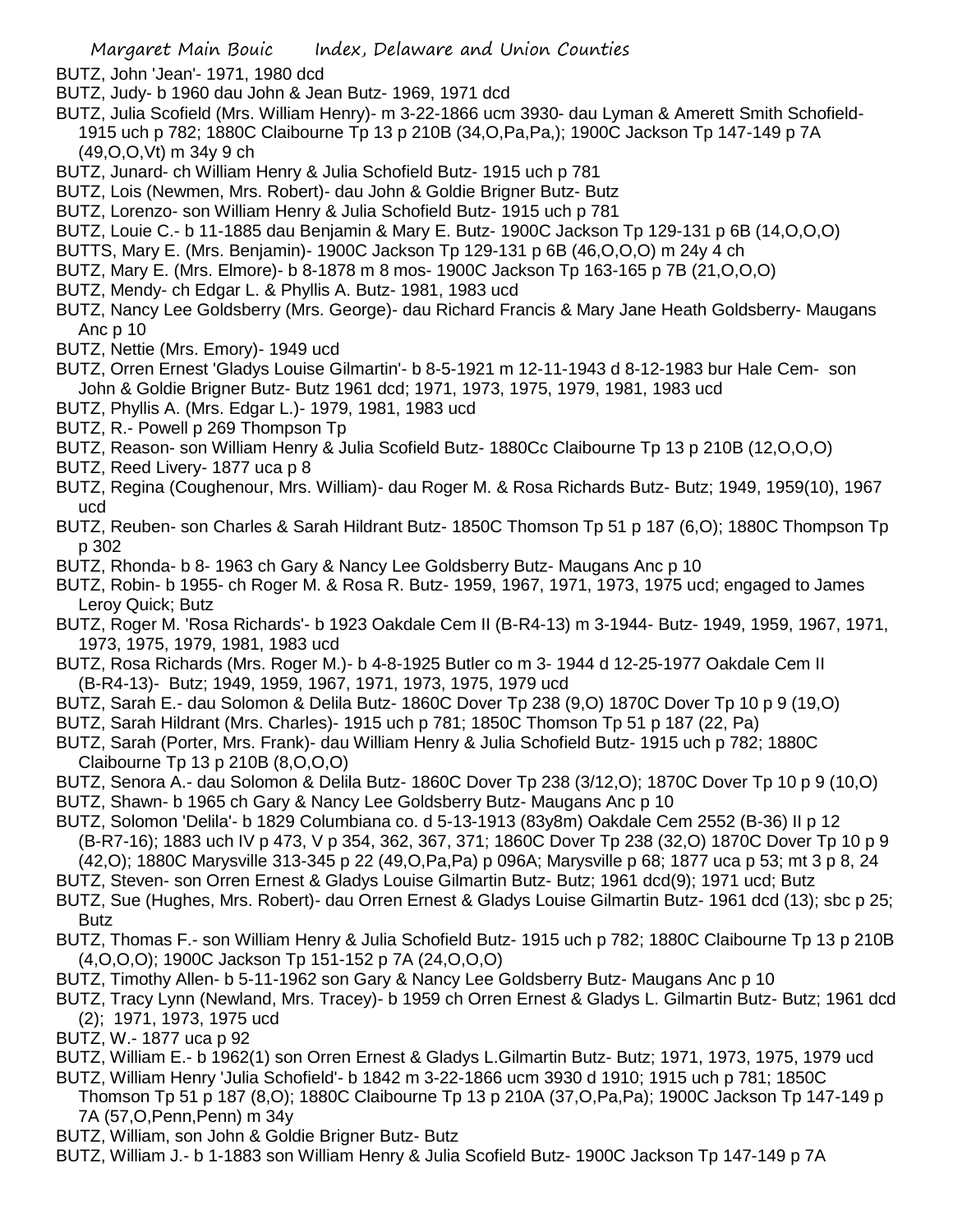(17,O,O,O)

- BUTZE, B. F. 'Mary E.'- 1880C Jackson Tp 0223 (30,O,Pa,Pa)
- BUTZE, Hattie V.- b 7-1879 dau B. F. & Mary E. Butze- 1880C Jackson Tp 7 p 223A (11/12,O,O,O)
- BUTZE, Mary E. (Mrs. B. F.)- 1880C Jackson Tp 7 p 223 (26,O,O,O)
- BUTZER, Verna (Loveless, Mrs. William Raymond)- Loveless p 4
- BUVHER?, Daniel- 1840C Dover Tp 1391 (20-30)
- BUVINGER, H. J.- dg 1-10-1908, delge VIII p 12
- BUWELL, Charles E.'Norma A.'- 1980 dcd
- BUWELL, Norma A. (Mrs. Charles E.)- 1980 dcd
- BUXTER, Benjamin D.- 1840C Darby Tp 1052 p 47 (30-40)
- BUXTON, ---1883 uch III p 328; unec III p 28
- BUXTON, Amanda- b 1970 dau William D. & Lindas Buxton- 1980 dcd
- BUXTON, Benjamin- b 10-22-1979 son Richard Buxton- Buxton
- BUXTON, Betty (Bell, Mrs. Paul A.)- dau Roscoe A. & Ruth Marie Jordan Buxton- Buxton
- BUXTON, Bonita (Schultz, Mrs. Gerald)- m 8-5-1955 dau Roscoe A. & Ruth Marie Jordan Buxton- Genther p a4; Buxton
- BUXTON, Bruce E. 'Ethel'- 1915 uch p 149; 1949, 1959, 1967 ucd
- BUXTON, Catherine (Kemp, Mrs. )- dau Martha E. Buxton- Buxton
- BUXTON, Constance Loraine (Drum, Mrs. Vaughn Edward)- m 9-10-1967- Buxton; dcq Marguerite Hoffman Buxton 1
- BUXTON, Darius- brother Rachel Buxton Willison- mt 3 p 5,8
- BUXTON, Darius 'Rachael M. Roney''Minerva J. Wood'- m 11-13-1867 ucm 4281;- b 4-1-1825 m 8-4-1853
	- ucm 1985 d 2-19-1893 Buxton Cem p 2 djlm p 5 mt 8-10-1853, 2-4-1857; 1883 uch III p 331, 333, V p 52, 54; 1915 uch p 531; 1877 uca p 59, 65, 71; 1850C Paris Tp 465-473 p 72 (35, Pa); 1870C Marysville-Paris Tp 279-283 p 32 (45, Pa); 1880C Paris Tp p 093A ; unec VIII p 10
- BUXTON, David- b 1975 son Elmer J. & Hazel T. Buxton- 1980 dcd
- BUXTON, David N.'Jean'- Buxton; 1980 dcd
- BUXTON, Debora- b 1954 dau Eugene E. & Pauline Buxton- 1961, 1969, 1971 dcd
- BUXTON, Delia A. Griffin (Mrs. Thomas J.)- m 2-24-1863 dcm dau Marshall L. Griffin- mt 2-7-1883
- BUXTON, Donald- son Eugene E. & Pauline Buxton- 1961 dcd(12), 1969 dcd
- BUXTON, Donald Ray 'Dorothy Sue Pickering)- m 5-27-1967- Buxton son Mrs. Mallie Buxton-
- BUXTON, Dorothy Sue Pickering (Mrs. Donald Ray)- m 5-27-1967 dau Windel Pickering- Buxton
- BUXTON, Dorothy (Thomas, Mrs. )- dau Martha E. Buxton- Buxton
- BUXTON, Douglas Jr.- 1969 dcd
- BUXTON, E. E.- son Martha E. Buxton- Buxton
- BUXTON, Elmer- son Martha E. Buxton- Buxton
- BUXTON, Elmer J. 'Hazel T.'- 1980 dcd
- BUXTON, Ethel (Mrs. Bruce E.)- 1949, 1959, 1967 ucd
- BUXTON, Eugene E. 'Pauline R.'- 1961, 1969, 1971, 1980 dcd
- BUXTON, Fred- son Martha E. Buxton- Buxton
- BUXTON, George- d 11-27-1856 (26-6-24) Buxton Cem p 2 djlm p 5 ; 2nd son of J. & S- mt 2-4-1857; 1840C Dover Tp 1899; 1850C Dover Tp 847-864 p 127 (20,O)
- BUXTON, Genolt/Genott?- son Darius & Rachel Roney Buxton- 1870C Marysville-Paris Tp 279-263 p 32( 11,O)
- BUXTON, Grover 'Marguerite Hoffman'- dcq Marguerite Hoffman Buxton 1
- BUXTON, Grover- son Grover & Marguerite Hoffman Buxton- dcq Marguerite Hoffman Buxton 1
- BUXTON, Gwendolen Jean (Stanley, Mrs. Bryan Jay)- b 1966 m 10-17-1987 dau David N. & Jean Buxton-1980 dcd; Buxton
- BUXTON, Hazel T. (Mrs. Elmer J.)- 1980 dcd
- BUXTON, I. D.- 1883 uch V p 61
- BUXTON, James- son Eugene E. & Pauline Buxton- 1961 dcd (6)
- BUXTON, James 'Sarah' d 10-18-1879 (77-1-19) Buxton Cem p 2, djlm p 5- 1883 uch V p 362; 1877 uca p 53; 1840C Dover Tp 1399 (30-40); 1850C Dover Tp 847-864 p 127 (49, Pa); 1860C Dover Tp 195 (58, Pa); 1870C Dover Tp 178-180 p 22 (69, Pa)
- BUXTON, James H.- d 4-23-1887 (47-9-3) Buxton Cem p 2, djlm p 5; 1840C Dover 1399 (-5); 1850C Dover Tp 847-864 p 127 (10,O)- son James & Sarah Buxton; 880C Dover Tp 53-55 p 24 (40,O,Penn,Penn)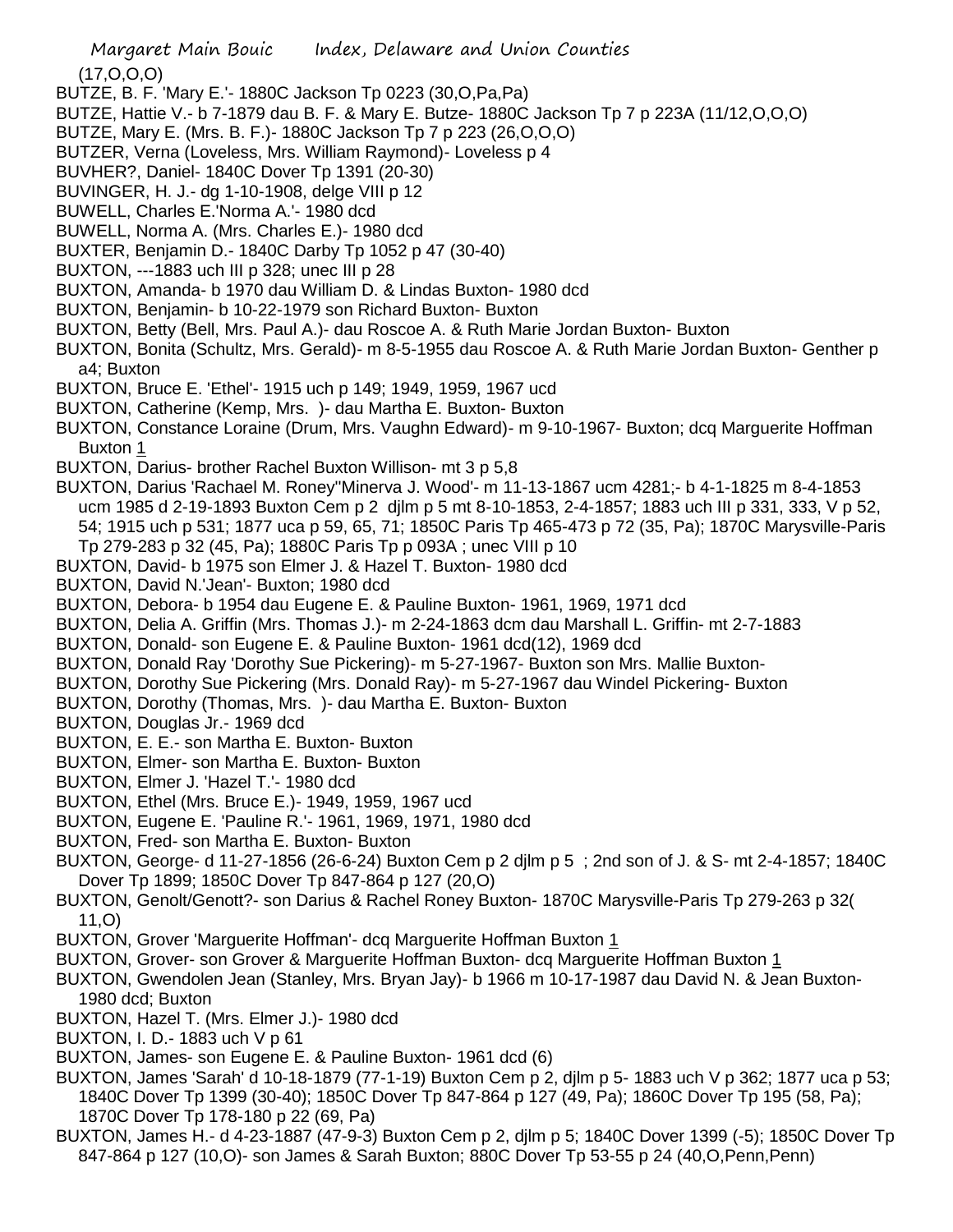BUXTON, James T.- d 2-29-1856 (0-4-28) Buxton Cem p 2; son Darius & Rachel M. Buxton

- BUXTON, James T. d 10-20-1857 (1m 27d) djlm p 5
- BUXTON, Jean (Mrs. David N.)- Buxton; 1980 dcd
- BUXTON, John D.- 1915 uch p 318
- BUXTON, John H.- d 12-22-1842 (0-3-19)- son James & Sarah Buxton
- BUXTON, Joseph- uccp p 32 (1845)
- BUXTON, Joseph- b 1977 son Elmer J. & Hazel T. Buxton- 1980 dcd
- BUXTON, Josie M. (Wilkins, Mrs. Charles F.)- dau Darius & Rachel M. Roney Buxton- 1883 uch V p 152; 1870C Marysville-Paris Tp 279-283 p 32 (15,O)
- BUXTON, Junot(?)D. 'Mary'- 1915 uch p 317; 1883 uch V p 557; 1880C Marysville 260-280 p 16 (51, O,Pa,O) p 0105
- BUXTON, Lanie/Lame- son Darius & Rachel Roney Buxton- 1870C Marysville-Partis Tp 279-283 p 32 (6,O); 1880C Marysville 260-280 p 16 (16,O,Pa,O) p 116A; 1880c Dover tp 53-55 (17,O,O,O)
- BUXTON, Leroy- son Martha E. Buxton- Buxton
- BUXTON, Linda J. (Mrs. William D.)- 1971, 1980 dcd
- BUXTON, Ethel Marguerite Hoffman (Mrs. Grover)- b 4-19-1889 m 11-27-1913 d 4-8-1989 (9) Oakdale Cem dau George Julius & Elizabeth Katharine Klee Hoffman- Buxton; 1976 dch p 71, 166; dcq Marguerite Hoffman Buxton 1; Pabst 2 p 96
- BUXTON, Marie dau Junot & Mary Wood- 1880C Marysville 493-540 p 39 (3,O,O,O)
- BUXTON, Mary Ann (Freshwater, Mrs. Benjamin)- b 1824 m 12-21-1843 ucm 929- dau James Buxton- 1880 dch p 660; Freshwater p 78, 104; unec VI p 4, XII p 70
- BUXTON, Mary- b 1976 dau David N. & Jean Buxton- 1980 dcd
- BUXTON, Mary (Mrs. Junot?)- 1880C Marysville 493-540 p 39 (20,O,O,O)
- BUXTON, Minerva J. Wood (Mrs. Darius)- m 11-13-1867 ucm 4281; 1870C Marysville-Paris Tp 279-283 p 32 (40,O);1880C Marysville 260-280 p 16 (51,O,Pa,O)
- BUXTON, Minerva Snodgrass (Woods, Mrs. )- b 10-31-1829 d 10-20-1889 Milford Cem R25- Un Al p 26 dau Robert & Elanor Snodgrass
- BUXTON, Nathan- son Richard & Cindy Buxton- Buxton
- BUXTON, Nellie M. McKittrick (Mrs. Thomas W.)- b 1875 dau John & Martha J. Babcock McKittrick- McKitrick p 381
- BUXTON, Pauline R. (Mrs. Eugene E.)- 1961, 1969, 1971, 1980 dcd
- BUXTON, Phyllis (Gregory, Mrs. Lester)- dau Roscoe A. & Ruth Marie Jordan Buxton- Buxton
- BUXTON, Phyllis (Ream, Mrs. )- dau Martha E. Buxton- Buxton
- BUXTON, Rachel M/L. Roney (Mrs. Darius)- m 8-4-1853 ucm 1985 d 10-26-1863 (29-9-11)- Buxton Cem p 2, dilm p 5; unec VIII p 10
- BUXTON, Rachel (Willison, Mrs. George W.)- m 12-23-1874 ucm 5609 dau James & Sarah Buxton- 1840C Dover Tp 1399 (-5); 1850C Dover Tp 847-864 p 127 (13,O); 1860C Dover Tp 175 (23,O); 1870C Dover Tp 178-180 p 22 (32,O); mt 3 p 5,6; 1880 dch p 750
- BUXTON, Rebecca (Richey, Mrs. Edward Y.)- m 10-3-1850 ucm 1576 mt 10-9-1850 dau James & Sarah Buxton- 1840C Dover Tp 1399 (15-20); 1850C Dover Tp 847-864 p 127 (23, Pa); unec VI p 41, VIII p 3, XIV p 18
- BUXTON, Richard- son Grover Buxton- Buxton; dcq Marguerite Hoffman Buxton 1
- BUXTON, Richard- b 1956 son Eugene E. & Pauline Buxton- 1969, 1971 dcd
- BUXTON, Ronald C. 'Sharon A.'- son Eugene E. & Pauline Buxton- 1961, 1969, 1971, 1980 dcd
- BUXTON, Roscoe A. 'Ruth Marie Jordan'- m 4-6-1931- Buxton; Genther p a4
- BUXTON, Ruth Marie Jordan (Mrs. Roscoe)- m 4-6-1931- Buxton; Genther p a4
- BUXTON, Sarah (Powell, Mrs. Curtis R.)- b 1969 dau David N. & Jean Buxton- Buxton; 1980 dcd
- BUXTON, Sarah (Mrs. James)- d 6-8-1890 (89-7-2) Buxton Cem p 2, djlm p 5; 1840C Dover Tp 1399 930-40); 1850C Dover Tp 847-864 p 127 (50, Pa); 1860C Dover Tp 175 (59, Pa); 1870C Dover Tp 178-180 p 22 (69,O); 1880C Dover Tp 53-55 p 24 (80,Penn,Penn,Penn) p 166A
- BUXTON, Sharon A. (Mrs. Ronald C.)- 1980 dcd
- BUXTON, Thomas- 1908 dch p 389
- BUXTON, Thomas J.'Delia A. Griffin'- m 2-24-1863 dcm; son James & Sarah Buxton- 1880 dch p 294; 1915 uch p 151; 1883 uch III p 485, V p 52, 57, 58,155; 1840C Dover Tp 1399 (5-10); 1850C Dover Tp 847-864 p 127 (17,O); 1877 uca p 96
- BUXTON, Thomas W. 'Nellie M. McKittirck'- d 6-2-1974- McKitrick p381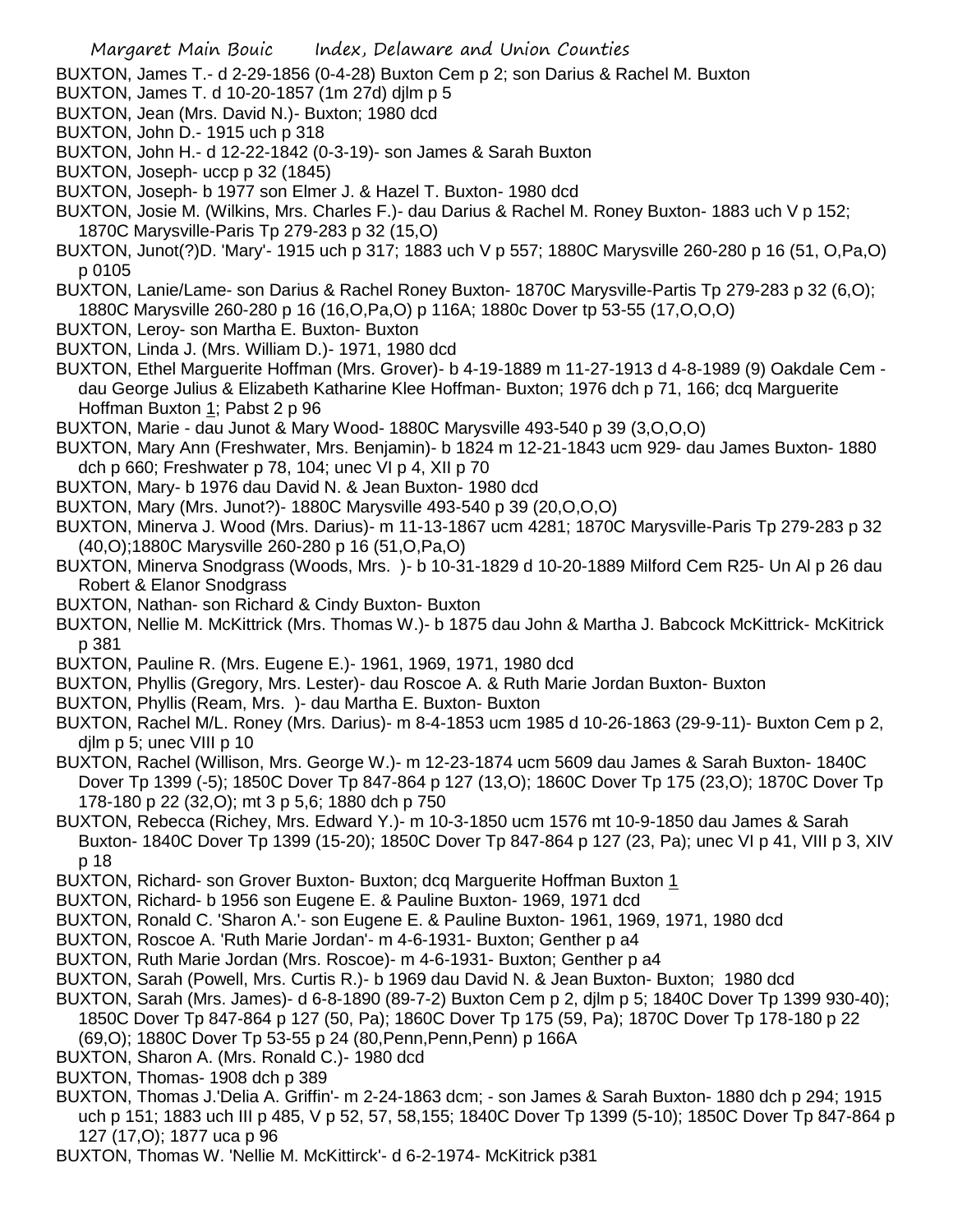BUXTON, William D. 'Linda J.'- son Eugene E. & Pauline Buxton- 1961 dcd (13); 1971, 1980 dcd BUXTON & WOODS- 1877 uca p 65, 71

- BYAM, Abi Adams (Mrs. Solomon)- b 7-17-1773 m 3-13-1791 ped Eliza Jane Haywood 11 delge III p 52
- BYAM, Solomon 'Abi Adams'- b 5-17-1770 Ma m 3-13-1791 d 1-6-1834 ped Eliza Jane Haywood 10 delge III p 52
- BYAM, Tryphena (Haywood, Mrs. James)- b 2-20-1793 m 6-19-1814 d 11-8-1876 NY dau Solomon & Abi Adams Byam- ped Eliza Jane Haywood 5
- BUYARD, John M.- 1840C Washington Tp 327 (20-30)
- BYERTAP, Magdalen- 1880C Brown Tp p 382A
- BUYAS, Aaron D. 'Viola M. Darst- m 1-5-1892- Giffen (16526)
- BUYAS, Clinton W.- b 10-13-1896 m 1-25-1920 son Aaron D. & Violet M. Darst Buyas- Giffen 165243
- BUYAS, Hobart G. 'Muriel Millet'- b 3-8-1898 m 3-8-1920 son Aaron D. & Violet M. Darst Buyas- Giffen 165243 BUYAS, Muriel Millet (Mrs. Hobart G.)- m 3-8-1920- Giffen (165244)
- BUYAS, Myrtle B. (Wyscarver, Mrs. William Clyde)- b 11-23-1892 m 4-17-1915 dau Aaron D. & Violet M. Darst Buyas- Giffen 165241
- BUYAS, Pearl A. (Graham, Mrs. )- b 6-7-1895 m 6-2-1915 dau Aaron D. & Violet M. Darst Buyas- Giffen 165242
- BUYAS, Viola M. Darst (Mrs. Aaron D.)- b 10-13-1872 m 1-5-1892 d 12-1-1925- Giffen 16526
- BUYER, Albert J.- b 1-22-1887 Radnor Tp son Fredric & Pollie Oller Buyer- dcb
- BUYER, Amy- b 1968 dau Paul E. & Mary C. Buyer- 1971, 1973, 1975, 1979, 1981, 1983 ucd
- BUYER, Anita (Salsbury, Mrs. Brian)- dau Gene & Lenora England Buyer- Buyer
- BUYER, Elizabeth (Mrs. Jacob)- Buyer
- BUYER, Frederick 'Lillie Mae Kale'- b 1879 d 1961 Price Cem djlm p 61-son Jacob & Elizabeth Buyer- 1949, 1959 ucd; Buyer
- BUYER, Gene 'Lenora England'- m 5-28-1960- Buyer
- BUYER, Gregory- b 1966- son Paul E. & Mary C. Buyer- 1971, 1973, 1975, 1979, 1981, 1983, 1991 ucd
- BUYER, Ivalove M.- b 7-29-1909 d 10-31-1979 Price Cem djlm p 61 dau Frederick & Lillie Mae Kale Buyer-Buyer; 1949, 1959, 1967, 1971, 1973, 1975, 1979 ucd
- BUYER, Jacob 'Elizabeth'- Buyer
- BUYER, Kate (Littell, Mrs. Howard Lester)- dau Jacob & Elizabeth Buyer-1985 uch p 92; Buyer
- BUYER, Kevin- b 1963 son Paul E. & Mary C. Buyer- 1971, 1973, 1975, 1979, 1981 ucd
- BUYER, Kyle- b 1991 son Sheila M. Buyer- 1991 ucd
- BUYER, Lenora England (Mrs. Gene)- m 5-28-1960 dau Ora R. England- Buyer
- BUYER, Lillie Mae Kale (Mrs. Frederick)- b 1880 m 1907 d 1935- Buyer; djlm p 61
- BUYER, Lisa Marie (Sparks, Mrs. Dwayne Edward)- b 1965 m 4-20-1985 dau Paul E. & Mary C. Buyer- 1971, 1973, 1975, 1979, 1981, 1983 ucd; engaged to Dwayne E. Sparks
- BUYER, Mary C. (Mrs. Paul E.)- 1985 uch p 160; 1971, 1973, 1975, 1979, 1981, 1983, 1991 ucd
- BUYER, Matthew- b 1981 son Roy A. & Melissa Buyer- 1983 ucd
- BUYER, Melissa (Mrs. Roy A.)- 1983, 1991 ucd
- BUYER, Paul E. 'Mary C.'- 1985 uch p 160; 1971, 1973, 1975, 1979, 1981, 1983, 1991 ucd
- BUYER, Roy A. 'Melissa'- 1983 ucd
- BUYER, Shelia M.(Sheila)- b 1971 dau Paul E. & Mary C. Buyer- 1973, 1975, 1979, 1981, 1983, 1991 ucd
- BUYER, Sherri- dau Paul E. & Mary C. Buyer- 1973, 1975, 1979, 1981, 1983, 1991 ucd
- BYATT, James- unclaimed letter- delge VII p 10
- BUYKE, David W.- 1980 dcd
- BUYS, Delores (Ward, Mrs. )- dau John & Ida Wiescarber Buys- Buys
- BUYS, Edna L. (Denton, mrs. Edgar)- b 2-9-1904 m 8-26-1922 d 8-17-1991 (88) dau John & Ida Wiescarber Buys- Buys; Denton
- BUYS, Ida Wiescarber (Mrs. John)- Buys
- BUYS, John 'Ida Wiescarber'- Buys
- BUYSON, Alice- b 1962 dau James C. & Mary Buyson- 1969 dcd
- BUYSON, April- b 1962 dau James C. & Mary Buyson- 1969 dcd
- BUYSON, James C. 'Mary'- 1969 dcd
- BUYSON, Jamie- b 1963 ch James C. & Mary Buyson- 1969 dcd
- BUYSON, Mary (Mrs. James C.)- 1969 dcd
- BUZACK, Susanna (Hand, Mrs. William)- m 12-5-1824 Madison Co unec V p 27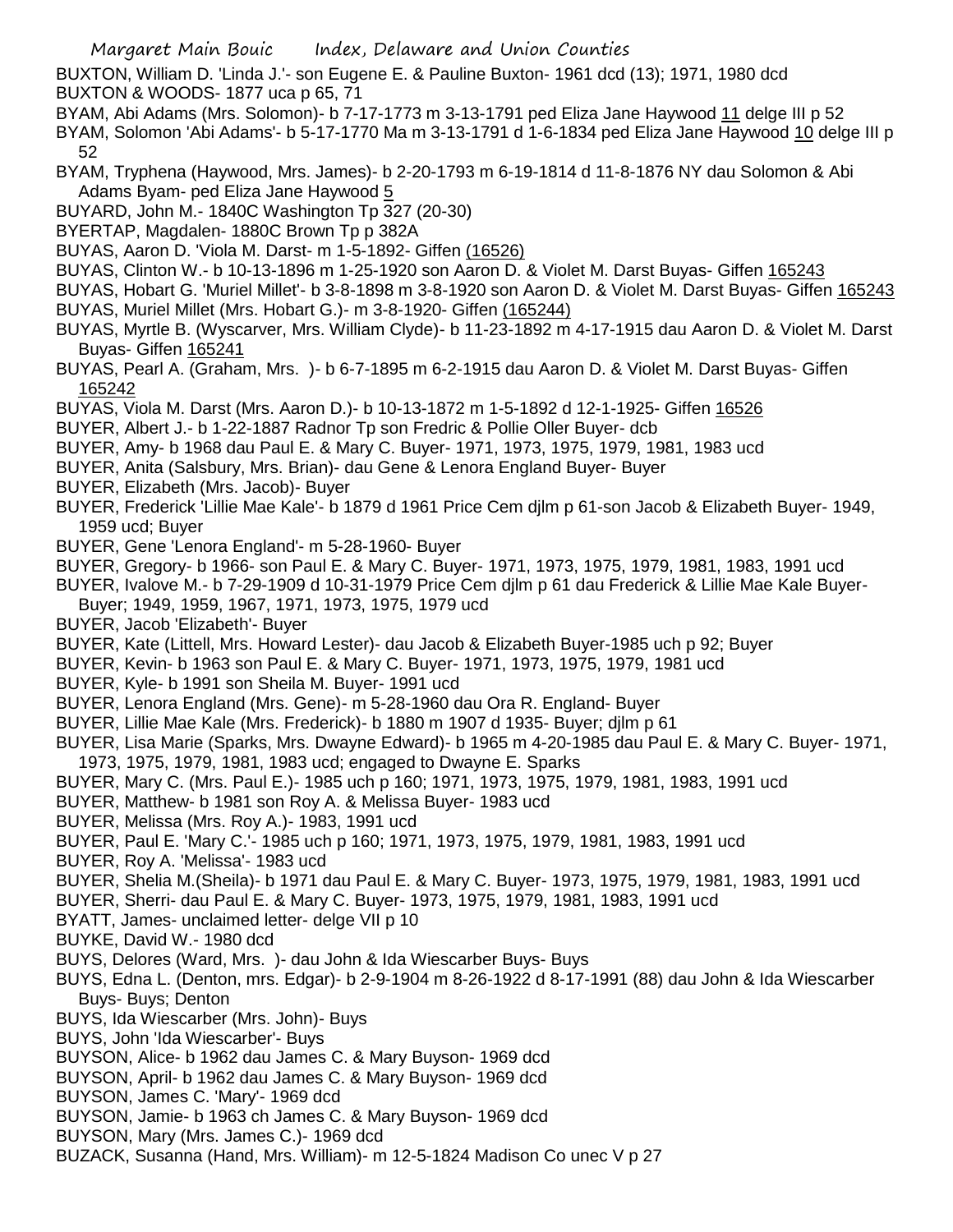|                                                                                                                                                                          | Margaret Main Bouic lndex, Delaware and Union Counties                                                                                                        |
|--------------------------------------------------------------------------------------------------------------------------------------------------------------------------|---------------------------------------------------------------------------------------------------------------------------------------------------------------|
| BUZARD, Geraldine (Mrs. Harry B. Sr.)- Buzard                                                                                                                            | BUZARD, Barbara Susan Carnes (Mrs. Samuel M.) - dau Ralph F. Carnes - Buzard                                                                                  |
| BUZARD, Harry B. Sr. 'Geraldine'- d 1-26-1973 (61) Buzard                                                                                                                |                                                                                                                                                               |
|                                                                                                                                                                          | BUZARD, Harry B. Jr.- son Harry B. Sr. & Geraldine Buzard- Buzard                                                                                             |
| BUZARD, Samuel D.- brother Harry B. Buzard, Sr.- Buzard<br>BUZARD, Samuel M. 'Barbara Susan Carnes'- m 7-8-1961- son Harry B. Sr. & Geraldine Buzard                     |                                                                                                                                                               |
| BUZICK, Edward 'Sarah Timmons'- m 9-6-1835 Madison Co unec VII p 24                                                                                                      |                                                                                                                                                               |
| BUZICK, Elijah w. 'Rachel E. Reese'- m 2-17-1848 Madison Co unec X p 64                                                                                                  |                                                                                                                                                               |
| BUZICK, Rachel E. Reese (Mrs. Elijah w.) - m 2-17-1848 Madison Co unec X p 64                                                                                            |                                                                                                                                                               |
| BIZICK, Sarah Timmons (Mrs. Edward) - m 9-6-1835 Madison Co unec VII p 24                                                                                                |                                                                                                                                                               |
| BUZMAN, John-1850C Delaware Town 1005 p 79 (24, Switzerland)<br>BUZZARD, Barbara N. Wright (Mrs. Harry)- d 3-27-1981 (43) bur III. dau Frances Wright- Buzzard           |                                                                                                                                                               |
| BUZZARD, Bernice (Norris, Mrs. Robert L.)- d 1983- Norris; Buzzard                                                                                                       |                                                                                                                                                               |
| BUZZARD, Bertha Sarah (Wert, Mrs. Michael Rossman)- m 3-2-1929- Weiser p 597                                                                                             |                                                                                                                                                               |
| BUZZARD, Cherie S.- dau Harry & Barbara N. Wright Buzzard- Buzzard                                                                                                       |                                                                                                                                                               |
|                                                                                                                                                                          | BUZZARD, Cynthia K.- dau Harry & Barbara N. Wright Buzzard- Buzzard                                                                                           |
|                                                                                                                                                                          | BUZZARD, Douglas M.- son Harry & Barbara N. Wright Buzzard- Buzzard                                                                                           |
| BUZZARD, Harry 'Barbara N. Wright'- Buzzard<br>BUZZARD, Lodenna (Loveless, Mrs. Curtis B.)- Loveless p 4                                                                 |                                                                                                                                                               |
|                                                                                                                                                                          | BUZZARD, Stephanie L.- dau Harry & Barbara N. Wright Buzzard- Buzzard                                                                                         |
| BUZZARD, Susan (Kinney, Mrs. A. G.)- 1880 dch p 824                                                                                                                      |                                                                                                                                                               |
|                                                                                                                                                                          | BUZZARD, Wanda (Curran, Mrs. Denver Glenn) - m 12-22-1946 - Freshwater p 163                                                                                  |
|                                                                                                                                                                          | BUZZARD, Wendy M.- dau Harry & Barbara N. Wright Buzzard-Buzzard                                                                                              |
| BYABEE, Charles E.- delge V p 33                                                                                                                                         | BYAM, Abi Adams (Mrs. Solomon)- b 7-17-1773 m 3-13-1791 ped Eliza Jane Haywood 11- delge III p 52                                                             |
|                                                                                                                                                                          | BYAM, Johanna- dau Martin & Margret Byam- 1870C Union Tp 46 p 7 (8,O)                                                                                         |
| BYAM, Margret (Mrs. Martin)- 1870C Union Tp 46 p 7 (36, Irel)                                                                                                            |                                                                                                                                                               |
|                                                                                                                                                                          | BYAM, Margret- dau Martin & Margret Byam- 1870C Union Tp 46 p 7 (2,0)                                                                                         |
| BYAM, Martin 'Margret'- 1870C Union Tp 46 p 7 (44, Irel)                                                                                                                 |                                                                                                                                                               |
|                                                                                                                                                                          | BYAM, Mary- dau Martin & Margret Byam- 1870C Union Tp 46 p 7 (7,0)<br>BYAM, Samuel- son Martin & Margret Byam- 1870C Union Tp 46 p 7 (4, O)                   |
|                                                                                                                                                                          | BYAM, Solomon 'Abi Adams'- b 5-17-1770 m 3-13-1791 d 1-16-1834 ped Eliza Jane Haywood 10- delge III p                                                         |
| 52                                                                                                                                                                       |                                                                                                                                                               |
|                                                                                                                                                                          | BYAM, Tryphena (Haywood, Mrs. James)- b 2-20-1793 m 6-19-1814 d 11-8-1876 NY dau Solomon & Abi                                                                |
| Adams Byan- ped Eliza Jane Haywood 5 delge III p 52                                                                                                                      |                                                                                                                                                               |
| BYAM, Surgeon Philander- McKitrick p 311                                                                                                                                 |                                                                                                                                                               |
|                                                                                                                                                                          | BYAN, Annie b 11-1869- dau Timmothy & Mary Byan- 1870C Union Tp 70-69 p 10 7/12, O)(<br>BYAN, Eddy- son Timmothy & Mary Byan- 1870C Union Tp 70-69 p 10 (6,O) |
|                                                                                                                                                                          | BYAN, Ellen- dau Timmothy & Mary Byan- 1870C Union Tp 70-69 p 10 (9,O)                                                                                        |
|                                                                                                                                                                          | BYAN, Jody Martin (Mrs.)- b 8-27-1959 dau Vernon & Rose Ann Woodworth- 1985 uch p 150                                                                         |
|                                                                                                                                                                          | BYAN, Katie- dau Timmothy & Mary Byan- 1870C Union Tp 70-69 p 10 (8,O)                                                                                        |
| BYAN, Mary (Mrs. Timmothy) - 1870C Union Tp 70-69 p 10(30, Irel)                                                                                                         |                                                                                                                                                               |
| BYAN, Timmothy 'Mary'- 1870C Union Tp 70-69 p 10(33, Irel)                                                                                                               | BYAN, Mary- dau Timmothy & Mary Byan- 1870C Union Tp 70-69 p 10 (3,O)                                                                                         |
| BYARTAP, Magdalen-1880C Brown Tp p 382A                                                                                                                                  |                                                                                                                                                               |
|                                                                                                                                                                          | BYBEE, Alice (Duerk, Mrs. Karl A.)- d 9-8-1988 (81) dau Earl & May Gype Bybee- Bybee                                                                          |
| BYBEE, Earl 'May Gype'- Bybee                                                                                                                                            |                                                                                                                                                               |
| BYBEE, Laura (Davidson, Mrs. ) - dau Earl & Mary Gype Bybee- Bybee                                                                                                       |                                                                                                                                                               |
| BYBEE, Louise (Abele, Mrs.) - dau Earl & May Gype Bybee- Bybee<br>BYBEE, May Gype (Mrs. Earl)- Bybee                                                                     |                                                                                                                                                               |
|                                                                                                                                                                          |                                                                                                                                                               |
| BYBEE, Nellie (Demuth, Mrs.) - dau Earl & May Gype Bybee- Bybee<br>BYCYNSKI, Brenda Lee- b 8-19-1957 d 5-11-1975 Lady of Lourdes Cem dau John T. & Betty Marsh Bycynski- |                                                                                                                                                               |
| Bycynski; lptw p 54                                                                                                                                                      |                                                                                                                                                               |
| BYCYNSKI, Betty Marsh (Mrs. John T.)- Bycynski                                                                                                                           |                                                                                                                                                               |
| Bycynski                                                                                                                                                                 | BYCYNSKI, James Allen 'Kimberley Dee Spencer'- m 7-16-1988- son John T. & Betty Marsh Bycynski-                                                               |
|                                                                                                                                                                          |                                                                                                                                                               |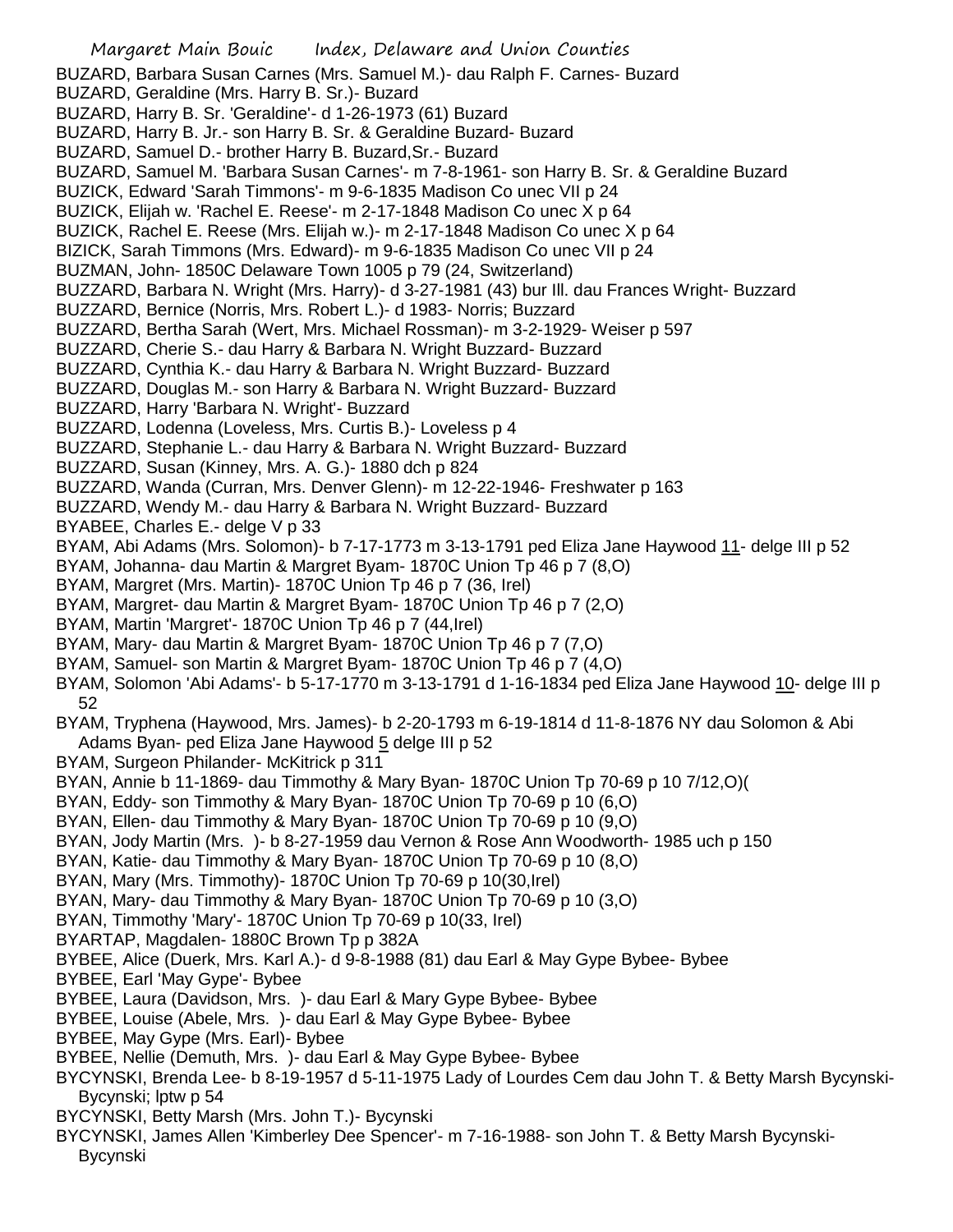Margaret Main Bouic Index, Delaware and Union Counties BYCYNSKI, Jeffrey'Martha Ann Toner'- m 10-17-1992 son John T/P. & Betty Marsh Bycynski- Bycynski BYCYNSKI, John A.- Bycynski BYCYNSKI, John T.'Betty Marsh'- son John A. Bycynski- Bycynski BYCYNSKI, Kimberley Dee Spencer (Mrs. James Allen)- m 7-16-1988 dau Dwight Spencer- Bycynski BYCYNSKI, Martha Ann Toner (Mrs. Jeffrey J.)- m 10-17-1992 dau David & Teresa Toner- Bycynski BYDLEMAN, (Bidleman)(Biddleman)- Barbara opc 28 BYDLEMAN, Allen- d 8-22-1855 (18) son Daniel & Catherine Bidleman- Bokescreek Cem p 51; 1850C Scioto Tp 2438-2440 (16,O) BYDLEMAN, Betsey- dau Daniel & Catherine Bidleman- 1850C Scioto Tp 2438-2440 (20,O) BYDLEMAN, Catherine (Mrs. Daniel)- d 5-29-1856 (57-2-21) Bokescreek Cem p 51; 1850C Scioto Tp 2438-2440 (51, Va) BYDLEMAN, Catherine- dau Daniel & Catherine Biddleman- 1850C Scioto Tp 2438-2440 (10,O) BYDLEMAN, Daniel 'Catherine'- d 5-31-1853 (67) Bokescreek Cem p 51; 1850C Scioto Tp 2438-2440 (60, Pa); delge  $V$  p 35 BYDLEMAN, Daniel- son Daniel & Catherine Bidleman- 1850C Scioto Tp 2438-2440 (13,O) BYDLEMAN, David 'Margaret Jane Craig'- son Daniel & Catherine Biddleman- 1850C Scioto Tp 2438-2440 (23, Va) see Biddleman; opc 27 BYDLEMAN, Jacob- son Daniel & catherine Biddleman- 1850C Scioto Tp 2438-2440 (6,O) BYDLEMAN, John- son Daniel & Catherine Biddleman- 1850C Scioto Tp 2438-2440 (18,O) BYDLEMAN, Margaret- dau Daniel & Catherine Biddleman- 1850C Scioto Tp 2438-2440 (21,O) BYDLEMAN, William- son Daniel & Catherine Biddleman- 1850C Scioto Tp 2438-2440 (8,O) BYE, Arvada Blumenschein (Mrs. C. E.)- Bye BYE, C. E. 'Arvada Blumenschein'- d 10-11-1979- Bye BYE, Joshua- 1908 dch p 663 BYERLINE, Katie- b 12-2-1883 Delaware Town dau Anthony & Mary Prebel Byerline- dcb BYERLY, Adelia Phillips (Mrs. Oliver)- Boysel BYERLY, Avonelle (Myers, Mrs. )- dau Oliver & Adelia Phillips Byerly- Boysel BYERLY, Carl- son Harbey Byerly- Byerly BYERLY, Carol Jean Kambury (Mrs. Scott G.)- m 7-21-1984 dau Arthur Kambury- Byerly BYERLY, Catherine- 1850C Delaware Tp 1276 p 93 (13,O) BYERLY, Clarence- son Harbey Byerly- Byerly BYERLY, David 'Rita Rae Jervis'- m 7-17-1964 son Harold D. Byerly- Byerly BYERLY, Donald Gene 'Eleanor Louise Lill'- m 7-29-1960 son Harold D. & Elsie Byerly- Byerly BYERLY, Eleanor Louise Lill (Mrs. Donald Gene)- m 7-29-1960 dau Mr. & Mrs. A. J. Lynch- Byerly BYERLY, Elizabeth (Hill, Mrs. Thomas)- b 1811 ped Dallas Morse 23; unec III p 36 BYERLY, Elsie (Mrs. Harold D.)- d 6-10-1976 (69) bur Radnor- Byerly BYERLY, Elsie M. (Davis, Mrs. E. S.)- b 5-6-1881 d 2-29-1908 Milford Cem Sec 4 R2- Un Al p 39 BYERLY, Harold D. 'Elsie'- d 1-24-1962 (67) bur Radnor- son J. F. Byerly- Byerly BYERLY, Harold- son Harbey Byerly- Byerly BYERLY, Helen (Mrs. Ralph K.)- Byerly BYERLY, J. F.- d 9-1953 (83) bur Mansfield- Byerly BYERLY, Jody Martin (Mrs. )- b 8-27-1959 dau Vernon & Rose Ann Woodworth Martin- 1985 uch p 150 BYERLY, john- unec X p 24 BYERLY, Lucile Burnham (Mrs. Seaborn L.)- Byerly; 1967, 1971, 1973, 1975 ucd BYERLY, Lucille May (Boysel, Mrs. Jessie)- b 5-18-1924 m 12-21-1939 d 8-1-1987(63) dau Oliver & Adelia Phillips Byerly- Boysel BYERLY, Margaret- 1850C Delaware Tp 1276 p 93 (5,O) BYERLY, Marilyn (Foulk, Mrs. Grover)- dau Seaborn L. & Lucile Burnham Byerly- Byerly BYERLY, Mary Alice Longbrake- b 1923 d 1956 internment 12-15-1956 Unionville Cem D J p 43, 47 BYERLY, Michael- Genther p 123 BYERLY, Milton R.- d age 57- Byerly BYERLY, Myrtle (Mrs. )- Byerly BYERLY, Nancy (Westbrook, Mrs. )- dau Harold & Elsie J. Quillen Byerly- Byerly BYERLY, Oliver'Adelia Phillips'- Boysel BYERLY, Paul- D J p 51 BYERLY, Ralph K. 'Helen'- d 11-5-1971 (46) bur W. Jefferson- son Myrtle Byerly- Byerly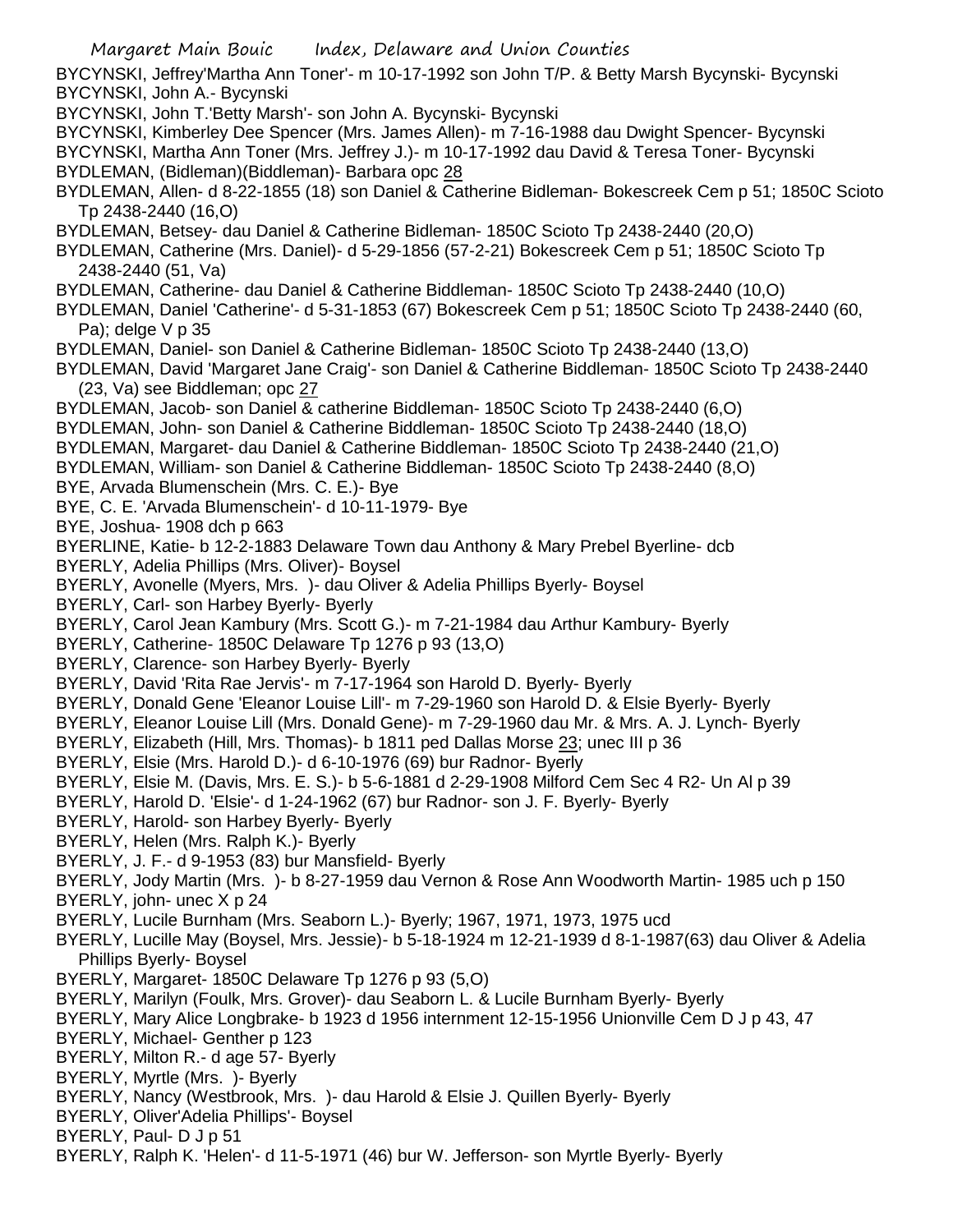- BYERLY, Rita Rae Jervis (Mrs. David)- m 7-17-1964 dau Leland A. Jervis- Byerly
- BYERLY, Ronald- son Ralph K. & Helen Byerly- Byerly
- BYERLY, Ruth (Gilliam, Mrs. William)- dau Seaborn L. & Lucile Burnham Byerly- Byerly
- BYERLY, Scott George 'Carol Jean Kamburg'- m 7-21-1984 son Donald Byerly- Byerly
- BYERLY, Seaborn L. 'Lucille Burnham'- b 7-18-1902 d 2-9-1978 bur Mechanicsburg son Harbey & M aggie Workman Byerly- Byerly; 1967, 1971, 1973, 1975 ucd
- BYERLY, Tottie Alverta (Witner, Mrs. Mark Nevin)- b 3-14-1896 m 8-23-1913- Weiser p 350
- BYERLY, Willis J.- brother Harold D. Byerly- Byerly
- BYERS, A. Granville 'Mattie E. Darst'- m 10-28-1862 dcm
- BYERS, Albert Leslie 'Clara E. Studebaker'- b 7-14-1879 d 5-18-1950 son John & Arabella Byers- Byers 1
- BYERS, Alfred G.- son George Byers- 1880 dch p 614; 1908 dch p 389; 1850C Marlborough Tp 16 p 183 (11, Pa); delge IX p 9
- BYERS, Alfred P.- 1880C Delaware Town p 507C
- BYERS, Alice (Broadstone, Mrs. Wilford O.)- Broadstone; Byers
- BYERS, Amber Marie- b 7-27-1975 ch John C. & Lou Ann Greenbaum Byers- St. Paul p 120; 1975 ucd
- BYERS, Andrew 'Mary'- 1850C Claibourne Tp 132 p 21 (41,O)
- BYERS, Andy- from Madison Co to Springfield- unec VIII p 19
- BYERS, Angela- b 1972 dau Edward A. & Charlene J. Byers- 1973 ucd
- BYERS, Annie Lorinda McKittrick (Mrs. William)- b 5-28-1876 dau John & Ellen Ferguson McKittrick- McKitrick p 434
- BYERS, Arabella (Mrs. John)- Byers 1
- BYERS, Arlene (Snyder, Mrs. ) dau Albert Leslie & Clara E. Studebaker Byers- Byers 2
- BYERS, Barbara (Rahm, Mrs John Jacob)- Weiser p 809
- BYERS, Benjamin N.- 1880C Delaware Town p 483A
- BYERS, Benjamin- son George & Harriett Byers- 1850C Marlborough Tp 16 p 183 (8/12,O)
- BYERS, Betsy (Mcdonald, Mrs. John)- m 3-22-1825 Madison Co unec V p 15
- BYERS, Beth Michelle (Schweitzer, Mrs. Thomas Richard)- b 1954 m 6-29-1974 dau John & Elizabeth Pauline Robinson Byers- Byers; Rittenhouse; Weaver 1224112; 1961, 1969, 1971 dcd
- BYERS, Bill'Cooky Breece'- son Lewis William & Karlyn Ruble Byers- Byers
- BYERS, Lewis William "Bill" 'Karlyn Ruble'- son Lyle & Florence Byers- Byers
- BYERS, C.- Genther p 38
- BYERS, Carolyn S. (Mrs. David L.)- 1971 dcd
- BYERS, Charles- 1971 dcd
- BYERS, Charlene J. (Mrs. Edward A.)- 1973 ucd
- BYERS, Charles E. 'Dianne'- 1969, 1971 dcd
- BYERS, Christina- b 1969 dau Edward A. & Charlene J. Byers- 1973 ucd
- BYERS, Cindy- b 1959 dau Charles E. & Dianne Byers- 1969, 1971 dcd
- BYERS, Clara E. Studebaker (Mrs. Albert Leslie)- b 1881 d 1952 Fairview Cem p 15; Byers 1; delge IV p 54
- BYERS, Clara Mumford (Mrs. Samuel)- Hoskins 8; Hoskins 5,6
- BYERS, Cooky Breece (Mrs. bill)- dau Phil & Diann Breece- Byers
- BYERS, Sgt. Cornelius- 1883 uch IV p 525, 526
- BYERS, David- unec XIV p 2 (1820)
- BYERS, David- b 1969 son David L. & Carolyn S. Byers- 1971 dcd
- BYERS, David L. 'Carolyn S.'- 1971 dcd
- BYERS, Dianne (Mrs. Charles E.)- 1969, 1971 dcd
- BYERS, Don 'Judy'- Byers
- BYERS, Donna L.- grad Delaware HS 1884- delge VII p 6
- BYERS, Doris (Mrs. Theodore B.)- 1969, 1971 dcd
- BYERS, Earl- d 2-5-1921 son Albert Leslie & Clara E. Studebaker Byers- Byers 2
- BYERS, Edward A. 'Charlene J.'- 1973 ucd
- BYERS, Elizabeth F.- dau Andrew & Mary Byers- 1850C Claibourne Tp 132 p 21 (11,O)
- BYERS, Elizabeth McClure (Mrs. John)- m 10-27-1837 dcm
- BYERS, Elizabeth Pauline Robinson (Mrs. John)- dau Emery & Flora Slough Robinson- Byers 2,3; Rittenhouse 5,6; Weaver; 1961, 1969, 1971, 1980 dcd
- BYERS, Emily L.- 1880C Radnor Tp p 474A
- BYERS, Emuly Jackson (Mrs. Abraham)- m 3-10-1841 Madison Co unec IX p 32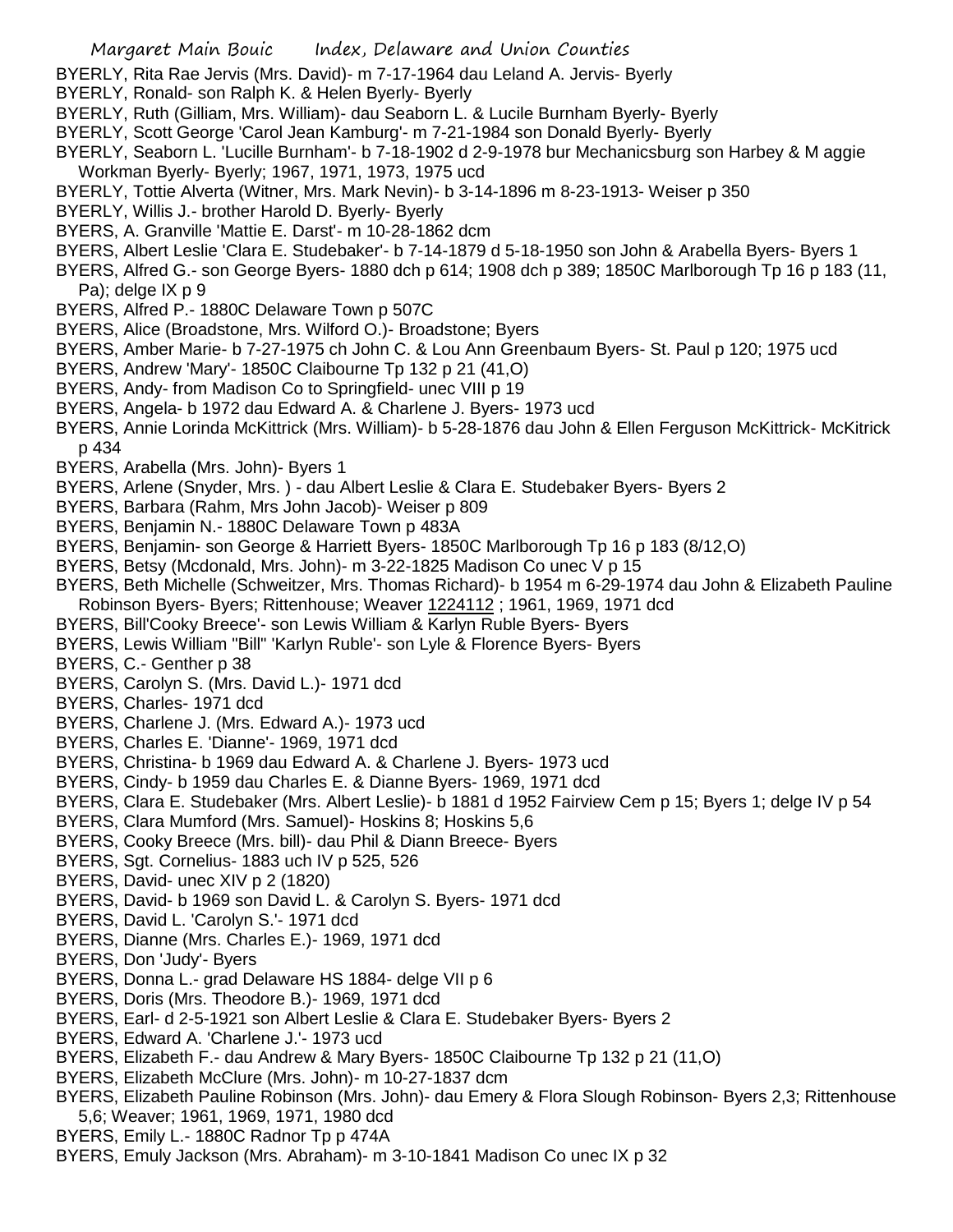- BYERS, Eva Mae- dau Robert M. & Georgia Smith Byers- McKitrick p 105; 1908 dch p 201
- BYERS, Everett- Hoskins p 8; Hoskins 6
- BYERS, Florence Bill (Mrs. Lyle)- Byers 1961, 1969, 1971, 1980 dcd
- BYERS, Florence Naomi (Betz, mrs. Grover L.)- Betz; Schmelzer
- BYERS, Fred R.- 1969 dcd
- BYERS, Gene 'Patty'- 1959, 1967 ucd
- BYERS, George 'Harriett'- d 8-20-1862 (53) Old Norton Cem Powell p 195; 1880 dch p 614; 1850C Marlborough Tp 16 p 183 (41, Pa)
- BYERS, George L.- son George & Harriett Byers- 1850C Marlborough Tp 161 p 183 (9, Pa)
- BYERS, George 'Lucy McBratney;- Hoskins p 8; Hoskins 4,5
- BYERS, George 'Mary'- son William & Annie Lorinda McKittrick- McKitrick p 434
- BYERS, Georgia Mae Smith (Mrs. Robert Benjamin)- m 1-20-1959 dau Paul Smith- Byers; Freshwater p 105
- BYERS, Grace (Moyer, Mrs. Brooke Snyder)- Weiser p 574
- BYERS, Harold Z. 'Leota Ferrell'- m 4-22-1927 d 1-28-1961 (55) son Minnie Byers- Byers; Freshwater p 105
- BYERS, Hazel (Bunn, Mrs. Oliver)(Nichols, Mrs. Harry)- dau William & Annie Lorinda McKittrick- McKitrick p 434
- BYERS, Helen (Dillon, Mrs. )- dau Albert Leslie & Clara E. Studebaker Byers-- Byers
- BYERS, Helen Mindy Dunbar (Mrs. James William)- m 10-11-1975 dau Floyd T. Dunbar- Byers
- BYERS, James- 1860C Union Tp 554-557 p 78 (20,O)
- BYERS, James M.- son Martin & Nancy Byers- 1850C Allen Tp 1552-1572 p 230 (9,O)
- BYERS, James William 'Helen Mindy Dunbar'- m 10-11-1975 son Robert W. Byers- Byers
- BYERS, Jeremy- b 1970 son David L. & Carolyn S. Byers- 1971 dcd
- BYERS, Jessie- son George & Lucy McBratney Byers- Hoskins p 8
- BYERS, John- son Andrew & Mary Byers- 1850C Claibourne Tp 132 p 21 (6,O)
- BYERS, John 'Arabella'- 1908 dch p 389; Pabst s p 46; 1840C Marlborough Tp p 256 (40-50); Byers 1; delge IV p 68
- BYERS, John C. 'Julie'- 1991 uce
- BYERS, John C. 'Lou Ann Greenbaum'- b 10-2-1951 m 4-3-1975 son John Byers- St Paul p 120; Byers 1975, 1981, 1983 ucd
- BYERS, John 'Elizabeth McClure'- m 10-27-1837 dcm
- BYERS, John 'Elizabeth Pauline Robinson'-m 10-8-1938- son Albert Leslie & Clara E. Studebaker Byers-Byers 2,3; Rittenhouse 5,6; Weaver (122411); 1961, 1969, 1971, 1980 dcd
- BYERS, John- brother Harold Z. Byers- Byers
- BYERS, John Huston- b 4-21-1986 son John C. & Lou Ann Clark Byers- Byers
- BYERS, John 'Kate'- 1880C Marysville 325-358 (25,O,Fer,Fer) p 0097
- BYERS, John M.- 1908 dch p 389; wsc Grah p 37; 1880C Radnor Tp p 477C
- BYERS, John- father of Missouri Truitt- unec XII p 34
- BYERS, John- son Martin & Nancy Byers- 1850C Allen Tp 1552-1572 p 230 (1,O)
- BYERS, John 'Sarah Jane Panter'- m 11-28-1833 Madison Co unec VII p 10
- BYERS, Josephine F.- dau John & Kate Byers- 1880C Marysville 325-358 (1,O,O,O)
- BYERS, Judy (Mrs. Don)- Byers
- BYERS, Julie (Mrs. John C.)- 1991 ucd
- BYERS, Karlyn Ruble (Mrs. Lewis William)- m 2-5-1966 dau James Ruble- Byers; 1969, 1971 dcd
- BYERS, Karri K. "Cooky" Breece (Mrs. Lowell W."Bill" m 12-1-1990 dau phil & Diann Breece- Byers
- BYERS, Kate (Mrs. John)- 1880C Marysville 325-358 (20,O,Irel,Irel)
- BYERS, Khadine- dau Lewis William & Karlyn Ruble Byers- Byers
- BYERS, Konnor Kathleen- b 3-24-1994 dau Bill & Cooky Breece Byers- Byers
- BYERS, Laura (Walters, Mrs. Ray)- dau George & Lucy McBratney Byers- Hoskins p 8; Hoskins 5
- BYERS, Leah (Fox, Mrs. )- dau George & Lucy McBratney Byers- Hoskins p 8; Hoskins 5
- BYERS, Lee W.- d 3-26-1869 (23y15d) Old Norton Cem- Powell p 175; 1880 dch p 614; 1850C Marlborough Tp 16 p 183 (4, Pa)
- BYERS, Leora- 1961 dcd
- BYERS, Leota Ferrell (Mrs. Harold Z.)-b 10-24-1910 m 4-22-1927 dau Benjamin & Eva May Freshwater Ferrell- Freshwater p 105; Byers
- BYERS, Levi- 1908 dch p 389
- BYERS, Lewis- son Harold & Leota Ferrell Byers- Freshwater p 105; 1980 dcd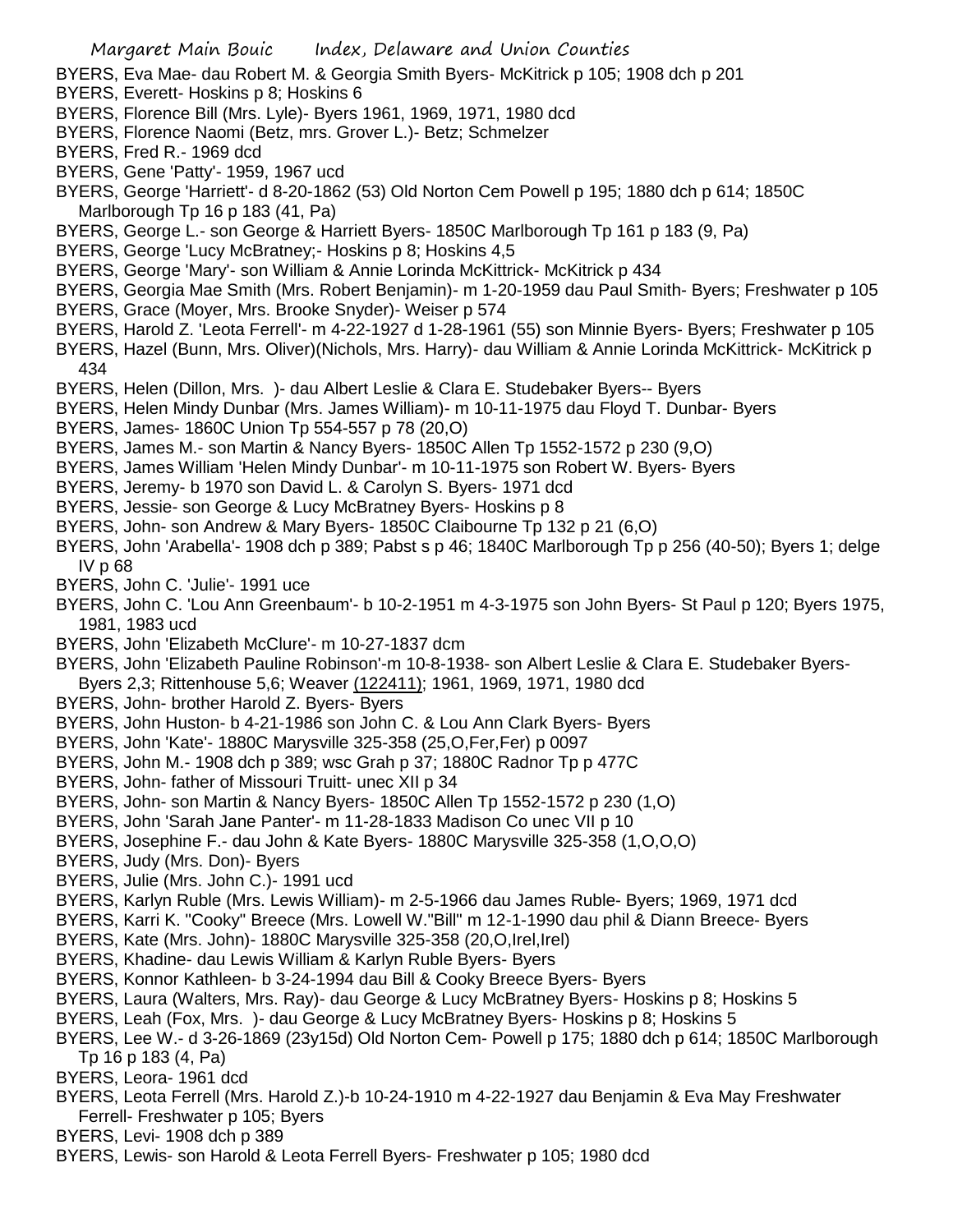- BYERS, Linda S.- 1991 ucd
- BYERS, Lottie- b 3-16-1898 Radnor dau John M. & Mary Barber Byers- dcb
- BYERS, Lou Ann Greenbaum (Mrs. John C.)(Walter, Mrs. Tom)- b 11-24-1956 m 4-3-1975 (2) 1992- dau Marvin Walter "Bud" & Betty Meeker Greenbaum- St. Paul p 120; 1985 ucd
- BYERS, Louis- son Harold Z. & Leota Byers- Byers
- BYERS, Louise- son Leota Byers- 1961 dcd (14)
- BYERS, Lowell W."Bill" 'Karri K. Breece'- m 12-1-1990- b 1968 son Lewis William & Karlyn Ruble Byers-Byers; 1969, 1971 dcd
- BYERS, Lucile E.- 1971 dcd
- BYERS, Lucy McBratney (Mrs. George)- dau Samuel & Luceria Palmer McBratney- Hoskins p 8; Hoskins 4,5
- BYERS, Lydia A. (Haggard, Mrs. Matthews)- m 1-31-1847 Madison Co unec X p 28
- BYERS, Lyle W.'Florence Bill'- b 8-30-1918 d 4-24-1991 (72) Newhouse Cem- son Albert Leslie & Clara E. Studebaker Byers- Byers 2,3; 1961, 1969, 1971, 1980 dcd
- BYERS, Marcus- brother Harold Z. Byers- Byers
- BYERS, Margaretta Rahm (Mrs. )- b 4-20-1759 dau Conrad & Catharine Weiser Rahm- Weiser p 809
- BYERS, Mark- b 1955 son Charles E. & Dianne Byers- 1969, 1971 dcd
- BYERS, Marla (Gordon, Mrs. Dennis U.)- b 1955 m 11-19-1977 dau Lyle & Florence Bell Byers- Byers; 1961 dcd (6) 1969, 1971 dcd
- BYERS, Martin E.- son Martin & Nancy Byers- 1850C Allen Tp 1552-1572 p 230 (6,O)
- BYERS, Martin 'Nancy'- 1850C Allen Tp 1552-1572 p 230 (34, Pa)
- BYERS, Mary (Mrs. Andrew)- 1850C Claibourne Tp 132 p 21 (40, Va)
- BYERS, Mary (Mrs. George)- McKitrick p 434
- BYERS, Mary (Hunter, Mrs. John)- m 11-8-1827 Madison Co unec V p 28
- BYERS, Mary Louise (Burns, Mrs. William)- m 2-11-1939- Freshwater p 90
- BYERS, Mary S. (Brown, Mrs. John K.)- m 10-23-1853 dcm dau George & Harriett Byers- 1850C Marlborough 16 p 183 (15,Pa)
- BYERS, Mattie E. Darst (Mrs. A. Branville)- m 10-28-1862 dcm
- BYERS, Merle- 1969 dcd
- BYERS, Michael- b 1951 son Gene & Patty Byers- 1959, 1967 ucd
- BYERS, Michelle- b 1979 dau Mike J. & Wiloadena Byers- 1980 dcd
- BYERS, Michael J. 'Wiloadena'- son Lyle W. & Florence Bill Byers- 1961 dcd (11);1969, 1971, 1980 dcd
- BYERS, Missouri (Truitt, Mrs. ) d 2-1879 (39) Madison Co Democrat- dau John Byers- unec XII p 34
- BYERS, Monroe- 1869 wsc p 10; Pabst 8 p 22
- BYERS, Muriel Annette-b 1949 dau John & Elizabeth Pauline Robinson Byers- Byers 3; Rittenhouse 6; Weaver 1224111; 1961, 1969, 1971 dcd
- BYERS, Nancy (Adair, Mrs. Samuel)- m 1-1-1824 unec IV p 64
- BYERS, Nancy Jane- dau Andrew & Mary Byers- 1850C Claibourne Tp 132 p 21 (15,O)
- BYERS, Nancy Jane (Boyd, Mrs. William)- unec VIII p 34
- BYERS, Nancy J.- dau Martin & Nancy Byers- 1850C Allen Tp 1552-1572 p 230 (4,O)
- BYERS, Nancy (Mrs. Martin)- 1850C Allen Tp 1552-1572 p 230 (28,O)
- BYERS, Nathaniel- son Martin & Nancy Byers- 1850C Allen Tp 1552-1572 p 230 (11,O)
- BYERS, Nell (Buck, Mrs. Clarence)- d 11-20-1986 (76) bur Rockford- dau Albert Leslie & Clara E. Studebaker Byers- Byers; Buck
- BYERS, Oramel- son Martin & Nancy Byers- 1850C Allen Tp 1552-1572 p 230 (7,O)
- BYERS, Parker- 1869 wsc p 12; Pabst 8 p 25
- BYERS, Patty (Mrs. Gene)- 1959, 1967 ucd
- BYERS, Paul- son Albert Leslie & Clara E. Studebaker Byers- Byers 2
- BYERS, Pearl- 1980 dcd
- BYERS, Price- son Andrew & Mary Byers- 1850C Claibourne Tp 132 p 21 (6/12,O)
- BYERS, Ralph- son Albert Leslie & Clara E. Studebaker Byers- Byers 2
- BYERS, Rebecca- b 9-12-1825 d 7-20-1901 Milford Cem R14 Un Al p 18
- BYERS, Rebecca- dau Andrew & Mary Byers- 1850C Claibourne Tp 132 p 21 (8,O)
- BYERS, Reta O. (Mrs. S. K.)- 1980 dcd
- BYERS, Reverby- Hoskins p 6; Hoskins 6
- BYERS, Rhea Otta (Mrs. Sterling K.)- b 10-9-1912 Sparta d 6-5-1989 (76) Union Cem- Byers; 1969 dcd
- BYERS, Robert Benjamin 'Georgia Mae Smith'- son Harold Z. & Leota Byers- Byers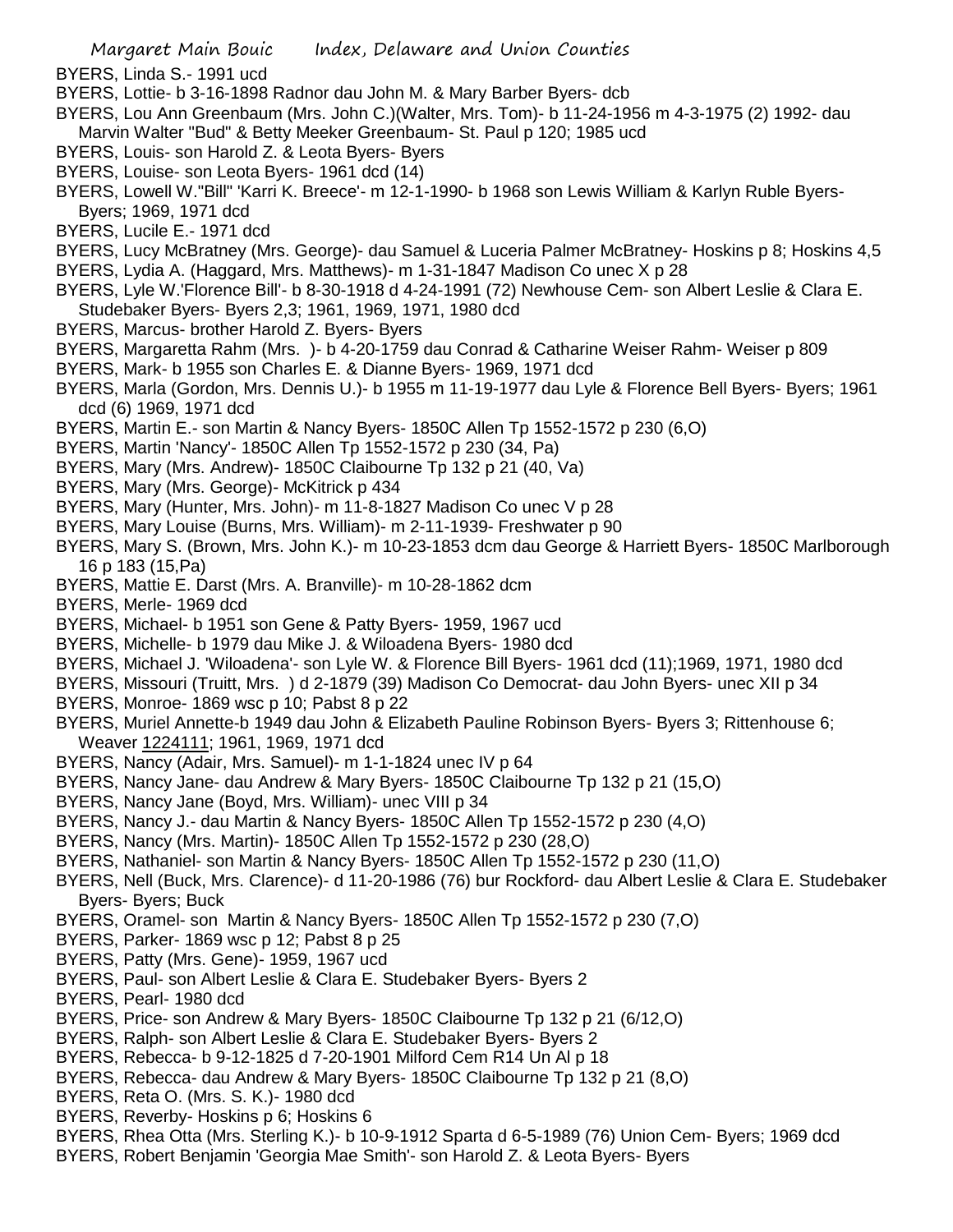- BYERS, Robert M. 'Georgia Smith'- son Harold & Leota Ferrell Byers- Freshwater p 105
- BYERS, Robert N.- b 1-22-1896 Radnor Tp son John M. & Mary Barber Byers- dcb
- BYERS, Robert W.- Byers
- BYERS, Robin- b 1954 ch Gene & Patty Byers- 1959, 1967 ucd
- BYERS, Ruth- 1869 wsc p 3; Pabst 8 p 14
- BYERS, Samuel 'Clara Mumford'- son George & Lucy McBratney Byers- Hoskins p 8; Hoskins 5,6
- BYERS, Sandy- b 1955 dau Charles E. & Dianne Byers- 1969, 1971 dcd
- BYERS, Sarah A.- dau Andrew & Mary Byers- 1850C Claibourne 132 p 21 (8,O)
- BYERS, (or Ryant?)- Sarah d 8-24-1841 (1-6-25) Bennington Tp Powell p 314 dau William & Lucy
- BYERS, Sarah Jane Panter (Mrs. John)- m 11-28-1833 Madison Co unec VII p 10
- BYERS, Sherman- son George & Lucy McBratney Byers- Hoskins p 8; Hoskins 5
- BYERS, Sherry A.- dau Don & Judy Byers- engaged to Robert E. Yoakum- Byers
- BYERS, Sheryl- b 1953 dau Theodore B. & Doris Byers- 1969, 1971 dcd
- BYERS, S. K. 'Reta O.'- 1980 dcd
- BYERS, Stephen H.- son Martin & Nancy Byers- 1850C Allen Tp 1552-1572 p 230 (12,O)
- BYERS, Sterling K. 'Rhea Otta'- d 1980 Byers; 1969 dcd
- BYERS, Susan- b 1961- dau Gene & Patty Byers- 1967 ucd
- BYERS, Theodore B. 'Doris'- 1969, 1971 dcd
- BYERS, Thomas- McKitrick p 51
- BYERS, Thomas M.- son George & Harriet Byers- 1908 dch p 120, 389; 1869 wsc p 3, 10; delge VIII p 41; 1850C Marlborough Tp 16 p 183 (13, Pa); Pabst 8 p 14, 23; 1880C Delaware Town p 483A
- BYERS, Timothy Paul- b 12-1960- son Robert M. & Georgia Smith Byers- Byers; Freshwater p 105
- BYERS, Mrs. T. M.- 1908 dch p 174, 177, 178
- BYERS, William 'Annie Lorinda McKittrick'- McKitrick p 434
- BYERS, William G.- son Andrew & Mary Byers- 1850C Claibourne Tp 132 p 21 (13,O)
- BYERS, Lewis William 'Karlyn Ruble'- m 2-5-1966 son Lyle & Florence Bill Byers- Byers; 1961 dcd (15); 1969, 1971 dcd
- BYERS, William W.- d 6-24-1960 son T. M. Byers- Byers
- BYERS, Wiloadena (Mrs. Mike J.)- 1980 dcd
- BYERS, Zella (Berndt, Mrs. )- dau Albert Leslie & Clara E. Studbaker Byers- Byers
- BYFORD, Benjamin 'Ruth'- 1850C Berlin Tp 1959 p 120 (32, Maine)
- BYFORD, Daniel- son Benjamin & Ruth Byford- 1850C Berlin Tp 1959 p 120 (2,O)
- BYFORD, John- son Benjamin & Ruth Byford- 1850C Berlin Tp 1959 p 120 (4,O)
- BYFORD, Lydia- dau Benjamin & Ruth Byford- 1850C Berlin Tp 1959 p 120 (6,O)
- BYFORD, Mary Ann- dau Benjamin & Ruth Byford- 1850C Berlin Tp 1959 p 120 (6/12,O)
- BYFORD, Ruth (Mrs. Benjamin)- 1850C Berlin Tp 1959 p 120 (30,O)
- BYG, Lori J. Smart (Mrs. Brian B.)- dau Robert & Mary Joanne Thompson Smart- Smart 1513212; Dodds 6
- BYLER, Alma- 1981, 1983 ucd
- BYLER, Arlene- dau David W. & Kathie Byler- Byler
- BYLER, David W. 'Kathie'- 1981, 1983 ucd
- BYLER, Kathie (Mrs. David W.)- 1981, 1983 ucd
- BYLER, Regina- dau David W. & Kathie Byler- 1981, 1983 ucd
- BYLES, Clyde 'Jessie'- d 4-4-1960 (62) Oak Grove Cem Byles
- BYLES, Dall- brother Clyde Byles- Byles
- BYLES, Deborah Jean (Caudill, Mrs. Gary Weldon)- m 1-22-1972 dau Donald & Eleanor Byles- Byles
- BYLES, Deloris Ann (Jones, Mrs. Robert)- dau Clyde & Jessie Byles- Byles
- BYLES, Donald 'Eleanor'- son Clyde & Jessie Byles- Byles
- BYLES, Eleanor (Mrs. Donald)- Byles
- BYLES, George- son Clyde & Jessie Byles
- BYLES, Irene May (Daniels, Mrs. Raymond)- dau Clyde & Jessie Byles- Byles
- BYLES, Jessie (Mrs. Clyde)- d 1-19-1966 (66) Oak Grove Cem Byles
- BYLES, Melvin (Melville)- son Clyde & Jessie Byles- Byles
- BYLES, Ray- brother Clyde Byles- Byles
- BYLES, Robert- son Clyde & Jessie Byles- Byles
- BYLES, Ruth (Alexander, Mrs. )- dau Clyde & Jessie Byles- Byles
- BYN, Alice (Mrs. John)- b 7-1857 1900C Dover Tp 161-163 p 75 (42,O,O,O) no ch m 10y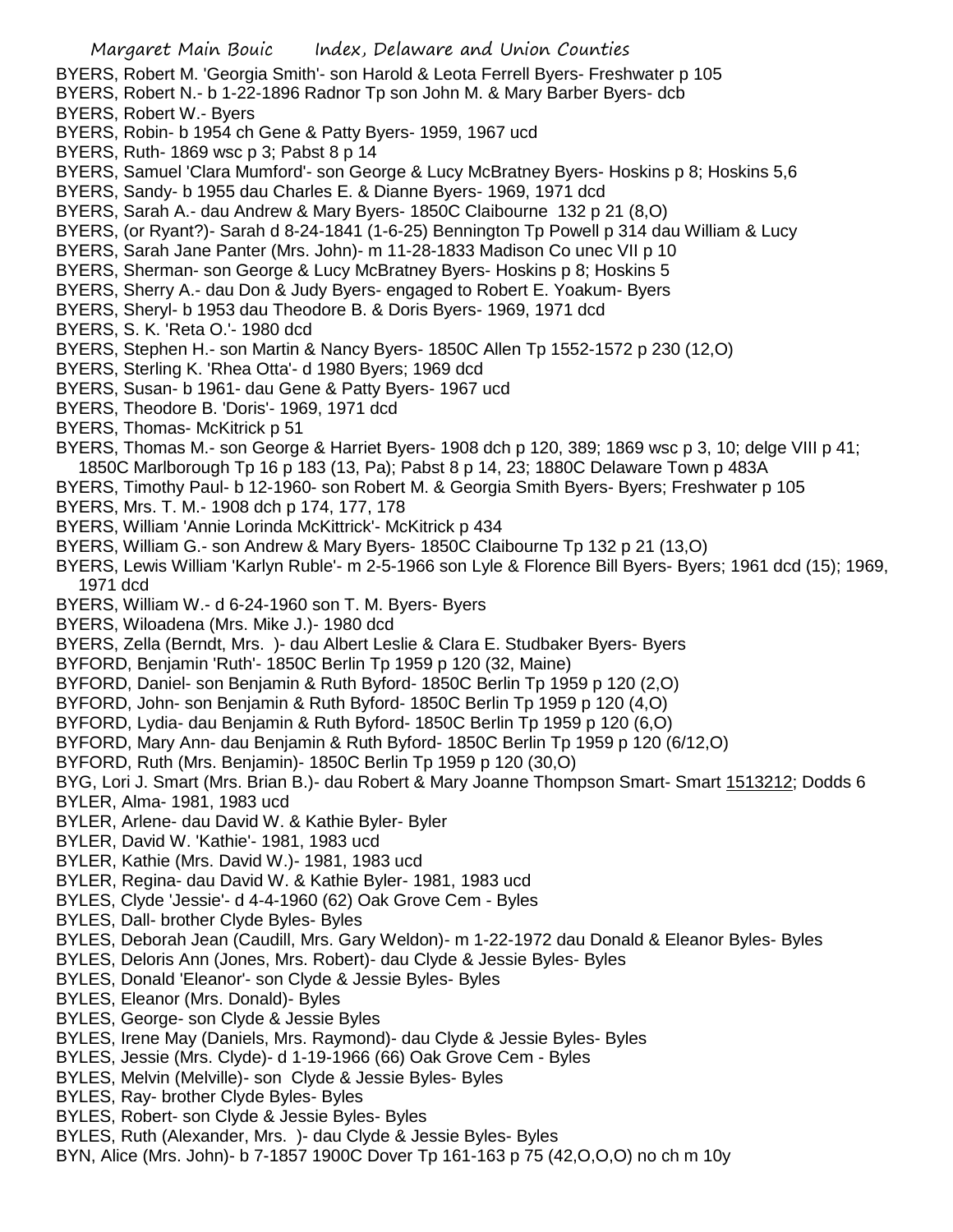- Margaret Main Bouic Index, Delaware and Union Counties
- BYN, John 'Alice'- b 1-1813 1900C Dover Tp 161-163 p 75 (87,Md,Md,Md) m 10y
- BYNER, Gwen (Jones, Mrs. Thomas)- dcc William Carr 229; 1880 dch p 758
- BYNNER, Carole W. (Mrs. Charles E.)- 1991 ucd
- BYNNER, Charles E. 'Carole W.'- 1991 ucd
- BYNNER, Charles E. 'Elizabeth Higgins'- Bynner 1; 1915 uch p 780
- BYNNER, Charles E. 'Wendy'-b 1945 son Donald E. & Marylou Harrington Bynner- Bynner; 1959, 1967, 1979, 1981, 1983 ucd
- BYNNER, Charles H. 'Minnie M. Baker'- b 1855 d 1938 New Millcreek Cem p 26; son Charles E. & Elizabeth Higgins Bynner- Bynner 1,2; 1908 dch p 424; 1915 uch p 780, 781; Maugans Anc p 37, 131
- BYNNER, Claud 'Myrtle Florence' Bynner
- BYNNER, Dale- grandson Donald E. Bynner- Bynner
- BYNNER, Delia Ann- Jerome Cem D J p 120
- BYNNER, Delilah Ann- b 2-2-1963 d 5-30-1963 Jerome IOOF Cem D J p 109
- BYNNER, Donald A.- b 1952 son Donald E. & Marylou Bynner- Bynner- 1959, 1967, 1973, 1991 ucd
- BYNNER, Donald E. 'Marylou Harrington' b 8-9-1913 m 1936 m 4-29-1936 d 4-15-1992-Jerome Cem son
- Claud & Myrtle Florence Bynner- Bynner 1959, 1967, 1971, 1973, 1975, 1979, 1981, 1983, 1991 ucd
- BYNNER, Edith (Hostetler, Mrs. Dr. Claude)- b 2-4-1892 d 2-24-1949 New Millcreek Cem p 26- dau Charles H. & Minnie Baker Bynner- Bynner 2,3; 1915 uch p 781
- BYNNER, Edward T.- son Charles E. & Elizabeth Higgins Bynner- Bynner 1; 1915 uch p 780
- BYNNER, Elizabeth Higgins (Ms. Charles E.)- Bynner 1; 1915 uch p 780
- BTNNER, Fred- grandson Donald E. Bynner- Bynner
- BYNNER, Gladys (Maugans, Mrs. Fay)- b 1891 d 12-25-1924 New Millcreek Cem p 26 dau Charles H. &
- Minnie Baker Bynner- Bean (1114215); Bynner 2,3; Maugans Anc p 37, 131; 1915 uch p 781
- BYNNER, Kenneth Ray- b 11-28-1961 d 5-30-1962 Jerome IOOF Cem D J p 109
- BYNNER, Loretta (Milburn, Mrs. Edgar)- b 2-22-1879 d 2-5-1961 New Millcreek Cem p 26; dau Charles H. & Minnie Baker Bynner- Bynner 2,3; 1915 uch p 781
- BYNNER, Mabel (Dixon, Mrs. R. F.)- dau Charles H. & Minnie Baker Bynner- 1915 uch p 781
- BYNNER, Margaret Mitchell (Mrs. William F.)-m 11-15-1959 dau Dencil Mitchell; Bynner
- BYNNER, Marla (Foulke, Mrs. )- b 1949 dau Donald E. & Marylou Bynner- BYNNER-1959, 1967 ucd
- BYNNER, Marylou Harrington (Mrs. Donald E.)- b 2-16-1917 m 4-29-1936 d 8-23-1992 (75) Jerome Cem- dau James A. & Mary M. Forester Krebs Herrington- Bynner; 1959, 1967, 1971, 1973, 1975, 1979, 1981, 1983 ucd
- BYNNER, Minnie M. Baker (Mrs. Charles H.)- dau Mahlon & Laura Baker- Bynner 1,2; 1915 uch p 781; Maugans Anc p 37, 131
- BYNNER, Minnie (McKinsey, Mrs. George)- dau Charles H. & Minnie Baker Bynner- Bynner 1; 1915 uch p 781
- BYNNER, Myrtle Florence (Mrs. Claud)- Bynner
- BYNNER, Susan (Mrs. William)- Bynner
- BYNNER, Ned W.- d 11-17-1989 brother Donald Bynner- Bynner
- BYNNER, Wendy (Mrs. Charles E.)- 1981 ucd
- BYNNER, William F. 'Margaret Mitchell''Susan'- m 11-15-1959- son Donald E. & Marylou Harrington Bynner-1959 ucd; Bynner
- BYNNER, William P.- Jerome Cem D J p 120
- BYO, Susan Patrick (Rosecrans, Mrs. Abraham)- delge I p 27
- BYON (BYRON)- James- 1840 Darby Tp (60) unec V p 61, X p 29
- BYRAN, James- unclaimed letter, 1844- unec XII p 70
- BYRD, Alycia Lynn (Parrott, Mrs. Daniel Leo)- b 1-23-19 m 12-4-1976 Cowgill p 19
- BYRD, Ardell E. 'Ruth O. Glick'- 1969, 1971 dcd
- BYRD, Arthur R.'Gaye'- son Ardell E. & Ruth O. Glick Byrd- Byrd; 1969, 1971, 1980 dcd
- BYRD, Charles- b 1959 son Arthur R. & Gaye Byrd- 1969, 1971 dcd
- BYRD, Charles- b 1965 son George H. & Jean F. Byrd- 1971 dcd
- BYRD, Dale Allen 'Karen Sue Murtaugh'- m 10-20- 1973 son Arthur R. Byrd- Byrd; 1969, 1971 dcd
- BYRD, Deborah D.- 1971 dcd
- BYRD, Dennis- b 1-7-1949 son Willard & Hilda Vivian Winston Byrd- Freshwater p 191
- BYRD, Dorothy M. (Mrs. Lorenzo L.)- 1975 ucd
- BYRD, Duell (Chambers, Mrs. Bradley)- dau William & Myrtle Robinson Byrd- Byrd
- BYRD, Elsie (Miller, Mrs. Hoover)- dau William & Myrtle Robinson Byrd- Byrd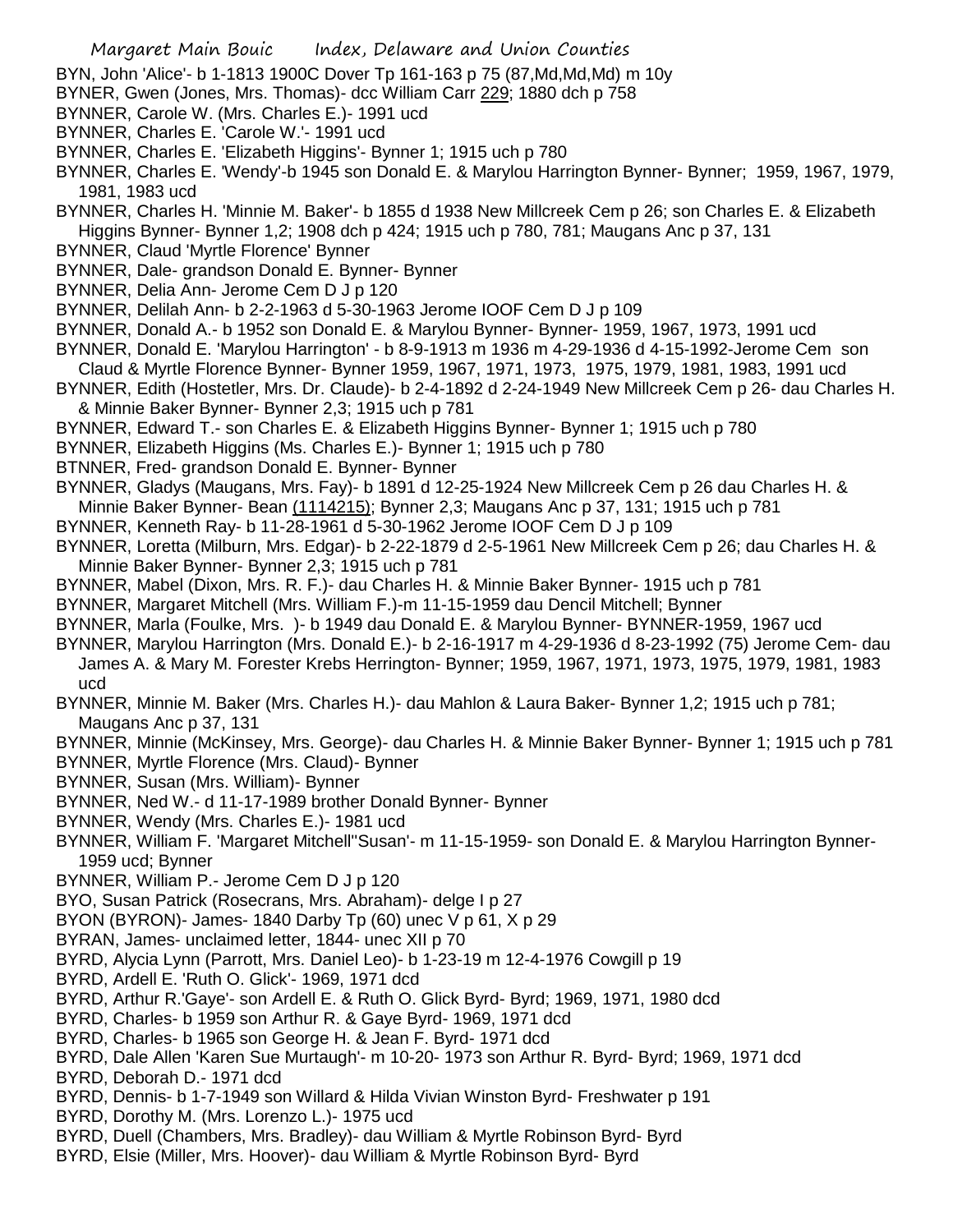Margaret Main Bouic Index, Delaware and Union Counties BYRD, Esther- 1971 dcd BYRD, Gaye (Mrs. Arthur R.)- 1971 dcd BYRD, Gailya Buell (Spiers, Mrs. )- Byrd BYRD, George H. 'Jean F.'- 1971 dcd BYRD, Gerre- researching Engard, Freese, Watson, Beckley- delge X p 17, 30, 40 BYRD, Glenn 'Megan Preston'- b 1962 m 6-30-1990 son Arthur R. & Gailye Byrd- Byrd; 1969, 1971, 1980 dcd BYRD, Harriette Wannamaker (Smith, Mrs. Julian Constable)- Nash p 111 BYRD, Hazel (Dulgar, Mrs. William)- m 1947- Byrd; Delgan BYRD, Hilda Vivian Winston (Mrs. Willard)- b 6-1-1920 m 11-7-1944 dau Charles David & Myrtle Stevens Winston- Freshwater p 191 BYRD, Howell- 1980 dcd BYRD, Irene (Lansden, Mrs. )- dau Lannis W. & Mary E. Culp Byrd- Byrd BYRD, Jack L.- son Lannis W. Sr. & Mary E. Culp Byrd- Byrd BYRD, Jane (Mehaffey, Mrs. )- dau Lannis W. & Mary E. Culp Byrd- Byrd BYRD, Jean (Diehl, Mrs. )- dau Ardill E. & Ruth O. Glick Byrd- Byrd BYRD, Jean F. (Mrs. George H.)- 1971 dcd BYRD, John- Nash p 28 BYRD, Karen Sue Murtaugh (Mrs. Dale Allen)- m 10-20-1973- dau Thomas M. Murtaugh, Sr.- Byrd BYRD, Kathleen (McMasters, Mrs. )- dau Lannis W. & Mary E. Culp Byrd- Byrd BYRD, Lannis W. Sr. 'Mary E. Culp' d 1978- Byrd BYRD, Lannis W. Jr.- son Lannis W. Sr. & Mary E. Culp Byrd- Byrd BYRD, Lorenzo Larry 'Dorothy M.'- b 10-28-1917 d 6-24-1981 Claibourne Cem p 95; gr reg; 1975 ucd BYRD, Mary E. Culp (Mrs. Lannis W.)- d 12-8-1981 (78) Prospect- Byrd BYRD, Mary (Kingery, Mrs. David)- m 11-8-1831 Madison Co unec V p 48 BYRD, Megan Preston (Mrs. Glenn)- m 6-30-1990 dau Joseph & Sue Ann Preston Byrd- Byrd BYRD, Mike- b 1966 son Robert W. & Shirley A. Byrd- 1980 dcd BYRD, Nancy (Campbell, Mrs. Charles)- dau William & Myrtle Robinson Byrd- Byrd BYRD, Pat (Speidel, Mrs. )- dau Lannis W. & Mary E. Culp Byrd- Byrd BYRD, Pauline (Lansden, Mrs. )- dau Lannis W. & Mary E. Culp Byrd- Byrd BYRD, Polly (Hoke, mrs. )- dau Ardill E. & Ruth O. Glick Byrd- Byrd BYRD, Rebecca (Strain, Mrs. John J.)- m 5-30-1848 Madison Co unec XI p 8 BYRD, Richard E.- son Lannis W. Sr. & Mary E. Culp Byrd- Byrd BYRD, Rick- b 1954 son George H. & Jean F. Byrd- 1971 dcd BYRD, Robert W. 'Shirley A.'- 1980 dcd BYRD, Ruby J. (Brashears, Mrs. Charles)- b 12-8-1916 m 1945 d 11-28-1977 dau William & Myrtle Robinson Byrd- Byrd BYRD, Ruth O. Glick (Mrs. Ardell E.)- b 3-1-1906 d 2-2-1992 bur Lockbourne- dau Herbert & Electa Sherman Glick- Byrd; 1969, 1971, 1980 dcd BYRD, Shirley A. (Mrs. Robert W.)- 1980 dcd BYRD, Steven- b 1955 son Arthur R. & Gaye Byrd- 1969, 1971, 1980 dcd BYRD, Tineke- b 1967 ch Tobert W. & Shirley A. Byrd- 1980 dcd BYRD, William- son Lannis W. Sr. & Mary E. Culp Byrd- Byrd BYRD, Willard 'Hilda Vivian Winston'- m 11-7-1944 Freshwater p 191 BYRESS, John Philip- b 12-7-1877 Delaware Town son Jacob & Margaret E. Turner Byress- dcb BYRNE, Brian 'Brigid Finnegan'- McKitrick p 416 BYRNE, Brigid Finnegan (Mrs. Brian)- McKitrick p 416 BYRNE, Donald 'Mary Joyce'- b 2-21-1927- son Margaret Byrne Erwin- Weiser p 369 BYRNE, Jack- son Richard & June Graham Byrne- Graham 1612812 BYRNE, John G.- 1908 dch p 191 BYRNE, John H.- d 3- 1963 (77)- Byrne BYRNE, June Graham (Mrs. Richard)- b 7-22-1918 dau Verne & Dorothy Bowdley Graham- Graham 161281 BYRNE, Kate Gertrude IKahle, Mrs. Harry Vinton)- b 4-31-1883 m 4-1-1900 d 12-19-1919- Weiser p 687 BYRNE, LaVerne (Thorne, Mrs. Robert)- b 10-5-1925- dau Margaret Byrne Erwin- Weiser p 369 BYRNE, Marge- McKitrick p 398 BYRNE, Mary (Fairfax, Mrs. John)- query unec VII p 56 (McBee #166) BYRNE, Mary Joyce (Mrs. Donald)- b 2-11-1929- Weiser p 369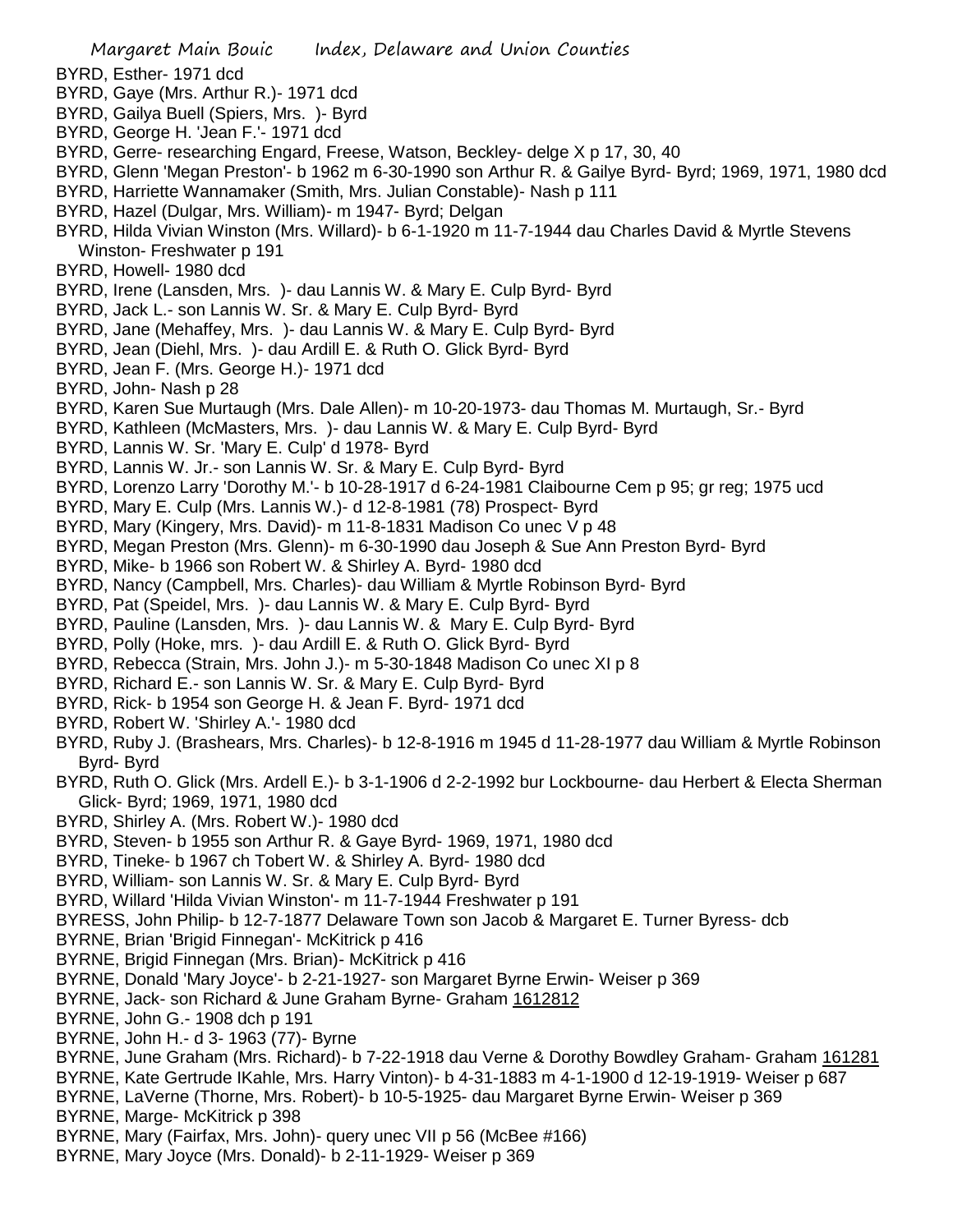- Margaret Main Bouic Index, Delaware and Union Counties BYRNE, Mary (McKitterick, Mrs. Hugh)- m 1883 dau Brian & Brigid Finnegan- McKitrick p 416 BYRNE, Patrick- McKitrick p 398 BYRNE, Richard 'June Graham'- Graham (161281) BYRNES, James- Pabst Pion II p 152; from Ireland, Natualization 10-6-1859, delge VIII p 58 BYRNS, Andrew 'Hannah Taylor'- b 8-30-1820 m 5-6-1842 son Morgan & Polly Bean Byrns- Bean 1161; Maugans Anc p 108 BYRNS, Hannah Taylor (Mrs. Andrew)- m 5-6-1841- Bean (1161); 1908 dch p 108 BYRNS, Janie (Wilton, Mrs. John)(Atkinson, Mrs. )- dau Andrew & Hannah Taylor Byrns- Bean 11611; Maugans Anc p 108 BYRNS,-- (Seymour, Mrs. Andy I.)- dau Andrew & Hannah Taylor Byrns- Bean 11612 BYRNS, Mary (Polly) (Barbee, Mrs. Gabriel T.)- b 1-26-1823 m 5-10-1838 dau Morgan & Mary Polly Bean Byrns- Bean 1162; Maugans Anc p 8 BYRNS, Morgan 'Polly Bean'- d 1825- Bean (116); Maugans Anc p 108 BYRNS, Polly Bean (Mrs. Morgan)- d 4-4-1826 dau Benjamin & Rebecca Evans Bean- Bean 116; Maugans Anc p 108 BYRON, Isaac 'Mary'- 1860C Darby Tp 388-390 p 56 (30,O) BYRON, Jane (Martin, Mrs. Charles)- dcc Mildred Evans McNeal 25 BYRON, Martha E.- dau Isaac & Mary Byron- 1860C Darby Tp 388-390 p 56 (6,O) BYRON, Mary E.- dau Isaac & Mary Byron- 1860C Darby Tp 388-390 p 56 (4,O) BYRON, Mary (Mrs. Isaac)- 1860C Darby Tp 388-390 p 56 (27,O) BYRON, Sarah- dau Isaac & Mary Byron- 1860C Darby Tp 388-390 p 56 (8,O) BYRUM, Allen- son Milliken C. & Marian McIntyre Byrum- Byrum BYRUM, Janet- dau Milliken C. & Marian McIntrye Byrum Byrum BYRUM, Marian McIntyre (Mrs. Milliken C.)- niece of Roy Diem- Byrum BYRUM, Milliken C. 'Marian McIntyre'- d 9-4-1964 (53)- Byrum BYRUM, Robert- son Millien C. & Marian McIntyre Byrum- Byrum BYSHOPPE, Joan (Chaase, Mrs. Richard)- dcc Maxson Greene 6913 BYUS, Alisha Jo- (3-1987) dau Ted & Lisa L. Montgomery Byus- Byus; Montgomery BYUS, Aaron M. 'Harriet Jackson'- d 10-26-1961 (89) bur Fairview Mem.- Byus BYUS, Anzo Stevens (Mrs. Caleb)- Byus BYUS, Caleb 'Anzo Stevens'- Byus BYUS, Clara (Grooms, Mrs. Rev. Albert)- b 2-9-1904 WVa m 102-5-1921 d 12-4-1986 dau Caleb & Anzo Stevens Byus- Byus; Grooms BYUS, Curtis- son Aaron M. Byus- Byus BYUS, Debra Denise Sealey (Mrs. Wayne Lee)- m 8-24-1973 dau Robert W. Sealey- Byus BYUS, Diana Lynn (Adams, Mrs. Charles Gilbert)- m 6-15-1969 dau Theodore B. & Doris M. Byus- 1961 dcd (11); Adams BYUS, Dollie E. Lloney (Mrs. George W.)- d 6-28-1978 (44) dau Henry Lloney- Byus BYUS, Doris M. (Mrs. Theodore M.)- 1961, 1980 dcd BYUS, Dorothea (Pickens, Mrs. )- dau Wray & Jean Byus- Byus BYUS, Fleta (Anthony, Mrs. Andrew)- m 1-1-1935 dau Caleb & Anzo Stevens Byus- Byus; 1949, 1959, 1967, 1971, 1973, 1979, 1981, 1983 ucd BYUS, Gail Orin (Nicol, Mrs. john Leslie)- b 1972 m 9-14-1991 dau Theodore B. & Leah Montgomery Byus-Byus; 1973, 1975, 1979, 1981 ucd BYUS, George W. 'Dollie E. Looney'- son Wray & Jean Byus- Byus BYUS, Gwen Elaine (Spurlock, Mrs. )- b 3-28-1967 dau Theodore B. & Leah Montgomery Byus- Byus; 1971, 1973, 1979, 1981 ucd BYUS, Harriet Jackson (Mrs. Aaron M.)- d 3-31-1969 (86) bur Fairview Mem- Byus BYUS, Jean (Mrs. Wray)- Byus BYUS, Leah Montgomery (Mrs. Theodore B.)(Reeder, Mrs. )- m 4-20-1963 dau Burrell L. Montgomery-
	- Montgomery; Byus; 1971, 1973, 1975, 1979, 1981, 1991 ucd
	- BYUS, Linda Louise (LaBelle, Mrs. John A.)(Myford, Mrs. Duncan)- b 12-5-1948 d 9-5-1978 bur Maple Dell- m 6-25-1967- dau Wray & Ethel Byus- Byus
	- BYUS, Lisa L. Montgomery (Mrs. Ted/Theodore B.)- b 116-1954 m 12-1989 d 3-25-1991 dau Edward & Sara Haster Montgomery- Byus; Montgomery
	- BYUS, Nell (Leach, Mrs. )- dau Caleb & Anzo Stevens Byus- Byus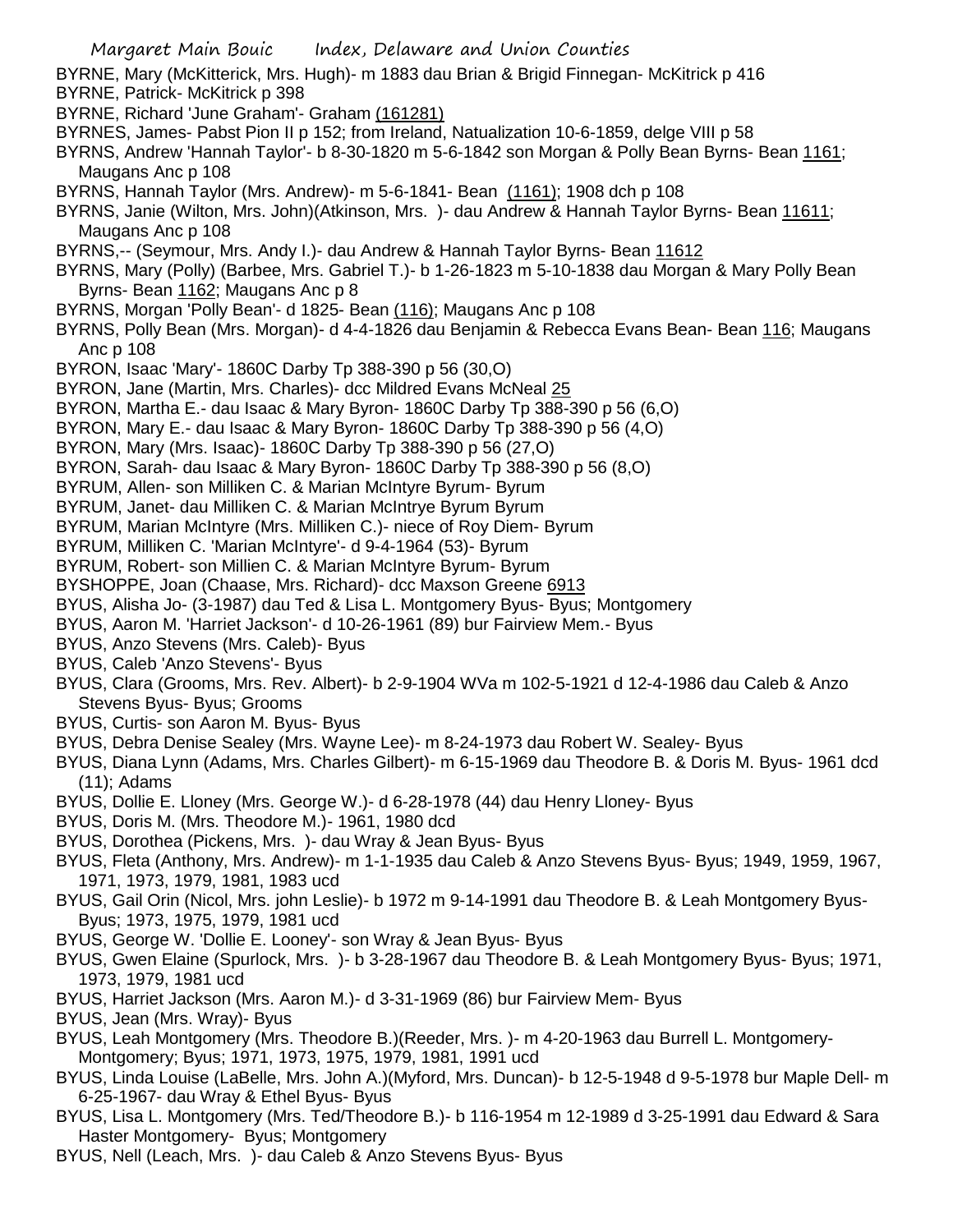BYUS, Pete- son Caleb & Anzo Stevens Byus-Byus

BYUS, Sheryl Ann (Basiger, Mrs. Mark Lewis)(Morgan, Mrs. RicK)- m 9-1971- dau Theodore B. & Doris M. Byus- Byus; 1961 dcd (8)

BYUS, Theodore B. 'Doris M.'- son Aaron M. & Harriet Jackson Byus- Byus; 1961, 1980 dcd

BYUS, Theodore B. 'Leah Montgomery''Lisa'- b 4-21-1917 m 4-20-1963 d 6-2-1993 (76) Radnor Cem- son Theodore B. & Doris M. Byus- 1961 dcd (16); Byus; Montgomery; 1973, 1975, 1979, 1981 ucd

BYUS, Wayne Lee 'Debra Denise Staley'- m 8-24-1973 son Wray B. & Jean Byus- Byus

BYUS, Wray B. 'Jean'- b 4-10-1911 d 1-29-1986 (74) bur Cardington son Caleb & Anzo Stevens Byus- Byus

- BYWATER, Aline W. Hazen (Mrs. Arthur F.)- b 7-12-1879 Un Co d 11-13-1952 Oakdale Cem I [ 140 (F-R2-6)
- BYWATER, Arthur F. 'Leha' 'Aline W. Hazen'- b 8-3-1883 Un Co d 10-22-1976 Oakdale Cem I p 140 (F-R2-6) 1949, 1959 ucd

BYWATER, Deborah (Mrs. Ronald P.)- 1991 ucd

- BYWATER, Diane(Deane) Marie Bourquin (Mrs. Walter Eugene)- m 2-12-1969 dau Gladwin E. Bourquin-Bywater; Rausch (153121
- BYWATER, Elsie A. (Allison, Mrs. Millard A.)- d 7-5-1980 dau Arthur F. & Aline Hazen Bywater Bywater

BYWATER, Eugene- son Walter Winfield & Ruth Margaret Wuertz Bywater- 1949, 1959 ucd (14)

- BYWATER, Leha (Mrs. Arthur F.)- 1949 ucd
- BYWATER, Linda Kathleen- b 9-18-1954 dau Walter Winfield & Ruth Margaret Wuertz Bywater- Rausch 153124; 1959, 1967, 1971, 1973, 1975, 1979 ucd
- BYWATER, Marilyn Louise (Roades, Mrs. William)-b 8-18-1946 dau Walter Winfield & Ruth Wuertz Bywater-1949, 1959 ucd (12); Rausch 153122 III p 294
- BYWATER, Marsha K. Brehm (Mrs. Ronald Phillip)- m 3-2-1973 dau Fred E. Brehm- Bywater;1973, 1975, 1979, 1981 ucd
- BYWATER, Michele- b 1977- dau Ronald Phillip & Marsha K. Brehm Bywater- 1979, 1981 dcd

BYWATER, Richard- b 1973 son Ronald Phillip & Marsha K. Brehm Bywater- 1975, 1979, 1981, 1983, 1991 ucd

- BYWATER, Ronald Phillip 'Marsha K. Brehm''Deborah'- b 10-19-1951 m 3-2-1973 son Walter Winfield & Ruth Margaret Wuertz Bywater- Rausch 153123 III p 294; 1959, 1967, 1971, 1973, 1975, 1979, 1981, 1983, 1991 ucd
- BYWATER, Ruth Margaret Wuertz (Mrs. Walter Winfield)- b 5-25-1916 m 10-1-1941 Oakdale Cem II p 146 (M-R2-1); dau Jacob P. & Bertha Gase Wuertz- Rausch 15312 III p 294;1949, 1959, 1967, 1971,1973, 1975, 1981, 1983, 1991 ucd
- BYWATER, Walter Eugene 'Deiane Marie Bourquin'- b 5-3-1944 son Walter Winfield & Ruth Margaret Wuertz Bywater- Bywater; Rausch 153121 III p 294
- BYWATER, Walter Winfield 'Ruth Margaret Wuertz'- b 7-3-1917 m 10-1-1941 Oakdale Cem II p 146 (M-R12-1)- son Arthur F. & Aline Hazen Bywater; Rausch (15312) III p 294; 1949, 1959, 1967, 1973, 1975, 1979, 1981, 1983, 1991 ucd
- BYXBE, BIXBE, BYXBY, BYXBEE, etc- 1908 dch p 380; 1976 dch p 262
- BYXBE & BALDWIN- delge V p 66
- BYXBE, Amanda- dau Appleton Byxbe- dcga p 39; Del Pat & Fr Chron 8-23-1827
- BYXBE, Peteltiah Appleton 'Margart Rowlands'- son Moses & Dorothy Witter Byxbe- 1820C Delaware; 1880 dch p 318, 641; 1908 dch p 452; Pabst 5 p 1; dcq Martha Burtis Burns 14; dcga p 39; 1976 dch p 10; delge V p 66, VII p 62, IX p 10
- BYXBE, Charles- son Moses & Betsey Byxbe- dcga p 39 8-23-1827
- BYXBE, Charles- unec III p 28
- BYXBE, Charles William- b 1823 d 1860 Oak Grove Cem 428
- BYXBE, Charlotte (Mrs. )(Rodmanto, Mrs. John)- m Mary 1828 dcga p 42 Del Pat & Fr Chron 5-8-1828
- BYXBE, Dolly (Mrs. Moses)- delge II p 10, 12, 20, 31
- BYXBE, Dorothy Witter (Dolly) (Mrs. Moses)- b 1760 d 1821 Oak Grove Cem Powell p 428- dau Joseph Witterdcq Martha Curtis Burns 29; 1976 dch p 17, 18; Pabst 2 p 7; part notice dcga p 49 Del P & Fr Ch 1-2-1830
- BYXBE, Ebenezer 'Melinda Welsh'- m 6-16-1822 dcga p 5 Del Pat & Fr Chron- Pabst 1 p 43; delge V p 36
- BYXBE, Elizabeth (Mrs. )- b 12-22-1797 Mass d 5-15-1860 (62-4-24) Oak Grove Cem Powell p 428- Powers p 117
- BYXBE, R, Erastus 'Grace Felkey'- m 10-4-1849 dcm
- BYXBE, George E.- b 1817 d 1869 Oak Grove Cem Powell p 428
- BYXBE, Grace Felkey (Mrs. Erastus)- m 10-4-1849 dcm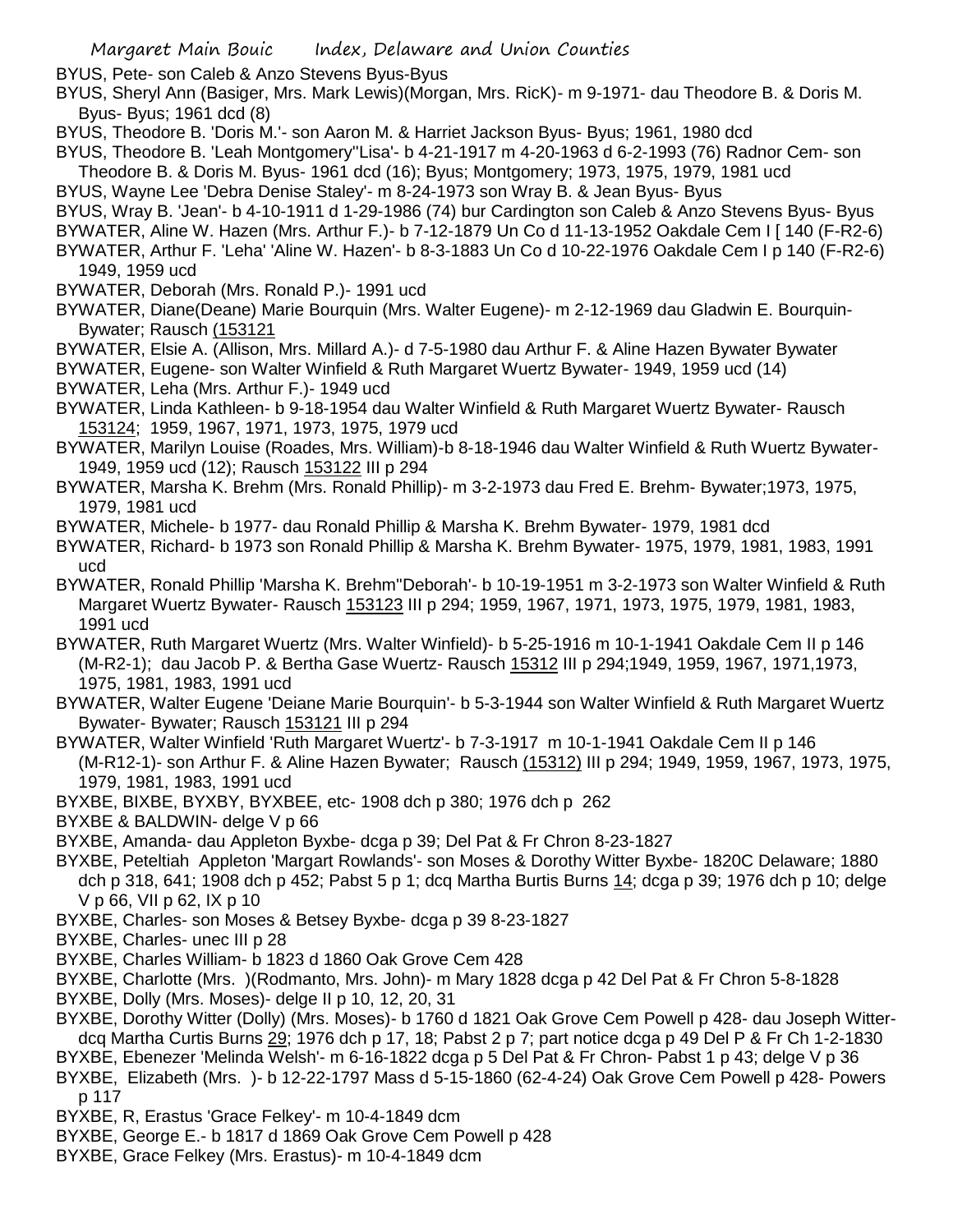- BYXBE, Hannah- 1820C Berlin Tp; Pabst 1 p 2,42; 5 p 4; O; hadc p 18; CCC p 5; delge V p 36
- BYXBE, Harriet (Reynolds, Mrs. Richard)- m 10-12-1842 dcm- dau Peletiah Appleton & Margaret Rowlands Byxbe- 1880 dch p 641
- BYXBE, Lucy (Hughs, Mrs. Joseph S.)- dau Moses Byxbe- dpc p 9
- BYXBE, Lucy (Patterson, Mrs. Andrew H.)- b c 1818 m 9-1-1840 dcm- dau Moses & Betsey Byxbe- dcga p 39; delge II p 2; ped Luman Moore 11 -delge IV p 19, 51, VI p 27
- BYXBE, Mary (Aldredge, Mrs. George)- m 10-9-1849 dcm- dau Moses & Betsey Byxbe- dcga p 39
- BYXBE, Mary Ross (Mrs. Moses)- m 3-15-1852 dcm
- BYXBE, Melinda (Houseworth, Mrs. Solomon)- m 3-2-1836 dcm
- BYXBEE, Melinda Welsh (Mrs. Ebenezer)- m 6-16-1822 dcga p 5 Del Pat & Fr Chron
- BYXBE, Col.Moses 'Dorothy(Dolly) Witter' b 1757 d 9-9-1826 (69) Oak Grove Cem Powell p 428;son Abner & Themazine Nurse Byxbe; 1820C Delaware; 1880 dch p 191, 194, 196, 210, 202, 210, 220, 222, 223, 247, 313, 318, 321, 324, 326, 329, 330, 331, 336, 341, 346, 362, 395, 430, 4 31, 432, 438, 439, 443, 447, 451, 461, 534, 595, 599, 605, 638, 641; 1908 dch p 48, 74, 80, 81, 92, 104, 105, 106, 110, 114, 132, 140,153, 196, 197, 215, 240, 243, 264, 278, 344, 417, 435, 436, 438, 451, 452, 453, 456, 869 dcga p 35 Del Pat & Fr Chron gd apptd for him dcga p 26 Del Pat & Fr Chron 11-11-1824; dcga p 39 Del Pat & Fr Chron 8-23-1827; 1976 dch p 3, 10, 14, 18, 23, 26, 56, 57, 58, 111,112, 252, 280, 288; Pabst 1 p 2,5,25; 2 p 4,7,69; 5 p 1; Pabst Pion I p 24; II p 255; Powers Pat p 262; Powell p 45, 266, 428, ffd p 1,2,3,4; rs 4; dbg p 2; wsc Grah p 12, 14, 15, 16; btp p 3; Cherrington p 4,7; dcq Martha Curtis Burns 28; Fowler p 12, 33, 127, 128; dpc p 7,9; 1915 uch p 64; hmp p 176 heir of Josiah Smith- dcw Bk 2 p 110; Powers p 199, 284; Powers Pat p 252, 262, 266, 268; delge II p 10, 11, 12, 13, 20, 21, 24, 31, 36, 37, 38 III p 1i, 8,9,10, 23, 24, 27, 48, 49; IV p 19, 29, 54, V p 36, 65, 66, VI p 8, 27, 37, 61. VIII p 53, IX p 28, 29, 34, 52, 53; Sunbury p
- 5,6,143,149; 1835 men 23 #144 p 38 Delaware Tp
- BYXBE, Moses 'Betsey'- dcga p 39 Del Pat & Fr Chron heir of Moses Byxbe
- BYXBE, Moses- b 1784 d 1871 Oak Grove Cem Powell p 428;
- BYXBE, Moses- son Peletiah Appleton Byxbe- dcga p 39 8-23-1827
- BYXBY, Moses Jr. 'Elizabeth/Betsy Eggleston'b 1-30-1784 m 4-27-1815 d 2-2-1871 son Moses & Dorothy Witter Byxbe- 1880 dch p 220, 313, 328, 331, 392, 395, 410, 411; 1908 dch p 108, 109, 243, 417, 418, 452; Powers p 117; 1976 dch p 3, 10, 58; wsc Grah p 15,16; part notice dcga p 49 Del Pat & Fr Chron 1-21-1830; Powers p 284; delge II p 12, IV p 51, VIII p 53, IX p 53, X p 10; ped Luman Moore 22; Sunbury p 143
- BYXBE, Moses 'Mary Ross'- m 3-15-1852 dcm
- BYXBE, Nancy (Cowles, Mrs. Leonard H.)- d 8-21-1829 (32) dau Moses Byxbe- dcga p 47 Del Pat & Fr Chron BYXBE, Reuben- 1835 men 13 #20 p 17 Burlin Tp
- CAAINSON, Ester Mary- Pabst 2 p 83
- CABEL, Madaline (Bierly, Mrs. Robert W.)- b 1-3-1903- Weiser p 613
- CABIL, Alfred- 1880C Orange Tp p 354C
- CABILL, Harry Bryan- b 9-2-1896 Harlem Tp son Wm. & Ella Cole Cabill- dcb
- CABILL, W. H.- 1883 uch V p 301
- CABLE, Agnes Cook (Mrs. David Randolf)- b 1874 d 1922 dau Levi & MaryKeller Cook- ped Debra Lape Lackowski #160 11- unec IX p 45
- CABLE, Rev.- 1880 dch p 610; 1908 dch p 276
- CABLE, David Randolf 'Agnes Cook'- b 1870 d 1898 Pa son Jonathan & Elizabeth Rodger(s) Cable- ped Debra Lape Lackowski #160 10- unec IX p 45
- CABLE, Elder- hjt p 34
- CABLE, Elizabeth Rodger(s) (Mrs. Jonathan)- b 1837 d 1923 ped Debra Lape Lackowski #160 21- unec IX p 45
- CABLE, Jonathan 'Elizabeth Rodger(s)- b 1835 d 1903 ped Debra Lape Lackowski #160 20- unec IX p 45
- CABLE, Mary Elizabeth (Lape, Mrs. Cleo Robert)- b 1899 Pa dau David Randolf & Agnes Cook Cable- ped Debra Lape Lackowski #160 5- unec IX p 45
- CABLE, Washington- 1850C Berkshire Tp 185 p 18 (19,O)CABLES & THRALL- delge VII p 43
- CABLES, Eliza (Plumb, Mrs. Horace)- dau Isaac Cables- 1880 dch p 65
- CABLES, Isaac- 1880 dch p 690
- CABLES, Julia A. (Mrs. Isaac)- d 2-3-1847 (77) Berkshire Cem Powell p 8
- CABO, John- hjt p 193; 1883 uch IV p 468
- CABRAL, Joyce (Mrs. Wayne E.)- 1969 dcd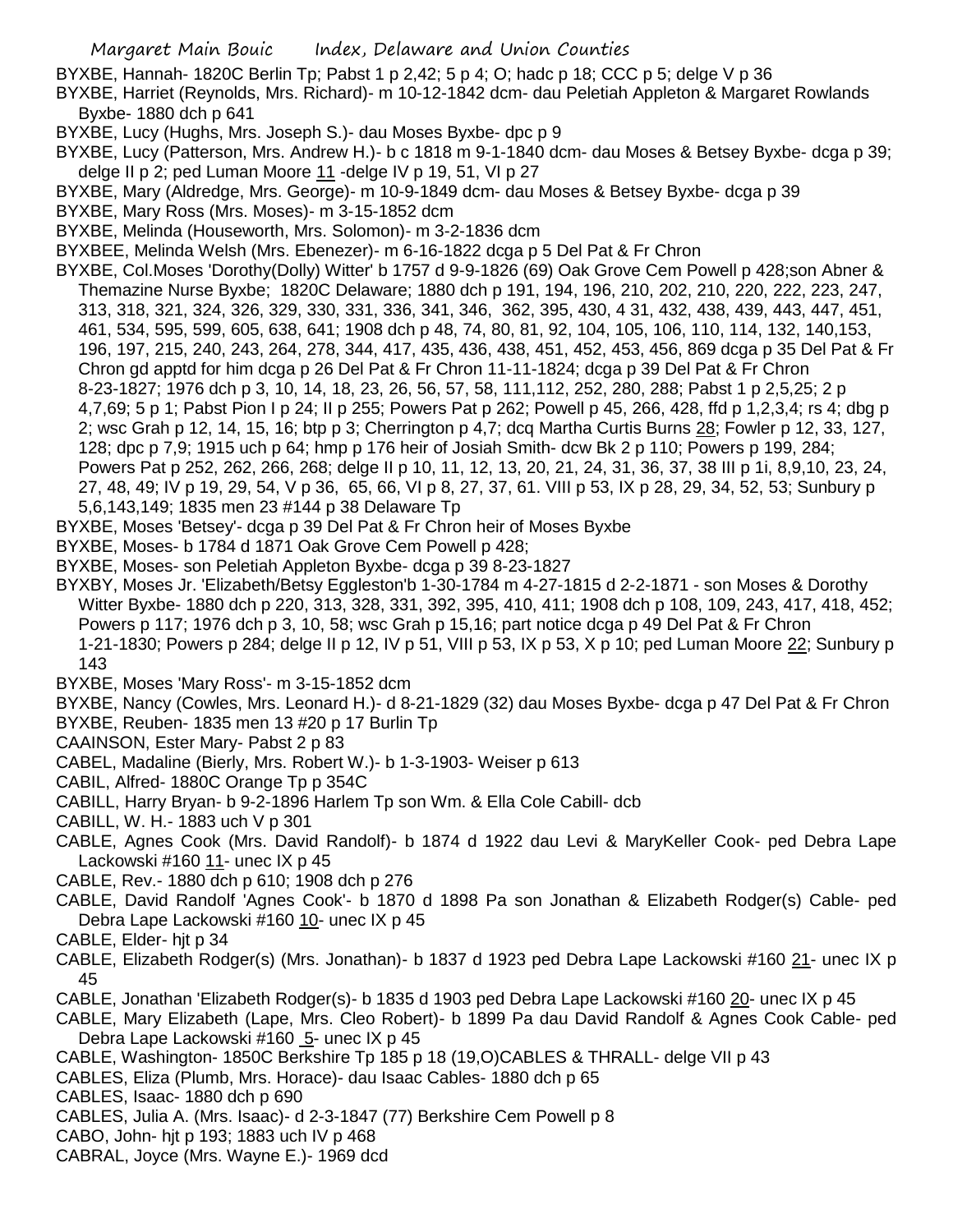CABRAL, Wayne E. 'Joyce'- 1969 dcd

CABRERA, John Carlos 'Margaret Joyce Chrystal'- m 6-30-1990 son Dr. Hugo & Mildred Cabrera- Cabrera CABRERA, Margaret Joyce Chrystal (Mrs. John Carlos)- m 6-30-1990 dau John M. & Joyce Chrystal- Cabrera CABY, Eliza (Cook, Mrs. Perry)- 1883 uch V p 404

CACKLER/Geckeller references from Edylene McGill

CACKLER, Abraham 'Sarah Earlywine'- b 5-5-1789 m c 1812 d 8-6-1839 Knox Co O.- son Christian C.,Sr. & Julia Ann Zediker Cackler- Cackler p 2; Main Gazette I2 p 14; Cackler; delge IX p 79

CACKLER, Alice- dau Arlo Everett & Kathryn Weeks Cackler- Cackler p 10

CACKLER, Anna Maria Eyler (Mrs. John Peter)- m 1787- Cackler p 1

CACKLER, Anna Maria Moses (Mrs. Frances Marion)- b 2-17-1844 m 3-19-1864 dcm d 2-1-1926 Okla dau James Stevens & Hannah Maine Moses- Main Gaz I 2 p 14; or Cackler p 8: b 3-19-1840 d 10-16-1923 Hinton, Okla.

CACKLER, Anna May Moon (Mrs. Edmund Maxwell)- b 7-16-1897 Tx m 12-4-1917 d 12-22-1964 dau Lewis Bert & Sally Oliver Austin Moon- Main Gazette I2 p 14; Cackler: d 3-11-1979 Cal, bur Okla.

CACKLER, Anna Rachel (Neville, Mrs. Peter)- m 1860 dau Abraham & Sarah Earlywine Cackler- Cackler p 6

CACKLER, Arlo Everett 'Kathryn Weeks'- b 12-19-1908 son Edmund Maxwell & Bessie Lee Travis Cackler-Cackler p 10

CACKLER, Catharine (Williams, Mrs. Jonathon)- b 6-5-1787 dau Christian C.,Sr. & Julia Ann Zedeker Cackler- Cackler p 2

CACKLER, Charles- son James Henry & Joan E. Cackler- Cackler; 1961 dcd (10), 1969 dcd

CACKLER, Charles 'Joann'- 1971 dcd

CACKLER, Charles- son Harry L. Sr. & Clara Cackler- Cackler

CACKLER, Charles M. 'Pamela L.'- 1980 dcd

CACKLER, Charlie- b 1967 son Charles M. & Pamela L. Cackler- 1980 dcd

CACKLER, Christian/Christopher 'Julia Ann Zediker'- b 6-27-1756 Pa m 1-27-1789 son George Abraham & Margaretha Salzgeber Geckleller- Cackler p 1

CACKLER, Christian II 'Theresa Nighman'- b 6-27-1791 m 8-8-1814 son Christian C.,Sr. & Julia Ann Zediker Cackler- Cackler p 2

CACKLER, Cora b 6-26-1891 Delaware Town dau James & Mary Ferguson Cackler- dcb

CACKLER, David R. Sr. 'Mary Jane Dennis'- b 5/7-20/21-1819 m 1843 d 5-11-1906 bur Ashley Cem- Powell p 187- son Abraham & Sarah Earlywine Cackler- Cackler p 6; 1880C Oxford Tp p 392C; delge VI p 61, IX p 79

CACKLER, Donald Eugene 'Virginia Joyce Heard'- b 11-18-1928 m 4-3-1953 son Edmund Harold & Elizabeth Hubenthal Cackler- Cackler p 10

CACKLER, Donna Sue Guy (Mrs. William Harry)- m 11-21-1980 dau George A. Guy- Cackler

CACKLER, Ed- son James H. Cackler Sr.- Cackler

CACKLER, Edmund Harold 'Elizabeth Hubenthal'- b 7-28-1906 m 7-2-1927 son Edmund Maxwell & Bessie Lee Travis Cackler- Cackler p 9

CACKLER, Edmund Maxwell 'Anna May Moon'- b 5-25-1879 Ashley m(2) 12-4-1917 d 12-11-1963 Okla.- son Francis Marion & Anna Mariah Moses Cackler- Main Gazette I2 p 14

CACKLER, Edna (Dinsmore, Mrs. James Wallace)-b 9-15-1870 Troy Tp dcb, m 11-5-1890 d 9-3-1917 Okl. dau Francis Marion & Anna Mariah Moses Cackler- Cackler p 9 CACKLER, Edmund Maxwell 'Bessie Lee Travis''Anna May Moon'- b 5-25-1879 Del. C9 m(1) 10-12-1899 son Francis Marion & Anna Mariah Moses Cackler- Cackler p 9

CACKLER, Edylene Maxine (McGill, Mrs. Herman Lee)- b 7-29-1923 m 6-14-1940 dau Edmund Maxwell & Anna May Moon Cackler- Main Gazette I2 p 8, 13, 14; delge IX p 79

CACKLER, Elizabeth (Crown, Mrs. Martin)- b 3-12-1782 Pa m 1-28-1800 d 1-21-1822 dau Christian C.Sr. & Julia Ann Zediker Cackler- Cackler p 2,4

CACKLER, Elizabeth Hubenthal (Mrs. Edmund Harold)- b 7-12-1903 m 7-2-1927 dau Henry William & Bessie Kelly Hubenthal- Cackler p 9

CACKLER, Elizabeth- b 1962 dau James Henry Sr. & Marian E. Meeker Cackler- Cackler; 1969, 1971, 1980 dcd

CACKLER, Elizabeth (Mrs. Joshua)- 1850C Oxford Tp 1789 p 156 (19,O)

CACKLER, Elizabeth (Mrs. Peter)- Cackler p 2

CACKLER, Elizabeth (Simon, Mrs. Andrew)- b c 1758 m 1778 dau George Abraham & Margaretha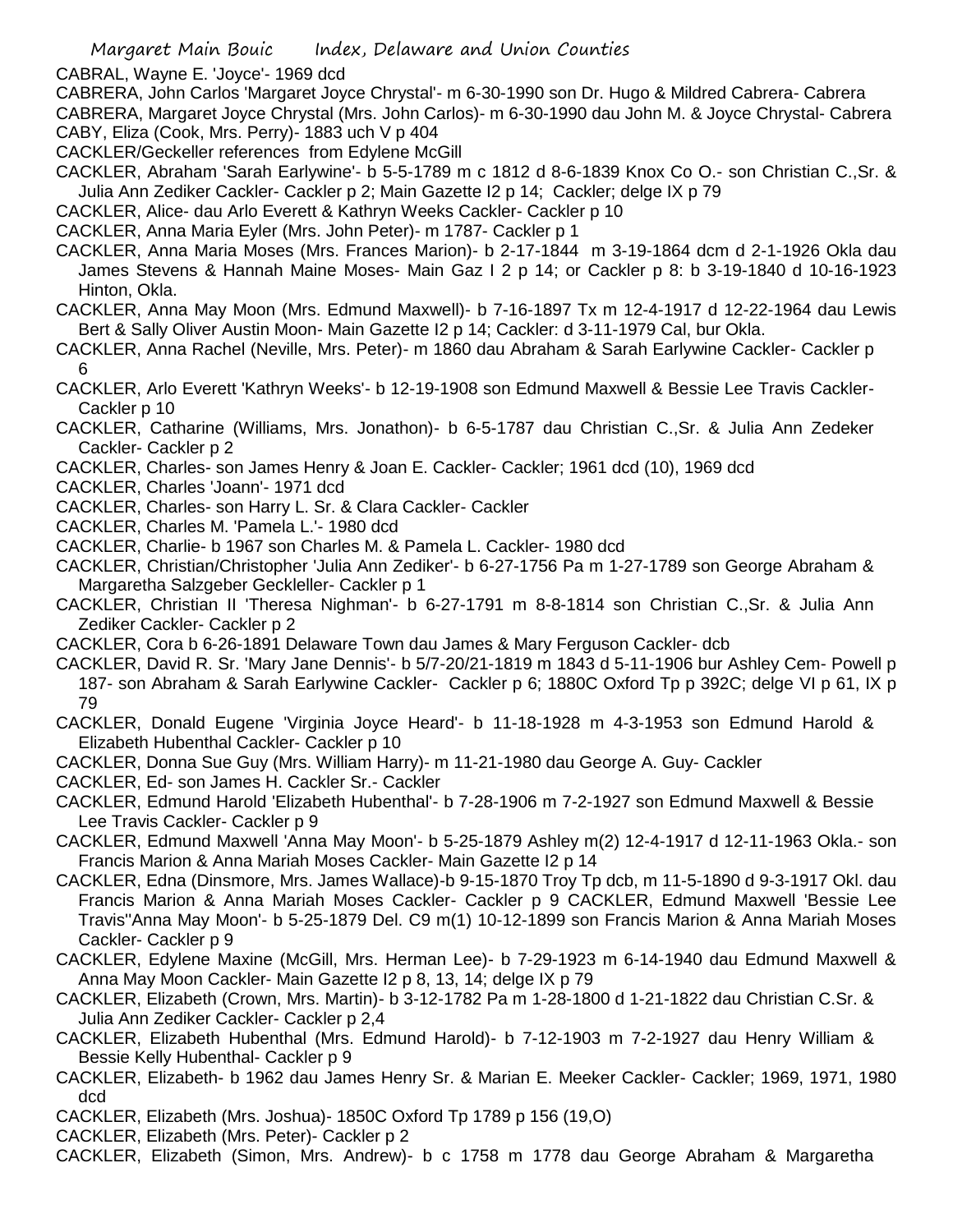Selzgeber Geckleller- Cackler p 1

- CACKLER, Emma (Long, Mrs. William E.)(Cleveland, Mrs. W. O.)- dau Francis Marion & Anna Mariah Moses Cackler- Cackler p 9
- CACKLER, Eunice Imogene (Mrs. Harold L.)- d 4-21-1981 (64) bur Green Mound- Cackler; 1961, 1969, 1971 dcd
- CACKLER, Eva (Main, Mrs. John Madison)- b 2--17-1868 m 2-17-1886 d 7-15-1945 Okl dau Francis Marion & Anna Mariah Moses Cackler- Cackler p 9; Main (1316147)
- CACKLER, Evalina (11-1879) dau Joshua & Eliza Baughman Cackler- Cackler p 6
- CACKLER, Francis Marion 'Anna Maria Moses'- b 2-17-1844 Ashley m 3-19/1-1864 dcm d 2-1-1926 Okla son David & Mary Jane Dennis Cackler- Main Gazette I2 p 14; 1880C Troy Tp p 338C
- CACKLER, Francis Marion 'Leora Haun'- b 11-21-1901 d 12-24-1958 son Edmund Maxwell & Bessie Lee Travis Cackler- Cackler p 9
- CACKLER, Francis Marion- son Francis Marion & Leora Haun Cackler- Cackler p 9
- CACKLER, George- son Abraham & Sarah Earlywine Cackler- Cackler p 6
- CACKLER, George W. son John & Rachel Sells Cackler- Cackler p 6; Civil War
- CACKLER, Georgia Dee Hansel (Mrs. Scott Edward)- b 9-4-1971 dau Dr. George W. Hansel- Cackler
- CACKLER, Grace Elizabeth- d 12-16-1986 (24) bur Sunbury Mem dau James Henry Sr. & Marian E. Meeker Cackler- Cackler
- CACKLER, Grace (Williams, Mrs. William)- dau Harry L.& Clara Cackler Sr.- Cackler
- CACKLER, Harold L. 'Eunice Imogene'- d 2-26-1986 (73) bur Green Mound son Harry & Clara Cackler Sr.- Cackler; 1961, 1969, 1971 dcd
- CACKLER, Harry Leonard Sr 'Clara'- b 2-10-1889 Brown Tp d 9-23-1985 (96) bur Green Mound- son James & Mary Furgeson Cackler- dcb; Cackler; 1961, 1969, 1971, 1980 dcd
- CACKLER, Harry Jr. 'Margaret I.'- son Harry L. Clara Cackler Sr.- Cackler; 1961, 1969, 1971, 1980 dcd
- CACKLER, Helen (Conway, Mrs. Homer)- dau Harry L. & Clara Cackler Sr.- Cackler
- CACKLER, Ida May- (9-1879) dau Joshua & Eliza Baughman Cackler- Cackler p 6
- CACKLER, Jacob 'Ann'- b 1761/2 d 1830 Fairfield Co, O. son George Abraham & Margaretha Salzgeber Geckleller- Cackler p 1
- CACKLER, James- son Arlo Everett & Kathryn Weeks Cackler- Cackler p 10
- CACKLER, James Henry 'Marian E.Meeker'- d 11-19-1980 (56) bur Sunbury Mem.- son Harry & Clara Cackler, Sr.) Cackler; 1969, 1971, 1980 dcd
- CACKLER, James Henry Jr.- b 1963 son James H. & Marian E. Cackler- Cackler; 1969, 1971, 1980 dcd
- CACKLER, James H. 'Joan E.'- 1961 dcd
- CACKLER, Jane- dau Arlo Everett & Kathryn Weeks Cackler- Cackler p 10
- CACKLER, Joann (Mrs. Charles)- 1971 dcd
- CACKLER, Jessie- b 1975 ch Charles M. & Pamela L. Cackler- 1980 dcd
- CACKLER, Joan E.(Mrs. James H.)(Thacker, Mrs. Jess)- Cackler; 1961 dcd
- CACKLER, Jodie Leigh- b 4-9-1979- dau Scott Edward & Georgia Dee Hansel Cackler- Cackler
- CACKLER, John- son Arlo Everett & Kathryn Weeks Cackler- Cackler p 10
- CACKLER, John Peter 'Anna Maria Eyler'- b 10-21-1763 Pa m 1787 son Abraham & Margaretha Salzgenber Geckleller- Cackler p 1
- CACKLER, John 'Rachel Sells'- b 1-17-1813 m 5-7-1840 d 7-17-1899 Iowa- son Abraham & Sarah Earlywine Cackler- Cackler p 6
- CACKLER, John 'Ruth'- b 10-22-1793 son Christian C.Sr. & Julia Ann Zediker Cackler- Cackler p 2
- CACKLER, John Wesley- son John & Rachel Sells Cackler- Cackler p 6
- CACKLER, Joshua 'Eliza(beth) Boughton/Baughman'- b 1823 m 1867 d 1-21-1870 Knox Co, O son Abraham & Sarah Earlywine Cackler- Cackler p 6; 1850C Oxford Tp 2789 p 156 (22,O)
- CACKLER, Julia Ann (Brown, Mrs. Henry)- dau Abraham & Sarah Earlywine Cackler- Cackler p 6
- CACKLER, Julia Ann (Duffey, Mrs. John)(Wyld, Mrs. John)- b 3-22-1796 Pa m(1) 1-11-1816 (2) 1835 dau Christian C. Sr. & Juia Ann Zediker Cackler- Cackler p 2
- CACKLER, Julia Ann Zedikar (Mrs. Christian)- b 10-14-1759 York Co, Pa m 1-27-1789 d 11-23-1831 Streetsboro, Ohio,dau Christopher Zediker- Cackler p 1
- CACKLER, Kathryn Weeks (Mrs. Arlo Everett)- Cackler p 10
- CACKLER, Leora Haun (Mrs. Francis Marion)- Cackler p 9
- CACKLER, Linda- dau James Henry Sr. & Marian E. Meeker Cackler- Cackler
- CACKLER, Louisa- d childhood- sau John & Rachel Sells Cackler- Cackler p 6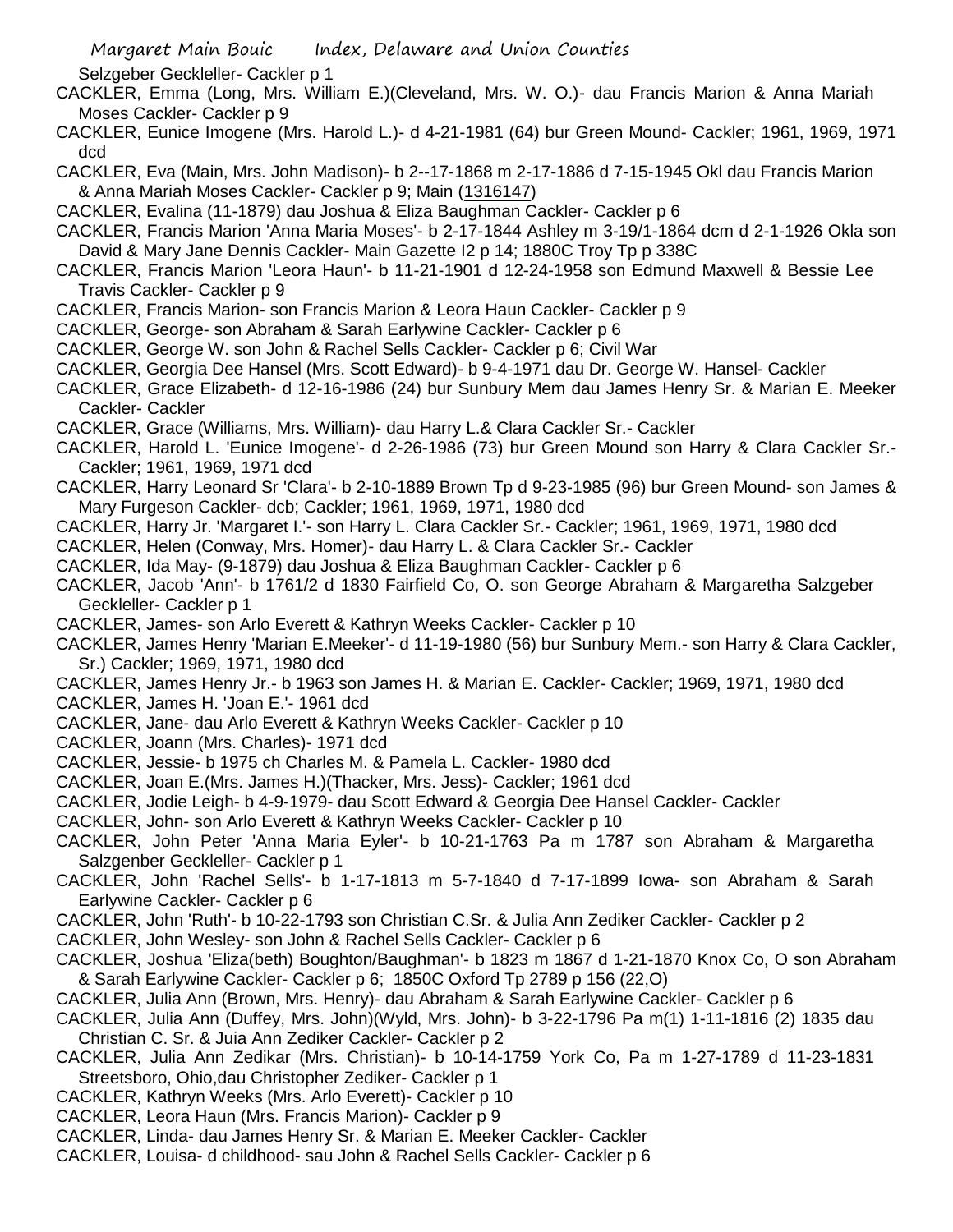- CACKLER, Lovina- dau Abraham & Sarah Earlywin Cackler- Cackler p 6
- CACKLER, Marcus de La Fayette- son John & Rachel Sells Cackler- Cackler p 6, Civil War
- CACKLER, Margaret I. (Mrs. Harry Jr.)- 1961, 1969, 1971, 1980 dcd
- CACKLER, Peggy/Margaret (Dailey, Mrs. James)- b 12-7-1780 Pa dau Christian C.Sr. & Julia Ann Zediker Cackler- Cackler p 2
- CACKLER, Marian E. Meeker (Mrs. James H.)- dau Dorothy M. Meeker Cackler; 1969, 1971, 1980 dcd CACKLER, Marion- 1908 dch p 389
- CACKLER, Mark Edmond- b 2-16-1955 son Donald Eugene & Virginia Joyce Heard Cackler- Cackler p 10
- CACKLER, Mary Elizabeth (Farley, Mrs. James)- b 8-12-1783 m 1801 d 1859 dau Christian C.Sr & Julia Ann zediker Cackler- Cackler p 2,4
- CACKLER, Mary Jane Dennis (Mrs. David)- b 9-17-1825 m 1843 d 8-29/26-1902 dau David & Lovina Morehouse Dennis- Powell p 187; Cackler; Main Gazette I2 p 14; delge VI p 61, IX p 79
- CACKLER, Mary (Wells, Mrs. )(Carson, Mrs. Roy)- dau Harry & Clara Cackler Sr.- Cackler
- CACKLER, Michael- b 1980 son Charles M. & Pamela L. Cackler- 1980 dcd
- CACKLER, Minnie (Blair, Mrs. Don)- dau Harry & Clara Cackler Sr.- Cackler
- CACKLER, Pamela L. (Mrs. Charles M.)- 1980 dcd
- CACKLER, Pauline Lucille (Israel, Mrs. Henry Floyd)- b 7-6-1918 m 7-12-1933 dau Edmund Maxwell & Anna May Moon Cackler- Cackler p 10
- CACKLER, Peter 'Elizabeth'- b 11-13-1801 son Christian C.Sr., & Julia Ann Zedeker Cackler- Cackler p 2
- CACKLER, Rachel (Freeman, Mrs. Franklin)-dau John & Rachel Sells Cackler- Cackler p 6
- CACKLER, Rachel Sells (Mrs. John)- b 7-4-1823 Richland Co O. m 5-7-1840 d 3-10-1906 Iowa- dau Baldwin & Sarah Gatton Sells- Cackler p 6
- CACKLER, Rebecca Jane (Hines, Mrs. Phillip)(Barton, Mrs. Joh )- b 1821 m(2) 1860 dau Abraham & Sarah earlywine Cackler- Cackler p 6
- CACKLER, Ross- d 3-1960 (72) bur Iowa- Cackler
- CACKLER, Ruth S. (Schilliger, Mrs. Marion)- dau Harry & Clara Cackler Sr.- Cackler
- CACKLER, Sarah Earlywine (Mrs. Abraham)- b 1790 Pa m c 1812 d 8-6-1839 Del Co-dau John Earlywine; Main Gazette I2 p 8, 14; delge VI p 61,VIII p 79; Cackler p 2 (d 1860 Knox Co.O)
- CACKLER, Sarah (Foster, Mrs. Samuel)- b 5-16-1798 Pa m 4-12-1821 dau christian C.,Sr. & Julia Ann Zekiker Cackler- Cackler p 2
- CACKLER, Scott Edward 'Georgia Dee Hansel'- m 9-4-1971 son James H. & Joan E. Cackler- Cackler; 1961 dcd (110, 1969, 1971 dcd
- CACKLER, Scott Edward- b 19-27-1981 son Scott Edward & Georgia Dee Hansel Cackler- Cackler
- CACKLER, Shelba Jean (Brown, Mrs. )- dau Harold & Eunice I. Cackler- Cackler
- CACKLER, Steven Donald- b 6-18-1957 son Donald Eugene & Virginia Joyce Heard Cackler- Cackler p 10
- CACKLER, Susanna (Nyswander, Mrs. John)- b 9-1785 Pa d 11-3-1830 Summerfiedl, O.- dau Christian C.Sr. & Julia Ann Zediker Cackler- Cackler p 2
- CACKLER, Theresa Nighman (Mrs. Christian II)- Cackler p 2
- CACKLER, Virginia Joyce Heard (Mrs. Donald eugene)- b 5-30-1929 dau Joseph & Ruth Louise Barnes Heard- Cackler p 10
- CACKLER, William Harold 'Donna Sue Guy'- m 11-21-1980 son Harold & Eunice I. Cackler- Cackler; 1961, 1969 dcd
- CACKLER, William Travis 'Suzanna Leona Smith'- b 1-7-1917 m 8-3-1941 d 12-7-1987 Okl. son Edmund Maxwell & Bessie Lee Travis Cackler- Cackler p 10
- CACKLIN, --- b 6-26-1868 Troy Tp dau Marion & Anna Cacklin- dcb
- CADDEN, Daniel 'Mary McKitrick'-McKitrick p 473
- CADDEN, Mary McKitrick (Mrs. Daniel)- dau William & Mary Monaghan McKitrick- Ireland- McKitrick p 473
- CADDES, Beverly Kay Plummer (Mrs. Myron L.)- d 5-31-1982 (33) bur Marengo Cem- dau Richard & Mary Plummer- Caddes
- CADDES, Myron L. 'Beverly Kay Plummer'- Caddes
- CADDY, Charles 'Susannah Lane'- Nash p 229
- CADDY, Susannah Lane (Mrs. Charles)- dau Jane Jones Lane- Nash p 229
- CADE, Charles d 9-7-1855 (84) Maple Dell Cem Powell p 261;djlm p 93; 1883 uch V p 581; 1850C Leesburg Tp 272-274 p 42 (79, Pa); unec XIV p 39
- CADE, Freda Mae (Matthews, Mrs. Clyde W.)- b 9-26-1941 m 6-10-1957 bur Ironton dau Glendon & Zona McCormick Cade,Sr.- Cade; Matthews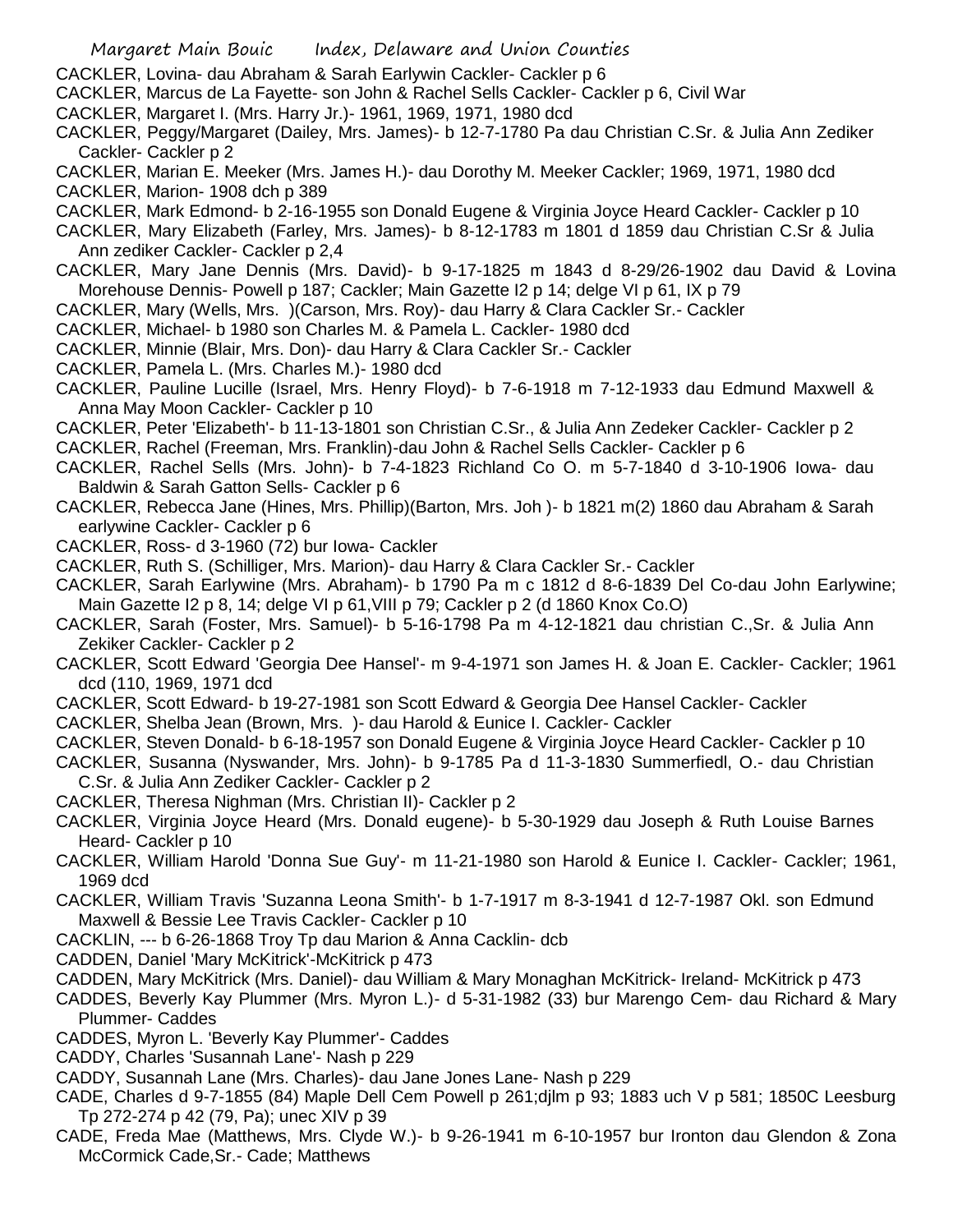- Margaret Main Bouic Index, Delaware and Union Counties CADE, Glendon 'Zona McCormick'- Cade CADE, Rev. Isaac- 1883 uch V p 581, 582, 590; will uccp p 33 (1846); unec XIV p 39 CADE, Isaac 'Liddy'- d Jan 1856 (70) Maple Dell Cem Powell p 261; djlm p 93; uneec III p 48 CADE, Liddy (Mrs. Isaac)- d 3-13-1855 (80) Maple Dell Cem Powell p 261; djlm p 93 1883 uch V p 581 CADE, Mary E. (Hoover, Mrs. William D.)- Cade; Hoover CADE, Zona McCormick (Mrs. Glendon)- Cade CADEN,---- unec III p 28 CADER, Catharine (Mrs. John)- 1850C Paris Tp 592-606 p 91 (23,O) CADER, Catharine J.- 1850C Paris Tp 592-606 p 91 (15,O) CADER, John 'Catharine'- 1850C Paris Tp 592-606 p 91 (23,O) CADER, Samuel- 1840C Brown Tp p 209 (30-40) CADILLAC, Antoine- delge III p 34 CADLE, Naomi Marie (Betz, Mrs. James Robert)- b 2-8-1924 d 12-16-1945- Weiser p 732 CADWALADER- Longbrake p 13 CADWALLADER, Rev.- 1883 uch V p 496, 665 CADWALLADER, A.- Pabst Pion I p 35 CADWALLADER, Ada McGoldric (Mrs. David)- m 11-28-1888 Howison 601 CADWALLADER, Adie (Cooper, Mrs. Charles F.)- Pabst Pion I p 36 CADWALLADER, Afa- Pabst Pion I p 38; 1820C CADWALLADER, Albina Howison (Mrs. David)(Hamilton, Mrs. Stephen)- b 3-18-1837 m 3-22-1855 dcm d 11-15-1900- Howison (181) CADWALLADER, Alfred- Pabst Pion I p 34 CADWALLADER, Anna Ambrosia (Mrs. John)- m 10-22-1885 d 9-1883-Howison (600) CADWALLADER, Belle Heiskall (Mrs. John)- m 1-22-1888 d 9-1893-Howison (600) CADWALLADER, Caroline Atwell (Mrs. M.)- 1880 dch p 619; 1869 wsc p 4; Pabst 8 p 15 CADWALLADER, David- Pabst Pion I p 38; 1820C; delge VI p 22, VII p 19 CADWALLADER, David 'Albina Howison' m 3-22-1855 dcm; Pow p 24; 1880 dch p 398, 504, 510; 1908 dch p 245,483; 1840C Radnor Tp p 100 (40-50); 1879 wsc p 1; wsc Grah p 24, 60; M J p 2; dcga p 62, 66; Powell p 211; Pabst Pion I p 34, 35; 8 p 12; Powers p 285; delge IV p 4 CADWALLADER, David II 'Ada McGoldric'- b 4-1865 m 11-28-1888 son David & Albina Howison Cadwallader-Howison 601 CADWALLADER, David- son David & Mary Cadwallader- Radnor Cem Powell p 228 CADWALLADER, Edward 'Martha Scribner'- m 11-24-1859 dcm; 1850C Delaware Tp 1318 p 95 (31, Wales) CADWALLADER, Eleanor- d 6-22-1848 (21-3-28) Radnor Cem dau Rev. David & Mary Cadwallader- Powell p 228 CADWALLADER, Elizabeth- dcw B4 p 13 CADWALLADER, Elizabeth E. Royer (Mrs. George D.)- Pabst Pion I p 32, 33 CADWALLADER, Elizabeth Lloyd (Mrs. Gen. John)- m 9-25-1768 d 2-15-1776 Pabst Pion I p 37 CADWALLADER, Ella H.- grad Delaware HS 1884, delge VII p 6 CADWALLADER, E. J.- Pabst Pion I p 35; delge V p 300 CADWALLADER, Emma R.- Pabst Pion I p 35 CADWALLADER, Eva Sarah- b 3-25-1873 Delaware Town dcb d 1-1876 dau Robert & Julia Hall Cadwallader-Pabst Pion I p 32, 33 CADWALLADER, Geneva Ann- b 1-11-1921 dau Dr. Ward & Phoebe Smith Cadwallader- Howison 1898Q CADWALLADER, George D.'Elizabeth E. Royer'- son M. & Caroline Atwell Cadwallader- 1880 dch p 619; 1869 wsc p 11; Pabst Pion I p 32, 33; Pabst 8 p 23; delge IX p 8,9 CADWALLADER, George S.- (14-1876) Pabst Pion I p 32; 1880C Delaware Town p 540C; Pabst 0; Grad Del HS 1879 delge VI p 72 CADWALLADER, Hannah Lambert (Mrs. Thomas)- m 1738- Pabst Pion I p 37 CADWALLADER, Isaac- Pabst Pion I p 36 CADWALLADER, John- Pabst Pion I p 38; 1820C; 1830C Radnor Tp CADWALLADER, John Jr.- Pabst Pion I p 38; 1820C; 1830C Radnor Tp, delge VII p 19 CADWALLADER, John 'Belle Heiskall''Anna Ambrosia'- b 2-8-1863 m 0-22-1885 (2) 4-18-1894- Howison 600 CADWALLADER, Gen. John 'Elizabeth Lloyd''Williamina Bond'- b 1-10-1742 m(1) 9-25-1768 (2) 1-30-1779 d
- 2-10/11-1786- Pabst Pion I p 37
- CADWALLADER, John 'Martha Jones'- m 10-26-1699 son Thomas Cadwallader- Pabst Pion I p 37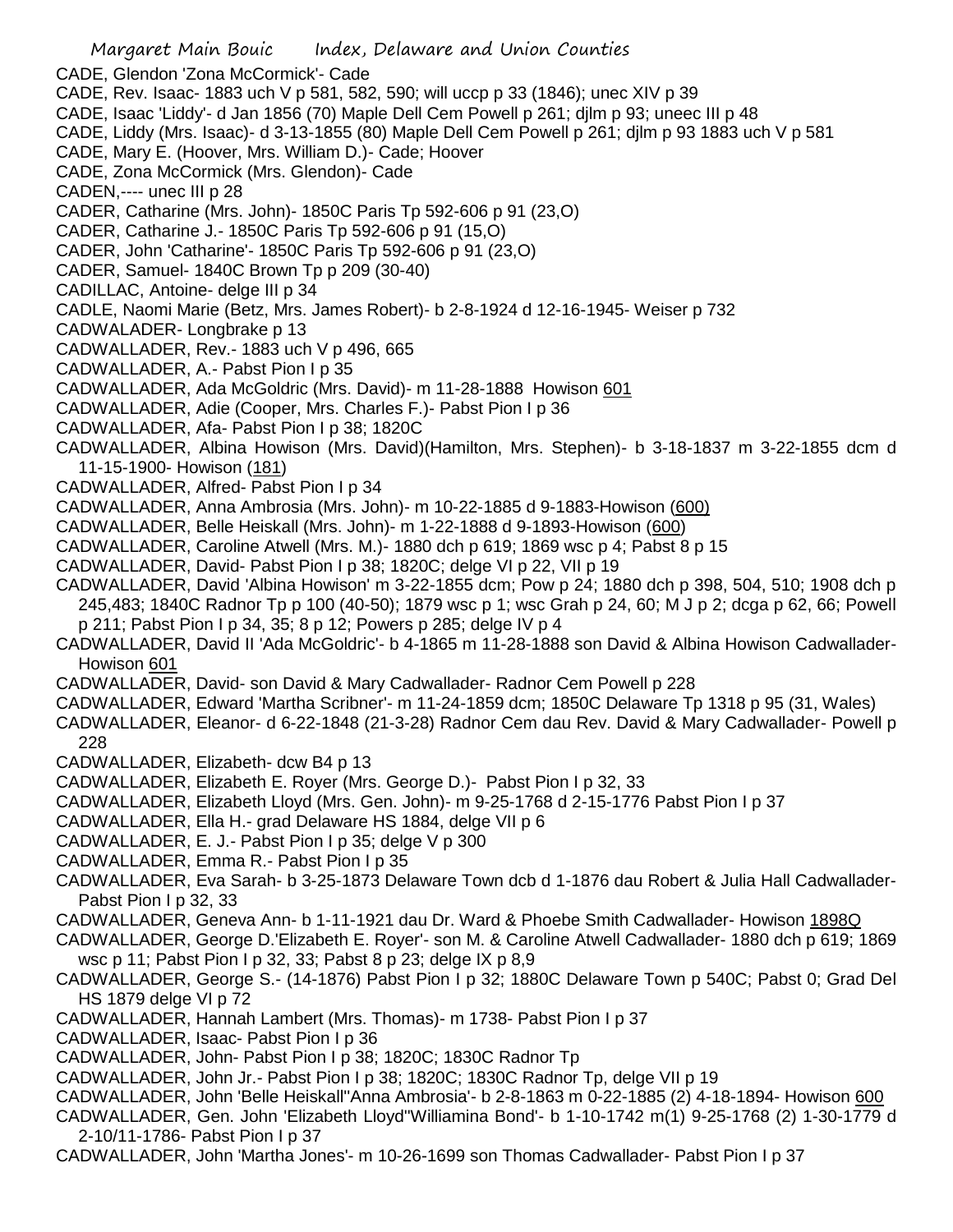- CADWALLADER, Rev. John 'Sarah Alyn'- 1880 dch p 504, 509, 510, 619; 1985 uch p 287, 483; Pabst 4,5; Powers p 285
- CADWALLADER, Joseph- Pabst 8 p 82; Pabst Pion I p 38; 1820C
- CADWALLADER, Jude- Pabst Pion I p 38; 1820C
- CADWALLADER, Julia Hall (Mrs. Robert)- m 12-27-1865 dcm; Pabst Pion I p 32
- CADWALLADER, Katy- Pabst 3 p 11
- CADWALLADER, Lambert- son Thomas & Hannah Lambert Cadwalader- Pabst Pion I p 37
- CADWALLADER, Lydia (Williams, Mrs. William F.)- m 12-13-1853 dcm
- CADWALLADER, M. & CO- delge VII p 43 (1851)
- CADWALLADER, Martha E.- Oak Grove Cem Powell p 430
- CADWALLADER, Martha Jones (Mrs. John)- Pabst Pion I p 37
- CADWALLADER, Martha Scribner (Mrs. Edward)- m 11-24-1850 dcm
- CADWALLADER, Mary, Miss- d 4- 1945- grad Delaware HS 1887, delge VII p 20 Cadwallader
- CADWALLADER, Mary Powers (Mrs. Richard Charles)- b 3-16-1914 Delaware m 9-26-1942- dau Robert Benjamin & Sarah Campbell Rue Powers- dcq Robert Powers 1; Pabst Pion I p 34; Powers p 99, 239, 240, 310
- CADWALLADER, Mary Rue- b 1-23-1944 Washington D. C.- dau Richard Charles & Mary Powers Cadwallader- dcq Robert Powers 1; Pabst 8 p 30; Powers p 99, 240, 310
- CADWALLADER, Maude (Jensen, Mrs. Julien)- b 12-25-1895 m 11-24-1921- dau John & Anna Ambrosia Cadwallader- Howison 1397
- CADWALLADER, May- grad Delaware HS 1886, delge VII p 20
- CADWALLADER, M. 'Caroline Atwell'- son John & Sarah Alyn Cadwallader- 1880 dch p 619; Pabst 8 p 3, 15, 22, 24; wsc Grah p 37; Poe p 24; 1869 wsc p 2, 4, 10, 12; hadc p 66; delge VI p 58
- CADWALLADER, Morris Atrice- b 1-22-1844 son George D. & Elizabeth E. Royer Cadwallader- Pabst Pion I p 32, 34, 35; dcw Bk 4 p 42 (sur); 1880C Delaware Town p 485A
- CADWALLADER, Nathan- Pabst Pion I p 38
- CADWALLADER, Ninon Wight (Mrs. Tom)- m 6-16-1927- Howison (1386)
- CADWALLADER, Phoebe Smith (Mrs. Dr. Ward)- m 8-29-1919- Howison (1388)
- CADWALLADER, Reese- Pabst Pion I p 38; 1820C
- CADWALLADER, Richard- Powers Pat p 231
- CADWALLADER, Richard Charles 'Mary Powers'- b 5-26-1913 m 9-26-1942- dcq Robert Powers 1; Cadwallader; Powers p 99, 240, 310
- CADWALLADER, Robert A.- 1908 dch p 389; 49ers p 2; delge VII p 43
- CADWALLADER, Robert 'Julia Hall'- m 12-27-1865 dcm; Pabst Pion I p 32, 33, 34, 35; 1880C Delaware Town p 530A
- CADWALLADER, Ruth (Higgins, Mrs. Armon)(Lindley, Mrs. Arch)- b 12-1890 m 9-1916 dau David II & Ada McGoldric Cadwallader- Howison 1390
- CADWALLADER, Sara Ann- b 7-20-1950 Baton Rouge dau Richard Charles & Mary Campbell Powers Cadwallader- Powers p 99, 240, 310
- CADWALLADER, Sarah Alyn (Mrs. John)- d 4-19-1833 (58); Powell p 212; 1880 dch p 619; Pabst 8 p 4
- CADWALLADER, Sarah E. b 1873 d 1876 Oak Grove Cem Powell p 430
- CADWALLADER, Sarah (Hyde, Mrs. A. E.)- Pabst Pion I p 36
- CADWALLADER, Sarah S- b 1797 d 1876 Oak Grove Cem Powell p 430
- CADWALLADER, Thomas- from Wales 7-8-1827 Natur. 10-6-1836; delge VIII p 58
- CADWALLADER, Thomas 'Hannah Lambert'- m 1738 son John & Martha Jones Cadwallader- Pabst Pion I p 37
- CADWALLADER, Thomas- son Thomas Cadwallader- Pabst Pion I p 37
- CADWALLADER, Thomas- dcw Bk 4 p 13 (wit)
- CADWALLADER, Theodore R.- b 6-2-1886 dcb- son George D. & Elizabeth Royer Cadwallader- Pabst Pion I p 38
- CADWALLADER, Tom 'Ninon Wight'- b 10-22-1886 m 6-16-1927 son John & Belle Heiskall Cadwallader-Howison 1386
- CADWALLADER, Dr. Ward 'Phoebe Smith'- b 3-11-1897 m 8-29-1919 d 12-10-1923 son John & Anna Ambrosia Cadwallader- Howison 1388
- CADWALLADER, Willamina Bond (Mrs. Gen John)- m 1-30-1779 d 9-9-1837- Pabst Pion I p 37
- CADWALTER, Mary (Boyer, Mrs. Edward Walter)- b 12-23-1921 m 6-8-1940- Weiser p 479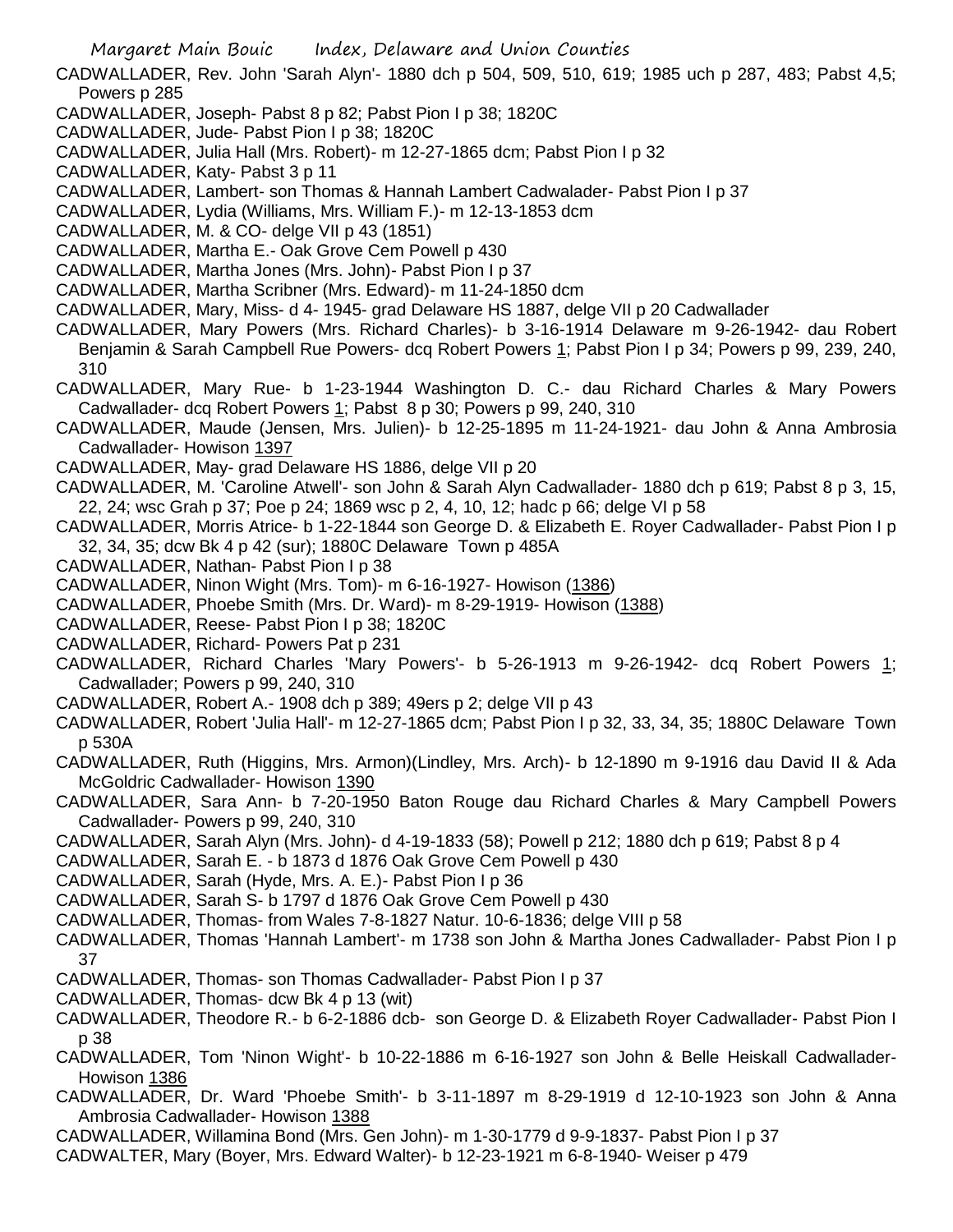- Margaret Main Bouic Index, Delaware and Union Counties CADWELL, Dennis- son Robert & Marvel Cadwell- 1959 ucd (4) CADWELL, Marvel (Mrs. Robert)- 1959 ucd CADWELL, Mary- 1850C Delaware Town 1107 p 85 (25,O) CADWELL, Polly (Sherman, Mrs. John L.)- m 7-21-1799 Winget Bible- unec VI p 45; delge IV p 18 CADWELL, Robert 'Marvel'- 1959 ucd CADWELL, Robert- son Robert & Marvel Cadwell- 1959 ucd (13) Cadwell, William- d 4-20-1863 (77-1-27) Cheshire Cem CADY & SMYTHE, delge VII p 8 CADY, Dr. Alman B. 'Mary E. Leary'- brother Dr. C. S.- 1880 dch p 617; 1880C Delaware Town p 506A CADY, Albert E. 'Martha'- 1870C York Tp 67-66 p 9 (25,O) CADY, Abigail Lawrence (Mrs. Jeremiah)- Asp (31-1) CADY, Alice- dau Norman W. & Anna Mott Cady- 1915 uch p 552 CADY, Alice (Simons, Mrs. Jewett Burdette)- dau William Cady- 1915 uch p 670 CADY, Annie Lee (Mrs. Lucius)-dumch p 385 CADY, Annie Mott (Mrs. Norman W.)- dau Josiah & Mary Ann Scobey Mott- dumch p 385; 1915 uch p 552 CADY, Celia Wall- dau William Cady- 1915 uch p 670 CADY, Dr. C. S.- brother Dr. A. B.- 1880 dch p 617 CADY, Edward 'Mary McGraw'- m 1-21-1864 ucm 3524 CADY, Effie- dau Norman W. & Anna Mott Cady- 1915 uch p 551 CADY, Eleazor 'Mary Converse'- bapt 10-15-1749 son William & Phebe Kingsbury Cady- Asp 31-4 CADY, Elizabeth Curtis (Mrs. Eleazor)- Asp (31-4) CADY, Elizabeth (Parkhurst, Mrs. Timothy)- Asp p 161a CADY, Elmer B.- son A. B. & Mary E. Leary Cady- 1880 dch p 617 CADY, Ethel- 1969, 1971 dcd CADY, Frankie- son A. B. & Mary E. Leary Cady- 1880 dch p 617 CADY, Gertrude Woodfill (Mrs. William)- b 1894 m 1920 dau Oliver F. & Rebecca Williams Woodfill- White II 95 CADY, Glen LeRoy 'Ida Pearl Burton'- Cowgill p 21 CADY, Gregory Allen- b 11-10-1966 son Robert LeRoy & Sharon Kay Beach Cady- Cowgill p 21 CADY, Hannah Davis (Mrs. Noah)- dau Ezekiel Davis- dumch p 385 CADY, Harriet M. Kirkpatrick, Mrs. Van)- b 3-24-1850 dau P. R. & Sophronia Granby Cady- dumch p 385; 1915 uch p 552 CADY, Harriet Warner (Benson, Mrs. Leander)(Mrs. Parley R.)- b 12-20-1813 1813 m (1) 1-1831 (2) 1858 dau John H. & Julia Robinson Warner- dumch p 385; Powell p 332 CADY, Henry- son Pat & Kate Cady- 1870C Allen Tp 242-234 (8, Irel) CADY, Ida Pearl Burton (Mrs. Glen LeRoy)- Cowgill p 21 CADY, Jeremiah 'Abigail Lawrence'- b 10-17-1731 son William & Phebe Kingsbury Cady- Asp 31-1 CADY, John A.- 1850C Berkshire Tp 193 (20, Vt) CADY, Kate (Mrs. Pat)- 1870C Allen Tp 242-234 p 15 (38, Irel) CADY, Levina- dau A. B. & Mary E. Leary Cady- 1880 dch p 617 CADY, Lewis- son William Cady- 1915 uch p 670 CADY, Lucius 'Annie Lee'- b 5-13-1839 son P. R. & Sophronia Granby Cady- dumch p 385 CADY, Mabel H.- dau A. B. & Mary E. Leary Cady- 1880 dch p 617 CADY, Martha A. (Mrs. Albert E.)- 1870C York Tp 87-66 p 9 (24,O) CADY, Mary Converse (Mrs. Eleazor)- Asp (31-4) CADY, Mary E. Leary (Mrs. Alman B.)- 1880 dch p 617 CADY, Mary Lee (Armstrong, Mrs. Charles Carroll)- dau Norman W. & Anna Mott Cady- 1915 uch p 552 CADY, Mary L. (Conklin, Mrs. Francis)- b 5-5-1848 dau P. R. & Sophronia Granby Cady- dumch p 385 CADY, Mary McGraw (Mrs. Edward)- m 1-21-1864 ucm 3524
- CADY, Mary (Mrs. Patrick,Sr.)- b 11-1833 1900C Allen Tp 183-187 p 9A (66,Irel,Irel,Irel); m 37y 3 ch, 1 living CADY, Mattie Wiseman (Mrs. Myron H.)- dumch p 385
- CADY, Myron A. 'Hattie Wiseman'- b 11-12-1843 son P. R. & Sophronia Granby Cady- dumch p 385
- CADY, Nettie- dau Norman W. & Anna Mott Cady- 1915 uch p 552
- CADY, Noah 'Hannah Davis'- b 1784 Vt- dumch p 385
- CADY, Norma Jean- b 1926 dau William & Gertrude Woodfill Cady- White II109
- CADY, Norman W.'Annie Mott'- b 11-2-1837 son P. R. & Sophronia Granby Cady- dumch p 385, 1915 uch p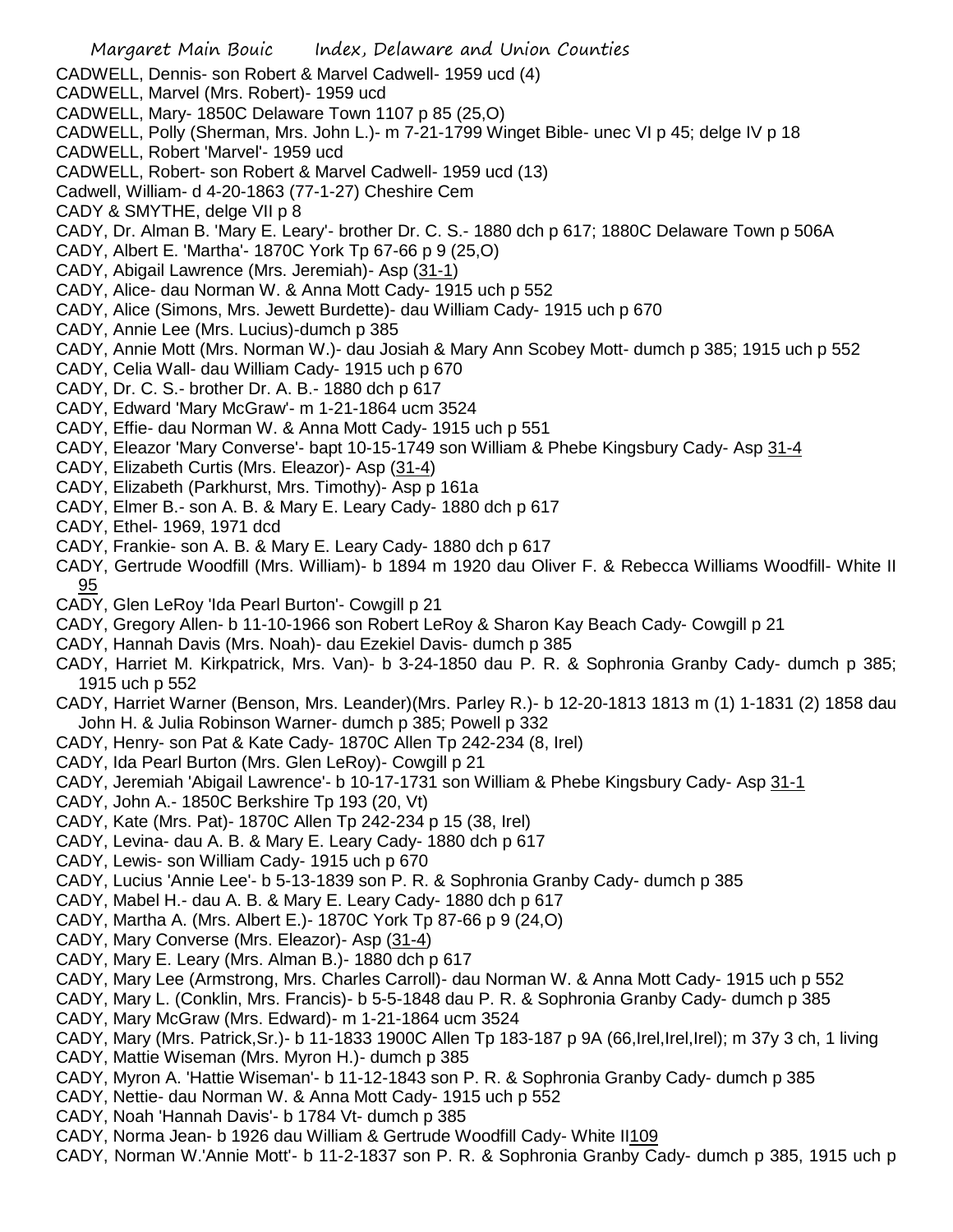CADY, P.- delge V p 300

- CADY, Parley R. 'Harriet Warner''Sophronia Granby'- b 8-4-1815 m(1)1837 (2) 1858 son Noah & Hannah Davis Cady- dumch p 385; 1915 uch p 552; Powell p 332; uca p 58
- CADY, Pat 'Kate'- 1870C Allen Tp 242-234 p 15 (40, Irel)
- CADY, Patrick,sr. 'Mary'- 1900C Allen Tp 183-187 p 9A (75, Irel,Irel,Irel)
- CADY, Patrick,Jr. b 10-1865 son Patrick,Sr. & Mary Cady- 1900C Allen Tp 183-187 p 9A (34, NY)
- CADY, Phebe Kingsbury (Mrs. William)- b 1-8-1704 m 11-11-1827 dau Ephraim & Phebe Maine Kingsbury-Asp 31
- CADY, Phebe (Shephard, Mrs. David)- b 9-30-1733 dau William & Phebe Kingsbury Cady- Asp 31-3
- CADY, Richard- 1980 dcd
- CADY, Robert LeRoy 'Sharon Kay Beach'- b 11-24-1940 m 7-4-1962 son Glen LeRoy & Ida Pearl Burton Cady- Cowgill p 21
- CADY, Robert Le Roy- b 4-29-1963 son Robert LeRoy & Sharon Kay Beach Cady- Cowgill p 21
- CADY, Sharon Kay Beach (Mrs. Robert LeRoy)- b 6-14-1943 m 7-4-1962 dau Clair Richard & Adeline Cowgill Beach- Cowgill p 21
- CADY, Sophronia Granby (Grandy)(Mrs. P. R.)- m 1837 d 8-18-1857 Powell p 332; dumch p 385; 1915 uch p 552
- CADY, Tamara Sue- b 7-27-1965 dau Robert LeRoy & Sharon Kay Beach Cady- Cowgill p 21
- CADY, William 'Gertrude Woodfill'- m 1920 White II 95
- CADY, William Jr.- b 1928 son William & Gertrude Woodfill Cady- White II 110
- CADY, William L.- son A. B. & Mary E. Leary Cady- 1880 dch p 617
- CADY, William 'Phebe Kingsbury'- b 8-22-1904 m 11-11-1827- Asp (31)
- CADY, William- son William Cady- 1915 uch p 670
- CADY, William- son William & Phebe Kingsbury Cady- b 6-8-1729- Asp 31-2
- CADY, Willis- son William Cady- 1915 uch p 670
- CADY, Wilma- b 1922 dau William & Gertrude Woodfill Cady- White II 108
- CADY, Zella- dau Norman W. & Anna Mott Cady- 1915 uch p 552
- CAESAR, Joane (Johanna)(Mrs. Robert)- dau William & Anna Barne Loveless- Loveless p 3
- CAESAR, Julius- McKitrick p 9
- CAFAGNO, Cheryl L. (Mrs. Daniel D.)- 1979, 1981, 1983, 1991 ucd
- CAFAGNO, Daniel D. 'Cheryl L.'- 1979, 1981, 1983 ucd
- CAFAGNO, Daniel- b 1976 son Daniel D. & Cheryl L. Cafagno- 1979, 1983 ucd
- CAFAGNO, Sheila- b 1965 dau Daniel D. & Cheryl L. Cafagno- 1979 ucd
- CAFAGNO, Teresa- b 1967 dau Daniel D. & Cheryl L. Cafagno- 1979 ucd
- CAFFEE, Hazel G. (Milligan, Mrs. Robert)- Milligan (22)
- CAFFREY, Frank 'Ruth Kehl'- Weiser p 536
- CAFFREY, Helen- dau Frank & Ruth Kehl Caffrey- Weiser p 536
- CAFFREY, Joanne E.- delge IV p 40
- CAFFREY, Joseph- son Frank & Ruth Kehl Caffrey- Weiser p 536
- CAFFREY, Mary- dau Frank & Ruth Kehl Caffrey- Weiser p 536
- CAFFREY, Ruth Kehl (Mrs. Frank)- dau Calvin Newton & Mary Moore Kehl- Weiser p 536
- CAFFY, John- uca p 103
- CAGE, Benjamin T. 'Eliza Craig'- m 5-9-1872 ucm 5079
- CAGE, Eliza Craig (Mrs. Benjamin T.)- m 5-9-1872 ucm 5079
- CAGE, William- Hutchisson p 10
- CAGLE, Mary (Loveless, Mrs. Paul Noble)- Loveless p 7
- CAGLE, Sheila Burroughs (div) b 12-20-1953 dau Charles Gaylord & Betty Eileen Miller Burroughs- dcc Sheila Burroughs Cagle 1
- CAGWIN, Florence Hodges (Mrs. Rev. Hubert C.)- m 6-24-1936- Cagwin; 1983 ucd
- CAGWIN, Rev. Hubert C. 'Florence Hodges'- m 6-24-1936- Cagwin; 1983 ucd
- CAGWIN, Joyce (Harris, Mrs. Charles)- dau Rev. Hubert C. & Florence Hodges Cagwin- Cagwin
- CAGWIN, Nancy (Dudgeon, Mrs. )- dau Rev. Hubert C. & Florence Hodges Cagwin- Cagwin
- CAGWIN, Paul- son Rev. Hubert C. & Florence Hodges Cagwin- Cagwin
- CAGWIN, Philip- son Rev. Hubert C. & Florence Hodges Cagwin- Cagwin
- CAGWIN, Sylvia (McCoy, Mrs. Eugene)- dau Rev. Hubert & Florence Hodges Cagwin- Cagwin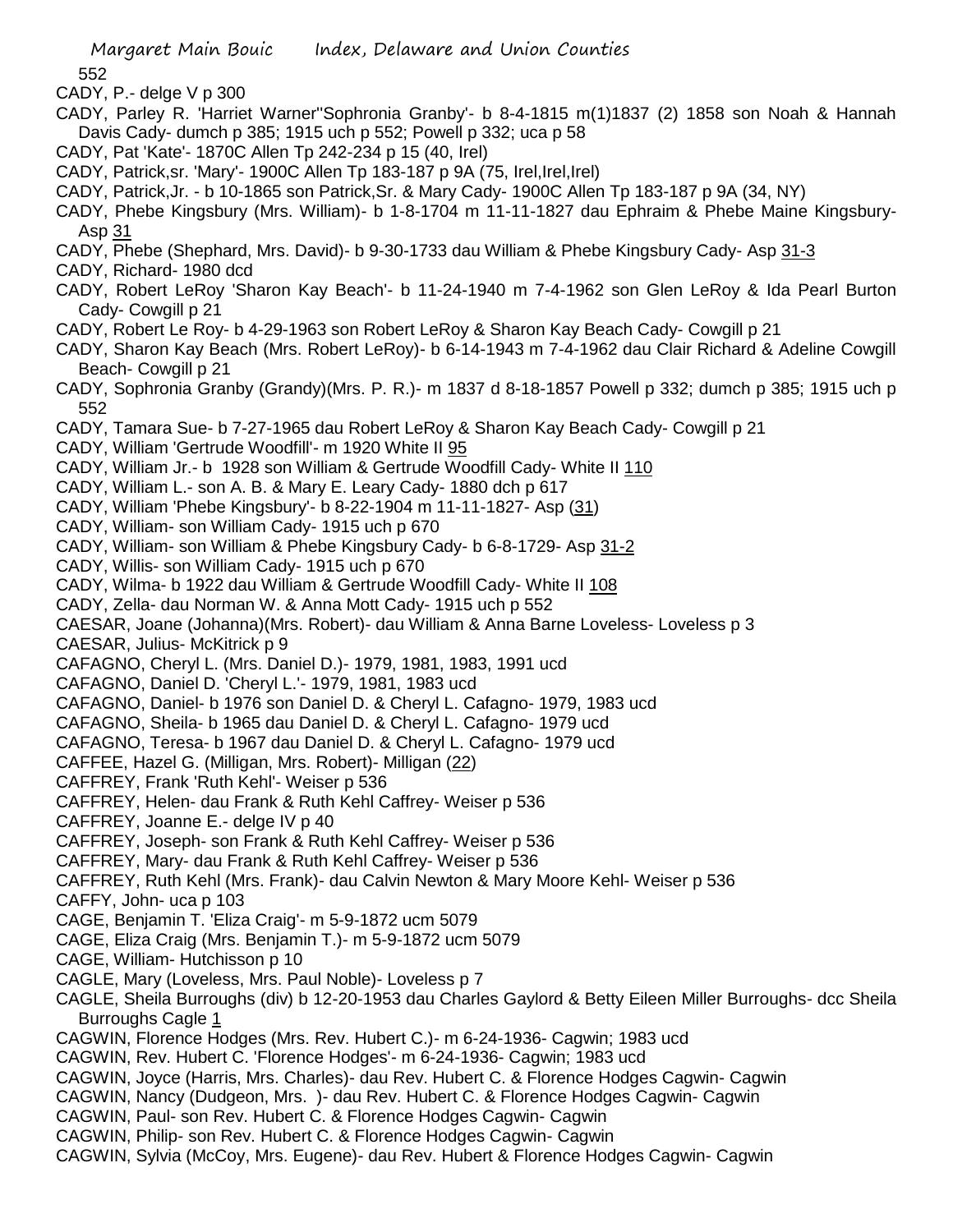- CAHALL, Home E.- hmp p 44, 45, 61
- CAHILL, Ada (Mrs. Chester)- Cahill
- CAHILL, Ada J.- b 1877 d 8-1905 York Tp Cem p 68
- CAHILL, Ada Pagenstech (Mrs. Paul T.)- 1915 uch p 1038
- CAHILL, Adam 'Exerience'- b 10-10-1809 d 5-24-1879 York Tp Cem p 27; 1850C York Tp 371-376 p 57 (40, Va); 1870C York Tp 92-90 p 12 (58,O)
- CAHILL, Albertus G.- b 1881 d 1952 York Tp Cem p 34- son William & Mary E. Vance Cahill- 1900C Liberty Tp Un C0 34 p 2A (18,O,O,O)
- CAHILL, Albert H.- b 1854 d 1925 Byhalia Cem lptw p 107 son Martha Cahill- 1870C Washington Tp 2 p 1 (15,O); 1880C Washington Tp 131-136 p 14 (24,O,O,O)
- CAHILL, Albert 'Lydia'- Maugans Anc p 42
- CAHILL, Alexander 'Elizabeth J. Hines'- b 1856 m 4-19-1882 ucm 7160 d 1926 Byhalia Cem R13 lptw p 115; uca p 99
- CAHILL, Alexander- son Enos & Isabel Martin Cahill- 1883 uch V p 667; 1870C Washington Tp 1 p 1 (17,O)
- CAHILL, Alexander 'Mary J.'- 1870C York Tp 235-229 p 30 (38,O); 1880C York Tp 70 p 7 (49,O,O,O) p 0021
- CAHILL, Alice Long (Mrs. Howard)- b 9-16-1916 m 6-23-1937 d 3-7-1993 (76) bur Kenton- dau Clarence R. & Florence B. Oates Long- Cahill
- CAHILL, Alma Fawley (Mrs. James C.)- 1915 uch p 1038; unec IV p 18
- CAHILL, Alpharetta- dau Enos & Isabel Martin Cahill- 1883 uch V p 667; 1870C Washington Tp 1 p 1 (5,O); 1880C Washington Tp 165-172 p 18 (15,O,O,O)
- CAHILL, Anna- b 1906 d 1923 Claibourne Cem p 62
- CAHILL, Asberry/Asbury 'Mary Jane Bird'- m 1-23-1856 ucm 2381 d 12-25-1875 (45-8-15); 1850C York Tp 371-376 p 57 (17,O); 1860C York Tp 1350-1360 p 134 (25,O); 1870C York Tp 92-90 p 12 (37,O); unec VIII p 65
- CAHILL, Austin 'Sarah Jane'- b 9- 1848 d 1-28-1929 York Tp Cem p 74; 1900C Richwood 214-227 p 8B (45,O,Wva,O); m 18y
- CAHILL, Barbara J. (Mrs. Eugene M.)- Cahill 1959, 1967, 1971, 1973, 1975, 1979, 1983, 1991 ucd
- CAHILL, Barbara Jean (Moeller, Mrs. Michael)- b 1953 dau Eugene & Barbara Cahill- Cahill; 1959, 1967, 1971, 1981 ucd
- CAHILL, Beatrice "Babe"- b 1908 d 11-12-1924 York Tp Cem p 64- dau Homer J. & Chloe Lamson Cahill-1985 uch p 41, 48
- CAHILL, Belinda (McMillan, Mrs. John T.)- m 9-27-1866 ucm 4044 dau John E. & Hannah Brisband Cahill-1915 uch p 1037; unec I p 14;
- CAHILL, Benjamin Franklin- d 11-12-1861 (24-11-21) York Tp Cem p 4 son John E. & Hannah Brisband Cahill-1915 uch p 1036; unec I p 3, 12
- CAHILL, Benton 'Lavina Howland'- b 3-16-1854 m 3-12-1874 ucm 5456 d 1939 Claibourne Cem p 14- son John E. & Hannah Brisben Cahill- 1915 uch p 153, 154, 262, 656, 1037; 1883 uch III p 338, V p 614; 1985 uch p 43 1870C Claibourne Tp 302-296 p 38 (16,O); 1880C Claib. Tp 109-215 p 0215 (26,O,O,Pa); uca p 21, 87; unec I p 14; 1900C Richwood 347-39 p 13B (44,O,O,O) m 25y
- CAHILL, Bertha Hisey (Mrs. Stewart S.)- Cahill
- CAHILL, Bertha M. (Mrs. Fireston)- b 1880 d 6-5-1959 York Tp Cem p 40
- CAHILL, Betty (Owen, Mrs. Ernest)- dau Frank & Marguerite Mabel Garvin Cahill- Maugans Anc p 42
- CAHILL, Birney infant son of Isaac & Tillie d (7m 19d) Claibourne Cem p 24
- CAHILL, Blenda- unec I p 14
- CAHILL, Brent- b 1860 son Michael T. & Peggy A. Cahill- 1980 dcd
- CAHILL, Bruce 'Mary Dillon'- b 1902 m 1930 d 5-21-1980 son Homer J. & Chloe Lampson Cahill- 1985 uch p 8, 41, 48, 95, 158, 183; 1949, 1959, 1967, 1971, 1973, 1975, 1979 ucd; York Tp Cem p 84; unec III p 18
- CAHILL, Bruce W.- son Howard & Alice Long Cahill- Cahill
- CAHILL, Cassia J. Beathard (Mrs. Norman E.)- dau William & Dortha Wasson Beathard- 1883 uch V p 608
- CAHILL, Catherine Sickle (Mrs. Francis M.)- Cahill
- CAHILL, Cedelia Hill (Mrs. William)- b 1853 Un Co d 4-25-1926 (75) Oakdale Cem 3818 (E28) I p 5 (E-R4-2) Raymond Cem lptw p 32; Cahill
- CAHILL, C. E. uca p 101
- CAHILL, Charles- son Alexander & Mary J. Cahill- 1880C York Tp 70 p 7 (18,O,O,Pa)
- CAHILL, Charles W. 'Florence R Dempsey Cornelius'- b 1913 d 4-9-1983 Raymond Cem R4 lptw p 37;son John & Margaret Holtschulte Cahill- Cahill; Cornelius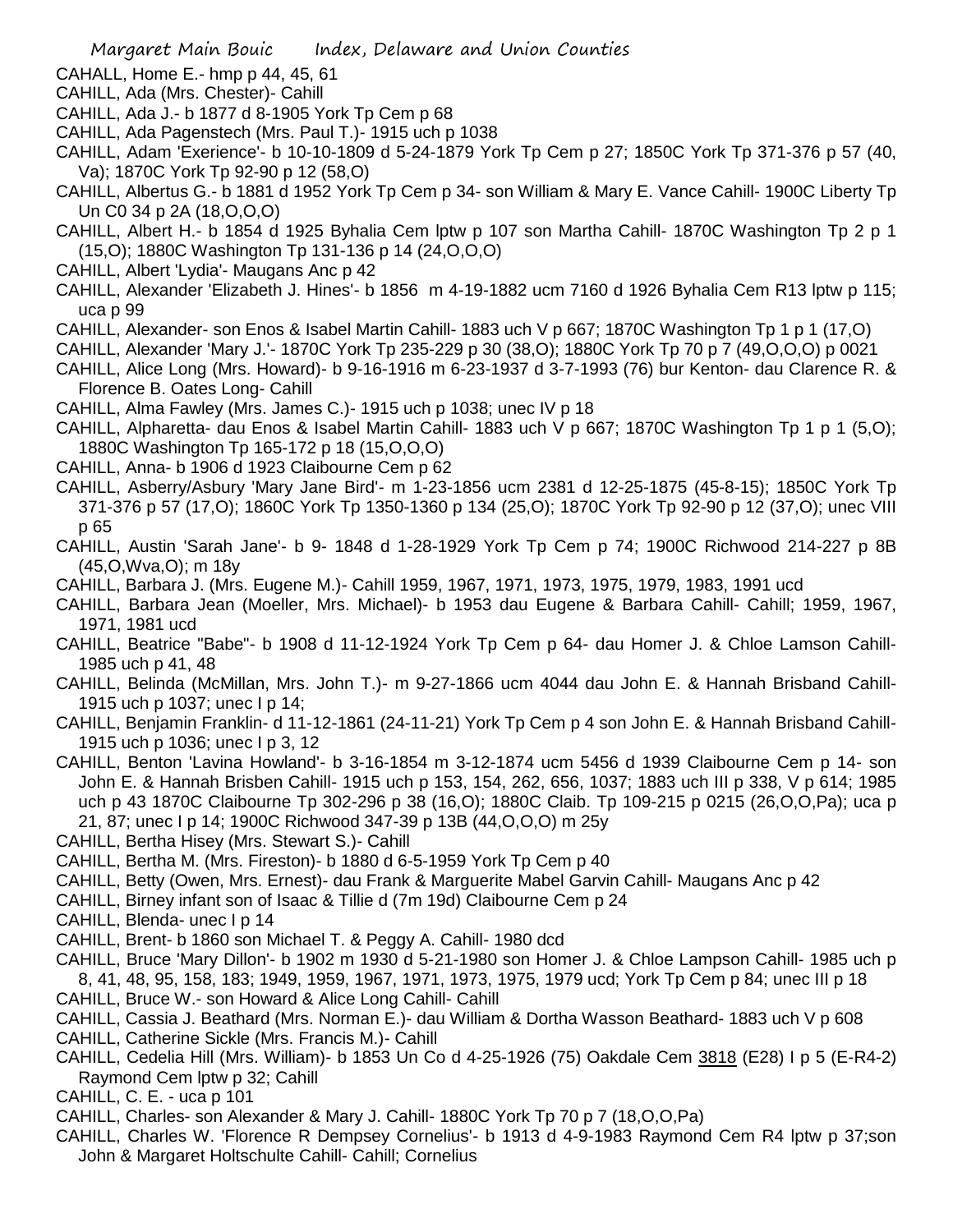- CAHILL, Chester C. 'Ada'- b 4-24-1885 d 11-16-1959 Claibourne Cem p 62- son Isaac & Tillie Fegley Cahill-1900C Claibourne Tp 183-192 p 8B (14,O,O,O); Cahill
- CAHILL, Chloe Lam(p)son (Mrs. Homer)- b 9-18-1876 m 7-4-1900 d 6-23-1965 York Tp Cem p 64 dau Court Lampson; 1985 uch p 41, 48; 1949, 1959 ucd
- CAHILL, Christopher- son Asberry & Mary Jane Bird Cahill- 1870C York Tp 92-90 p 12 (10,O); 1880C York Tp 244 p 23 (22,O,O,O)
- CAHILL, Claretta (Mrs. Ermil)- b 1900 d 1931 York Tp Cem p 68
- CAHILL, Clement U.'Mary'- b 1860 d 1924 Byhalia Cem R 15 lptw p 132; 1883 uch V p 667; 1870C Washington Tp 2 p 1 (9,O); 1880C Washington Tp 166-173 p 18 (19,O,O,O) p 013A
- CAHILL, Colleen (Wallace, Mrs. Perry)- m 1-28-1980 dau Leslie & Joyce Manor Cahill- Cahill
- CAHILL, Columbus C. 'Myra'- b 1858 d 4-14-1936 York Tp Cem p 39
- CAHILL, Columbus 'Mide L. Tuttle'- m 2-12-1881 ucm 6911
- CAHILL, Cora Bell- b 11-25-1871 d 7-8-1872 York Tp Cem p 5- dau Lemuel & Mary F. Worbs Cahill- 1883 uch V p 537
- CAHILL, C. T.- d 7-13-1869 (48-6-8) York Tp Cem p 39
- CAHILL, Cutler- b 4-1890 son Austin & Sarah Cahill- 1900C Richwood 214-227 p 8B (10,O,O,O)
- CAHILL, Cynthia A.- dau Adam & Experience Cahill- 1850C York Tp 371-376 p 57 (7,O)
- CAHILL, Cynthia (Deever, Mrs. Joseph)- m 3-31-1860 ucm 3014
- CAHILL, David B.- b 12-26-1815 d 2-9-1894 York Tp Cem p 48
- CAHILL, David- son Elsea & Mary Cahill- 1850C York Tp 453-461 p 69 (5,O)
- CAHILL, David J.- 1883 uch IV p 470, 535
- CAHILL, David 'Martha'- 1850C Claibourne Tp 182 p 29 (32,O); 1860C Claibourne Tp 805-786 p 108 (43,O); uca p 87
- CAHILL, David 'Matilda'-m 5- 1870- 1883 uch V p 448; 1870C Claibourne Tp 71-69 p 9 (54); 1880C Claibourne Tp 106-112 p 214A (64,O,O,O)
- CAHILL, David W.- son Joseph R. & Elisabeth Cahill- 1850C york Tp 374-379 p 58 (4,O)
- CAHILL, Delmer B.- b 1889 d 1961 Claibourne Cem p 14- son Benton & Levina Howland Cahill- 1915 uch p 656; 1900C Richwood 347-369 p 13B (10,O,O,Ky)
- CAHILL, Dennis- 1915 uch p 1037
- CAHILL, Dennis- son John Cahill- 1915 uch p 1037
- CAHILL, Dessie (Mrs. Harry)- d 11-8-1972- Cahill
- CAHILL, D. M.- d 9-19-1863 1883 uch IV p 469, 470
- CAHILL, Donald E. 'Joan E. Trigg'- m 5-7-1977 son Dr. Robert C. Cahill- Cahill
- CAHILL, Donna Mae (Baldauf, Mrs. Richard)- dau Frank & Marguerite Mabel Garvin Cahill- Maugans Anc p 42
- CAHILL, Dorothy M.- b 1909 d 1926 Byhalia Cem R10 lptw p 113
- CAHILL, --(Houk, Mrs. )- dau John Cahill- 1915 uch p 1037
- CAHILL, --(Barr, Mrs. )- dau John Cahill- 1915 uch p 1037
- CAHILL, D. W.- unec IV p 32
- CAHILL, Dwight- son Mrs. Pearl Doudna- Cahill; Doudna
- CAHILL, E.- uca p 100, 101
- CAHILL, Edith (Woodfill, Mrs. Earl)- m 1910 White II (92)
- CAHILL, Elaine Brook Fisher (Mrs. Johnathan Bruce)- m 8-6-1994 dau Frederick II & Allison Fisher- Cahill
- CAHILL, Elbert T.- d 10-26-1877 (4-5-4) son John W. & Emaline Cahill- York Tp Cem p 26
- CAHILL, Elcy M.- 1870C York Tp 127-125 p 17 (18,O)
- CAHILL, Eldora- dau Jane Cahill- 1880C York Tp 244 p 23 (l0,O,O,O)
- CAHILL, Elisa- dau Jane M. Cahill- 1880C York Tp 244 p 23 (24,O,O,O)
- CAHILL, Eliza M.- dau Asberry & Mary Jane Bird Cahill- 1870C York Tp 92-90 p 12 (13,O)
- CAHILL, Elisabeth- dau Elsea & Mary Cahill- 1850C York Tp 453-461 p 69 (7,O)
- CAHILL, Elizabeth J.- dau Adam & Experience Cahill- 1850C York Tp 371-376 p 57 (5,O)
- CAHILL, Elizabeth J. Hines (Mrs. Alexander)- m 4-19-1882 ucm 7160
- CAHILL, Elisabeth (Mrs. Joseph)- 1850C York Tp 374-379 p 58 (44, U. Can)
- CAHILL, Elisabeth- dau Joseph R. & Elisabeth Cahill- 1840C York Tp 295 (-5); 1850C York Tp 374-379 p 58  $(10, 0)$
- CAHILL, Elizabeth J. (Stephenson, Mrs. George)- m 11-23-1864 ucm 3645
- CAHILL, Elsea 'Mary'- 1850C York Tp 453-461 p 69 (38,O)
- CAHILL, Elsie M. (Hatcher, Mrs. John H.)- m 6-26-1880 ucm 6741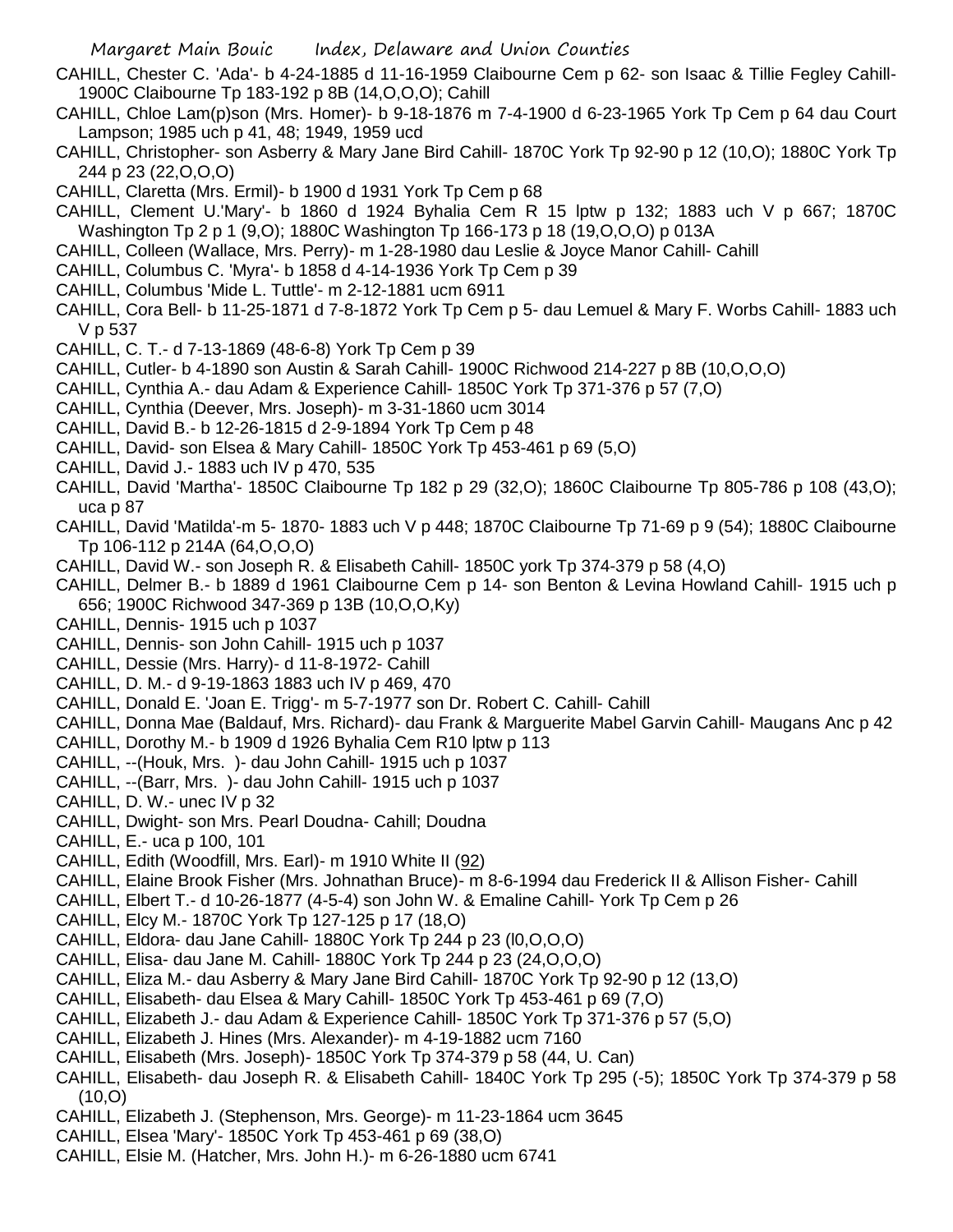- CAHILL, Emaline Tobey (Mrs. John W.)- b 3-23-1850 m 9-19-1867 ucm 4239 d 12-25-1925 York Tp Cem p 26; 1880C York Tp 117 p 11 (30,O,Ny,NY)
- CAHILL, Emery Uriah- b 1881 d 1918 Claibourne Cem p 14- son Benton & Levina Howland Cahill- 1883 uch V p 614; 1915 uch p 656; 1900C Richwood 347-369 p 13B (20,O,O,Ky)
- CAHILL, Emma- dau William & Sedelia Hill Cahill- 1880C Liberty Tp Un Co 200-206 p 21 (4,O,O,O)
- CAHILL, Enos 'Isabel Martin'- b 3-17-1829 m 8-1-1849 d 7-1-1897 OVI Byhalia Cem R11 lptw p 113 son William & Rebecca Cahill- 1883 uch V p 667; 1870C Washington Tp 1 p 1 (41,O); 1880C Washington Tp 165-172 p 18 (51, O,O,Vir) p 013A
- CAHILL, Eric- son Vaughan D. & Ruth Wells Cahill- 1915 uch p 1038
- CAHILL, Ernest- b 1879 d 1908 Claibourne Cem p 62
- CAHILL, Ethel Lee (Mrs. Albert G.)- b 1880 d 10- 1946 York Tp Cem p 34
- CAHILL, Eugene M. 'Barbara'- b 9-1-1926 d 4-10-1981 bur Forest Grove Cem son Francis M. & Catherine Sickle Cahill- Cahill; 1959, 1967, 1971, 1973, 1975, 1979, 1981, 1983, 1991 ucd
- CAHILL, Eva Hall- b 1893 d 1911 Claibourne Cem p 14
- CAHILL, Experience (Mrs. Adam)- b 4-15-1812 d 8-14-1857 York Tp Cem p 30; 1850C York Tp 371-276 p 57 (38, Va)
- CAHILL, Florence (15-7-12)- Claibourne Cem p 24
- CAHILL, Florence H.- b 4-1886 dau Isaac & Tillie Fegley Cahill- 1900C Claibourne Tp 183-197 p 8B (14,O,O,O)
- CAHILL, Florence- d 8-27-1888 (7y10m) Oakdale Cem 414 I p 5 (E-R4-2)
- CAHILL, Florence R Dempsey (Cornelius, Mrs. Randall)(Mrs. Charles W.)- b 3-7-1908/9 d 8-15-1987 Raymond Cem lptw p 37- dau Edward & Cora Dawson Dempsey
- CAHILL, Floyd Herbert 'Margaret L.'- b 6-17-1894 d 7-24-1964 Claibourne Cem p 91; son Austin & Sarah Cahill- 1900C Richwood 214-227 p 8B (5,O,O,O)
- CAHILL, Francis O.- b 1-11-1881 d 4-22-1887 son Adam Cahill York Tp Cem p 26
- CAHILL, Francis M. 'Catherine Sickle'- Cahill
- CAHILL, Frank 'Marguerite Mabel Garvin'- m 8-6-1921 son Albert & Lydia Cahill- Maugans Anc p 42
- CAHILL, Franklin- son John E. & Hannah Brisband Cahill- 1840C York Tp 288 (-5); 1850C Claibourne Tp 179 p 29 (14,O)
- CAHILL, Fred 'Gladys Shoup'- b 12-15-1912 m 4-2-1933 d 11-10-1979 bur York Cem p 84; son Homer J.& Chloe Lampson Cahill- Cahill; 1985 uch p 41, 48, 63; 1949, 1959, 1967, 1971, 1973, 1975, 1979 ucd
- CAHILL, Gladys Mae Shoup (Mrs. Fred)-b 2-11-1912 m 4-2-1933- York Tp Cem p 84; dau Durward Belmont & Bessie Edith Mannasmith Shoup- 1985 uch p 63; 1949, 1959, 1967, 1971, 1973, 1975, 1979 ucd; Cahill
- CAHILL, G. H. (Mrs. William)- Raymond Cem lptw p 32
- CAHILL, Grant- son David & Martha Cahill- 1870C Washington Tp 2 p 1 (6,O)
- CAHILL, Hannah E. Brisband (Mrs. John E.)- b 5-16-1880 (72-4-12) York Tp Cem p 4; 1883 uch V p 614, 533, 536; 1915 uch p 656, 1036; mt 3 p 13 1840C York Tp 288 (30-40); 1850C Claibourne 179 p 29 (43, Penn); 1870C Claibourne Tp 302-296 p 38 (63, Penn); unec I p 14
- CAHILL, Harry 'Dessie Hanby'- Cahill
- CAHILL, Harvy- son William & Sedelia Hill Cahill- 1880C Liberty Tp Un Co 200-206 p 21 (2,O,O,O)
- CAHILL, Helen Lillian (Mrs. Isaac)- b 1894 d 5-16-1960 York Tp Cem p 48
- CAHILL, Helen Lamont (Sieg, Mrs.Thaddeus Paul)- b 5-16-1908 m 6-1-1930 dau Howard & Lillian F. Jewel Cahill- Cahill; 1985 uch p 128
- CAHILL, Herbert Lemuel 'Sharon Sickmiller'- b 6-29-1935- son Bruce & Mary Dillon Cahill- 1985 uch p 41; 1949, 1959 ucd
- CAHILL, Homer J. 'Chloe Lampson'- b 1872 m 7-4-1900 d 12-11-1944 York Tp Cem p 64; Cahill; 1915 uch p 146; 1985 uch p 41, 48
- CAHILL, Howard 'Alice Long'- m 6-23-1937 d 1974 Cahill
- CAHILL, Howard 'Lillian F. Jewel'- b 4-1885 d 1955 Claibourne Cem p 58- son Austin & Sarah Cahill- Cahill; 1985 uch p 128; 1900C Richwood 214-227 p 8B (15,O,O,O)
- CAHILL, Howard 'Patricia Orr'- son Frank & Marguerite Mabel Garvin Cahill- Maugans Anc p 42; 1915 uch p 499
- CAHILL, Hugh R.- b 1857 d 1940 Byhalia Cem R15 lptw p 132- son David & Martha Cahill- 1870C Washington Tp 2 p 1 (12,O)
- CAHILL, Ida Belle- b 1863 d 1930 Byhalia Cem R15 lptw p 132
- CAHILL, Isaac- d 6-13-1862 1883 uch III p 338, IV p 470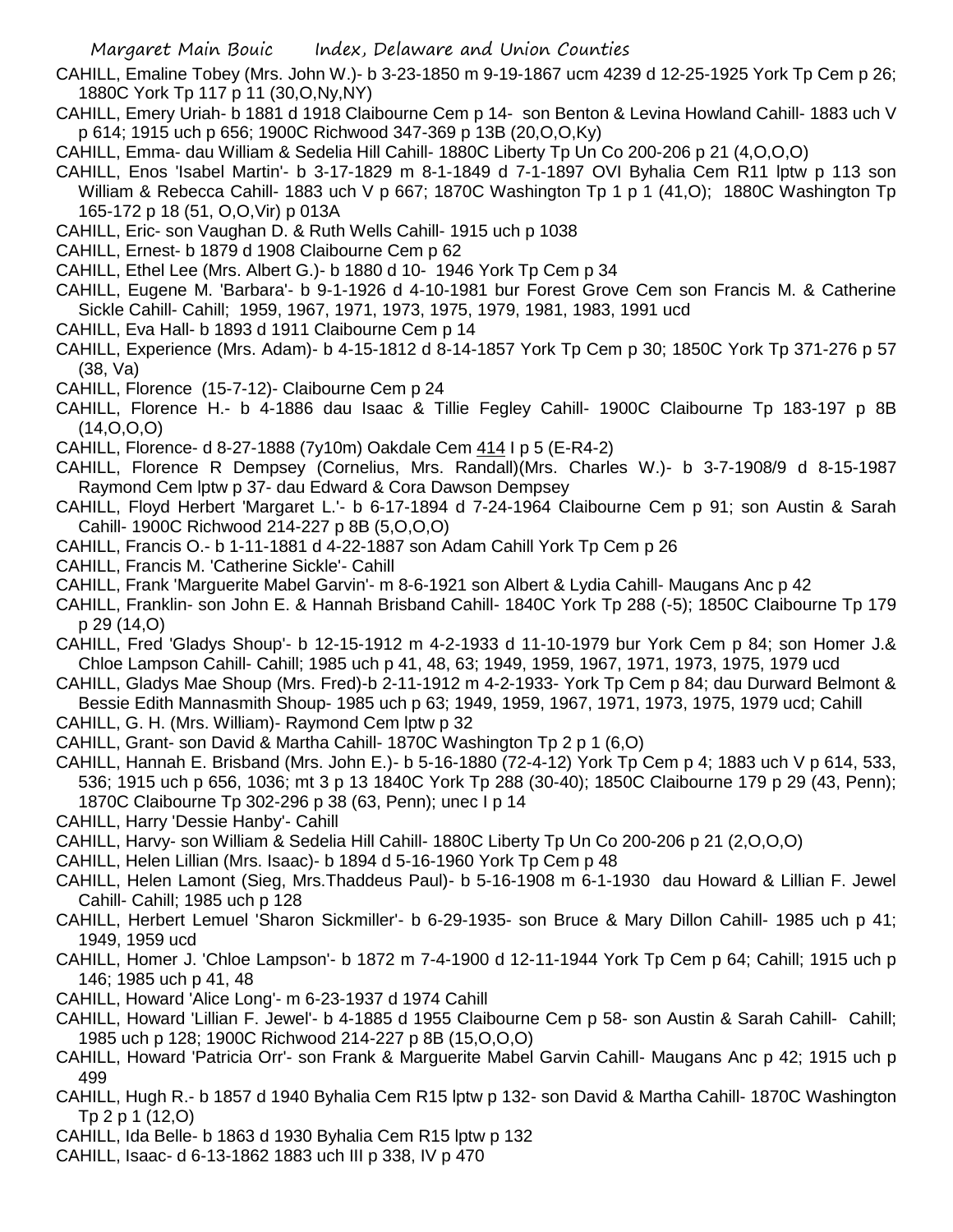- CAHILL, Isaac J. 'Lillian M. Skidmore'- son Uriah & Isabel Worbs Cahill- 1915 uch p 1038; 1883 uch V p 537; 1870C York Tp 93-91 p 12 (1,O); 1880C York Tp 236 p 23 (11,O,O,O)
- CAHILL, Isaac 'Tillie Fegley'- b 3-31-1850 m 9-26-1876 ucm 5937- son John E. & Hannah Brisband- 1883 uch V p 6-3, 614; mt 3 8, 13; 1850C Claibourne Tp 179 p 20 (3/12,O); 1870C Claibourne Tp 302-296 p 38 (20,O); 1880C Claibourne Tp p 0215; ucan p 87, 90, 99
- CAHILL, Isaac M.- unec I p 14
- CAHILL, Isabel Martin (Mrs. Enos)- b 9-3-1827 m 8-1-1849 d 9-1-1913 Byhalia Cem R11 lptw p 113- dau James & Jane Martin- 1870C Washington Tp 1 p 1 (42,O); 1880C Washington Tp 165-172 p 18 (52, O, Irel,Pa)
- CAHILL, Isabel Worbs (Mrs. Uriah)- b 7-21-1845 m 3-3-1864 ucm 3557 d 2-15-1918 York Tp Cem p 48 dau Laban H. & Martha J. Worbs- 1915 uch p 1036; 1883 uch V p 537; 1870C York Tp 93-91 p 12 (25,O); 1880C York Tp 236 p 23 (35, O,Ger,O); 1900C Richwood 245-258 p 9B (54,O,Ger,O) 2 ch
- CAHILL, James A.- hmp p 131
- CAHILL, Capt. James Alexander'Isabel Worbs' d 6-23-1864 (25-3-10) York Cem p 4; son John E. & Hannah Brisband Cahill- 1915 uch p 207, 1038; 1883 uch IV p 469, 470, 535 uca p 96; 1840C York Tp 288 (-5); 1850C Claibourne Tp 179 p 29 (12,O); unec I p 14, XIII p 15
- CAHILL, James A.- d 12-22-1888 (2m6d) son Columbus C. & Myra Cahill- York Tp Cem p 39
- CAHILL, James- son Asbury & Mary Jane Bird Cahill- 1860C York Tp 1350-1360 p 182 (4,O)
- CAHILL, James C. 'Alma Fawley'- b 6-16-1866 d 2-2-1902 York Cem p 48; son Uriah & Isabel Worbs Cahill-1915 uch p 1038; 1883 uch V p 537; 1870C York Tp 93-91 p 12 (3,O); 1880C York Tp 236 p 22 (14,O,O,O)
- CAHILL, James- son Fred & Gladys Cahill- 1949 ucd
- CAHILL, Jane- 1880C York Tp 244 p 23 (42,O,Pa,O) p 0029
- CAHILL, Jane (Crabtree, Mrs. James)- dau John Cahill- 1915 uch p 1037; 1850C Claibourne Tp 183 p 29 (63,O)
- CAHILL, Janet (Mrs. Robert)- 1959 ucd
- CAHILL, Jesse Melissa Miller- b 1856 d 1942 unec XIII p 38
- CAHILL, Joan E. Trigg (Mrs. Donald E.)- m 5-7-1977 dau Archie Trigg- Cahill
- CAHILL, Jo Anne (McArthur, Mrs. M. F.)- dau Frank & Marguerite Mabel Garvin Cahill- Maugans Anc p 42
- CAHILL, John- 1985 uch p 183
- CAHILL, John- d 3-12-1842 (16-8-14) York Tp Cem p 32
- CAHILL, John- 1915 uch p 492; 1883 uch V p 568; dumch p 463; unec X p 15
- CAHILL, John- son Dennis Cahill- 1915 uch p 1037
- CAHILL, john Eddie- unec I p 14
- CAHILL, John E.- b 1868 d 1940 Byhalia Cem R11 lptw p 113- son Enos & Isabel Martin Cahill- 1883 uch V p 667; 1870C Washington Tp 1 p 1 (2,O); 1880C Washington Tp 165-172 p 18 (12,O,O,O)
- CAHILL, John E.' Lister 'Hannah Brisband'- d 2-3-1874 (68-7-16) York Tp Cem p 4; son John Cahill; 1915 uch p 144, 656, 1036; hmp p 130; 1883 uch III p 328, V p 614, 534, 536; 1840C York Tp 288 (30-40); 1850C Claibourne Tp 179 p 29 (45,O);1870C Claibourne Tp 302-296 p 38 (65,O); mt 3 p 8,13; unec I p 14
- CAHILL, John E.- b 1-1882
- son Isaac & Tillie Fegley Cahill- 1883 uch V p 614; 1900C Claibourne Tp 183-197 p 8B (18,O,O,O)
- CAHILL, John Homer- b 3-25-1873 son Lemuel & Mary E. Worbs Cahill- 1883 uch V p 537; 1880C York Tp 222 p 22 (8,O,O,O) p 0023
- CAHILL, John Paul 'Edith Gray'- b 3-10-1909 d 10-1-1974 son Stewart S. & Bertha Hisey Cahill- Cahill
- CAHILL, John W. 'Emeline Tobey'- b 8-14-1847 m 9-19-1867 ucm 4239 d 9-14-1903 York Tp Cem p 26 son Adam & Experience Cahill- 1883 uch IV p 490; 1850C York Tp 371-376 p 57 (3,O); 1860C York Tp 1193-1203 p 166 (13,O); 1880C York Tp 117 p 11 (33,O,Va,Va); uca p 98
- CAHILL, Johnathon Bruce 'Elaine Brook Fisher'- b 8-6-1994 son Herbert Lemuel & Sharon Sickmiller Cahill-1985 uch p 41
- CAHILL, Joseph- 1880C Claibourne Tp p 215C (20,O,O,O)
- CAHILL, Joseph- son Alexander & Mary J. Cahill- 1880C York Tp 70 p 7 (19,O,O,O)
- CAHILL, Joseph Franklin 'Matilda'- 1880C Liberty Tp Un Co 201-206 p 21 (27,O,-,-) p 0044
- CAHILL, Joseph H.- son Enos & Isabel Martin Cahill- 1883 uch V p 667; 1870C Washington Tp 1 p 1 (7,O); 1880C Washington Tp 165-172 p 18 (17,O,O,O)
- CAHILL, Joseph- son John Cahill- 1915 uch p 479, 482, 1037; 1883 uch V p 524, 528
- CAHILL, Joseph- son Joseph & Elisabeth Cahill- 1840C York Tp 296 (-5); 1850C York Tp 374-379 p 58 (12,O); unec XIII p 21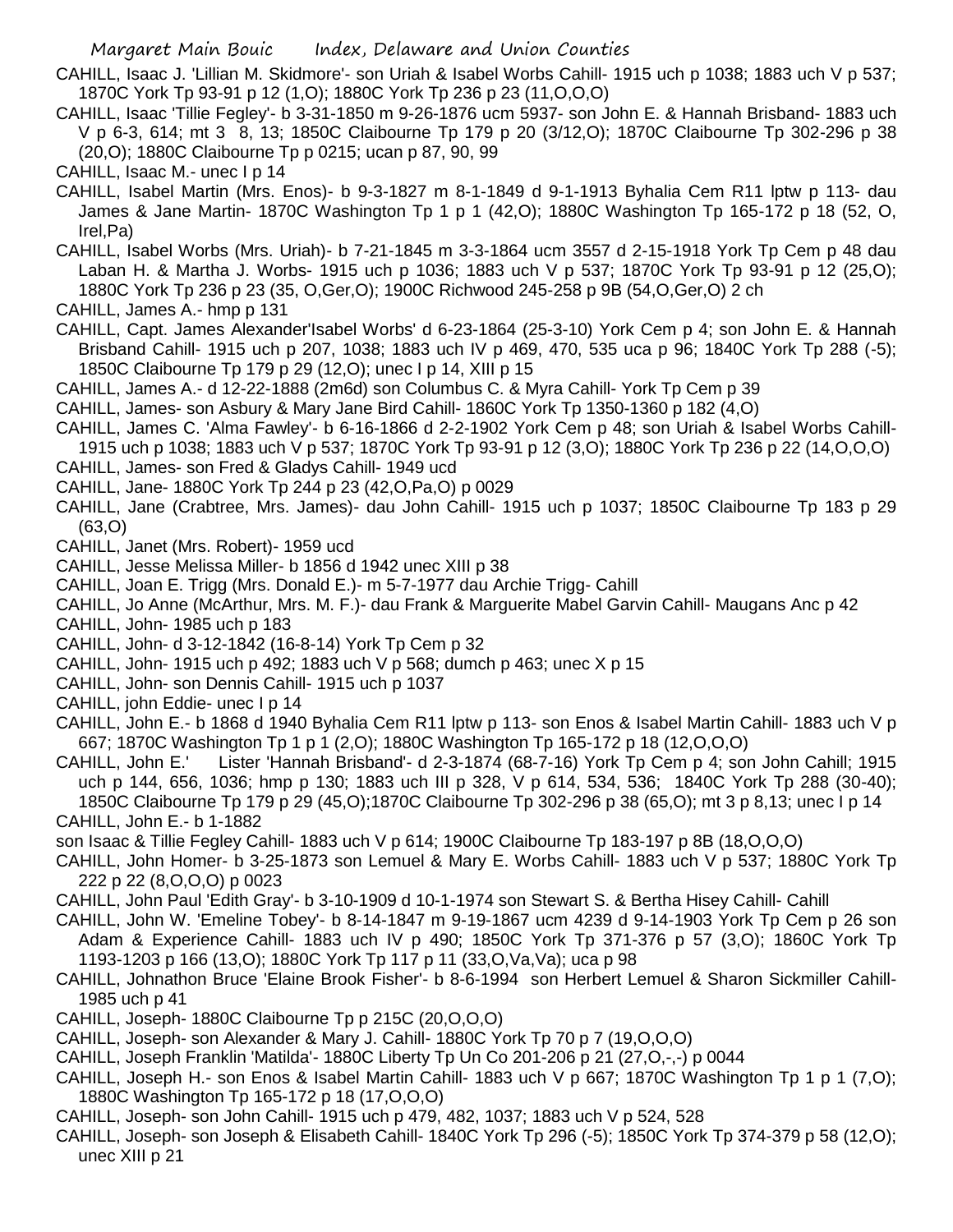- CAHILL, Joseph R. 'Elisabeth'- 1840C York Tp 296 (30-40); 1850C York Tp 374-379 p 58 (46,O); unec I p 54, XI p 15
- CAHILL, Joshua L.- son David & Martha Cahill- 1870C Washington Tp 2 p 1 (18,O)
- CAHILL, Joyce M. (Mrs. Leslie S.)- 1980 dcd
- CAHILL, Judith Kay (Masters, Mrs. David)- b 3-7-1937 dau Bruce & Mary Dillon Cahill- 1985 uch p 41; Cahill; 1949 ucd
- CAHILL, Karan (Kidd, Mrs. Joel)- dau Leslie & Joyce Manor Cahill- Cahill
- CAHILL, Larry J. 'Lu Anna Imhoff'- m 8-4-1963 son Fred & Gladys Shoup Cahill- 1949 ucd
- CAHILL, Larry Joe- b 8-10-1968 son Larry J. & LuAnna Mae Imfhoff Cahill- Cahill
- CAHILL, Laura Jane (Duke, Mrs. Herman Clyde)- b 1-5-1877 m 9-16-1899 d 11-5-1970 Claibourne Cem p 77 dau Benton & Lavina Howland Cahill; 1915 uch p 656; 1883 uch V p 614; 1985 uch p 43
- CAHILL, Levina/Levinah Howland (Mrs. Benton)- b 1854 m 3-12-1874 ucm 5456 d 1938 Claibourne Cem p 14 dau J. Howland- 1915 uch p 656; 1883 uch V p 614; 1985 uch p 43; 1880C Claib. Tp 109-115 p 215C (24,O,Ky,Ky); 1900C Richwood 347-369 p 13B (43, Ky,O,O,); m 25y, 4 ch, 3 living
- CAHILL, Lavinia- dau Adam & Experience Cahill- 1850C York Tp 371-376 p 57 (8,O)
- CAHILL, Lavina (Strong, Mrs. Leighton)- m 8-2-1856 ucm 2446- m consent by Isaac & Experience Cahill- unec IV p 10, VIII p 65
- CAHILL, Lemuel 'Mary F. Worbs'- b 1-12-1847 m 5-23/24-1870 ucm 4724 1907 York Tp Cem p 64- son John E. & Hannah Brisben Cahill- 1883 uch III p 338, V p 528, 537 uca p 25, 98; 1850C Claibourne Tp 179 p 29 (4,O);1870C Claibourne Yp 302-196 p 38 (23,O); 1880C York Tp 222 p 21 (34,O) p 0028; mt 3 p 13; unec I p 14
- CAHILL, Lennie E.- b 1874 d 9-10-1877 perhaps son William & Mary Cahill- York Tp Cem p 34
- CAHILL, Leona D.- dau John & Emeline Tobey Cahill- 1880C York Tp 117 p 11 (10,O,O,O)
- CAHILL, Leslie S. 'Joyce Manor'- m 10-20-1956- Cahill; 1980 dcd
- CAHILL, Lillian E.- 1971, 1973 ucd
- CAHILL, Lillian F. Jewel (Mrs. Howard)- b 7-8-1888 d 8-18-1974 dau Frank & Armelia Singer Jewel-Claibourne Cem p 58- Cahill; 1985 uch p 77, 128
- CAHILL, Lillian M. Skidmore (Mrs. Isaac J.)- 1915 uch p 1038
- CAHILL, Linda Lee (Bell, Mrs. Robert Joseph) m 6-6-1964 dau Fred & Gladys Shoup Cahill- dau Fred & Gladys Shoup Cahill- Bell; Cahill; 1949, 1959 ucd (17)
- CAHILL, Linda Sue (Scheiderer, Mrs. Douglas Robert)- b 5-20-1955 m 2-24-1973- dau Eugene M. & Barbara Cahill- Cahill; Rausch (133251); St. Paul p 140; 1959, 1967, 1971 ucd
- CAHILL, Lloyd H.- b 1884 d 1940 WWI York Tp Cem p 39
- CAHILL, Lona?- dau Benton & Levina Howland Cahill- 1880C Claibourne Tp 109-115 p 215C (3,O,O,O)
- CAHILL, Louie D.- b 5-23-1866 d 9-30-1881 York Tp Cem p 30 dau Truman R. & Margaret A. Cahill York Tp Cem p 30
- CAHILL, Lu Anna Imhoff (Mrs. Larry J.)- m 8-4-1963 dau George B. Imhoff- Cahill
- CAHILL, Lucinda- dau Joseph & Elisabeth Cahill- 1850C York Tp 374-379 58 (6,O)
- CAHILL, Lucinda- lived with Finley & Margaret Davis- 1860C York Tp 1202-1212 p 162 (7,O); 1870C York Tp 97-95 p 13 (17,O)
- CAHILL, Lucinda Orahood (Mrs. William)- m 12-18-1872 ucm 5191
- CAHILL, Lucy R. (Mrs. Tory L.)- 1959 ucd
- CAHILL, Lurella- dau Truman R. & Margret Cahill- 1870C York Tp 91-89 p 12 (4,O); 1880C York Tp 234 p 22 (14,O,O,O)
- CAHILL, Lydia (Mrs. Albert)- Maugans Anc p 42
- CAHILL, M.- uca p 99
- CAHILL, Malinda- dau Adam & Experience Cahill- 1850C York Tp 371-376 p 57 (11,O)
- CAHILL, Malissa D- d 7-26-1856 (2-10-2) dau O. T. & R. Cahill- York Tp Cem p 32
- CAHILL, Margaret- b 1-21-1840 d 3-22-1915 York Tp Cem p 103
- CAHILL, Margaret L. Collier (Mrs. Floyd Herbert)- b 5-8-1899 m 1964 d 5-21-1991 (92) Claibourne Cem p 91 (92); dau John S. & Mary Sterr Collier-1985 uch p 30, 182; 1971, 1973, 1975 ucd
- CAHILL, Margaret (McKitrick, Mrs. Thomas)- McKitrick p 473
- CAHILL, Margaret E. (Mrs. Truman R.)- 1880C York T 234 p 22 (40,O,NJ,NJ)
- CAHILL, Margaret Moffit (Mrs. Truman)- b 1-2-1840 York Tp Cem p 390 m 11-29-1860- 1870C York Tp 91-89 p 12 (29,O)
- CAHILL, Marguerite Mabel Garvin (Mrs. Frank)- b 1901 m 8-6-1921 dau Austin Lynn & Daisy Endsley Garvin-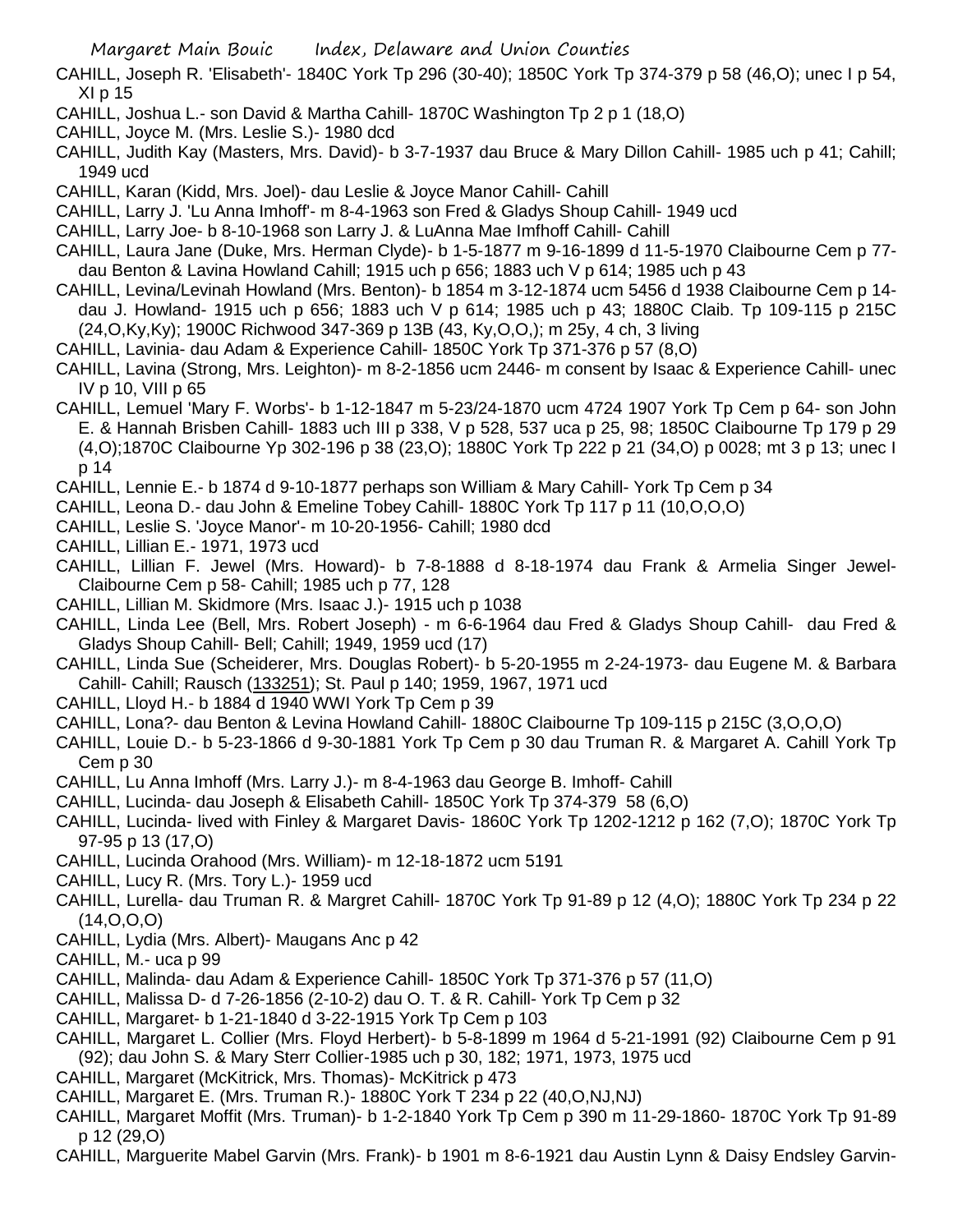Maugans Anc p 42

- CAHILL, Marilyn (Bossman, Mrs. Mathias)- dau Francis M. & Catherine Sickle Cahill- Cahill
- CAHILL, Marinda- dau Joseph & Elisabeth Cahill- 1840C York Tp 296 (5-10);1850C York Tp 374-379 p 58 (18,O)
- CAHILL, Marinda (Miller, Mrs. Beriah W)- m slip unec VII p 58
- CAHILL, Martha (Mrs. David)- 1850C Claibourne Tp 182 p 29 (26,O); 1860C Claibourne 786-805 p 108 (36,O); 1870C Washington Tp 2 p 1 (47,O); 1880C Washington Tp 131-136 p 14 (57,O,O,O)
- CAHILL, Martha A. (Mrs. David B.)- b 3-17-1836 d 10-25-1902 York Tp Cem p 48
- CAHILL, Martha (Mrs. D. B.)- b 1-28-1865/8 (43-11-28) York Tp Cem p 5
- CAHILL, Martha- dau Elsea & Mary Cahill- 1850C York Tp 453-461 p 69 (3,O)
- CAHILL, Martha- b 1861 d 1933 dau Enos & Isabel Cahill- Byhalia Cem R11 lptw p 113; 1883 uch V p 667; 1870C Washington Tp 1 p 1 (9,O); 1880C Washington Tp 165-172 p 18 (19,O,O,O)
- CAHILL, Mary A. (Baldwin, Mrs. Nathan M.)- m 9-15-1869 ucm 4597- dau Clement & Martha Cahill; 1883 uch V p 667; 1880C Washington Tp 166-173 p 18 (34,O,O,O)
- CAHILL, Mary- dau Asbury & Mary Jane Bird Cahill- 1860C York tp 1350-1360 p 182 (2,O)
- CAHILL, Mary A. (Imwood, Mrs. Rudolph)- m 11-20-1880 ucm 6841
- CAHILL, Mary (Butler, Mrs. Florian)- b 8-11-1881 m 1916 d 3-15-1982 (90) dau William & Cedelia Cahill- Cahill
- CAHILL, Mary Butterfield (Mrs. William)(Griffin, Mrs. Levin)- m 7-2-1850 ucm 1546; unec V p 46; V p 46, VII p 60, XIV p 17
- CAHILL, Mary (Mrs. Clement)- 1883 uch V p 667
- CAHILL, Mary- dau David & Martha Cahill- 1850C Claibourne Tp 182 29 (4,O); 1860C Claibourne 786-805 108 (14,O)
- CAHILL, Mary E.- dau Oscar Cahill- 1880C Washington Tp 131-136 p 14 (2,O,O,O)
- CAHILL, Mary E. Vance (Mrs. William)- m 11-26-1872 ucm 5177; 1900C Liberty Tp Un Co 34 p 2A (49,O,O,O) m 28y, 3 ch, 1 living
- CAHILL, Mary (Mrs. Elsea)- 1850C York Tp 453-461 p 69 (32, Pa)CAHILL, Mary (Firestine, Mrs. Delbert E.)- m 7-31-1982
- CAHILL, Mary F.- dau John & Hannah Brisband Cahill- 1870C Claibourne Tp 302-196 p 38 (18,O)
- CAHILL, Mary F. Worbs (Mrs. Lemuel)- b 1852 m 5-23-1870 ucm 4724 d 1907 York Tp Cem p 64 dau Laban H. & Martha J. Worbs- 1883 uch V p 537; 1880C Washington Tp 222 p 21 (28,O,Ger,O)
- CAHILL, Mary (Griffin, Mrs. Levin)- 1883 uch V p 388; unec VIII p 65
- CAHILL, Mary J. (Mrs. Alexander)- 1870C York Tp 235-229 p 20 (35, Penn); 1880C York Tp 70 p 7 (46, Pa,Va,Pa)
- CAHILL, Mary Jane Bird (Mrs. Asbury)- b 1838 d 7-26-1909 York Tp Cem p 39; 1860C York Tp 1350-1360 p 182 (23,O); 1870C York Tp 92-90 p 12 (28,O)
- CAHILL, Mary- dau Joseph & Elisabeth Cahill- 1840C York Tp 296 (5-10); 1850C York Tp 374-379 p 58 (18,O)
- CAHILL, Mary Lelia/Luela (Middleton, Mrs. Dennis)- m 2-21-1855 ucm 2246 mt 2-28-1865; dau John Cahill-1915 uch p 1037; m consent- unec IV p 10, VIII p 35
- CAHILL, Mary Levina/Luela Dillon (Mrs. Bruce)(Firestine, Mrs. Delbert E.)-b 3-19-1908 m 1930 m(2) 7-31-1982 York Tp Cem p 84; dau Okey & Grace Dillon- 1985 uch p 41, 48, 50, 95, 158, 183; 1949, 1959, 1967, 1971, 1973, 1975, 1979, 1981 ucd Claibourne
- CAHILL, Mary M.- dau Enos & Isabel Martin- 1883 uch V p 667; 1870C Washington Tp 1 p 1 (16,O); 1880C Washington Tp 165-172 p 18 (25,O,O,O)
- CAHILL, Mary M.- dau Jane Cahill- 1880C York Tp 244 p 23 (18,O,O,O)
- CAHILL, Mary (Richey, Mrs. Nathaniel B.)- m 2-4-1868 ucm 4336
- CAHILL, Mary (Mrs. William)- b 1850 d 1934 York Tp Cem p 34
- CAHILL, Matilda A. Turner (Mrs. David)- m 5-31-1871 ucm 4727
- CAHILL, Matilda Sharp (Mrs. David)- b 3-17-1836 m 5-1870- dau Robert & Ann Davis Sharp- 1883 uch V p 448; 1870C Claibourne Tp 71-69 p 9 (34,O); 1880C Claibourne Tp 10-112 p 214 (44,O,O,O); 1900C Claibourne Tp 180-184 p 8B (64,O,O,O)
- CAHILL, Matilda (Mrs. Joseph Franklin)- 1880C Liberty Tp Un Co 201-206 p 21 (2,O,O,O)
- CAHILL, Mattie- dau David & Matilda Cahill- 1880C Claibourne Tp 106-112 (8,O,O,O)
- CAHILL, Melinda (Stiggins/Stiggers, Mrs. Lewis)- m 5-26-1859 ucm 2889 dau John E. & Hannah Brisband Cahill; 1850C Claibourne Tp 179 p 29 (7,O); m consent unec IV p 10
- CAHILL, Melissa- b 1965 dau Michael T. & Peggy A. Cahill- 1980 dcd
- CAHILL, Michael T. 'Peggy A.'- 1969, 1971, 1980 dcd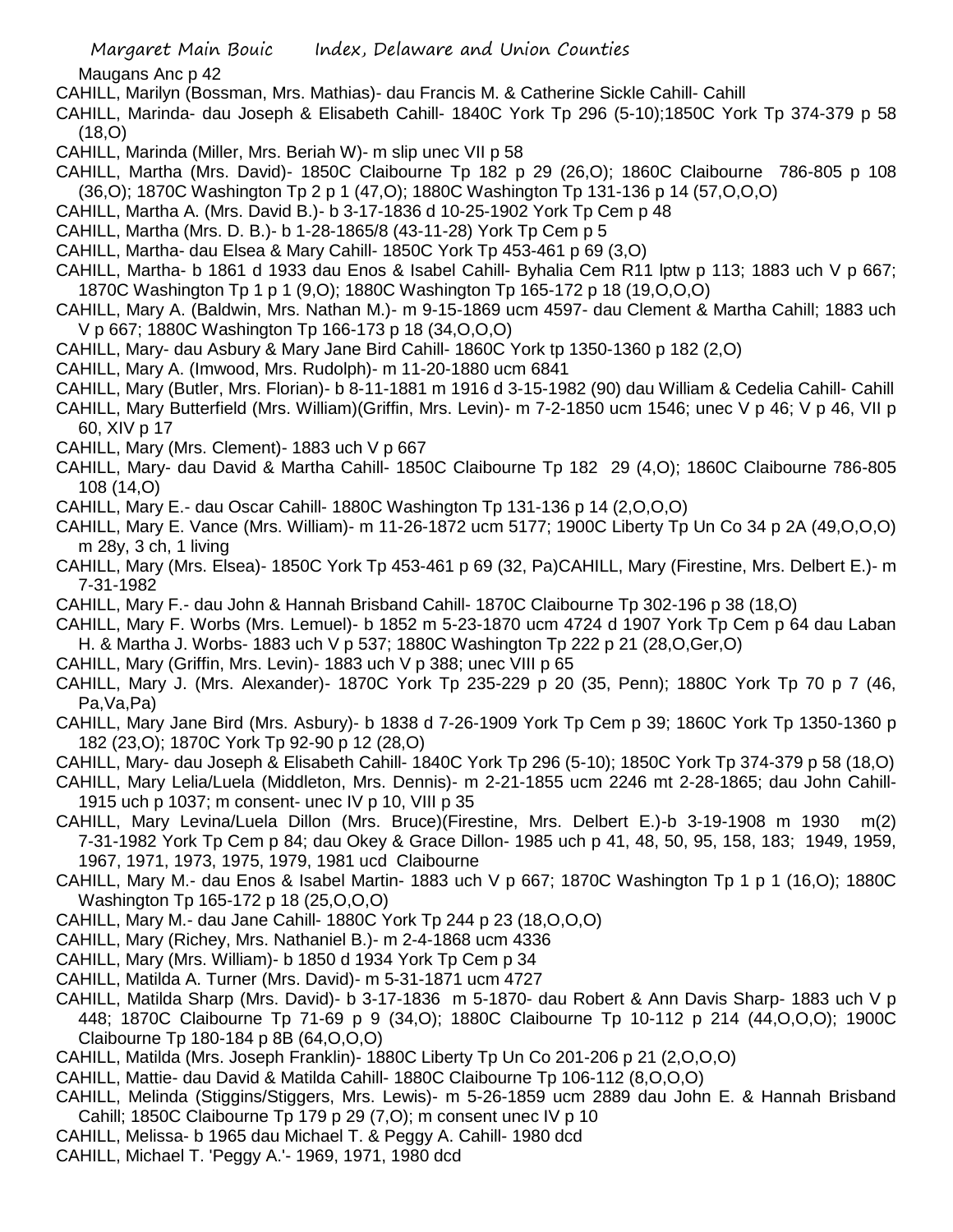- CAHILL, Mide L. Tuttle (Mrs. Columbus)-m 2-12-1881 ucm 6911
- CAHILL, Mike son Leslie & Joyce Manor Cahill- Cahill- 1980 dcd
- CAHILL, Minnie C.- b 1879 d 1890 perhaps dau William & Mary Cahill- York Tp Cem p 34
- CAHILL, M. K.- 1981, 1983 ucd
- CAHILL, Morris 'Laura A. Ogen' m 9-25-1880 uch 6798 son Alexander & Mary J. Cahill- 1880C York Tp 70 p 7 (25,O,O,Pa)
- CAHILL, Myra (Mrs. Columbus C.)- b 1860 d 4-3-1921 York Tp Cem p 39
- CAHILL, Nancy (Currell, Mrs. Joseph)- m 8-6-1843 ucm 894- unec VI p 4
- CAHILL, Nancy E.- dau Elsea & Mary Cahill- 1850C York Tp 453-461 p 69 (3,O)
- CAHILL, Nancy Jane (Miller, Mrs. Justus J.)- m 4-30-1854 ucm 2122- dau John E. & Hannah Brisband Cahill-1915 uch p 1036; 1840C York Tp 288 (5-10); 1850C Claibourne Tp 179 29 (16,O); unec I p 14, VIII p 19
- CAHILL, Nellie Roush (Mrs. Robert)- Maugans Anc p 42
- CAHILL, Nina (9-5-16) Claibourne Cem p 24
- CAHILL, Norman E. 'Cassia J. Beathard'- 1883 uch V p 608
- CAHILL, Oliver T.- d 4-22-1887 York Tp Cem p 27
- CAHILL, Oscar 'Mary E.'- son Martha Cahill- 1880C Washington Tp 131-136 p 14 (31,O,O,O) p 011A
- CAHILL, Patricia Orr (Mrs. Howard)- Maugans Anc p 42
- CAHILL, Patricia- dau Vaughan D. & Ruth Wells Cahill- 1915 uch p 1038
- CAHILL, Patrick- 1880C Delaware Town p 499C
- CAHILL, Patrick- 1880C Liberty Tp Del Co p 313C
- CAHILL, Paul A.- b 1904 d 1922 Byhalia Cem R10 lptw p 113
- CAHILL, Paul T. 'Ada Pagenstech'- son Uriah & Isabel Worbs Cahill- 1883 uch V p 1038
- CAHILL, Pearl M.- b 12-1879 son Oscar Cahill- 1880C Washington Tp 131-136 p 14 (6/12,O,O,O)
- CAHILL, Peggy A. (Mrs. Michael T.)- 1980 dcd
- CAHILL, Penny (Deel, Mrs. Kevin)- b 1962 m 8-31-1991 dau Leslie S. & Joyce M. Cahill- Cahill; 1980 dcd
- CAHILL, Rachael Ann Moore (Mrs. Thomas)- m 9-22-1853 ucm 1996; unec IV p 54, VIII p 10
- CAHILL, Randy H.- son Howard & Alice Long Cahill- Cahill
- CAHILL, Rebecca (Armstrong, Mrs. Birk)- m 5-20-1875 ucm 5696; mt 3 p 13
- CAHILL, Rebecca- d 4-28-1862 (19-3-10) dau B. & M. Cahill York Tp Cem p 5
- CAHILL, Rebecca- dau David & Martha Cahill- 1850C Claibourne Tp 182 p 29 (6,O); 1860C Claibourne 807-786 p 108 (16,O)
- CAHILL, Rebecca J.- dau Enos & Isabel Martin Cahill- 1883 uch V p 667; 1870C Washington Tp 1 p 1 (19,O)
- CAHILL, Rebecca- dau Joseph & Elisabeth Cahill- 1850C York Tp 374-379 p 58 (8,O)
- CAHILL, Rebecca (Thomas, Mrs. David)- m 9-17-1873 ucm 5313
- CAHILL, Rebecca (Mrs. William)- 1883 uch V p 667
- CAHILL, Robert- son Alexander & Mary J. Cahill- 1880C York Tp 70 p 7 (7,O,O,Pa)
- CAHILL, Robert Bruce- b 3-14-1934 -son Bruce & Mary Dillon Cahill- 1985 uch p 41; 1949, 1981 ucd
- CAHILL, Robert 'Janet'- 1959 ucd
- CAHILL, Robert 'Nellie Roush'- son Frank & Marguerite Mabel Garvin Cahill- Maugans Anc p 42
- CAHILL, Rose- dau Alexander & Mary J. Cahill- 1880C York Tp 70 p 7 (9,O,O,Pa)
- CAHILL, Rosetta L. (Curl, Mrs. Jefferson D.)- m 1-31-1880 ucm 6652 dau Asberry & Mary Jane Bird Cahill-1870C York Tp 92-90 p 12 (8,O)
- CAHILL, Russell C.- son Howard & Alice Long Cahill- Cahill
- CAHILL, Ruth Wells (Mrs. Vaughn D.)- 1915 uch p 1038
- CAHILL, Samantha- mother John W. Cahill- 1880C York Tp 117 p 11 (65,NY,NY,NY)
- CAHILL, Sarah- 1870C York Tp 129-127 p 17 (12,O)
- CAHILL, Sarah C. (Kezertee, Mrs. Frank L.)- m 12-4-1877 ucm 6165
- CAHILL, Sarah (Griffin, Mrs. Levin)- m 12-10-1856 ucm 2491
- CAHILL, Sarah Jane (Mrs. Austin)- b 5-1855 d 7-22-1934 York Tp Cem p 74; 1900C Richwood 214-227 p 8B (45,O,WVa,O); m 18y, 3 ch
- CAHILL, S. B. 'Susan Michael'- m 4-14-1859 ucm 2873
- CAHILL, S. D.- uca p 25
- CAHILL, Sedielia Hill (Mrs. William)- dau George J. & Susan Baker Hill- 1915 uch p 852; 1880C Liberty Tp Un Co 200-206 p 21 (26,O,O,O)
- CAHILL, Sharon Sickmiller (Mrs. Herbert Lemuel)- 1985 uch p 41
- CAHILL, Shirley (Graessle, Mrs. Joseph)- dau Francis M. & Catherine Sickle Cahill- Cahill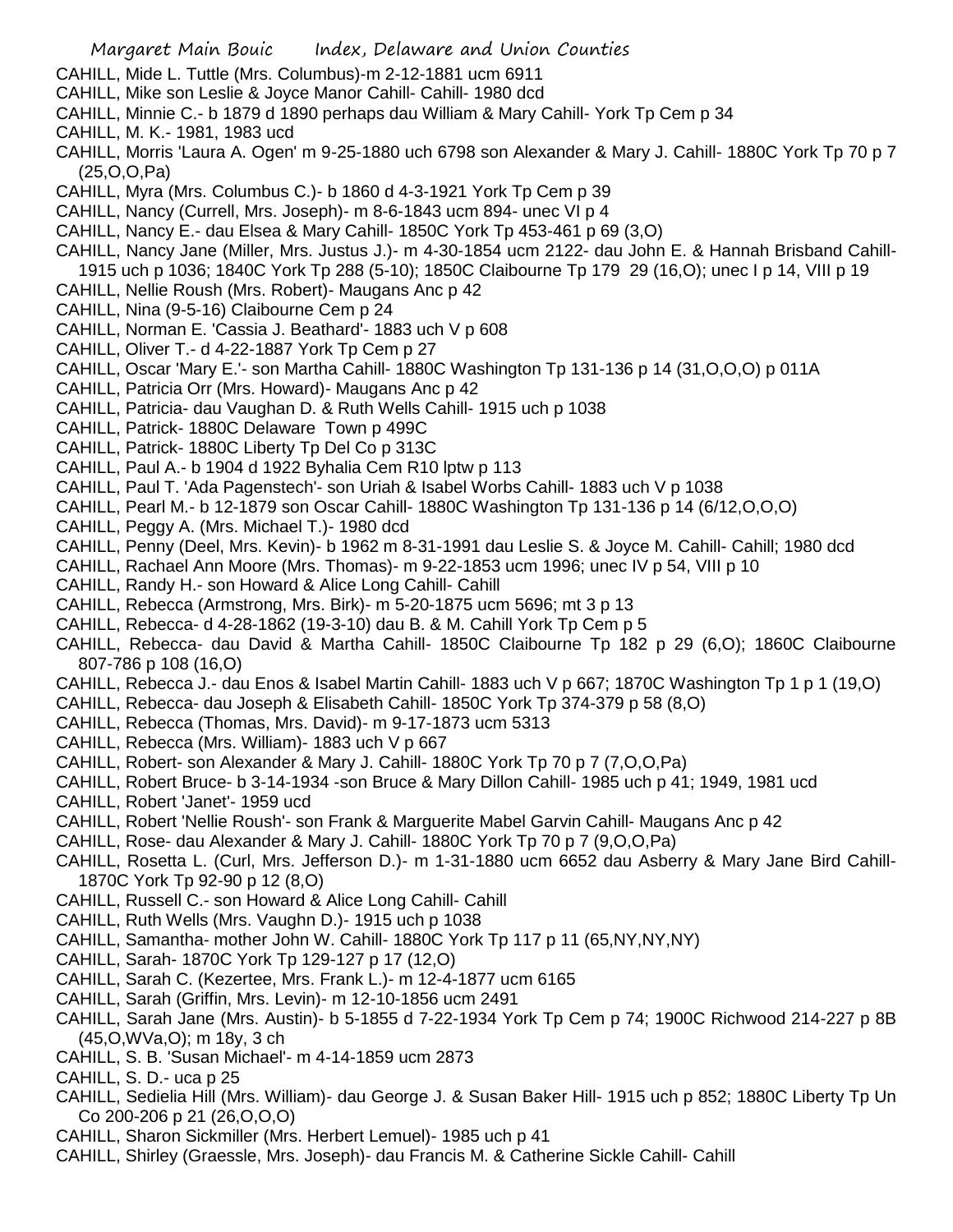- CAHILL, Stewart S.'Bertha Hisey'-- b 1877/6 d 3-3-1936 York Tp Cem p 68 son John W. & Emeline Tobey Cahill-1880C York Tp 117 11 (3,O,O,O)
- CAHILL, Sue- dau Troy L. & Lucy R. Cahill- 1959 ucd (16)
- CAHILL, Susan Michael (Mrs. S. B.)- m 4-14-1859 ucm 2873
- CAHILL, Susannah- dau Elsea & Mary Cahill- 1850C York Tp 453-461 p 69 (9,O)
- CAHILL, Susannah- dau Enos & Isabel Martin Cahill- 1883 uch V p 667; 1870C Washington Tp 1 p 1 (12,O)
- CAHILL, Susannah (Tallman, Mrs. Garland W.)- m 7-16-1879 ucm 6504
- CAHILL, Sylvia Belle- b 1901 (sic) d 4-24-1894 (19-1-22) Claibourne Cem p 14- dau Benton & Lavina Howland Cahill- 1883 uch V p 614; 1880C Claibourne Tp 109-15 p 215C (5,O,O,O)
- CAHILL, T. E.- unec I p 14
- CAHILL, Thelma- dau Troy L. & ucy R. Cahill- 1959 ucd (12)
- CAHILL, Thomas- unclaimed letter 1853 unec IV p 35
- CAHILL, Thomas- son John Cahill- 1915 uch p 1037
- CAHILL, Thomas- son Joseph R. & Elisabeth Cahill- 1840C York Tp 295 (5-10); 1860C York Tp 374-379 p 58 (16,O)
- CAHILL, Thomas 'Rachael Ann Moore'- m 9-22-1863 ucm 1996- m consent by Joseph R. Cahill- unec IV p 54, VIII p 10
- CAHILL, Tillie Fegley (Mrs. Isaac)- m 9-26-1876 ucm 5937 d 2-26-1932 (82) Claibourne Cem p 24; 1883 uch V p 614; 1880C Claibourne Tp 108-114 p 215C (30,O,O,O); 1900C Claibourne Tp 183-197 p 8B (50,O,Penn,WVa)
- CAHILL, Troy L. 'Lucy R.'- 1959 ucd
- CAHILL, Truman R 'Margaret F.Moffit'- b 8-7-1836 m 11-28-1860 ucm 3106 d 2-21-1907 York Tp Cem p 30 son Adam & Experience Cahill- 1883 uch IV p 490, 536; 1850C York Tp 371-376 57 (14,O); 1870C York Tp 91-89 p 12 (35,O); 1880C York Tp 234 22 (43, O,Pa,Pa) p 028A; uca p 98, 100
- CAHILL, Uriah 'Isabel Worbs'- b 12-29-1841 m 3-3-1864 ucm 3557 d 2-6-1917 York Tp Cem p 48- son John E. & Hannah Brisband Cahill- 1915 uch p 120, 133, 1036; 1883 uch III p 323, 331, 338, 339, 372, IV p 470. V p 534, 536, 537; uca p 25, 87, 89, 100; unec I p 14; 1870C York Tp 93-91 p 12 (28,O); 1880C York Tp p 028A; 1900C Richwood 245-258 p 9B (36,O,O,Penn)
- CAHILL, Vaughan D. 'Ruth Wells'- son Uriah & Isabel Worbs Cahill- 1915 uch p 1038
- CAHILL, Walter- d 1-11-1901 (4y4m) Oakdale Cem I p 5 (E-R4-2)
- CAHILL, William- lptw p 32
- CAHILL, William- d 7-5-1864 (72y) York Tp Cem p 4
- CAHILL, William- d 3-24-1924 (80) Oakdale Cem 3629 (E25); mt 3 p 8; 1880C Marysville 216-233 p 12 (35,O,O,O) p 091A
- CAHILL, inf of William Cahill- d 7-2-1890 (2d) Oakdale Cem I 528 (28E) p 5 (E-R4-2)
- CAHILL, William- son Adam & Experience Cahill- 1850C York Tp 371-376 p 57 (2/12,O); 1860C York Tp 1193-1203 p 161 (11,O)
- CAHILL, William 'C(S)edelia Hill' b 1844 Un Co d 3-24-1924 Oakdale Cem I p 5 (E-R4-2) Raymond Cem lptw p 32; 1915 uch p 852; Cahill; 1880C Liberty Tp Un Co 200-206 p 21 (36,O,O,O) p 0044
- CAHILL, William- son Francis M. & Catherine Sickle Cahill- Cahill
- CAHILL, William 'G. H.'- Raymond Cem lptw p 32
- CAHILL, William J.- b 1856 d 1947 Byhalia Cem R11 lptw p 113 son Enos & Isabel Martin Cahill- 1883 uch V p 667; 1870C Washington Tp 1 p 1 (14,O); 1880C Washington Tp 165-192 p 18 (23,O,O,O)
- CAHILL, William- son John Cahill- 1915 uch p 1037; 1915 uch p 266
- CAHILL, William- son Joseph R. & Elisabeth Cahill- 1840C York Tp 296 (10-15); 1850C York Tp 374-379 (22,O)
- CAHILL, William 'Mary Butterfield'- m 7-2-1850 ucm 1546; unec VII p 60, XIV p 17
- CAHILL, William 'Mary E. Vance'- b 1850 m 11-26-1872 ucm 5177 d 11-23-1913 York Tp Cem p 34; 1900C Liberty Tp Un Co 34 p 2A (50,O,O,O) m 28y
- CAHILL, William 'Rebecca'- 1883 uch V p 667
- CAHILL, William- b 12-6-1883 Delaware Town- son William & Cedeta Hill Cahill- dcb
- CAHILL, W. P.- d 2-20-1856 (22-3-22) York Tp Cem 32
- CAHL, Heinrich Conrath- Pabst 2 p 83
- CAHN, Beatrice (McKitrick, Mrs. Frank Demorest)- b 12-24-1894 m 2-21-1917 dau Henry & Cora Greisheimer Cahn- McKitrick p 82, 83
- CAHN, Cora Griesheimer (Mrs. Henry) b 1877 d 1968- McKitrick p 82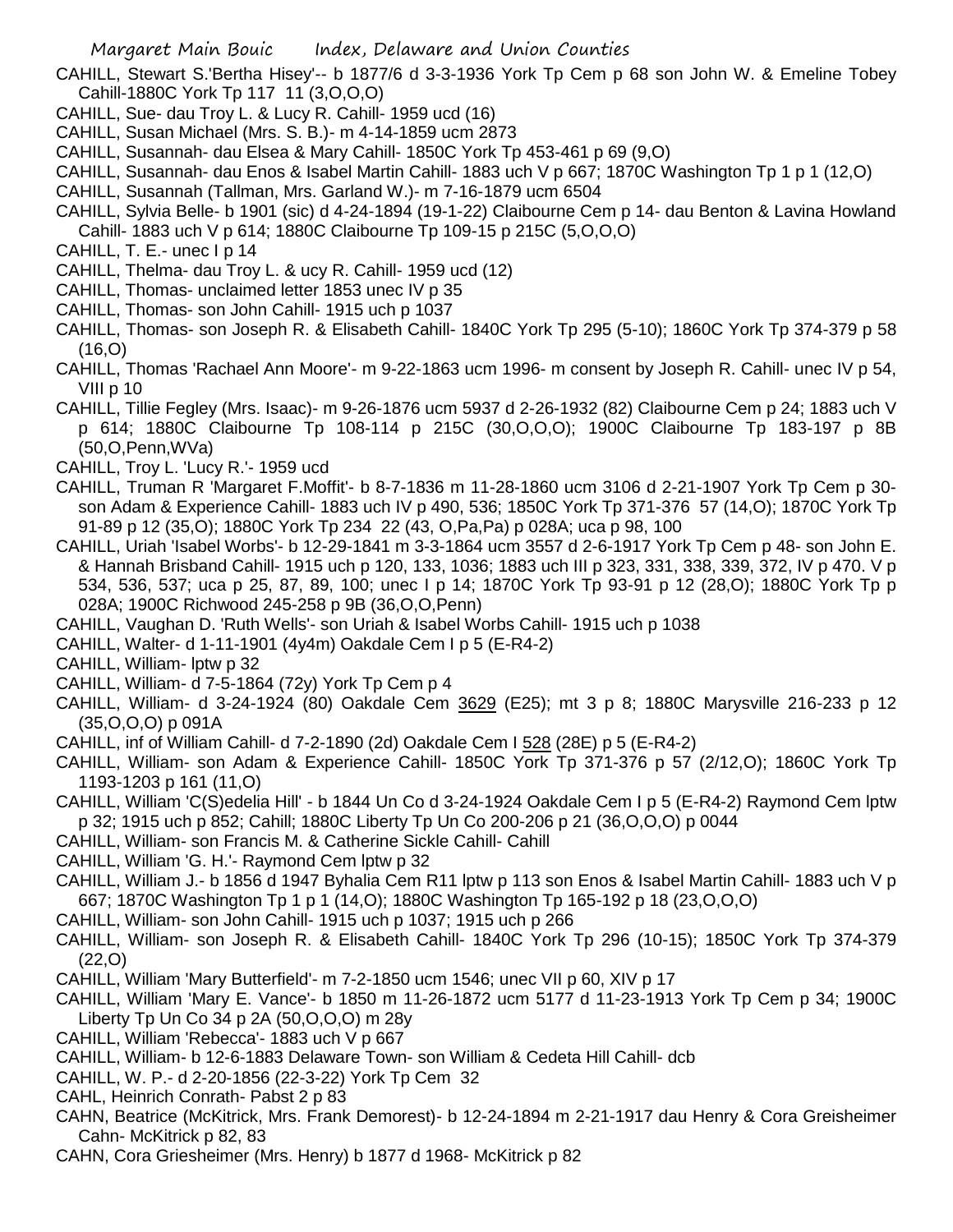Margaret Main Bouic Index, Delaware and Union Counties CAHN, Henry 'Cora Griesheimer'- b c 1855 d 1912- McKitrick p 82 CAHOON, G. David 'Ruth'- 1961 dcd CAHOON, Deborah- dau G. Daivd & Ruth Cahoon- 1961 dcd (2) CAHOON, Karen S. (Mrs. Robert W.)- 1971 dcd CAHOON, Laurie- dau G. David & Ruth Cahoon- 1961 dcd (5) CAHOON, Rebecca- dau G. David & Ruth Cahoon- 1961 dcd (4) CAHOON, Robert W. 'Karen S.'- 1971 dcd CAHOON, Ruth (Mrs. G. David)- 1961 dcd CAHOON, Stephen P.- delge VII p 21 (1841) CAHNT, Dorothy May Hickman (Mrs. Jacob M.)- b 9-29-1910 m 4-21-1945 dau Oliver Albertson & Anna May Pfleiger Hickman- Weiser p 153 CAHOON, Lucinda (Strudivent, Mrs. Chauncey)- m 2-25-1841 dcm CAID, Isaac- 1840C Claibourne Tp 68 (60-70) CAIG, Gladys Mae (Knoedler, Mrs. William Maxwell)- b 1-5-1917 m 11-25-1936 dau Roy & Minnie Asher Caig-Cowgill p 5 CAIG, Minnie Asher (Mrs. Roy)(Hayworth, Mrs. John Evert)- Cowgill p 4,5 CAIG, Roy 'Minnie Asher'- Cowgill p 5 CAIL, Norman- 1880C York Tp p 023A CAILEY, John- Pabst O CAILSON, Charles- Pabst 0 CAILEY, John- Pabst 0 CAILSON, Charles- Pabst 0 CAIN, --family of Josephine Stephens #94 - unec VII p 2, IX p 2; Imogene L. Sehnert #111 unec IX p 14, XI p 26 CAIN, Mrs. A.- uca p 93 CAIN, Ada Coakley (Mrs. )- dau Homer & Virginia Coakley- Cain CAIN, Alfred 'Hazel B. McGee'- Cain CAIN, Alicia- b 1964 dau Ray L. & Judy Cain- 1969, 1971 dcd CAIN, Andrew Declan- b 5-23-1995 son Brent & Lindsey Cain- Cain CAIN, Anne- 1883 uch V p 574 CAIN, Arlene (Mrs. William M.)- m 6-26-1960 dau Elmer Elkins- Cain; 1969, 1971, 1980 dcd CAIN, Augusta V. (Gayness, Mrs. Ralph J.)- m 6-15-1963 dau Lewis W. & Sarah L. Cain- Cain; 1961 dcd (14) CAIN, Augusta Mae (Mrs. Roy)- d 11-19-1972 (66) bur Camden Cem- Cain CAIN, Becky- dau Lewis W. & Sarah L. Cain- 1961 dcd (6m) CAIN, Blanche M.- dau Lawrence F. Cain- engaged to William L. Murfield- Cain CAIN, Brenda J. Martin (Mrs.Harold J.)- m 9-9-1984 dau Wayne D. & Mary K. Martin- Cain CAIN, Brenda- b 1963 dau Donald & Jennie Cain- 1969 dcd CAIN, Brent 'Lindsey'- Cain CAIN, Briget (Mrs. John)- 1870 Claibourne Tp 275-271 p 35 (40,Irel) CAIN, Candy- b 1969 ch James C. Sr. & Sylvia L. Cain- 1980 dcd CAIN, Catherine- dau John & Briget Cain- 1870C Claibourne Tp 275-271 p 35 (10, Can) CAIN, Cevilla (Willoughby, Mrs. David H.)- m 1875 d 1878- 1883 uch V p 655 CAIN, Charles- 1908 dch p 389 CAIN, Charles- b 1968(7) son James C. Sr. & Sylvia L. Cain- 1969, 1980 dcd CAIN, Clara Johnston (Mrs. Everett)- m 10-6-1940 Cain CAIN, Dale W.'Helen'- 1961, 1969, 1971, 1980 dcd CAIN, Daniel- Pabst 0 CAIN, Dave- shot his wife- unec XIV p 53 CAIN, David- b 1961 son Donald & Jennie Cain- 1969 dcd CAIN, David H. 'Shirley Bell'- Cain CAIN, David- son Lewis W. & Sarah L. Cain- 1961 dcd (11) CAIN, David Smith 'Lacy Anna May Bishop'- b 9-9-1884 m 1-10-1909 d 7-24-1970 son Edwin & Maggie L. Smith Cain- dcc Susan Cain Jackson 4 CAIN, Deborah Ann (Jaycox, Mrs. Thomas Andrew)- m 7-23-1994 dau David H. & Shirley Bell Cain- Cain CAIN, Donald 'Jennie'- 1961, 1969, 1971 dcd CAIN, Dorothy E. (Mrs. Pearl M.)- Cain; 1961, 1969, 1971, 1980 dcd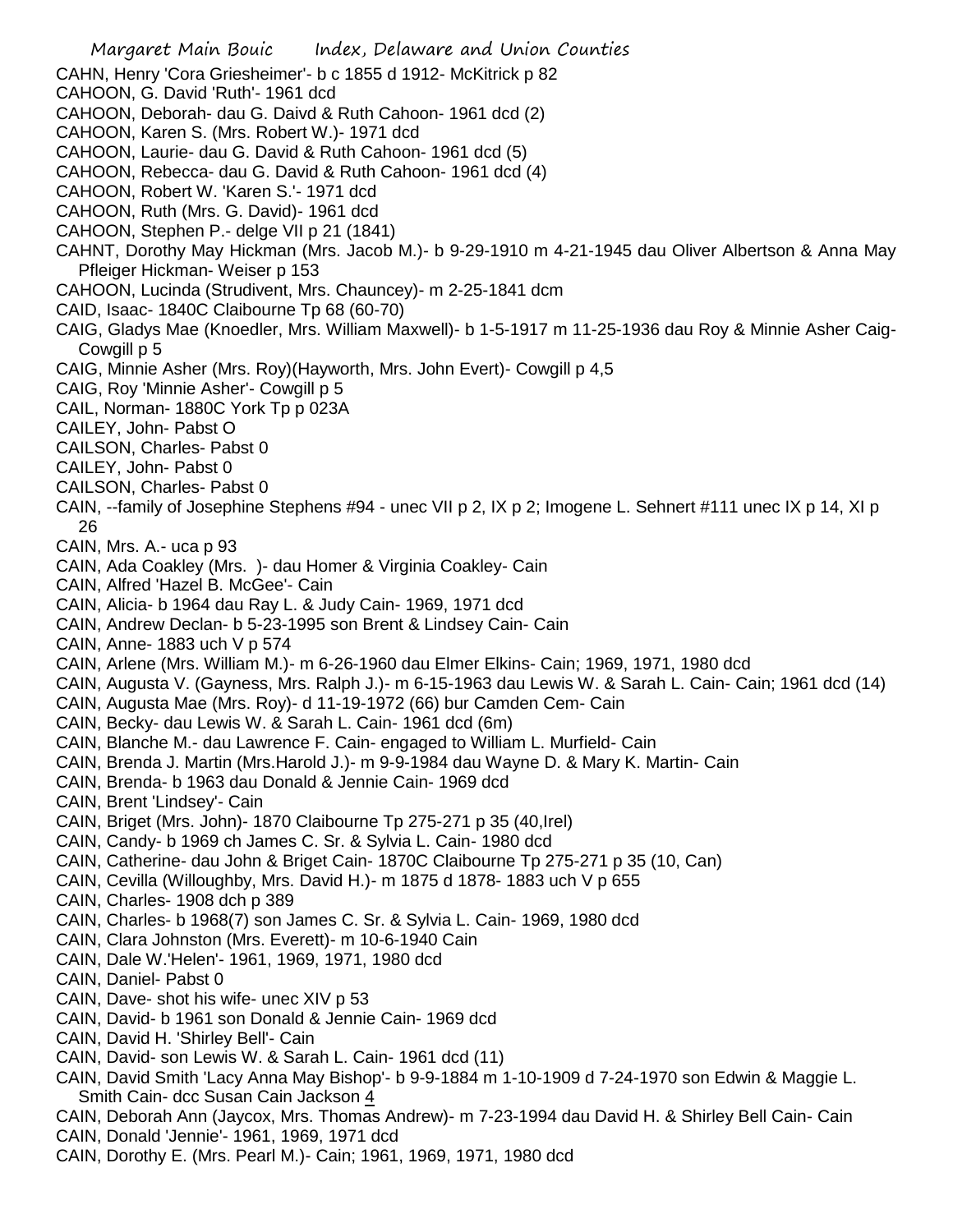Margaret Main Bouic Index, Delaware and Union Counties CAIN, S. Edgar- b 1899 d 1967 Milford Cem Un Al p 39 CAIN, Edward E.- son Owen Eugene & Judith Cain- Cain; 1961 dcd (3m) CAIN, Edwin 'Maggie L. Smith'- b 11-4-1844 m 8-6-1872 d 7-26-1926 son Lorenzo Dow & Emzy Berry Hanes Cain- dcc Susan Cain Jackson 8 CAIN, Ellen- 1961 dcd CAIN, Ellen- dau John & Briget Cain- 1870C Claibourne Tp 275-271 p 35 (6,O) CAIN, Emma Ruth Doudna (Mrs. William Edwin)- b 5-20-1917 m 11-20-1944 dau Walter McFarland & Olga Marie Long Doudna- dcc Susan Cain Jackson 3 CAIN, Emzy Berry Hanes (Mrs. Lorenzo Dow)- b 8-9-1827 m 11-9-1843 d 11-24-1906 dau Nathan & Priscilla Nixon Hanes- dcc Susan Cain Jackson 17 CAIN, Esther (Ashewell, Mrs. James)- m 11-6-1845 dcm CAIN, Evelyn (Dunham, Mrs. James)- Phillips p 108 CAIN, Evelyn (Swaney, Mrs. )- sister Pearl M. Cain- Cain CAIN, Everett 'Clara Johnston'- m 10-6-1940- Cain CAIN, Floyd- son Roy & Augusta Mae Cain- Cain CAIN, Gary Douglass 'Rebecca'- son L. D. Cain- Cain 1975 ucd CAIN, Geneva (Mrs. )(Styer, Mrs. Ralph)- m(2) 3-29-1961- Cain CAIN, Genevieve- dau Jonah Jay & Lenora H. Karn Cain- Cain CAIN, Gwendolyn (Mash, Mrs. )- dau Jonah & Lenora H. Karn Cain- Cain CAIN, Harold J. 'Brenda J. Martin)- m 9-9-1984- son Jonah J. & Lenora H. Karn Cain- Cain; 1961 dcd (15) CAIN, Harry 'Ruth Ann Coakley'- Cain CAIN, Harry Jr.- son Harry & Ruth Ann Coakley Cain (6-1971)- Cain CAIN, Hazel B. McGee (Mrs. Alfred)- b 6-14-1925 d 4-11-1995 (69) Forest Lawn Cem, Cols. dau Elmer H. & Inez Riggle McGee- Cain- 1971, 1980 dcd CAIN, Helen F.(Mrs. Dale W.)- 1961, 1969, 1971, 1980 dcd CAIN, Ivaloo- 1961, 1969, 1971, 1980 dcd CAIN, Jacob W. 'Lois E.'- 1980 dcd CAIN, James- to US 10-1861 from Canada Naturalization 11-7-1876 CAIN, James- delge III p 57 Delaware Mausoleum CAIN, James Cecile Sr. 'Sylvia Lynn Spellman'- 1969, 1980 dcd CAIN, James- b 1964 son James C. & Sylvia Cain- 1969 dcd CAIN, James- son Owen E. & Ruth Cain- Cain CAIN, James 'Ruth Dotson' b 1777 d 2-3-1853 dcc Susan Cain Jackson 32 CAIN, James- son Thomas Cain- 1870C Allen Tp 82-79 p 6 (12,NY) CAIN, Jane- dau Thomas Cain- 1870C Allen T 82-79 6 (11,NY) CAIN, Jeffrey- b 1961 son William M. & Arlene Elkins Cain- 1969, 1971, 1980 dcd CAIN, Jennie A. McClimans (Mrs. )- b 1878 d 1957 Milford Cem Un Al p 39-Cain CAIN, Jennie (Mrs. Donald)- 1961, 1969 dcd CAIN, Jessie F.- b 1873 d 1938 Milford Cem Un Al p 39 CAIN, Jimmy- b 1964 son James C. Sr. & Sylvia L. Cain- 1980 dcd CAIN, John- 1880C Union Tp 11 p 3 (16,O,Irel,Irel) p 0065 CAIN, John 'Briget'- 1870C Claibourne Tp 275-271 p 35 (41, Irel) CAIN, Jonah Jay'Lenora Karn'-d 5-1-1975 (79) Oak Grove Cem -son Sara Helen Cain- Cain; 1961 dcd CAIN, Judith A. (Mrs. Owen)- Cain; 1961 dcd CAIN, Judy (Mrs. Ray L.)- 1969, 1971 dcd CAIN, Judy (Horner, Mrs. )- dau Everett & CLara Johnston Cain- Cain CAIN, Kenneth- son Jonah J. & Lenora Cain- Cain; 1961 dcd (13) CAIN, Kim Sue (Bailey, Mrs. Stephen E.)- m 2-14-1975 dau Ward Cain- Cain CAIN, Lacy Anna May Bishop (Mrs. David Smith)- b 5-23-1889 m 1-10-1909 d 7-1-1971 dau William Allen & Mary Catherine Hickman Bishop- dcc Susan Cain Jackson 5 CAIN, Larry- son Owen E. & Ruth Cain- Cain; 1961 dcd (12) CAIN, Laurie- b 1973 dau Gary D. & Rebecca Cain- 1975 ucd CAIN, Lawrence 'Pauline'- son Sara Helen Cain- Cain; 1969, 1971 dcd CAIN, Lawrence Webster- son Lawrence Cain- engaged to Teri Lynn Deel- Cain CAIN, Lela W. Bauman (Mrs. Raymond H.)-dau Rebecca Bauman- Ackerman; Bauman; Cain; 1961, 1969, 1971, 1980 dcd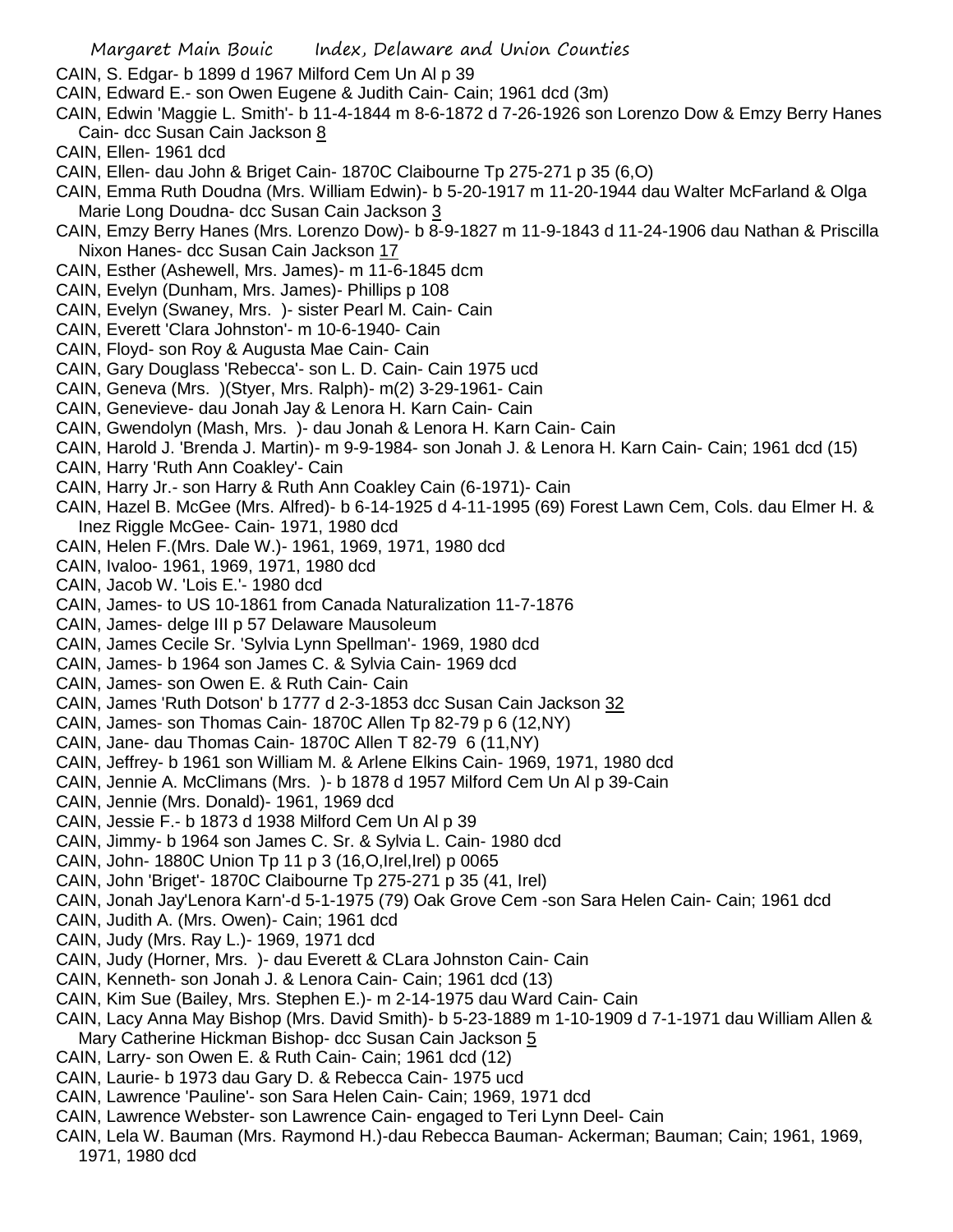- Margaret Main Bouic Index, Delaware and Union Counties CAIN, Lenora H. Karn(Mrs. Jonah J.)- d 6-19-1980 (72) Oak Grove Cem - Cain; 1961 dcd CAIN, Leo- son Raymond H. & Lela Cain- Cain CAIN, Leslie- brother Owen Cain- Cain CAIN, Leslie- son Jonah & Lenora H. Karn Cain- Cain CAIN, Leverna- dau Lewis W. & Sarah L. Cain- 1961 dcd (9) CAIN, Levinia- 1961 dcd CAIN, Lewis- son Sara Helen Cain- Cain CAIN, Lewis W. 'Sarah L.'- 1961 dcd CAIN, Lindsey (Mrs Brent)- Cain CAIN, Lorenzo Dow 'Emzy Berry Hanes'- b 5-25-1821 m 11-9-1843 d 9-28-1905 son James & Ruth Dotson Cain- dcc Susan Cain Jackson 16 CAIN, Lulu M. (Mrs. )- d 11-20-1979 (89) Oak Grove Cem CAIN, Maggie L. Smith (Mrs. Edwin)- b 10-11-1852 m 8-6-1872 d 2-25-1885 dau Keener B. & Emily Jane Bond Smith- dcc Susan Cain Jackson 9 CAIN, Mandy A.- dau Lawrence & Ada Cain- Cain- engaged to Dwayne L. Brooks CAIN, Margaret (Walker, Mrs. Alexander)- 1908 dch p 834; 1883 uch V p 448 CAIN, Marvin- 1961 dcd CAIN, Mary- dau John & Briget Cain- 1870C Claibourne Tp 275-271 p 35 (13,Can) CAIN, Mary Mahoney (Mrs. Peter)- m 12-13-1848 Madison Co, unec XI p 9 CAIN, Matthew- b 1975 dau Gary D. & Rebecca Cain- 1975 ucd CAIN, Michael (62-1880) b Ireland; Paris Tp uninf p 1 CAIN, Millie- Delaware Mausoleum- delge III p 57 CAIN, Morrie- son Lewis Cain- Cain CAIN, Nancy- dau Owen E. & Ruth Cain- Cain; 1961 dcd (16) CAIN, Nanci (Gregg, Mrs. )- dau Pearl M. & Dorothy E. Cain- Cain CAIN, Owen Eugene 'Judith'- d 6-23-1962 (23) bur St. Marys-son Owen M. Cain Cain; 1961 dcd CAIN, Owen M. 'Ruth'- d 11-19-1962 (42) son Jonah Cain- Cain; 1961 dcd CAIN, Pamela- dau Owen E. & Ruth Cain- Cain; 1961 dcd (9) CAIN, Patricia Lee (Veley, Mrs. John H.)(CAllahan, Mrs. )- m 4-7-1962 dau Everett Cain- Cain CAIN, Pauline (Mrs. Lawrence)- 1969 dcd CAIN, Pearl M. 'Dorothy'- d 12-24-1986 (83) bur New Albany- Cain; 1961, 1969, 1971, 1980 dcd CAIN, Peter 'Mary Mahony'- m 12-13-1848 Madison Co, unec XI p 9 CAIN, Peter 'Susanna Francis'- m 1-4-1815 Madison Co unec IV p 22 CAIN, Rachel- DJ p 24 CAIN, Ray- brother Jonah Jay Cain- Cain CAIN, Ray L. 'Judy'- son Raymond H. & Lela Cain- Cain 1971 dcd CAIN, Raymond H. 'Lela'- d 11-27-1965 (65) Oak Grove Cem -Cain; 1961 dcd CAIN, Rebecca (Mrs. Gary D.)- 1975 ucd CAIN, Rhea- dau Lewis W. & Sarah L. Cain- 1961 dcd (12) CAIN, Ricky- b 1958 lived with Jack R. & Judith Girton- 1964, 1969 dcd CAIN, Robert- b 1968 son Ray L. & Judy Cain- 1969, 1971 dcd CAIN, Ronald- son Pearl M. & Dorothy Cain- Cain; 1961 dcd (18) CAIN, Roy 'Augusta Mae'- Cain CAIN, Roy Jr.- son Roy & Augusta Mae Cain- Cain CAIN, --infant dau of Royal died last week Madison Co Democrat 4-23-1879, unec XII p 14 CAIN, Ruth Ann Coakley (Mrs. Harry)- d 3-22-1971 (28) Oak Grove Cem dau Homer & Virginia Coakley- Cain CAIN, Ruth Dotson (Mrs. James)- b 1752 dau Richard William Dotson- dcc Susan Cain Jackson 33 CAIN, Ruth (Mrs. Owen M.)- Cain; 1961 dcd CAIN, Samuel (Ed)- son Jennie A. McClimans Cain- Cain CAIN, Sandra Kay- d 6-19-1966 (19) bur Oak Grove Cem dau Owen E. & Ruth Cain- Cain; 1961 dcd (14) CAIN, Sara Helen (Mrs. )- d 2-13-1969 (88)- Cain CAIN, Sarah L. (Mrs. Lewis W.)- 1961 dcd CAIN, Sharon Lynn (Rigelsky, Mrs. )- dau Everett & Clara Johnston Cain- Cain CAIN, Sharon (McCarty, Mrs. Harold)- dau Owen E. & Ruth Cain- Cain; 1961 dcd (13) CAIN, Shirley Bell (Mrs. David H.)- Cain
- CAIN, Sophie- 1961 dcd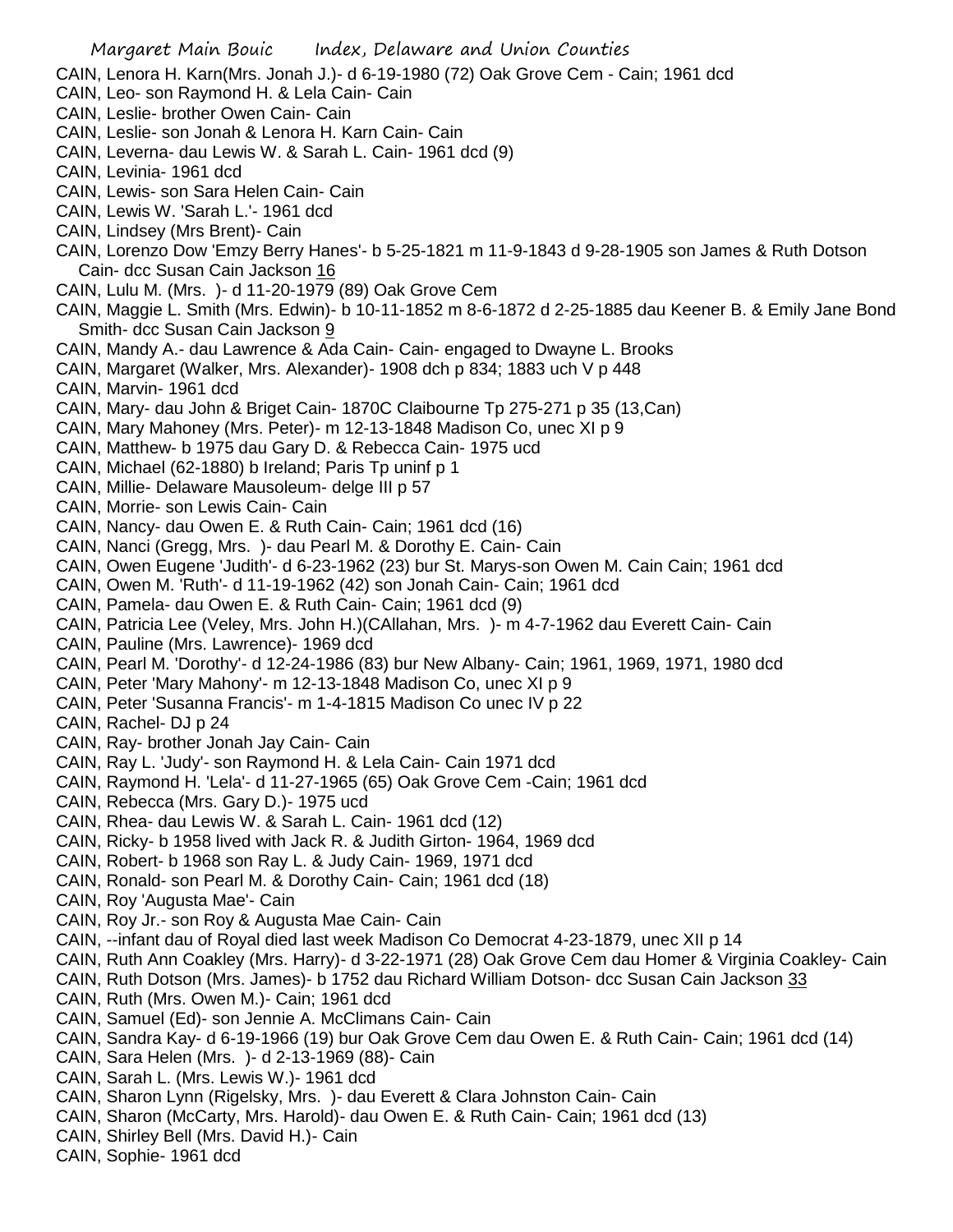- CAIN, Stephen Anthony- son Owen Eugene & Judith Cain- Cain; 1961 dcd
- CAIN, Steven- b 1964 son William M. & Arlene Elkins Cain- 1969, 1971, 1980 dcd
- CAIN, Susan Ruth (Jackson, Mrs. Larry Windell)- b 2-20-1946 m 8-19-1978 dau William Edwin & Emma Ruth Doudna Cain- dcc Susan Cain Jackson 1; dcc Larry Jackson (1); Cain
- CAIN, Susan (Shaw, Mrs. John)- m 9-20-1846 dcm
- CAIN, Susanna Francis (Mrs. Peter)- m 1-4-1815 Madison Co unec IV p22
- CAIN, Sylvia Lynn Spellman (Mrs. James Cecile Sr.)- m 6-9-1963 dau Harold Spellman- Cain; 1969, 1980 dcd CAIN, Thomas- 1870C Allen Tp 82-79 p 6 (50, Irel)
- CAIN, Timothy Ward- son Jacob Cain- engaged to Annetta Boston- Cain; 1980 dcd
- CAIN, Tina Ann- dau Harry & Ruth Ann Coakley Cain (6-1971)- Cain
- CAIN, Vicki D. (Haas, Mrs. Howard E.)- m 5-6-1978- dau Everett & Clara Johnston Cain- Cain
- CAIN, Ward- son Raymond H. & Lela Cain- Cain
- CAIN, William J. 'Ivalou'- 1961 dcd
- CAIN, William son Jonah Jay & Lenora Cain- Cain; 1961 dcd (16)
- CAIN, William M. 'Arlene Elkins'- m 6-26-1960 son P. M. Cain- Cain; 1969, 1971, 1980 dcd
- CAIN, William- son Pearl M. & Dorothy E. Cain- Cain
- CAINE, J. W.- Pabst 4 p 1
- CAINE, Mary Ellen (Loar, Mrs. Henry Harmon)- b 9-30-1866 m 2-28-1892 d 12-1-1926 Delaware Co- ped Dianna Miller Mayes 13 delge IV p 50
- CAINS, David 'Georgia Kelly'- Cains
- CAINS, David- son James Cains- Cains
- CAINS, Georgia Kelly (Mrs. David)- Cains
- CAINS, James- b 4-30-1939 d 2-8-1992 (52) bur Greenmound- son David & Georgia Kelly Cains- Cains
- CAINS, James- son James Cains- Cains
- CAINS, Paula- dau James Cains- Cains
- CAINS, Tammy (Baldwin, Mrs. )- dau James Cains- Cains
- CAIRN, Nellie (McKitterick, Mrs. Donald Arthur)- m 6-7-1974- McKitrick p 475
- CAIRNEY, Clarice- 1980 dcd
- CAIRNEY, Kerri Ann (Drodofsky, Mrs. Peter Henry)- 1985 uch p 43
- CAIRNS, Teresa May (Hansen, Mrs. Gary Richard)- m 3-23-1967- McKitrick p 444
- CAIRNS, Thomas- McKitrick p 316
- CAITO, Anthony- b 1980 son Chris J. & Sherie L. Caito- 1980 dcd
- CAITO, Christopher J. 'Sherie L.'- b 1953- 1961, 1969, 1971, 1980 dcd
- CAITO, Geoffrey- b 1954 son Rosario John & Mary Kathleen Caito- Caito; 1961, 1969, 1971 dcd
- CAITO, Joseph M. son Rosario John & Mary Kathleen Caito- Caito- 1961 dcd (13) 1969 dcd
- CAITO, Mary Kathleen (Mrs. Rosario John)- Caito- 1961, 1969, 1971 dcd
- CAITO, Rosario John 'Mary Kathleen'- d 8-4-1974 (54) bur Resurrection Cem- son Rose Caito- 1961, 1969, 1971 dcd; Caito
- CAITO, Rose (Mrs. )- Caito
- CAITO, Sara- b 1979 dau Chris J. & Sherie L. Caito- 1980 dcd
- CAITO, Sherie L. (Mrs. Chris J.)- 1980 dcd
- CAITO, Theresa (Gnepper, Mrs. )- dau Rosario John & Mary Kathleen Caito- 1961 dcd (10); 1969 dcd
- CAITO, Thomas- son Rose Caito- Caito
- CAG(J)amold, Eli I. (or J.)- 1840C Marlborough Tp p 254 (50-60)
- CAKE, John- Ekelberry Ledger- delge X p 52
- CALA, James- Oakdale Cem 1787(25-4R) I p 18
- CALA, Jennifer Rebecca- b 4-28-1974 dau Samuel & Sell Cala- Sell
- CALA, Natalie Ruth- b 11-13-1977 dau Samuel & Sell Cala- Cala
- CALA, Philander- Oakdale Cem 1783 (26-4R) I p 18
- CALA, Samuel ' Sell'- Sell
- CALAGAN, inf b 12-8-1868 Delaware Town son Michael & Mary Calagan- dcb
- CALAHAN, Dana- hadc p 111 (1900 Orange Tp)
- CALAHAN, Diana- 1880c Orange Tp p 358C
- CALAHAN, Jeremiah/Jermiah- 1860C Brown Tp 819-777 p 107 (41, Irel); 1870C Brown Tp 106-109 p 294 (43, Irel); 1880C Brown Tp (53)
- CALAHAN, John- b 9-9-1876 Liberty Tp son Dennis & Mary Ferris Calahan- dcb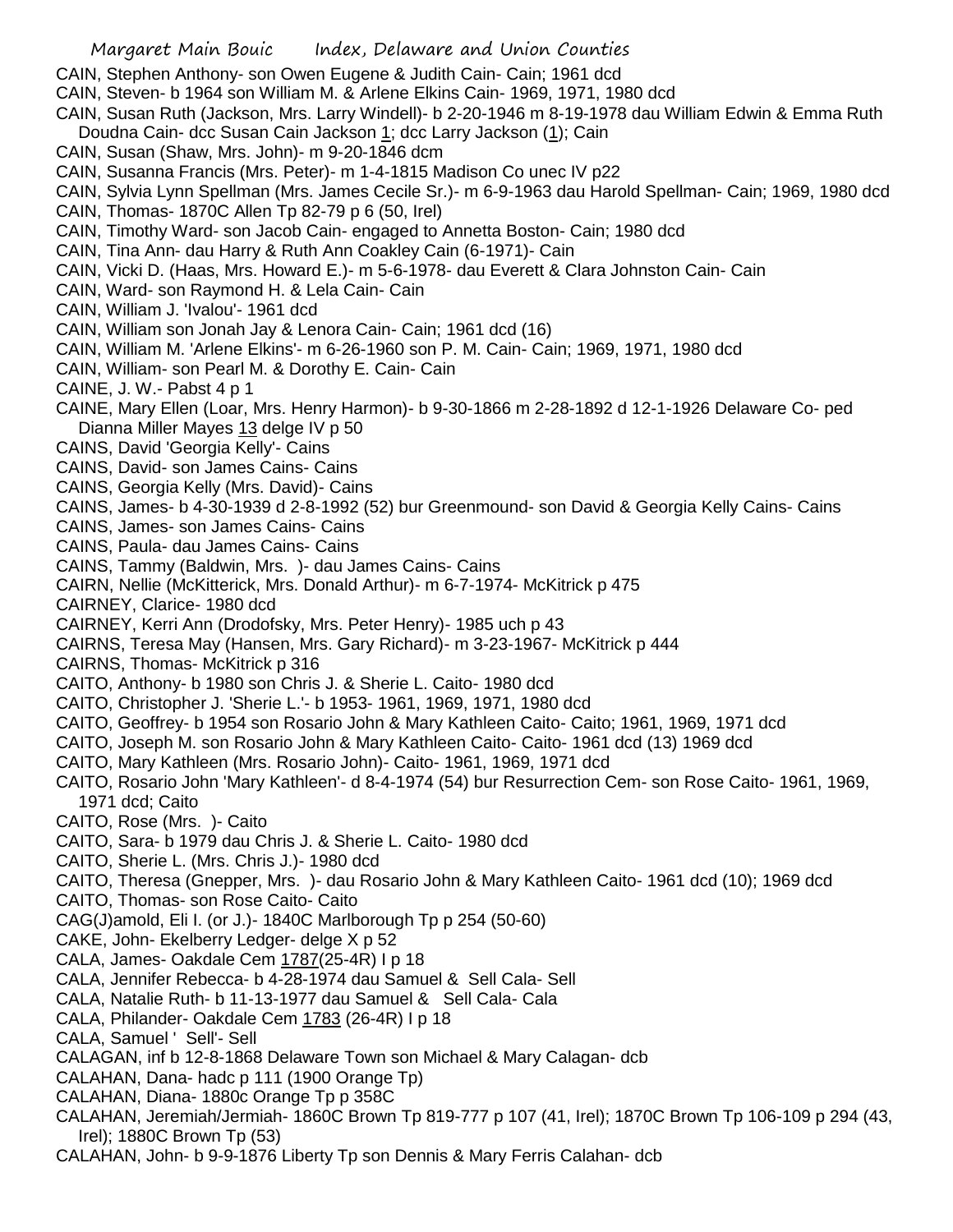CALAHAN, Joseph 'Mary Lehman'- Pabst 8 p 60; 1880C Orange Tp p 358C

CALAHAN, Mary L.- b 9-23-1900 Orange Tp dau A. J. & Nettie B. Bennett Calahan- dcb

CALAHAN, Mary C.- 1880C Orange Tp p 354C

- CALAHAN, Mary Lehman (Mrs. Joseph)- d 7-6-1882- Pabst 8 p 60
- CALAHAN, Mary (Shannon, Mrs. John)- m 11-29-1853 dcm
- CALALSON/CALLAHON, Mary (Baxter, Mrs. William H. Jr.)- m 3-26-1876- Baxter Bible- unec VII p 49
- CALASKI, Carl V. 'Glenda M.'- 1981, 1983, 1991 ucd
- CALASKI, Carl V. Jr. 'Jeanette D. Wilson'' '- 1973 ucd
- CALASKI, Elizabeth- b 1966 dau Carl V. & Glenda M. Calaski- 1981, 1983 ucd
- CALASKI, George- b 1965 son Carl V. & Glenda M. Calaski- 1981, 1983 ucd
- CALASKI, Glenda M. (Mrs. Carl V.)- 1981, 1983, 1991 ucd
- CALASKI, Jeanette D. (Mrs. Carl V. Jr.)- div. dau Walter & Ruth Cunningham Wilson- Wilson; 1973 ucd
- CALASKI, Kate Arlene (Brooks, Mrs. Darren Edward) b 1972 m 6-6-1992 dau Carl V. Jr. & Jeanette D. Wilson Calaski- Wilson; 1973, 1991 ucd
- CALBERT, Catharine (Rhodes, Mrs. Robert)- m 10-9-1859 dcm
- CALBERT, George- 1880C Delaware Town p 502A
- CALBORN, Carolyn J. (Mrs. Jon J.)- 1969, 1971 dcd
- CALBORN, John- b 1968 son Jon J. & Carolyn J. Calborn- 1969, 1971 dcd
- CALBORN, Jon J. 'Carolyn J.- 1969, 1971 dcd
- CALDER, Florence McKitrick (Mrs. L. G.)- dau Thomas McKitrick- McKitrick p 442
- CALDER, L. G. 'Florence McKitrick'- McKitrick p 442
- CALDERWOOD, Dorothy Miller (Mrs. Lester L.)- b 8-5-1910 dau Elmer J. & Minerva Weiser Miller- Weiser p 774
- CALDERWOOD, Kathleen Marie- b 5-23-1944 dau Lester L. & Dorothy Miller Calderwood- Weiser p 774
- CALDERWOOD, Lester L. 'Dorothy Miller'- b 2-16-1907- Weiser p 774
- CALDRON, Ed- 49ers p 3
- CALDWELL, Dr. (Dentist)- Sand p 4
- CALDWELL & HERRIOTT- 1842 unclaimed letter, unec XII p 21
- CALDWELL, Aaron- son Tressia Caldwell- 1983 ucd
- CALDWELL, Abigail Bane Alexander (Mrs. Rev. S. C.)- dau John McKnitt & Jane Bane Alexander- Powers p 7
- CALDWELL, Ada Maugans (Mrs. William)- d 9-1930 Newhouse Cem- dau Abraham & Elizabeth Friedley Maugans- Maugans Anc p 48
- CALDWELL, Agness (Cellar, Mrs. Joseph) dau William Caldwell- Powers p 28, 129
- CALDWELL, Alexander- son Andrew Caldwell- dcw Bk 4 p 236(26)
- CALDWELL, Alexander G. 'Mercy L. Butler'- m 6-26-1855- Shipps p 30
- CALDWELL, Allen- d 1942 Sbc p 32
- CALDWELL, Allie Lewis (Mrs. Dr. W. P.)- sister Dr. C. G. Lewis- dpc p 98
- CALDWELL, Alvah C.- son Alexander G. & Mercy L. Butler Caldwell- Shipps p 30
- CALDWELL, Amy Kolene Mullet (Mrs. Wesley Troy)- m 10-14-1989 dau Roman & Margaret Mullet- Caldwell
- CALDWELL, Amy- dau Tressia Caldwell- 1983 ucd
- CALDWELL, Andrea- dau Leonard H. & Katrina M. Caldwell- 1961 dcd(1)
- CALDWELL, Andrew 'Rachel'- d 3-5-1868(66-3-11) Trenton Cem Powell p 271; dcw Bk 4 p 26- Pabst 0; delge VII p 43
- CALDWELL, Anita (Mrs. Jack)- 1967, 1971, 1973, 1975, 1979, 1981, 1983 ucd
- CALDWELL, Anna B. (Jumper, Mrs. George B.)- m 8-20-1876- Caldwell; Jumper
- CALDWELL, Anne Jane- b 1824 d 1853 Oak Grove Cem Powers p 430
- CALDWELL, Ann (White, Mrs. Christoher L.)- m 1-31-1810 onwq I
- CALDWELL, Anna Weedman Erwin (Mrs. Emmett W.)- dau J. Wesley & Frances Arnold Erwin- Pabst 6 p 90
- CALDWELL, Anthony Michael- b 8-24-1981 son Robert Michael & Debra Jean Sproull Caldwell- Caldwell
- CALDWELL, Arlin- b 1977 ch Eaph W. & Rosena Caldwell- 1979, 1981, 1983,1991 ucd
- CALDWELL, Arthur- b 6-10-1928 son Donald & Ethel Long Caldwell- Freshwater p 156
- CALDWELL, Audrey Louise- b 11-28-1955 dau Charles & Delores Ewasky Caldwell- Freshwater p 156
- CALDWELL, Ava M. Cooperider (Mrs. Charles W.)- b 12-4-1894 d 8-29-1986(91) Oakdale Cem dau Albert & Tellie Lamme Cooperider- Caldwell
- CALDWELL, Belle Arthur (Mrs. Ed)- b 1-15-1865 d 4-18-1924 dau Isaac & Margaret Taylor Arthur- Genther p 118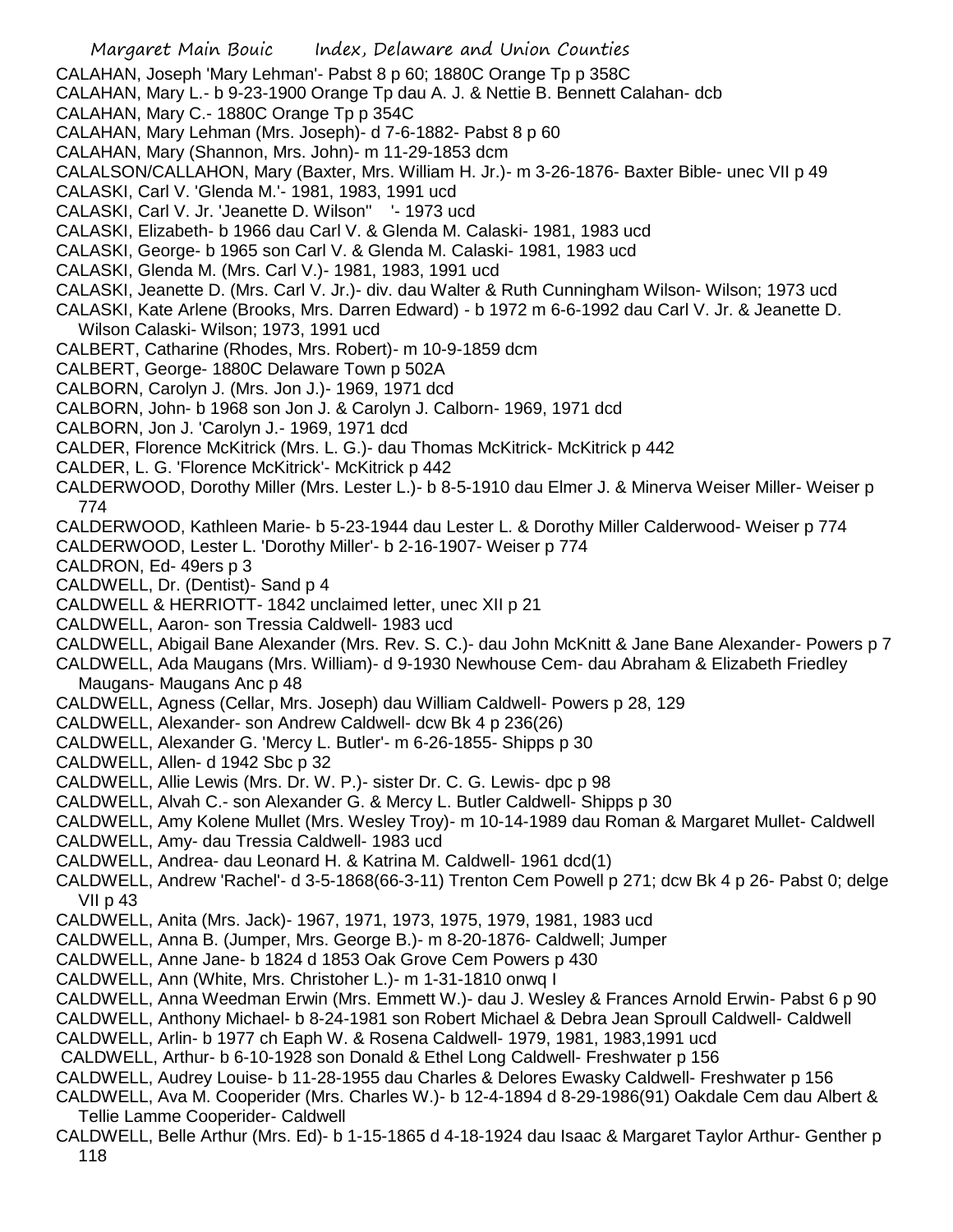CALDWELL, Belva (Smith, Mrs. )- dau Clarence C. & Glenna Caldwell- Caldwell

- CALDWELL, Beth (Mrs. )- Caldwell; 105 Montrose Ave.
- CALDWELL, Betty (Blevins, Mrs. Calvin)- b 10-28-1903 d 5-9-1988 (84) bur Forest Grove- dau Joseph & Della Rose Tolliver/Toliver Caldwell- Caldwell
- CALDWELL, Betty (Mrs. Dock Jr.)- Caldwell; 1967, 1971, 1973, 1975 ucd
- CALDWELL, Betty (Fout, Mrs. Loyd)- dau Charles W. & Ava M. Cooperider Caldwell- Caldwell
- CALDWELL, Bobby- ch Dock & Dovie Caldwell- 1949 ucd
- CALDWELL, Bonita B. (Mrs. Robert J.,Jr.)- 1991 ucd
- CALDWELL, Burger- son Hansford Caldwell- Caldwell
- CALDWELL, Caleb- Maugans Anc p 204
- CALDWELL, Carl- 1973 ucd
- CALDWELL, Carl- son mary Jean Bronson Caldwell- Caldwell
- CALDWELL, Carolyn Cooperider McLaughlin (Mrs. Dock Jr.)- b 1936 Oakdale Cem I p 62 ()-R1-1)- Caldwell
- CALDWELL, Cathy Ann (Mulkey, Mrs. Lynn)- dau Elwood Caldwell-Caldwell
- CALDWELL, Rev. Charles- dpc p 103
- CALDWELL, Charles 'Delores Ewasky'- b 7-21-1930 son Donald & Ethel Long Caldwell- Freshwater p 156
- CALDWELL, Charles E.- son Charles W. & Ava M. Cooperider Caldwell- Caldwell
- CALDWELL, Charles- b 2-5-1877 d 7-17-1907 Pa.- son James & Elizabeth Amanda Freshwater Caldwell-Freshwater p 151
- CALDWELL, Charles E. 'Mildred'- 1971 dcd
- CALDWELL, Charles R.- b 1-7-1951 d 1994 (43) bur Johnstown- son Clarence C. & Glenna LePage Caldwell-Caldwell
- CALDWELL, Charles W. 'Ava M. Cooperider'- d 1-20-1941- Caldwell
- CALDWELL, Charles- b 12-6-1873 Genoa Tp son James Caldwell- dcb
- CALDWELL, Charlmie (Mrs. Emmett O.)- 1969, 1971 dcd
- CALDWELL, Christine I. (Protzeller, Mrs. Raymond Joseph)- m 6-21-1919- Weiser p 105
- CALDWELL, Christopher- b 1977 son James T. & Karen S. Caldwell- 1979 ucd
- CALDWELL, Clara Belle (Hanlin, Mrs. H. W.)- b 4-11-1889 dau James & Elizabeth Amanda Freshwater Caldwell- Freshwater p 151, 154
- CALDWELL, Clara Eliza (Mrs. Joseph)- Pabst 5 p 11, 13, 15, 20
- CALDWELL, Clarence- Sbc p 25
- CALDWELL, Clarence C. 'Glenna Le Page'- b 4-9-1917 Ky d 8-7-1987 (70)- Caldwell
- CALDWELL, Dae (Hendren, Mrs. C. Walter)- b 6-6-1901 m 6-24-1926 dau Ed & Belle Arthur Caldwell- Genther p 118
- CALDWELL, Dale- b 1964 son Charles E. & Mildred A. Caldwell- 1971, 1980 dcd
- CALDWELL, Deanna- 1980 dcd
- CALDWELL, Debbie- b 1953 dau Ova E. & Marie Caldwell- 1967, 1971, 1973, 1975 ucd
- CALDWELL, Deborah O. (Hunt, Mrs. Thomas)- b 12-6-1958 m 8-17-1978 dau Howard E. & Janice Louise Hillard Caldwell- Zimmerman .3515131
- CALDWELL, Della (Krumm, Mrs. Donald)- dau Troy & Lucy Caldwell-Caldwell; 1949 ucd
- CALDWELL, Della Rose Tolliver (Mrs. Joseph)- Caldwell
- CALDWELL, Delores Ewasky (Mrs. Charles)- Freshwater p 156
- CALDWELL, Delores Kay (Whitt, Mrs. George Ray)- b 1951- 1985 uch p 83
- CALDWELL, Dennis Austin- b 7-17-1961 son Charles & Delores Ewasky Caldwell- Freshwater p 156
- CALDWELL, Dennis- son Robert C. & Marvel M. Caldwell- Caldwell
- CALDWELL, Dock Jr.'Betty''Carolyn McLaughlin'- b 5-22-1926 d 8-13-1994 (68) son Doc & Dovie Kitchen Caldwell- Caldwell; 1967, 1971, 1973, 1975 ucd; Oak Grove Cem I p 62 (O-R1-1)
- CALDWELL, Dock T. Sr. 'Dovie Kitchen'- b 8-22-1901 m 2-5-1925 d 5-8-1975 Milford Cem Un Al p 51 son Joseph & Della Tolliver Caldwell- Caldwell; 1949 ucd
- CALDWELL, Donald 'Ethel Long'- b 7-20-1891 son James & Elizabeth Amanda Freshwater Caldwell-Freshwater p 151, 156
- CALDWELL, Donna (Allen, Mrs. John William)- 1985 uch p 6
- CALDWELL, Donna- b 1953 dau Ova E. & Marie Caldwell- 1967, 1971, 1973 ucd
- CALDWELL, Don W. 'Margaret L.'- 1980 dcd
- CALDWELL, Dorothy (Renner, Mrs. Wilbur)- m 6-6-1937- Rausch (14124) II p 268, III p 279
- CALDWELL, Dovie Kitchen (Mrs. Dock Sr.)- b 2-2-1908 m 2-5-1925 Un Al p 51; 1949 ucd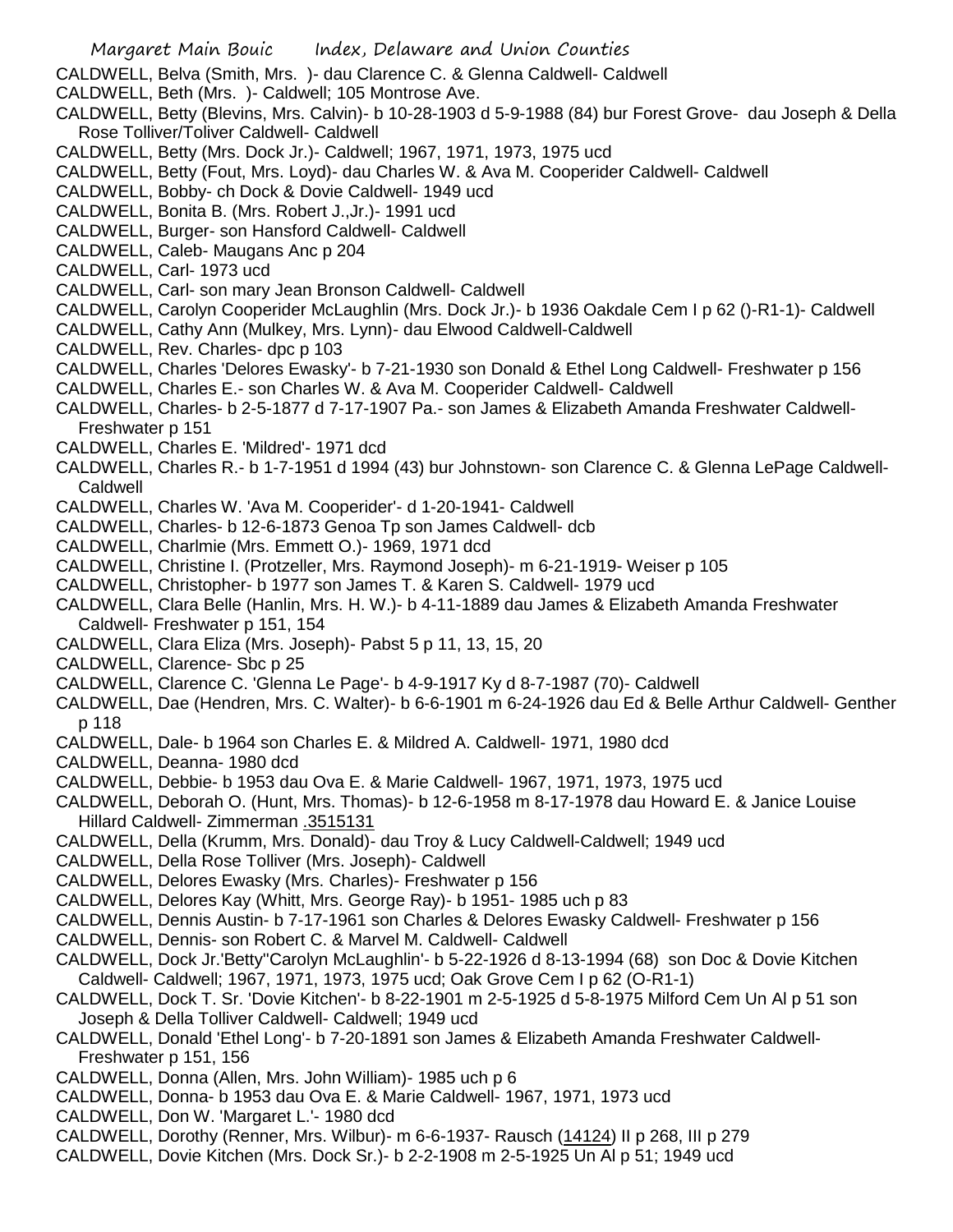- CALDWELL, Eaph W. 'Rosena'- son Tory & Lucy Caldwell- Caldwell; 1949, 1971, 1975, 1979, 1981, 1983, 1991 ucd
- CALDWELL, Ebenezer- Pabst Pion II p 24
- CALDWELL, Ed 'Belle Arthur'- b 3-27-1868 d 10-11-1924- Genther p 118
- CALDWELL, Ed- brother Hansford Caldwell- Caldwell
- CALDWELL, Eda- Sbc p 33
- CALDWELL, Edson R.- b 9-3-1879 Trenton Tp son J. A. & C E. Hough Caldwell- dcb
- CALDWELL, Eleanor- dau William Caldwell- Powers p 28, 129
- CALDWELL, Eliza- Pabst 5 p 14
- CALDWELL, Elizabeth Amanda Freshwater (Mrs. James)- b 3-5-1852 d 9-15-1937 dau Archabald & Elizabeth Truax Freshwater - Freshwater p 118, 122, 151, 152, 154, 156
- CALDWELL, Elizabeth (Brandon, Mrs. Grover Forbes)- b 8-16-1878 m 1-12-1912 d 11-8-1960 Pa dau James & Elizabeth Amanda Freshwater Caldwell- Freshwater p 151
- CALDWELL, Ella (Aumiller, Mrs. )- dau George & Maria McAdams Campbell- 1915 uch p 583; 1883 uch V p 202; 1880C Union Tp 105 p 19 (8,O,O,O)
- CALDWELL, James Elwood 'Mary A.- son Dock T. & Dovie Kitchen Caldwell- Caldwell; 1949, 1971, 1973, 1975, 1979, 1981, 1983 ucd
- CALDWELL, Emma D.- dau J. A. & C. E. Caldwell- Pabst 5 p 15
- CALDWELL, Emmett O. 'Charmie'- 1967, 1971 dcd
- CALDWELL, Emmett W. 'Anna Weedman Erwin'- Pabst 6 p 90
- CALDWELL, Eric- b 1961 son Stanley L. & Sandra Caldwell- 1967 ucd
- CALDWELL, Ethel Long (Mrs. Donald)- b 6-10-1928 Freshwater p 156
- CALDWELL, Faith A. Heavlin (Mrs. Tony C.)- m 9-3-1983 dau William G. Heavlin- Caldwell
- CALDWELL, Faith E. (Mrs. Howard)- 1980 dcd
- CALDWELL, Florence M.- b 8-30-1867 Genoa Tp dau John F. & Ann M. Caldwell- dcb
- CALDWELL, Frank- b 12-23-1870 Genoa Tp son James & Lydia Shickley Caldwell- dcb
- CALDWELL, George 'Maria McAdams'- b 1-23-1843 m 10-15-1865 d 1911 son Thomas & Jane Fullington Caldwell- 1883 uch V p 202, 248; 1850C Union Tp 1267-1285 p 190 (7,O); 1870C Union Tp 1 p 1 (27,O); 1880C Union Tp 105 p 19 (37,O,Pa,O) p 0073; uca p 25, 32, 37, 39, 46; uccp p 44(8-1850); unec III p 49
- CALDWELL, George 'Mary Overfield'- b 10-2-1896 m 11-28-1928 d 4-15-1980 bur Mabple Grove- son Robert & Allie Pryor -Caldwell
- CALDWELL, George S. 'Mary E. Overfield'- m 11-28-1928- Caldwell; 1967 ucd
- CALDWELL, George (8-1850)- son Thomas & Jane Caldwell- uccp p 44
- CALDWELL, Glenna (Mrs. Clarnece C.)- b 1-17-1917 d 11-24-1987 bur Johnstown- Caldwell
- CALDWELL, Grover Cleveland- b 4-9-1885 d 7-27-1886 Pa- Freshwater p 151
- CALDWELL, Hannah (Mitchell, Mrs. Judge David, Sr.)- m 10-6-1825 ucm 98; dau John Caldwell- DJ p 11;
- 1883 uch III p 287, V p 253; Genther p 137; unec VII p 47; MR-DAR p 14
- CALDWELL, Hansford "Slim"- d 6-2-1983 (69) Va.- Caldwell
- CALDWELL, Harriet- dau Thomas B. & Jane Fullington Caldwell- 1915 uch p 583; uccp p 14; unec III p 49; 1850C Union Tp 1267-1285 p 190 (10,O)
- CALDWELL, Harriet (Thomas, Mrs. )- b Aug. 1869 dau George & Maria McAdams Caldwell- 1915 uch p 583; 1870C Union Tp 1 p 1 (10/12,O)
- CALDWELL, Harry E.- 1971 dcd
- CALDWELL, Hattie- Pabst 3 p 32; 6 p 11
- CALDWELL, Helen (Reid, Mrs. Vernon)- Weiser p 280
- CALDWELL, Henry- Sbc p 33
- CALDWELL, Henry E.' Virginia Boring'- m 12-11-1949 WWII- Caldwell; 1971 dcd
- CALDWELL, Herbert- b 1958 son James & Shirley Caldwell- 1971 ucd
- CALDWELL, Hettie- dau George & Maria McAdams Caldwell- 1883 uch V p 202; 1880C Union Tp 105 p 19  $(10, 0, 0, 0)$
- CALDWELL, H. L. 'Vera Kehl'- Weiser p 536
- CALDWELL, Homer- son Doc & Dovie Kitchen Caldwell- Caldwell; 1949, 1979 ucd
- CALDWELL, Howard E. 'Janice Louise Hillard'- b 3-23-1937 Va. m 3-23-1957 div 1960 Zimmerman (.351513) p 244
- CALDWELL, Howard 'Faith E.'- 1980 dcd
- CALDWELL, Hysel 'Peggy/Margaret Minnick'- b 7-30-1938 d 11-3- 1973 Oakdale Cem II p 150 (M-R16-17);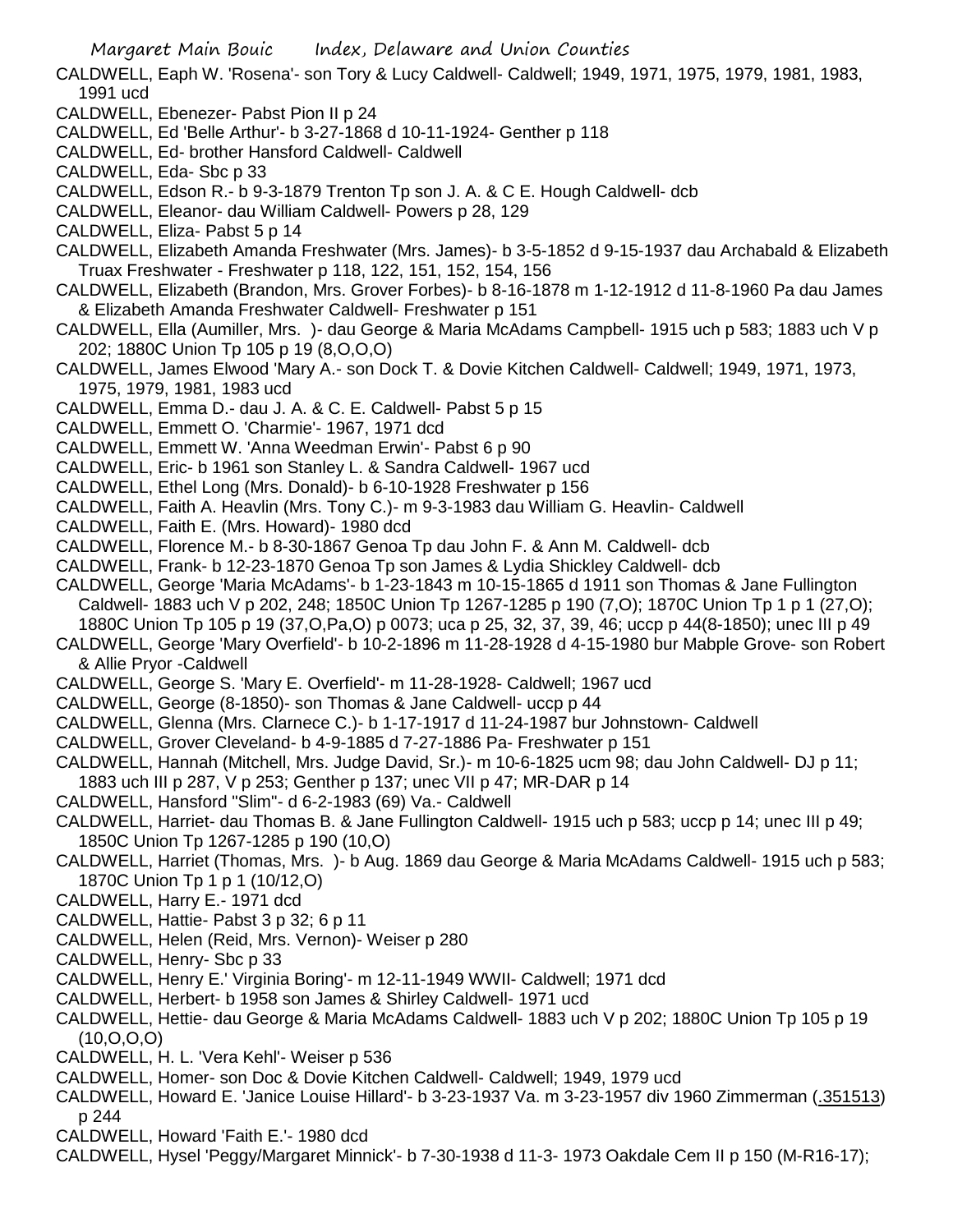son Dock & Dovie Kitchen Caldwell- 1949, 1973 ucd

- CALDWELL, Rev. J.- 1985 uch p 160
- CALDWELL, J. A.- Pabst 5 p 15
- CALDWELL, Jack G. 'Anita'- son Doc & Dovie Kitchen Caldwell- Caldwell; 1949, 1967, 1971, 1975, 1979, 1981, 1983, 1991 ucd
- CALDWELL, James- 1979, 1981 ucd
- CALDWELL, James- rs p 10
- CALDWELL, James- 1980 dcd
- CALDWELL, James- d 12-25-1846 (86) Trenton Cem Powell p 278, 279
- CALDWELL, James- son Andrew Caldwell- dcw Bk 4 p 236(26)
- CALDWELL, James A.- son Charles W. & Ava M. Cooperider Caldwell- Caldwell
- CALDWELL, James 'Elizabeth Amanda Freshwater'-d 3-17-1912 Freshwater p 118, 122, 151, 152, 154, 156
- CALDWELL, James F.- b 1883 son George & Maria McAdams Caldwell; 1915 uch p 583
- CALDWELL, James- son George & Mary Overfield Caldwell- Caldwell
- CALDWELL, James Leslie- b 4-27-1881 d 4-12-1951 son James & Elizabeth Amanda Freshwater Caldwell-Freshwater p 151
- CALDWELL, James 'Lydia Stickler'- m 6-30-1860 dcm
- CALDWELL, James 'Shirley'- 1971 ucd
- CALDWELL, Rev. James T. 'Karen S.'- 1979 ucd
- CALDWELL, Jane (Baker, Mrs. C. A.)- m 4-24-1853 ucm 1950; unec VIII p 10
- CALDWELL, Jane (Bull, Mrs. James)- m 12-10-1840 ucm 682; unec V p 37
- CALDWELL, Jane Fullington (Mrs. Thomas B.)- m 1-13/20-1849 ucm 608 dau Moses & Harriet Guy Fullington-1850C Union Tp 1267-1285 p 190 (26,O); unec V p 23
- CALDWELL, Jane- b 1949 dau George S. & Mary E. Caldwell- 1967 ucd
- CALDWELL, Jane (Mrs. Thomas)- uccp p 41, 44
- CALDWELL, Janice Louise Hillard (Mrs. Howard E.)(Litter, Mrs. Paul L.)- m 4-5-1940 Delaware m 3-23-1957 (2) 8-15-1971 dau John Mansel & Helen Erdean McClain Hillard- Zimmerman .351513 p 244
- CALDWELL, Jason- b 1969 son Hysel & Peggy Minnick Caldwell- Caldwell- 1973 ucd
- CALDWELL, Jeanne (Mrs. Edward M.)- 1961 dcd
- CALDWELL, Jeffrey- b 1955 son Elwood & Mary A. Caldwell- 1967, 1971, 1975 ucd
- CALDWELL, Jennie Mae- b 5-4-1883 d 9-14-1963 Pa dau James & ELizaeth Amanda Freshwater Caldwell-Freshwater p 151
- CALDWELL, Jennie (Penhorwood, Mrs. John)- 1915 uch p 550
- CALDWELL, Jenque/Jinquie- ch George & Maria McAdams Caldwell- 1915 uch p 583; 1883 uch V p 202; Un Al p 40
- CALDWELL, Jerry- b 1953 son Charles E. & Mildred Caldwell- 1971 dcd
- CALDWELL, Jesse- son Andrew Caldwell- dcw Bk 4 p 236(26)
- CALDWELL, John- Genther p 137
- CALDWELL, John- uccp p 18 (1839), 36; 1883 uch V p 253
- CALDWELL, John- d 3-29-1853 (39-5-13) Mitchell Cem D J p 8; unec IV p 71
- CALDWELL, John B.- mt 1-24-1855
- CALDWELL, John B.- son Alexander G. & Mercy L. Caldwell- Shipps p 30
- CALDWELL, John- son John & Sarah Jane Caldwell- d 2-22-1854 (2y4m); mt 3-15-1854
- CALDWELL, John 'Leah Beth Dean'- b 1956 m 6-23-1984 son Charles E. & Mildred Caldwell- Caldwell; 1971, 1980 dcd
- CALDWELL, John- Homestead Lane- 1980 dcd
- CALDWELL, John 'Martha M. Harriott'- m 2-17-1842 ucm 777; unec V p 59, XI p 66
- CALDWELL, John 'Sarah Jane'- 1850C Darby Tp 1571-1591 p 232 (39, Pa)
- CALDWELL, inf dau of J. & S. J. 5-13-1847 Mitchell Cem D J p 8
- CALDWELL, John 'Sarah Thompson'- m 3-12-1846 ucm 1114
- CALDWELL, John W.- hmp p 165, 166
- CALDWELL, Jonathan 'Sarah White'- m 1-2-1853 ucm 1904 unec V p 10 consent
- CALDWELL, Joseph- son Andrew Caldwell- dcw Bk 4 p 236(26)
- CALDWELL, Joseh- Powers p 92
- CALDWELL, Joseph 'Clara E.- Pabst 5 p 13
- CALDWELL, Joseph 'Della Rose Tolliver'- Caldwell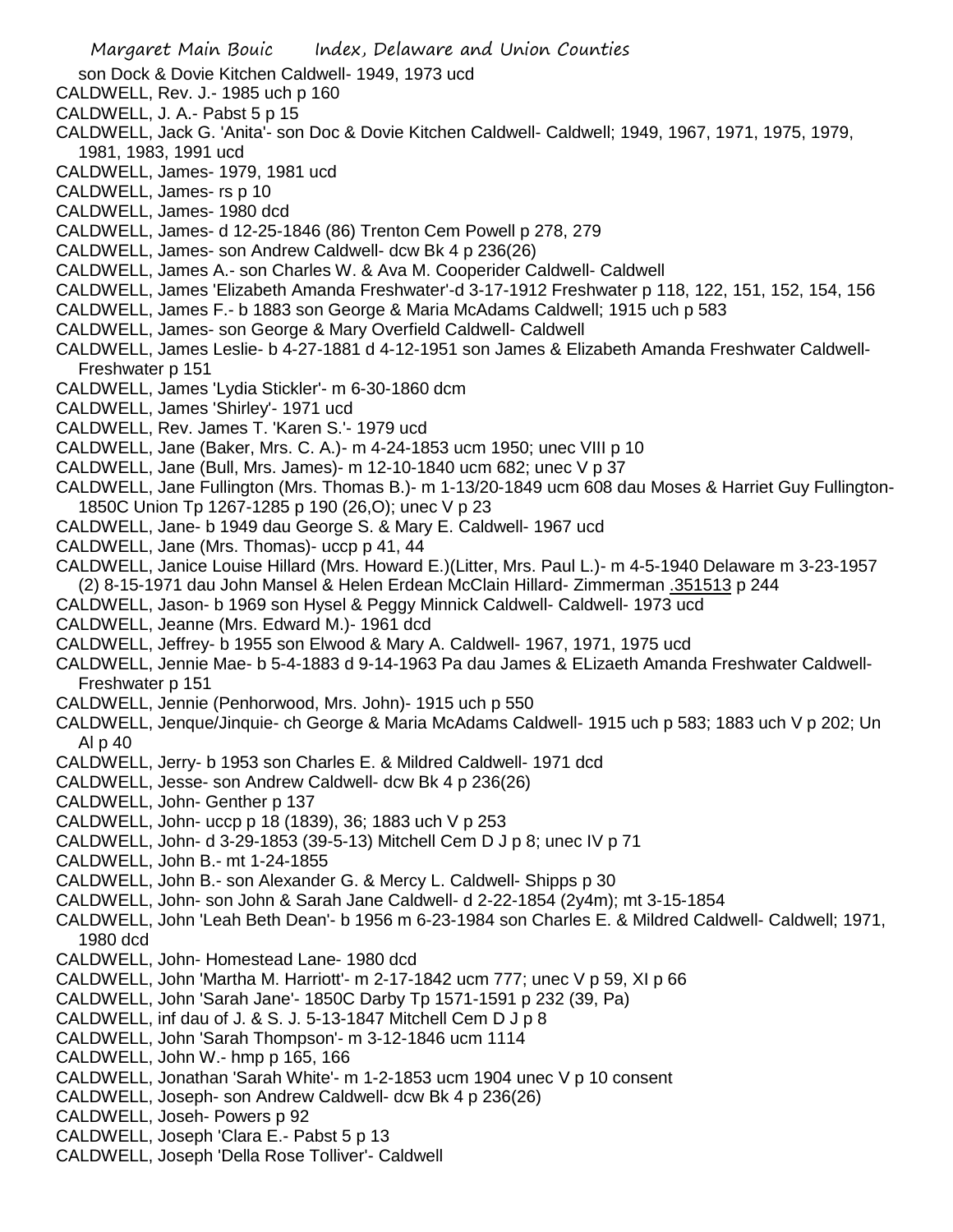Margaret Main Bouic Index, Delaware and Union Counties CALDWELL, Joseph E.- 1980 dcd CALDWELL, Joyce- b 1951 dau Emmett O. & Charmie Caldwell- 1969, 1971 dcd CALDWELL, Judy (Looney, Mrs. )- dau Henry & Virginia Boring Caldwell- Caldwell CALDWELL, Justin- b 1986 son Robert J.,Jr. & Bonita B. Caldwell- 1991 ucd CALDWELL, Karen S. (Mrs. James T.)- 1979 ucd CALDWELL, Kathy (Mrs. Larry)- Caldwell CALDWELL, Kay (Whitt, Mrs. )- dau Doc & Dovie Kitchen Caldwell- Caldwell CALDWELL, Keith C.- son Clarence C. & Glenna LePage Caldwell- Caldwell CALDWELL, Kenneth- son Hansford Caldwell- Caldwell CALDWELL, Kevin 'Misha Cotterill'- b 1973 son Hysel & Peggy Minnick Caldwell- Caldwell; 1973 ucd CALDWELL, Kim Renee (Althouse, Mrs. David W.)- m 6-5-1982 dau Robert A. Caldwell- Althouse; Caldwell CALDWELL, Lainie (Bowen, Mrs. Erwin E.)- b 5-17-1897 dau James & Elizabeth Amanda Freshwater Caldwell- Freshwater p 167 CALDWELL, Larry- b 1952 son Henry E. & O. Virginia Caldwell- 1971 dcd CALDWELL, Larry 'Kathy'- son Dock Caldwell,Jr.- Caldwell CALDWELL, Laura Young (Mrs. William) A.- m 8-17-1928 d 3-6-1985 (75) bur Forest Grove- Caldwell; 1967, 1971, 1973, 1975, 1979, 1981, 1983 ucd CALDWELL, Lawson (teacher)- 1985 uch p 139 CALDWELL, Leah Beth Dean (Mrs. John Ray)- m 6-23-1984 dau Mr. & Mrs. Virgil McKenzie- Caldwell CALDWELL, Laurence A.- son Emmett W. & Anna Weedman Erwin Caldwell- Pabst 6 p 90 CALDWELL, Leah- dau Dock Sr. & Dovie Caldwell- Caldwell CALDWELL, Lee Edmund- Pabst 0 CALDWELL, Leland- Sbc p 25 CALDWELL, Leon Eugene- b 8-8-1964 son Norman E. & Loraine Martin Caldwell- McKitrick p 145 CALDWELL, Leonard H. 'Bonnie M/Marjorie/Marjene.'- 1980 dcd;1967, 1971, 1973, 1975, 1979, 1981, 1983, 1991 ucd CALDWELL, Linda (Anderson, Mrs. )- dau Dock Caldwell,Jr.- Caldwell CALDWELL, Linda Carol (Samuels, Mrs. Homer Andrew)- m 6-16-1969 dau Henry Caldwell- Caldwell CALDWELL, Linda Jean- b 6-15-1958 dau Charles & Delores Ewasky Caldwell- Freshwater p 156 CALDWELL, Linda (Kidd, Mrs. )- dau Henry & Virginia Boring Caldwell- Caldwell CALDWELL, Lisa/Lesa (Wampler, Mrs. )- b 1953 dau Doc Jr. & Betty Caldwell- Caldwell; 1967, 1971,1973 ucd CALDWELL, Lizzie- sister Hansford Caldwell- Caldwell CALDWELL, Loraine Martin (Mrs. Norman E.)- b 1946 m 7-12-1962 dau William Lester & Arline Kidd Martin-McKitrick p 144 CALDWELL, Lorrie Ann- b 9-20-1956 dau Charles & Delores Ewasky Caldwell- Freshwater p 156 CALDWELL, Louretta (Erwin, Mrs. Wesley)- Pabst 6 p 90 CALDWELL, Lucy (Mrs. Troy)- 1949, 1959, 1967, 1971, 1973, 1975, 1979, 1981 ucd CALDWELL, Lydia Stickler (Mrs. James)- m 6-30-1860 dcm CALDWELL, Margaret Howard (Mrs. Thomas C.)- m 11-11-1852 dcm CALDWELL, Margaret L. (Mrs. Don W.)- 1980 dcd CALDWELL, Margaret/Peggy Minnick (Mrs. Hysel)- Caldwell; 1973 ucd

CALHOUN, Maria McAdams (Mrs. George)- dau Archibald &\* Catharine Argo McAdams- 1915 uch p 583;

- 1883 uch V p 202; 1870C Union Tp 1 p 1 (23,O)1880C Union Tp 105 p 19 (32, O, Mass, VT)
- CALDWELL, Maria- dau Robert J. & Theresa L. Henault Caldwell- Caldwell; 1975, 1979, 1981, 1983, 1991 ucd
- CALDWELL, Marie E. (Mrs. Ova E.)- 1967, 1971, 1973 ucd
- CALDWELL, Marjorie/Marjene/Bonnie (Mrs. Leonard H.)- 1967, 1971, 1973, 1975, 1979, 1981, 1983, 1991 ucd
- CALDWELL, Martha- Powers p 29
- CALDWELL, Martha (Freshwater, Mrs. John)- m 1-25-1867- Freshwater p 34
- CALDWELL, Martha M. Harriott (Mrs. John)- m 2-17-1842 ucm 777; unec V p 59, XI p 66
- CALDWELL, Marvel M. (Mrs. Robert C.)- d 7-1-1980 (56) bur Union Cem- Caldwell
- CALDWELL, Mary A. (Mrs. J. Elwood)- 1981, 1983. 1991 ucd
- CALDWELL, Mary Ann Hughes (mrs. Elwood)- m 6-4-1954- 1967, 1971, 1973, 1975, 1979 ucd
- CALDWELL, Mary Ellen (Welton, Mrs. )- dau Charles W. & Ava M. Cooperider Caldwell- Caldwell
- CALDWELL, Mary E. Overfield (Mrs. George)- b 5-13-1907 m 11-28-1928 d 6-18-1974 dau Jesse &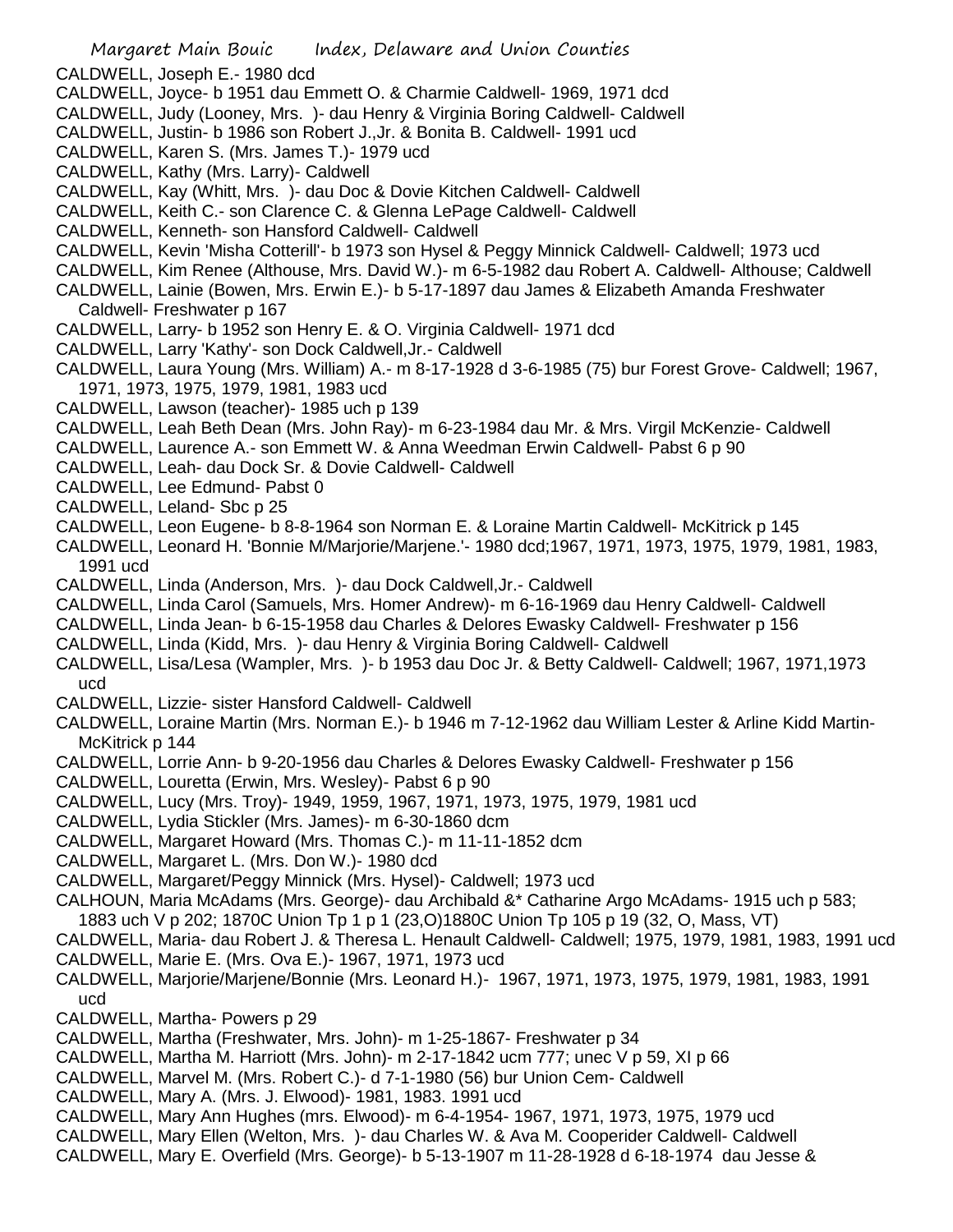Clarabelle Wright Overfield- Caldwell

- CALDWELL, Mary D. (Brown, Mrs. George)- b 2-14-1865 m 1884 d 5-14-1885 bur Zanesville- dau Caleb Caldwell- Maugans Anc p 204
- CALDWELL, Mary Jane (Frank(s), Mrs. Jackson)- m 2-26-1857 dcm dau Andrew Caldwell- dcw Bk 4 p 236(26)
- CALDWELL, Mary Jean Bronson (Mrs. )- b 5-23-1937 d 5-3-1993 (55) bur Greenmound Cem dau Homer & Luella Stopher Bronson- Caldwell
- CALDWELL, Mary (Slattery, Mrs. John)- 1880 dch p 718
- CALDWELL, Mary- dau William Caldwell- Powers p 28, 29
- CALDWELL, Mathew M.- Powers p 28
- CALDWELL, Max- son Charles E. & Mildred Caldwell- 1971, 1980 dcd
- CALDWELL, Maxine- b 1936 Un Co d 12-27-1937 Oakdale Cem II p 59 (G-R14-7)
- CALDWELL, Maxine- dau Charles W. & Ava M. Cooperider Caldwell- Caldwell
- CALDWELL, Merril- son Joseph & Elizabeth Caldwell- Pabst 5 p 14
- CALDWELL, Mercy L. Butler (Mrs. Alexander G.)- b 10-27-1827 m 6-26-1855 dau Eli & Lydia Philbrook Butler-Shipps p 30
- CALDWELL, Michael- b 1957 son James & Shirley Caldwell- 1971 ucd
- CALDWELL, Mildred A.(Mrs. Charles E.)- 1969, 1971, 1980 dcd (Horseshoe Rd)
- CALDWELL, Mina Matilda (Gardner, Mrs. Fred Johnston)- b 6-8-1887 d 10-1-1964 dau James & Elizabeth Amanda Freshwater Caldwell- Freshwater p 151, 153
- CALDWELL, Misha Cotterill (Mrs. Kevin)- dau Don & Cheryl Cotterill- Caldwell
- CALDWELL, Molly- d 11-15-1979 (79) bur St. Mary's, Delaware- Caldwell
- CALDWELL, Mora (Peck, Mrs. )- dau George & Maria McAdams Caldwell- 1915 uch p 583; 1883 uch V p 202; 1880C Union Tp 105 p 19 (5,O,O,O); Un Al p 40
- CALDWELL, Moses son Thomas B.& Jane Fullington Caldwell- 1915 uch p 583; uccp p 44; 1850C Union Tp 1267-1285 p 180 (4,O); uca p 39; unec III p 49
- CALDWELL, Nancy A.- dau William Caldwell- Powers p 28
- CALDWELL, Nancy (Robinson, Mrs. Alexander)- 1883 uch V p 225
- CALDWELL, Nanna (Dunigan, Mrs. )- dau Joseph & Della Rose Tolliver Caldwell- Caldwell
- CALDWELL, Nathan Hysel- b 8-5-1994 son Kevin & Misha Caldwell- Caldwell
- CALDWELL, Nicholas Allen- b 2-13-1984 son Robert Michael & Debra Jean Sproull Caldwell- Caldwell
- CALDWELL, N. J.- Pabst 5 p 11
- CALDWELL, Norman E. 'Loraine Martin'- b 12-29-1938 son Eldon & Melva Dot Cook Caldwell- McKitrick p 144, 145
- CALDWELL, Olla- brother Hansford Caldwell- Caldwell
- CALDWELL, Ova E. 'Marie'- son Dock Sr. & Dovie Caldwell- Caldwell1967, 1971, 1973, 1975, 1981, 1983, 1991 ucd
- CALDWELL, Pansy (Young, Mrs. )- dau Joseph & Della Tolliver Caldwell- Caldwell
- CALDWELL, Patricia Faye (Lingrel, Mrs. Leroy)- m 12-6-1963 dau Doc & Dovie Caldwell- Caldwell
- CALDWELL, Patty (Lingrell, Mrs. )- dau Doc & Dovie Kitchen Caldwell- 1949 ucd
- CALDWELL, Patty Sue (Mackley, Mrs. Lowell Ray)- Sunbury p 136
- CALDWELL, Paul R.- son Charles W. & Ava M. Cooperider Caldwell- Caldwell
- CALDWELL, Rachel (Mrs. Andrew)- d 3-6-1885 (85-9-24) Trenton Cem Powell p 271
- CALDWELL, Ralph W. 'Rosena'- 1973 ucd
- CALDWELL, Ray- brother Hansford Caldwell- Caldwell
- CALDWELL, Rhdawnda Lynn (Bliss, Mrs. Dion Kevin)- m 6-4-19 dau Robert & Janet Merideth Caldwell-Caldwell; St. Paul p 106
- CALDWELL, Ricky- son Mary Jean Bronson Caldwell- Caldwell
- CALDWELL, Rita- son Hansford Caldwell- Caldwell
- CALDWELL, Robert- 1880C Darby Tp 91 p 241A (22, Va,Va,Va)
- CALDWELL, Robert C. 'Marvel M.'- Caldwell
- CALDWELL, Robert C.- b 3-23-1880 d 7-5-1880 son James & Elizabeth Amanda Freshwater Caldwell-Freshwater p 151
- CALDWELL, Robert C.- son Charles W. & Ava M. Cooperider Caldwell- Caldwell
- CALDWELL, Robert- son George & Mary Overfield Caldwell- Caldwell
- CALDWELL, Robert J. 'Theresa Henault'- m 8-17-1968 son Doc & Dovie/Dors Caldwell- Caldwell; 1975, 1979, 1981, 1983, 1991 ucd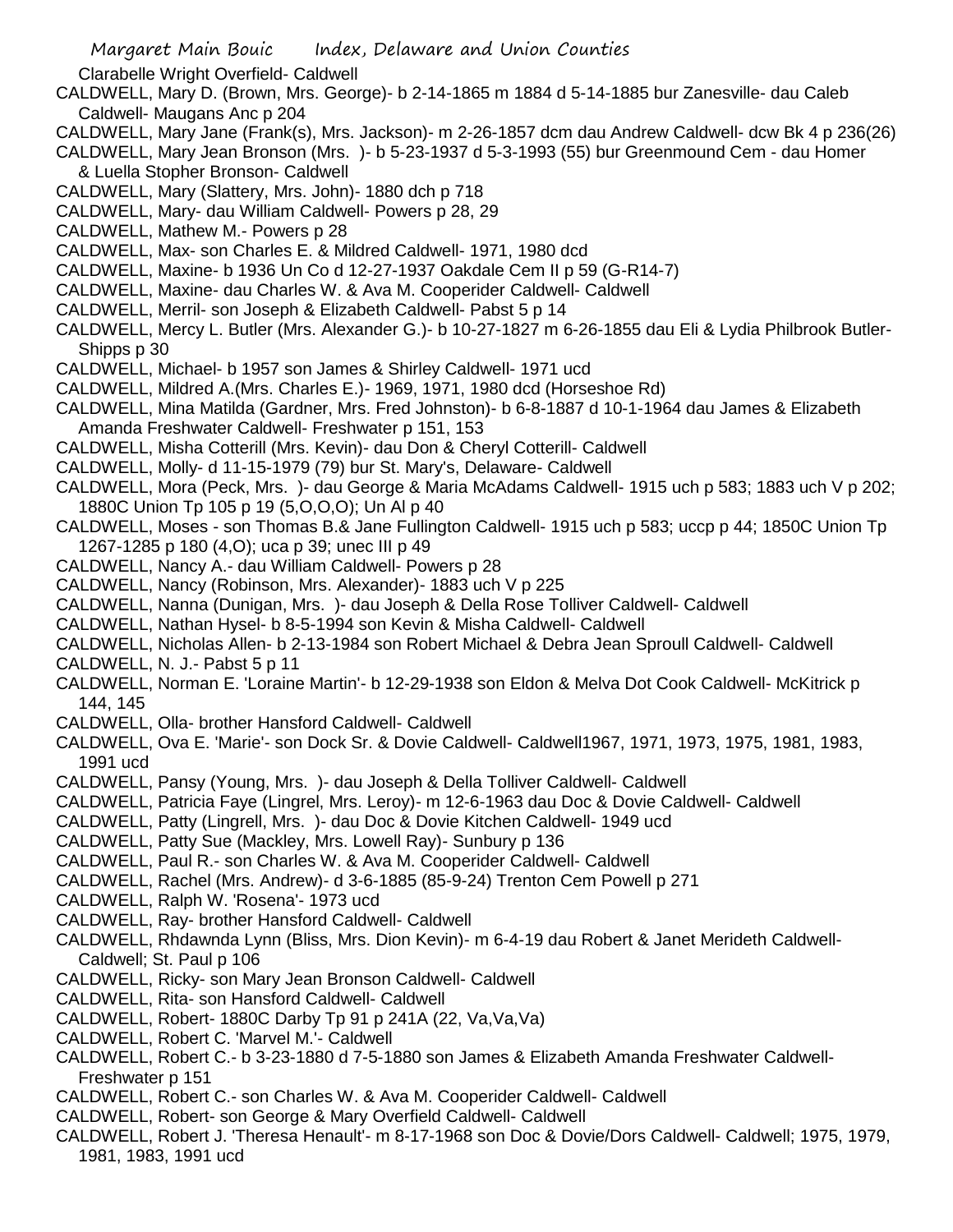CALDWELL, Robert H.- b 1964 son Leonard & Marjean Caldwell- 1967,1973, 1975, 1979, 1981, 1983, 1991 ucd; 1969 1971 dcd

CALDWELL, Robert Michael 'Debra Jean Sproull'- m 5-18-1980 son Robert A. Caldwell- Caldwell

CALDWELL, Robert Jr.'Bonita B.'- b 1968 son Robert J. & Theresa L. Henault Caldwell- 1975, 1979, 1981, 1983, 1991 ucd

CALDWELL, Rodney- b 1960 son Emmett O. & Charmie Caldwell- 1969, 1971 dcd

- CALDWELL, Roger Donald- b 8-23-1953 son Charles & Delores Dwasky Caldwell- Freshwater p 156
- CALDWELL, Roger- son Mary Jena Bronson Caldwell- Caldwell
- CALDWELL, Rosena (Mrs. Eaph/Ralph W.)- Caldwell; 1971,1973, 1975, 1979, 1981, 1983, 1991 ucd
- CALDWELL, Roxana- b 1968 dau Eaph W. & Rosena Caldwell- 1971, 1973, 1975, 1979, 1981, 1983 ucd
- CALDWELL, Sam- son Charles E. & Mildred Caldwell- 1971, 1980 dcd
- CALDWELL, Samuel B.- b 1852 d 1853 Oak Grove Cem Powers p 430
- CALDWELL, Sandi (Kingham, Mrs. Ricky Lee)- b 6-29-1962 m 10-3-1981- St. Paul p 67, 108
- CALDWELL, Sandy- dau Charles E. & Mildred Caldwell- 1971, 1980 dcd
- CALDWELL, Sandra (Mrs. Stanley L.)- 1967 ucd
- CALDWELL, Sara Jane (Mrs. John)(Cartmell, Mrs. Dr. William)- m 3-16-1854 ucm 2093; mt 3-15-1854; 1850C Darby Tp 1571-1591 p 232 (23,O); 1870C Darby Tp 207-195 p 26 (45,O); unec VIII p 19
- CALDWELL, Sarah (Cole, Mrs. Alonzo)- 1880 dch p 705
- CALDWELL, Sarah E.- dau J. & S. J. 1-8-1856 (21m) Mitchell Cem D J p 8
- CALDWELL, Sarah Thompson (Mrs. John)- m 3-12-1846 ucm 1114
- CALDWELL, Sarah White (Mrs. Jonathan)- m 1-2-1853 ucm 1904 unec V p 10 consent
- CALDWELL, Saundra Renee- b 1962 dau Jack & Anita Caldwell- engaged to Rick L. Kingham- 1967, 1971, 1973, 1975, 1979 ucd
- CALDWELL, Sharon L. (Painter, Mrs. Mark Ross)- b 7-16-1960 dau Howard E. & Janice Louise Hillard Caldwell- Zimmerman .3515132
- CALDWELL, Sheila (Crum, Mrs. )- dau Dock Caldwell,Jr.- Caldwell
- CALDWELL, Sheila Marie (Howe, Mrs. Steven Calk)- b 1950 dau Ova E. & Marie Caldwell- Caldwell; 1975 ucd
- CALDWELL, Sherrie- b 1958 dau Stanley L. & Sandra Caldwell- 1967 ucd
- CALDWELL, Shirley (Harbold, Mrs. Eugene)- b 9-24-1933 m 11-8-1951-dau Charles W. & Ava M. Cooperider Caldwell- Caldwell; Longbrake p 69a
- CALDWELL, Shirley (Mrs. James)- 1971 ucd
- CALDWELL, Sophia Feiler (Mrs. Ronald .)- d 12-18-1984 (57) bur Augsburg Ger.- dau Mrs. Christine Feiler-**Caldwell**
- CALDWELL, Stanley L. 'Sandra'- son Troy & Lucy Caldwell- 1949, 1967 ucd
- CALDWELL, Stephen- Powers p 210
- CALDWELL, Steven Lloyd- b 7-7-1965 son Norman E. & Loraine Martin Caldwell- McKitrick p 145
- CALDWELL, Sue (Hackney, Mrs. Jack)- dau Troy L. & Lucy R. Caldwell- 1949, 1959 ucd (16)
- CALDWELL, Tammy Lynn- b 3-31-1963 dau Norman E. & Loraine Martin Caldwell- McKitrick p 145
- CALDWELL, Tammy Jo (Arnold, Mrs. Lonnie Allen)- b 1971 m 5-18-1991 dau Robert J. & Theresa L. Henault Caldwell- Caldwell; 1975, 1979, 1981, 1983 ucd
- CALDWELL, Tanya- b 1974 dau James T. & Karen S. Caldwell- 1979 ucd
- CALDWELL, Teresa (Ballard, Mrs. Dennis)- m 8-6-1977 dau Jack Caldwell- Ballard
- CALDWELL, Thelma (Hicks, Mrs. Ed)- dau Troy L. & Lucy R. Caldwell- 1949, 1959 ucd (12)
- CALDWELL, Theresa Henault (Mrs. Robert)- m 8-17-1968 dau Robert & Ruth Henault- 1975, 1979, 1981, 1991 ucd
- CALDWELL, Thomas B.'Jane Fullington'- m 1-13-1840 ucm 608 mt 8-28-1850; 4-13-1852; uccp p 18 (1839), 35, 41; unec II p 47, III p 49 (estate), X p 51, XI p 66; 1840C Darby Tp 990 p 45 (20-300; unec V p 50, 53; X p 51, XI p 12, 66, XII p 64, 71
- CALDWELL, Thomas- son Andrew Caldwell- dcw Bk 4 p 236(26)
- CALDWELL, Thomas B. son Thomas & Jane Fullington Caldwell- 1915 uch p 583; 1850C Union Tp 1267-1285 p 190 (6/12,O); uccp p 44
- CALDWELL, Thomas C. 'Margaret Howard'- m 11-11-1852
- CALDWELL, Thurman 'Joe'- Caldwell
- CALDWELL, Tiffany- b 1980 ch Robert J. & Theresa L. Henault Caldwell- Caldwell; 1981, 1991 ucd
- CALDWELL, Tod- b 1964 son Stanley L. & Sandra Caldwell- 1967 ucd